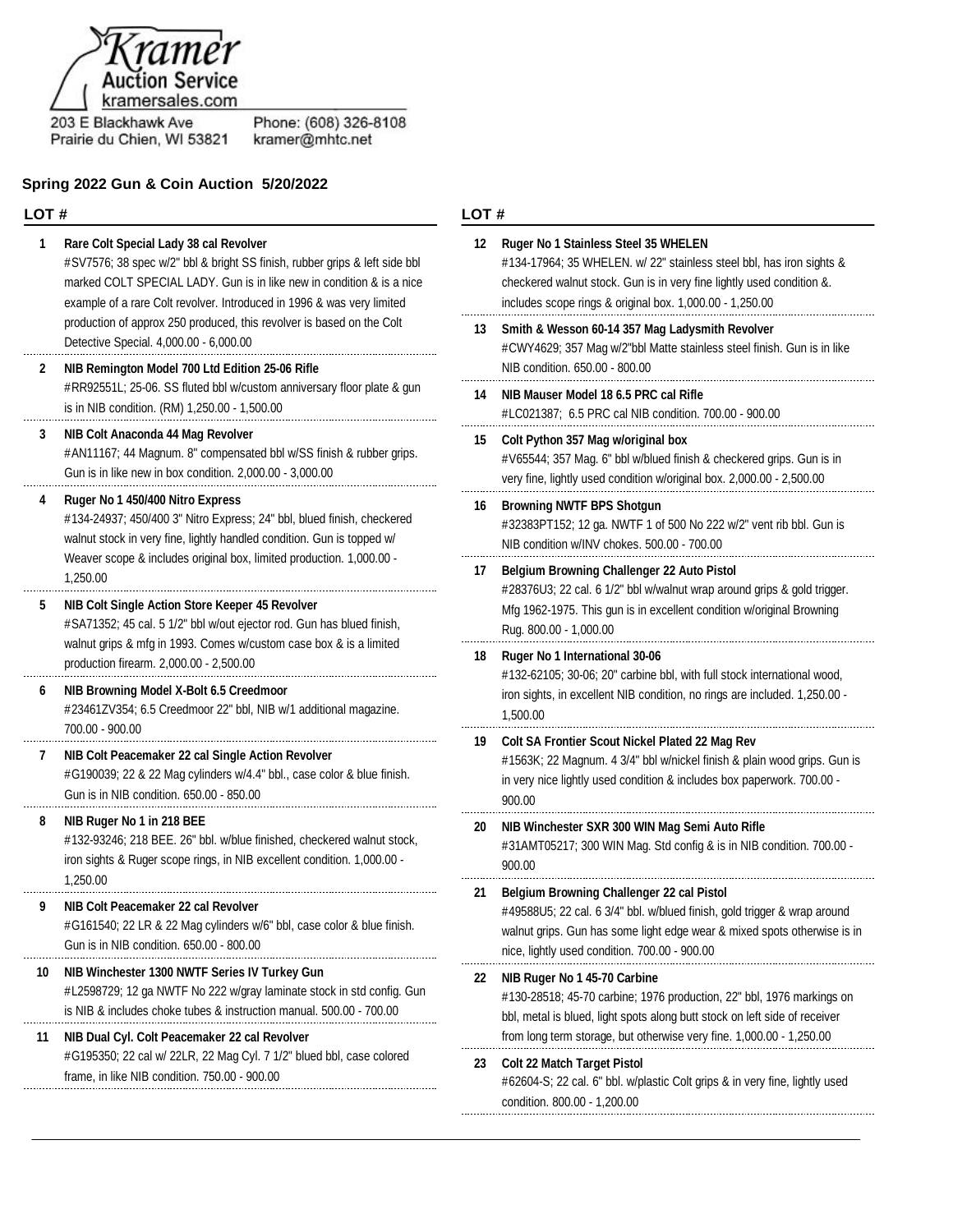### **Spring 2022 Gun & Coin Auction 5/20/2022**

900.00

#### **LOT #** #L2599217; 12 ga. 22" rifled bbl. w/scope rings attached & Whitetail Unlimited motif engraved on receiver. Appears to be in like new condition & comes w/box. 450.00 - 600.00 **24 Winchester Model 1300 Whitetail Unlimited Slug Gun** #G169547; 22 cal. 6" bbl. Case colored frame w/ 22 LR & 22 Magnum cylinders. Gun is in very fine, lightly handled condition. 500.00 - 700.00 **25 Colt New Frontier 22 Convertible Revolver** #6373510; 444 Marlin. 17 1/2" ported bbl & checkered pistol grip stock. Gun is in NIB condition. 1,500.00 - 2,000.00 **26 Winchester Model 94AE in 444 Marlin** #41204; 38 Auto. Mfg 1947 w/blue finish & checkered wood grips. Gun has some light edge wear but overall is in very nice, original condition. 2,500.00 - 3,500.00 **27 Colt Super 38 Automatic 1911 Pistol** #131-09948; 300 WIN Mag w/26" bbl, iron sights & is in very nice lightly used condition. Includes Ruger rings, bases & original box. 800.00 - 1,200.00 **28 Ruger No 1 300 WIN MAG** #93K1455; 22 Magnum. 8 3/8" bbl w/blued finish, case colored trigger & hammer w/checkered walnut grips. Gun is in very fine, lightly handled condition. 1,000.00 - 1,250.00 **29 Smith & Wesson Model 48-4 22 Magnum Revolver** #C017519; 6.5 Creedmoor. Std config. in nice lightly used condition w/original box & butt pad is loose. 650.00 - 800.00 **30 Sauer Model 100 6.5 Creedmoor Rifle** #73K4346; 357 Magnum. 5 7/8" bbl. w/blued finish & some light spots mixes. Case colored target sized trigger & hammer also w/some light spots & gun has checkered grips. In good used condition & would benefit from some TLC as gun is showing some long term storage spots on metal. 500.00 - 700.00 **31 Smith & Wesson Model 19-4 357 Mag Revolver** #RCD-00898; 22 cal. w/Cattle Drive motif engraved in stock. Gun is in NIB condition. 750.00 - 1,250.00 **32 NIB Ruger 10-22 Cattle Drive Rifle** #3K84303; 22 LR 5 7/8" bbl. blued finish & case colored receiver w/target sized case colored hammer & trigger plus checkered grips. Gun is in very nice, lightly used condition. 700.00 - 900.00 **33 Smith & Wesson 17-3 22 cal Revolver** #AFT-00171; 22 cal. w/American Farmland motif engraved in stock. Gun is in NIB condition. 500.00 - 750.00 **34 NIB Ruger American Farmer 10-22 Rifle** #CAM2558; 357 Magnum 2 1/8" bbl w/SS finish & Pachmayr grips. Gun is in very nice, lightly used condition. 600.00 - 800.00 **35 Smith & Wesson Model 60-9 357 Revolver** #61381; 30-30. oct bbl, std comm. config & is in NIB condition. 700.00 - **36 Winchester Cent. 66 Comm. Carbine LOT #** #CJWC0613; 45 cal. 4" bbl. w/decorative frame, cylinder & bbl & white grips. Includes paperwork & oak presentation box. This is a limited production gun in new condition. 2,000.00 - 3,000.00 **37 Colt Single Action John Wayne Comm. Revolver** #61380; 30-30.; Oct bbl std comm. config, & gun is in like new in box condition. 700.00 - 900.00 **38 Winchester Cent. 66 Comm Rifle** #SA49961; 44-40 cal. Sam Colt Custom Edition w/7 1/2" bbl, blued finish & fancy engraved & gold decorated frame bbl & cylinder. Gun is 1 of 1,000 mfg. & includes an extra fluted undecorated cylinder. Comes in an oak case & although 1,000 were planned to be produced only approx. 500 were manufactured. A beautiful Colt Commemorative revolver. The outside of oak case does have some scratches & marks. 2,000.00 - 3,000.00 **39 Colt Single Action 44-40 Commemorative Revolver** #132-19867; 243 cal. 22" bbl w/blued steel & checkered walnut stock. Gun is in very nice, like new condition w/original box. 800.00 - 1,200.00 **40 NIB Ruger No 1 Rifle in 243 cal** #7906; 32 ACP. Std config. Gun retains good original blue w/niter blue trigger & safety. Edges have wear & mixed spots or scratches w/hard rubber Colt grips in nice condition. A nice example of a very early Colt Hammerless Pocket Pistol. 800.00 - 1,200.00 **41 1904 Mfg Colt 1903 Pocket Pistol** #03785ZW253; 17HMR. 22"bbl w/ threaded muzzle, checkered walnut stock & scope rings attached. Includes original box & is in lightly used condition. 500.00 - 700.00 **42 Browning T Bolt 17HMR Rifle** #298300; 25 ACP std config. Mfg in 1921. Blued metal w/silver patina on top of slide. Gun has case colored trigger & safety & dual tone magazine. Overall in good original condition. 500.00 - 600.00 **43 Colt Model 1908 25 ACP Pocket Pistol** #131-11815; 270 cal. w/ 22" bbl, blued finish, high figure walnut checkered stock & is NIB condition. Overall a beautiful 270 carbine. 1,000.00 - 1,200.00 **44 NIB Ruger No 1 270 cal Carbine** Antique. #5021; 22 cal. in good re-nickeled condition & mechanically gun is ok. Overall a good looking American Knuckle Duster. 500.00 - 700.00 **45 James Reid "My Friend" Knuckle Duster** #T453434J; 28 ga. 25" vent rib bbl checkered walnut stock & light weight receiver. Gun is in NIB condition. 1,000.00 - 1,500.00 **46 NIB Early Remington 870 Wingmaster 28 ga** Antique. #619; 32 short rim fire. pair of 2 1/2" superposed bbls which pivot on a central axis. Gun has brass frame, iron bbls birds head butt w/rosewood grips. Bbls are marked Frank Wesson, circa 1870s total estimated production 3,000 or less. A nice example of a scarce American Derringer. 750.00 - 1,000.00 **47 Frank Wesson Medium Frame Superposed Pistol**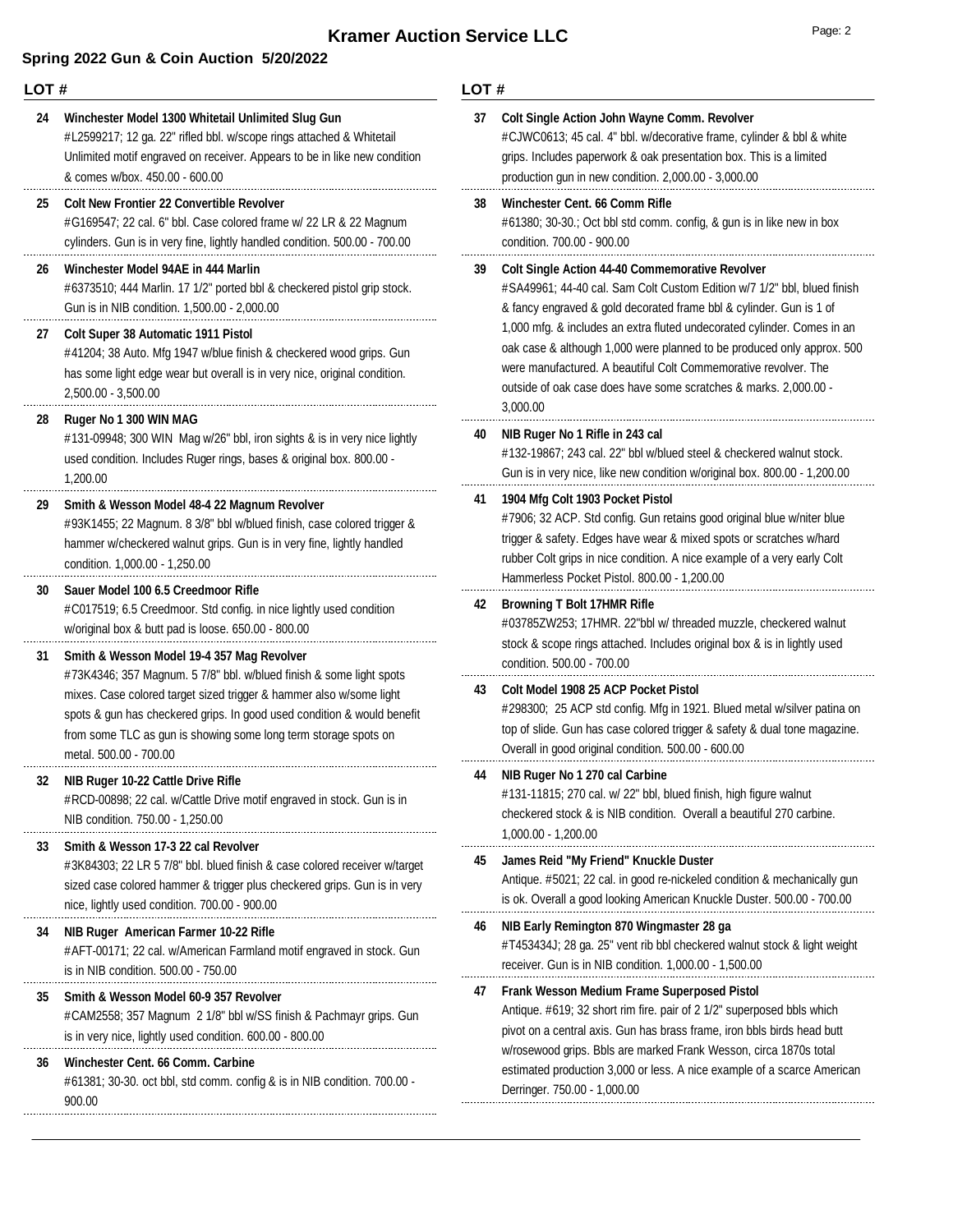## **Kramer Auction Service LLC**

### **Spring 2022 Gun & Coin Auction 5/20/2022**

#### **LOT #**

#RR30033K; 300 WBY Magnum. 26" fluted SS bbl w/limited edition floor plate. Gun is in NIB condition. (RM) 1,250.00 - 1,500.00 **48 NIB Remington Model 700 Ltd CDL in 300 WBY Mag**

#### **49 C Sharps Model 4 32 cal 4 bbl Derringer**

Antique. #10291; 32 long rim fire w/2 1/2" bbl, engraved frame & patent marking Jan 1859. Mechanically seems to operate good w/wood grips & spotted blue to grey patina. 600.00 - 800.00

#### **50 NIB Ruger No 1 357 Mag**

#132-46908; 357 Mag; 22" bbl, iron sights, checkered walnut stock, NIB condition. Does not include Ruger rings. 1,500.00 - 2,000.00

### **51 US 1924 St Gaudens \$20 Gold Coin**

in nice condition

#### **52 Browning Superposed Lite Weight 12 ga O/U**

#7117 S69; 12 ga. Belgium mfg w/26 1/2" bbls marked MOD/IMP CYL. bores are bright, has solid rib bbl,straight grip English stock, std single selective trigger & ejectors. Gun has visible crack on both sides of wood rear of receiver presumably from age/stress & some light wear on edges. Otherwise gun is overall in very nice used condition & comes w/original box. 1,250.00 - 1,750.00

#### Slabbed Carson City **53 1890 CC Morgan Dollar - MS63**

#### **54 Ruger No 3 44 Mag Carbine**

#132-42666; 44 Mag Carbine. std config. w/original butt plate has been changed to a oversized recoil pad. Scope blocks & Ruger rings are attached, includes a Leupold M8-3X scope. Good used condition in original box. 800.00 - 1,200.00

#### **55 1932 PCGS MS64 \$10 Gold Dollar**

Slabbed Series 69

#### **56 Remington 3200 O/U 12ga Shotgun**

#OU 4372; 12 ga. 30" bbls marked FULL/MOD very nice lightly used condition includes original box & original butt pad. Original stock has been shorten, Current LOP with butt pad is 13 7/8". 1,000.00 - 1,250.00

#### **57 US 1888 S \$5 Gold Coin**

#### **58 Remington Model 700 25-06 cal Mountain Rifle**

#RR90326F; 25-06. w/SS metal & Bell & Carlson synthetic stock. Gun is in very fine like new condition, includes box which box shows incorrect serial number. 1,000.00 - 1,250.00

#### **59 US Indian Head 1909 \$2 1/2 Gold Coin**

#### **60 Ruger No 1 280 REM or 7mm Exp**

#132-40434; 280cal or 7mm exp. 26"bbl blued finish, checkered walnut stock, nice lightly handled condition w/ original box & Ruger rings. 800.00 - 1,000.00

#### **61 1852 California Gold 1/2 Dollar Coin**

#### **62 Winchester Crazy Horse Commemorative Rifle** #CCH11960; 38-55 Std comm config & is NIB condition w/paperwork 1,500.00 - 2,000.00

#### **LOT #**

| 63 | <b>US 1883 RACKETEER Nickel</b><br>these nickels were fraudulently passed off as \$5 Gold pieces instead of<br>the 5 cent pieces they were designed for.                                                                                                                                       |
|----|------------------------------------------------------------------------------------------------------------------------------------------------------------------------------------------------------------------------------------------------------------------------------------------------|
| 64 | NIB Winchester Model 1895 30-06 cal Grade I Rifle<br>#NF0825; 30-06. Grade I w/blued finish, engraved receiver, checkered<br>walnut stock & right side of butt stock has small pressure dent from<br>handling, otherwise excellent condition. 1,000.00 - 1,250.00                              |
| 65 | 5 Slabbed US Silver Eagle Coins<br>All slabbed PR69DCAM 1993-P, 1994-P, 1995-P, 1997-P, & 1998-P in<br>case.                                                                                                                                                                                   |
| 66 | NIB Remington Model 700 221 REM Fireball<br>#G6341943; 221 REM Fireball w/blued metal & checkered laminate<br>stock. Gun is in NIB condition. 800.00 - 1,200.00                                                                                                                                |
| 67 | <b>US 1886-S MS62 \$10 Gold</b><br>Slabbed PCGS                                                                                                                                                                                                                                                |
| 68 | Winchester 94 XTR Mark Twain Sesquicentennial<br>#AE23144; 375 Big Bore w/checkered walnut stock & raised comb. Gun<br>has gold Medallion in stock 144 of 150 produced & Mark Twain in gold<br>script on bbl. NIB condition. 1,500.00 - 2,000.00                                               |
| 69 | US 1927 \$2 1/2 MS63 Gold Coin<br>Slabbed NGC                                                                                                                                                                                                                                                  |
| 70 | NIB Ruger No 1 22-250 Rifle<br>#130-37838; 22-250 cal. 26" bbl, high figure walnut stock. Gun includes<br>original Ruger rings in box in blue bag. The right side of receiver along<br>butt stock does have some rust from long term storage, otherwise gun is<br>excellent. 800.00 - 1,000.00 |
| 71 | Slabbed US 1854 Gold \$1<br>PCGS AU58                                                                                                                                                                                                                                                          |
| 72 | Early Browning Model 2000 20 ga Automatic Shotgun<br>#631RN03607; 20 ga. 28" bbl w/FULL choke, strong original blue & nice<br>checkered walnut stock. Gun is in nice original condition w/box. 800.00 -<br>1,200.00                                                                            |
| 73 | 2013 Gold \$5 MS 70 American Eagle<br>Slabbed NGC                                                                                                                                                                                                                                              |
| 74 | Ruger No 1 7mm Mag Rifle<br>#130-37272; 7mm mag. 26" blued steel bbl, walnut stock, 1976 bbl<br>markings, NIB original scope rings are included in blue pouch. 1,000.00 -<br>1,200.00                                                                                                          |
| 75 | Pair 2012 Silver Eagles First Release MS70<br>West Point and San Fransico Mint                                                                                                                                                                                                                 |
| 76 | Beretta Model 390 DU Gun of the Year<br>#P00189E; 12 ga. 28" bbl & engraved w/gold decor receiver DU Gun of<br>the Year 1991. Gun is in new condition & includes original box w/2                                                                                                              |

. . . .

....

. . . .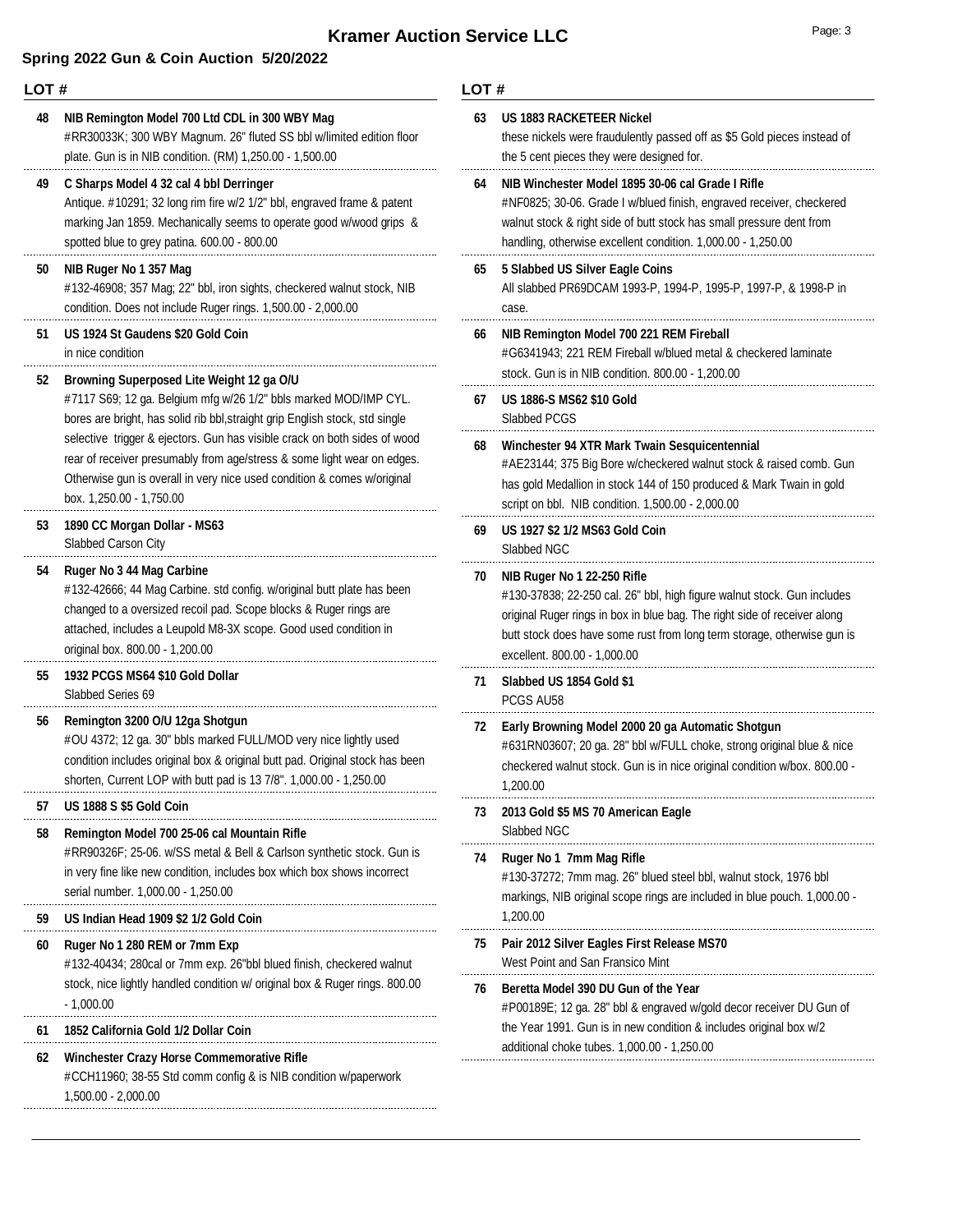## **Spring 2022 Gun & Coin Auction 5/20/2022**

| LOT# |                                                                                                                                                                                                                                                                          | LOT#     |                                            |
|------|--------------------------------------------------------------------------------------------------------------------------------------------------------------------------------------------------------------------------------------------------------------------------|----------|--------------------------------------------|
| 77   | 6 Individual Slabbed 2011, 2012 US Silver Eagle<br>2-2012-S MS70, 2-2011 Early Release MS70, 2-2012 MS70 First<br>Release                                                                                                                                                | 91       | Morg<br>24 Co                              |
| 78   | Winchester Lone Star Comm Carbine<br>#LS32385; 30-30. 1/2 rd, 1/2 oct std config & is in NIB condition. 700.00 -                                                                                                                                                         | 92       | Henr<br>#MV<br>2,015                       |
| 79   | 900.00<br>Set of 4 PF69 Ultra Cameo Silver Eagles                                                                                                                                                                                                                        | 93       | 2-20<br>$1 - PC$                           |
| 80   | 1986S, 1987S, 1988S, 1989S<br>Winchester Lone Star Comm Rifle<br>#LS32386; 30-30. 1/2 rd 1/2oct. standard comm. config w/original box &<br>in like new condition. 700.00 - 900.00                                                                                        | 94       | <b>Bere</b><br>#PB <sub>0</sub><br>lightly |
| 81   | <b>Group of Slabbed Morgan and Peace Silver Dollars</b><br>Morgans- 1881O, 1881S, 1889, 1921. Peace Dollars Include 1922, 1923,<br>1925.                                                                                                                                 | 95       | India<br>Inclu<br>all.                     |
| 82   | Ruger Red Label 28ga w/additional 410 ga tubes<br>#420-02823; 28ga w/410 ga inserts 26" bbls w/some tape residue &<br>removable chokes included. Butt stock has a high comb & tape on stock,<br>most has come off easily, rest will come off with some TLC, overall nice | 96       | West<br>#175<br>20 ro<br>produ<br>mark     |
| 83   | used Red Label 28ga with 410 inserts. 1,500.00 - 2,000.00<br><b>Group of 5 Silver Eagle Coins</b><br>1990-S PR70, 1995 PF69, 2007 MS70, 2008 MS70, 2021 First Day issue                                                                                                  | 97<br>98 | Pair<br>1-20<br><b>Bene</b>                |
| 84   | MS70.<br>Remington Model 700 Ltd CDL 7mm Magnum Rifle<br>#RR13363B; 7mm Mag. SS fluted bbl w/limited edition floor plate. Gun                                                                                                                                            |          | #U44<br>hand<br>additi                     |
|      | has scope rings & bases attached, otherwise in like new condition.<br>Comes w/box, box does have some damage. 1,000.00 - 1,250.00                                                                                                                                        | 99       | <b>Book</b><br>35 cc                       |
| 85   | Set of 3 Silver Eagle Coins<br>2016 First Release, 2017W First Strike, 2018 all are MS70.                                                                                                                                                                                | 100      | Saue<br>#N12                               |
| 86   | Auto Ordnance Model 1927 A1 45cal Thompson<br>#KA4888; 45ACP. 19" finned bbl, with compensator, walnut stock set, in                                                                                                                                                     |          | maga<br>condi                              |
|      | very nice lightly used condition, includes original hard case, 2-30 rd<br>magazines and 1-10 round drum mag, includes 1-50 rd box of 45 ACP<br>ammo. 1,500.00 - 2,000.00                                                                                                 | 101      | $2 - 20$<br>1- PC                          |
| 87   | Pair of slabbed 2013 Silver Eagles<br>2013 John M Mercanti, 2013S First Strike MS70                                                                                                                                                                                      | 102      | Belgi<br>#912<br>white                     |
| 88   | DU Franchi Semi Auto 12 ga 1992 Gun of the Year<br>#92DU0606; 12 ga. 28" bbl w/blued finish & decorative DU receiver. Gun<br>is in NIB condition. 1,000.00 - 1,250.00                                                                                                    | 103      | good<br>Pair<br>1-Eliz                     |
| 89   | Pair of slabbed 2013 Silver Eagles<br>2013 John M Mercanti, 2013S First Strike MS70                                                                                                                                                                                      | 104      | <b>BSA</b><br>#NSI                         |
| 90   | Winchester Model 1300 NWTF Turkey Special<br>#L2054109; 12 ga. std config w/NWTF decoration & laminate camo<br>stock. Gun is NIB & comes w/additional choke tubes & camo sling.                                                                                          | 105      | optim<br>Very<br>Pair                      |
|      | 500.00 - 700.00                                                                                                                                                                                                                                                          |          | 1-Eliz                                     |

### **LOT #**

| 91  | <b>Morgan Dollar Coin Book</b><br>24 Coins in all.                                                                                                                                                                                                                                                                     |
|-----|------------------------------------------------------------------------------------------------------------------------------------------------------------------------------------------------------------------------------------------------------------------------------------------------------------------------|
| 92  | Henry Talo Edition Monument Valley Silver Boy 22<br>#MV0602; 22 LR. Gun has silver finish & fully engraved receiver. 1 of<br>2,015 w/large loop lever & is in NIB condition. 800.00 - 1,200.00                                                                                                                         |
| 93  | 2-2014 MS70 Silver Eagle Coins<br>1- PCGS First Strike, 1- PCGS 2014S                                                                                                                                                                                                                                                  |
| 94  | Beretta Model ARX 160 22 cal Rifle<br>#PB011960; 22LR std config. w/adjustable & folding butt stock, in nice<br>lightly used condition w/box. 400.00 - 500.00                                                                                                                                                          |
| 95  | <b>Indian Head Penny Book</b><br>Includes; 1857 Flying Eagle, 1860 Indian Head, 1865 Bronze, 34 coins in<br>all.                                                                                                                                                                                                       |
| 96  | West Hurley Auto Ordnance Model 1927 A1 Thompson<br>#17584; 45 ACP. Std config. w/finned bbl & compensator. Comes w/6 -<br>20 round stick magazines & 1 50 round drum, drum may be earlier<br>production than gun & the gun is in nice used condition w/some small<br>marks from use &/or storage. 1,500.00 - 2,000.00 |
| 97  | Pair of Ultra Cameo Silver Eagle Coins<br>1- 2017W First Day issue, 1- 2014W, both PF70 Ultra Cameo's                                                                                                                                                                                                                  |
| 98  | Benelli Left Handed Super Black Eagle II Shotgun<br>#U448727E; 12 ga. 28" bbl. w/3 1/2" chamber. Gun is in very nice, lightly<br>handled condition w/original box & paperwork, does not include any<br>additional choke tubes. 1,250.00 - 1,500.00                                                                     |
| 99  | <b>Book of Franklin Half Dollars</b><br>35 coins in total.                                                                                                                                                                                                                                                             |
| 100 | Sauer Model 202 300 WIN Mag Rifle<br>#N12529; 300 WIN Mag. 26" bbl. w/high gloss blue finish, detachable box<br>magazine & checkered walnut stock w/scope rings. Gun is in like new<br>condition. 250.00 - 250.00                                                                                                      |
| 101 | 2-2014 MS70 Silver Eagle Coins<br>1- PCGS First Strike, 1- PCGS 2014S                                                                                                                                                                                                                                                  |
| 102 | <b>Belgium Browning Lightening Superposed O/U</b><br>#9128S3; 12ga 26.5 " bbl, choked SKEET/SKEET circa 1963, has a<br>white line recoil pad added. Typical edge wear on receiver, but overall a<br>good used Superposed Browning. 700.00 - 900.00                                                                     |
| 103 | Pair of Slabbed 2014 Silver Eagles<br>1-Elizabeth Jones, 1-2014 Early Release, both MS70 coins.                                                                                                                                                                                                                        |
| 104 | <b>BSA Martini International MKIII 22 Target Rifle</b><br>#NSN; 22LR. Heavy weight stainless steel bbl, with attached ballistic<br>optimization adjustable weight, off hand stock & a scope base attached.<br>Very fine lightly used condition. 1,000.00 - 1,500.00                                                    |
| 105 | Pair of Slabbed 2014 Silver Eagles                                                                                                                                                                                                                                                                                     |

1-Elizabeth Jones, 1-2014 Early Release, both MS70 coins.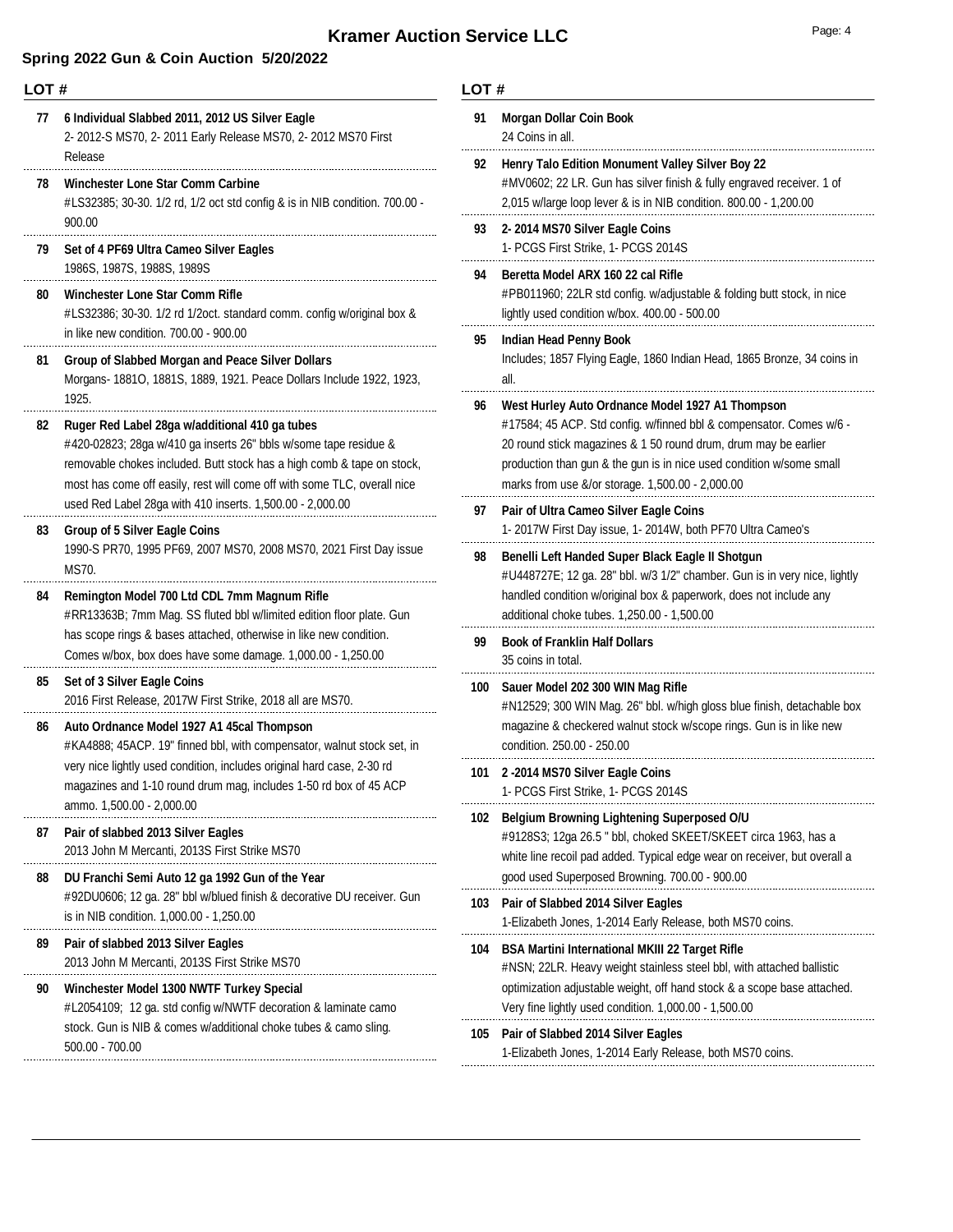## **LOT #**

| ᄂᇰᆝ # |                                                                                                                                                                                                                                                                                                      | ㄴ∪ㅣ #      |                                                                                                                              |
|-------|------------------------------------------------------------------------------------------------------------------------------------------------------------------------------------------------------------------------------------------------------------------------------------------------------|------------|------------------------------------------------------------------------------------------------------------------------------|
| 106   | <b>Custom Mauser Action 25-06 Bench Rest Rifle</b><br>#6353; 25-06 w/heavy 26 1/2" McGowen target bbl & recessed muzzle. It<br>is a Mauser action w/oversized walnut stock & Timney trigger. Gun has<br>scope rings & bases attached & is in very nice, lightly used condition.<br>750.00 - 1,000.00 | 119<br>120 | Set of 5.999 2017 Sta<br>Weatherby Mark V 34<br>#SB002860; 340 WBY<br>& synthetic stock. Gun<br>scope are in very nice       |
| 107   | <b>Washington Mint Silver Proof Bill Set</b><br>Contains a \$1, \$2, \$5, \$10, \$20, \$50, \$100 silver proof bills. each<br>contains 1 full oz of .9999 silver with limited production worldwide, in<br>fancy display case.                                                                        | 122        | 121 Collection of US Frac<br>1875 \$.50, 1874 \$.25,<br><b>Winchester Model 10</b>                                           |
| 108   | HK FABARM Side by Side 12 ga Dbl<br>#810080; 12ga. 30" bbls, w/ removable chokes, silver finish engraved<br>receiver. single selective trigger & ejectors, mechanically gun is crisp,<br>high grade walnut checkered stock, & palm swell for a right hand shooter.                                   |            | #91326; 12 ga. 26" bbl<br>w/ejectors & original w<br>appears to have been<br>123 4 oz .999 fine silver \$<br>2012 4oz weight |
| 109   | Has SKEET 1 & SKEET 2 chokes in gun & 3 additional tubes in case.<br>1,500.00 - 2,000.00<br>Pair of 2014 MS70 Silver Eagles<br>1-2014W Early Release, 1-2014                                                                                                                                         | 124        | Weatherby 30-378 WE<br>#SB044617; 30-378 W<br>synthetic stock & gun<br>Includes scope rings &                                |
| 110   | Remington Model 700 Ltd in 22-250 cal.<br>#RR64937F; 22-250. 24" fluted SS bbl w/limited edition floor plate &<br>checkered walnut stock. Gun is in very fine, lightly handled condition.<br>(RM) 1,000.00 - 1,500.00                                                                                | 125<br>126 | 1,500.00<br><b>US 1922 \$10 Gold Cer</b><br><b>Winchester Model 10</b>                                                       |
| 111   | Pair of 2014 MS70 Silver Eagle<br>1-2014W Early Release, 1-2014<br>112 Winchester Model 101 12 ga O/U Shotgun                                                                                                                                                                                        |            | #K134329; 12 ga. 30"<br>finish & has adjustable<br>very nice lightly used c                                                  |
|       | #K163692; 12 ga. 30" bbls w/3" chamber & bbls are choked FULL/FULL.<br>Good exterior blue remains, bores are bright & mechanically gun locks up                                                                                                                                                      | 127        | 4 Early US \$1 Blanke<br>2-1899 series, 2-1923                                                                               |
|       | tightly. Forearm & butt stock have some scratches & marks from use.<br>Rubber butt pad is in poor condition, otherwise a nice Winchester 101.<br>$1,000.00 - 1,500.00$                                                                                                                               |            | <b>Remington Model 40-</b><br>#050375B; 222 REM.<br>stock w/mixed scratch                                                    |
| 113   | Set of 3 Silver Eagle Coins<br>2016 First Release, 2017W First Strike, 2018 all are MS70.                                                                                                                                                                                                            | 129        | $-1,250.00$<br>3oz .999 Pure Silver 2                                                                                        |
| 114   | Remington 700 Ltd. 30-06 Rifle<br>#S6576141; 30-06. 24" SS fluted bbl w/Anniversary floor plate &<br>checkered walnut stock. Gun is in like new condition. (RM) 1,000.00 -<br>1,250.00                                                                                                               | 130        | <b>Remington Model 700</b><br>#G6445342; 223 cal. I<br>laminated stock, in ver<br>some spots in front of<br>1,000.00         |
| 115   | 10oz of .9999 Fine Silver<br>From the Royal Canadian Mint                                                                                                                                                                                                                                            | 131        | Group of Morgan and                                                                                                          |
| 116   | Anschutz Model 54 Match 22 cal Rifle<br>#61658; 22LR. heavy weight 27" bbl w/blued finish & offhand stock.<br>Wood has some mixed scratches & marks from use, adjustable butt.<br>Overall gun is in good used condition. 800.00 - 1,200.00                                                           | 132        | Various dates, 25 cour<br><b>Beretta 391 THKNYS</b><br>#AA290256; 12 ga. 30<br>receiver & checkered v                        |
| 117   | Set of 4 Eisenhower Uncirculated Silver Dollars<br>1971, 1972, 1973, 1974                                                                                                                                                                                                                            |            | scratches from use, ov<br>choke tubes, alternate                                                                             |
| 118   | Winchester Pigeon Grade O/U Skeet Gun<br>#PK352905; 12ga; 27"bbls choked SKEET & SKEET w/fancy engraved<br>silver finished receiver & checkered walnut stock. Action is crisp & gun is<br>in fine lightly handled condition. 2,000.00 - 2,500.00                                                     | 133        | <b>Colt Pre Woodsman 1</b><br>#28960; 22 cal. 6 3/4"<br>in good original condition                                           |

| 119 | Set of 5.999 2017 Statue of Liberty Coins                                                                                                                                                                                                                                                                                                   |
|-----|---------------------------------------------------------------------------------------------------------------------------------------------------------------------------------------------------------------------------------------------------------------------------------------------------------------------------------------------|
| 120 | Weatherby Mark V 340 WBY Mag Rifle w/Scope<br>#SB002860; 340 WBY Magnum. 7" compensated bbl w/matte blue finish<br>& synthetic stock. Gun has Leupold 3-4x Scope attached. Overall gun &<br>scope are in very nice handled condition. 1,500.00 - 2,000.00                                                                                   |
| 121 | <b>Collection of US Fractional Currency</b><br>1875 \$.50, 1874 \$.25, 1868 \$.05                                                                                                                                                                                                                                                           |
| 122 | Winchester Model 101 12 ga O/U Skeet Shotgun<br>#91326; 12 ga. 26" bbls SKEET 2/SKEET 1. Single selective triggers<br>w/ejectors & original walnut stock. Overall in very nice condition & metal<br>appears to have been re-blued at one time. 700.00 - 900.00                                                                              |
| 123 | 4 oz .999 fine silver \$100 proof<br>2012 4oz weight                                                                                                                                                                                                                                                                                        |
| 124 | Weatherby 30-378 WBY Mag Rifle<br>#SB044617; 30-378 WBY Magnum. 27" ported & fluted SS bbl. Gun has<br>synthetic stock & gun does have some wear on stock & floor plate.<br>Includes scope rings & bases, overall in good used condition. 1,250.00 -<br>1,500.00                                                                            |
| 125 | US 1922 \$10 Gold Certificate                                                                                                                                                                                                                                                                                                               |
| 126 | Winchester Model 101 12 ga Trap Gun<br>#K134329; 12 ga. 30" bbls FULL/IMP/MOD Gun retains good original blue<br>finish & has adjustable recoil pad, std single selective trigger & overall in<br>very nice lightly used condition. 1,000.00 - 1,500.00                                                                                      |
| 127 | 4 Early US \$1 Blanket Notes<br>2-1899 series, 2-1923 Series.                                                                                                                                                                                                                                                                               |
| 128 | Remington Model 40-X 222 REM cal Rifle<br>#050375B; 222 REM. approx 28" bbl w/threaded muzzle & plain walnut<br>stock w/mixed scratches & marks. Overall in good used condition. 750.00<br>$-1,250.00$                                                                                                                                      |
| 129 | 3oz .999 Pure Silver 2017 Tribute Coin                                                                                                                                                                                                                                                                                                      |
| 130 | Remington Model 700 223 cal Varmit Rifle<br>#G6445342; 223 cal. Heavy weight, 26" bbl, blue finish & oversized<br>laminated stock, in very good used condition. Bottom of bbl does have                                                                                                                                                     |
|     | some spots in front of forearm, otherwise in good condition. 800.00 -<br>1,000.00                                                                                                                                                                                                                                                           |
| 131 | <b>Group of Morgan and Peace Silver Dollars</b><br>Various dates, 25 count.                                                                                                                                                                                                                                                                 |
| 132 | Beretta 391 THKNYS 12 ga Sporting Shotgun<br>#AA290256; 12 ga. 30" bbl. w/vent rib & ported. Gun has silver decorated<br>receiver & checkered walnut stock. Metal & wood have some mixed<br>scratches from use, overall in good used condition, includes 4 additional<br>choke tubes, alternate butt pad & original case. 800.00 - 1,000.00 |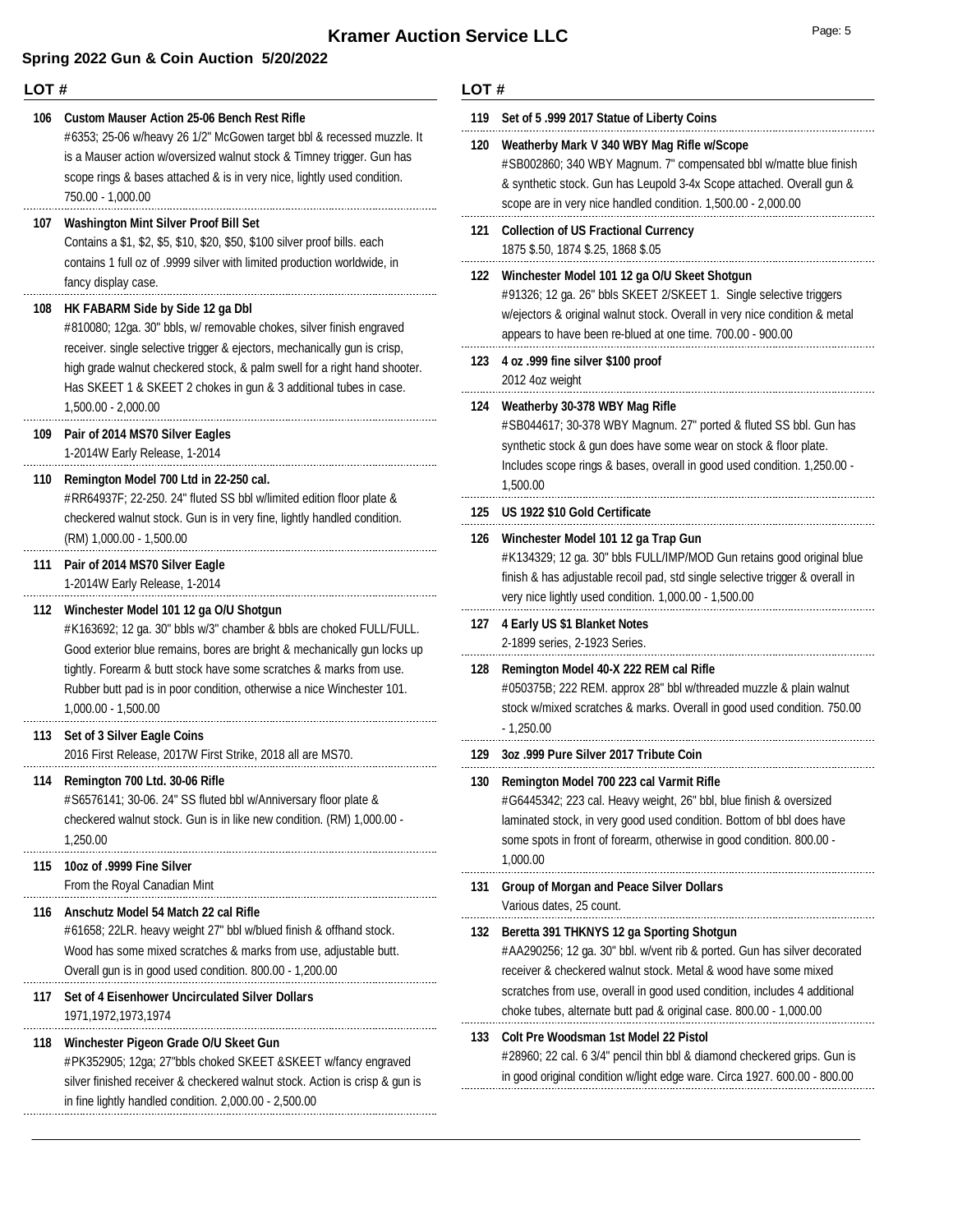### **LOT #**

#### **134 Tikka T3 223 cal Rifle w/scope**

#754797; 223 cal. 24" heavy weight SS bbl w/some light spots. Gun has synthetic stock, includes 1 additional magazine & topped w/Nikon Monarch 5-20x BDC rifle scope. Overall in good used condition although exterior of bbl could use some TLC. 800.00 - 1,000.00

#### **135 Early Colt Pre Woodsman 22 Pistol**

#51612; 22 cal. 6 3/4" bbl This is the 4th variation of the early models w/checkered walnut grips, good original blue & mixed spots &edge ware. Overall a nice early Pre Woodsman Colt. 600.00 - 800.00

#### **136 Rare FN Model 1900 Semi Auto Rifle**

#3466; 35 REM. 22" shrouded bbl with solid rib, checkered walnut stock, horn FN butt plate. The original blue has faded to a brown patina & the rib along center of bbl seems to have loosened & may need repair in future. Very scarce model and a predecessor to the Remington Model 8 and 81 hunting models. 3,000.00 - 4,000.00

#### **137 Early Colt Woodsman w/4" bbl**

#133696; 22 cal.4 1/2" bbl w/good original blue, checkered wood grips & dual tone magazine. Gun is in very nice, lightly used condition. 600.00 - 800.00

#### **138 Early Remington Model 8 in rare 25 REM cal**

#20075; 25 REM. Std config, original blue, shows wear on heavily handled spots, original hard rubber butt plate & wood is solid. A good example of a scarce Model 8 25 cal REM. 750.00 - 1,000.00

#### **139 Colt Woodsman 2nd Model 22 Pistol**

#123197; 22 cal. 6 3/4" bbl. w/checkered walnut grips, strong original blue & dual tone magazine. Gun is in very fine, lightly handled condition. 600.00 - 800.00

#### **140 Remington Woodsmaster Model 81 30REM**

#1257; 30 REM; std config, Gun has good original blue, light edge wear & stock is solid. A nice Model 81 Remington. 650.00 - 800.00

#### **141 H&R "HandiGun" 410 ga Gun**

#27177; 410 ga. /12mm bore 12 1/4". Front of bbl is visibly rifled & has good blued exterior & case colored fame. Original walnut grips w/some small chips on on end. Gun is not NFA & transfers as pistol w/rifled bbl. & is in good overall condition. 800.00 - 1,200.00

#### **142 Remington Model 8 30 REM cal**

#48883; 30 REM cal. std config, blue to gray patina, with mixed wear on edges, metal butt plate & wood is solid. A good original Model 8 Remington. 600.00 - 800.00

#### **143 Nickel Finished Broom Handle Mauser Pistol**

#403909; 30 cal. 5 1/2" bbl. w/visible numbers matching. Gun has nickeled finish w/mixed spots all over & grips appear original & in good condition. An attractive Mauser Boom Handle Pistol. 1,250.00 - 1,500.00

#### **144 Remington Model 81 in 35 REM cal**

#20952;35 REM. std config. 1942 production. Gun has good original blue & wood is solid w/sling swivels added in butt stock & bbl. In good overall condition. 500.00 - 700.00

| 145 | Nickel Plated P08 WWII Luger Pistol<br>#8389; 9mm. All visible numbers are matching aside from magazine,<br>chamber is coded 41 & toggle is byf marked. Gun has war time aluminum<br>magazine & is in good overall condition. 750.00 - 1,000.00                                |
|-----|--------------------------------------------------------------------------------------------------------------------------------------------------------------------------------------------------------------------------------------------------------------------------------|
| 146 | Ruger M77 458 WIN Mag Rifle<br>#71-12471; 458 WIN Mag. 24" bbl. w/early tang safety, checkered walnut<br>stock & in nice lightly used condition. 1,000.00 - 1,500.00                                                                                                           |
| 147 | Mitchell Arms American Eagle Luger Pistol<br>#3393; 9mm. SS finish & dated 1993 w/American Eagle crest. Gun has<br>wood grips & is in NIB condition. 800.00 - 1,200.00                                                                                                         |
| 148 | Marlin 1894 44 Mag Carbine<br>#26126679; 44 Mag; 20" bbl 1/2 magazine, lineman receiver sight & very<br>nice used condition. 700.00 - 900.00                                                                                                                                   |
| 149 | Smith & Wesson Model 28-2 357 Highway Patrolman<br>N58190; 357 cal. 5 7/8" bbl w/matte blue finish, case colored trigger &<br>hammer & checkered grips. Gun is in very fine, lightly used condition.<br>700.00 - 900.00                                                        |
| 150 | Remington Model 700 264 WIN Mag Classic Rifle<br>#B6789302; 264 WIN Mag. 24" bbl w/classic walnut stock. Gun is in nice<br>lightly used condition, includes scope rings & base. (RM) 800.00 -<br>1,000.00                                                                      |
| 151 | Smith & Wesson Model 25-5 45 Colt Revolver<br>#N737305; 45 cal Colt w/5 7/8" bbl, blued finish, case colored trigger &<br>hammer & pachmayr wrap around grips. Gun is in very fine, lightly<br>handled condition. 650.00 - 850.00                                              |
| 152 | Marlin 1894 Cowboy Ltd 44 Magnum Rifle<br>#02011285; 44 Magnum. 24" oct bbl w/checkered walnut stock. Gun is in<br>very nice, lightly used condition. (RM) 800.00 - 1,000.00                                                                                                   |
| 153 | High Standard Model H-D Military 22 Pistol<br>#233338; 22LR. 6 3/4" bbl. w/blued finish greying on edges & holster<br>wear. Overall gun is in good used condition. (RM) 400.00 - 500.00                                                                                        |
| 154 | Remington Model 700 8mm Magnum BDL Rifle<br>#A6476068; 8mm Mag. 24" bbl. w/std blue finish, checkered pistol grip<br>stock & black forearm tip. Gun has some light scratches & marks on<br>wood, overall gun is in good used condition. 700.00 - 900.00                        |
| 155 | Ruger Mark I 22 cal Target Pistol<br>#11-75830; 22 cal. 5 1/2" heavy weight target bbl w/blued finish & is in<br>nice used condition. Metal does have some light spots & should clean up<br>nice w/a little TLC. 400.00 - 500.00                                               |
| 156 | Marlin Model 336C 35 REM Rifle<br>#95006573; 35 REM. 20" bbl. w/blued finish & walnut stock. Gun is in like<br>new condition. (RM) 600.00 - 800.00                                                                                                                             |
| 157 | Early Ruger Single Six 22 cal Revolver<br>#21-32955; 22 cal. 5 1/2" bbl. w/blued finish, early bbl markings & walnut<br>grips. Gun has not been converted to a transfer bar safety. A 1972<br>production & in nice original condition w/light holster wear. 400.00 -<br>500.00 |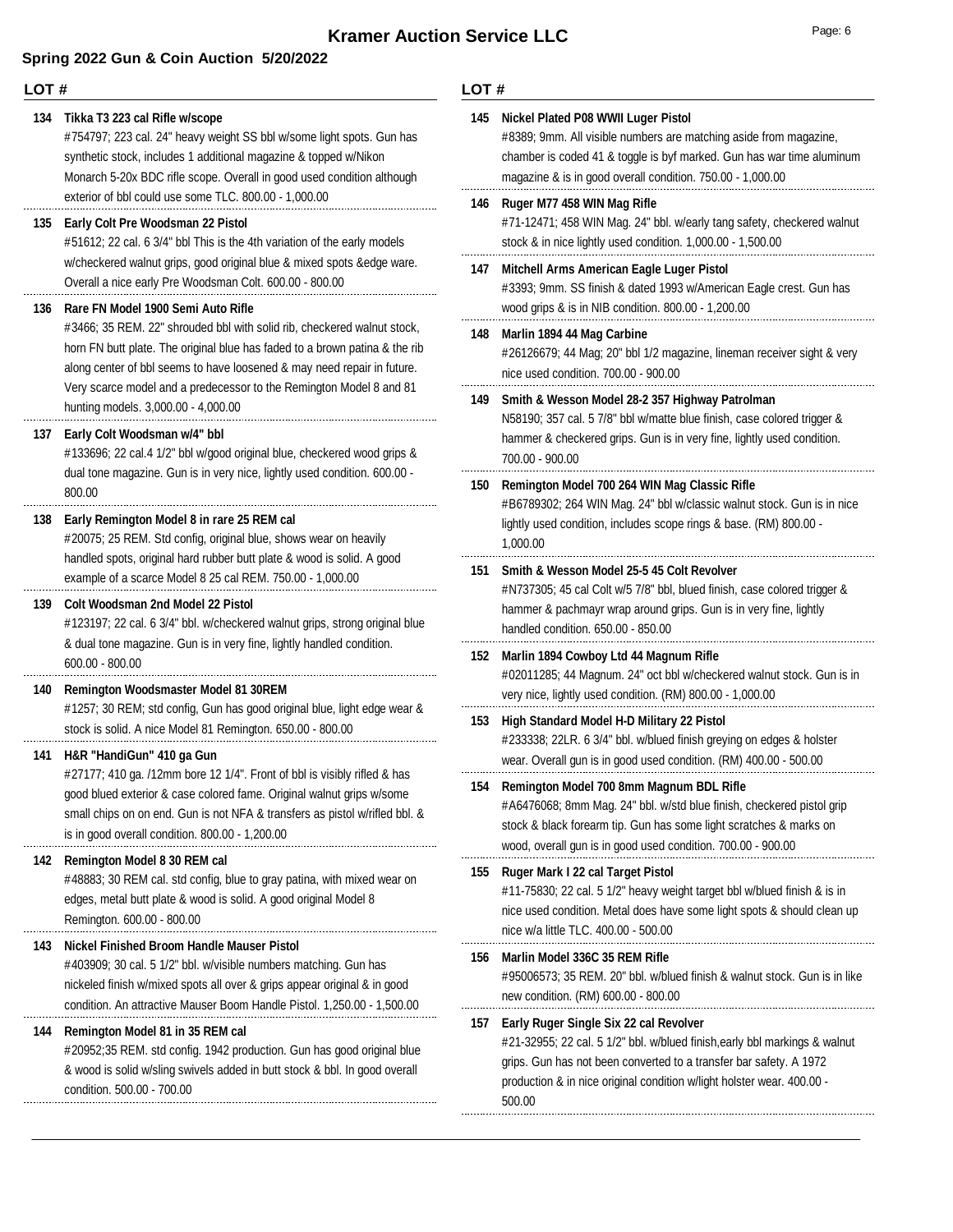| LOT# |                                                                                                                                                                                                                                                                           | LOT# |                                                                                                                                                                                                                                                                                           |  |
|------|---------------------------------------------------------------------------------------------------------------------------------------------------------------------------------------------------------------------------------------------------------------------------|------|-------------------------------------------------------------------------------------------------------------------------------------------------------------------------------------------------------------------------------------------------------------------------------------------|--|
| 158  | Ruger 10-22 International Rifle<br>#239-48849; 22 cal. SS finish w/laminate full length stock set Gun has<br>3-9x scope attached. In very nice, lightly handled condition. (RM) 500.00 -                                                                                  | 169  | High Standard Sport King 22 cal Pistol<br>#426137' 22 cal. 6 3/4" bbl. w/good original blue & in nice lightly used<br>condition. 350.00 - 450.00                                                                                                                                          |  |
| 159  | 600.00<br>Early Ruger Single Six 22 Convertible Revolver<br>#20-50964; 22 cal. 4 3/4" bbl w/early bbl markings & comes w/additional<br>22 Mag cylinder & gun has not been converted to a transfer bar safety. In<br>nice, lightly used condition. 400.00 - 500.00         | 170  | Remington 870 Wingmaster Magnum Pump<br>#T850133M; 12 ga. 30" bbl. w/FULL choke, vent rib, 3" chamber & gun<br>has some light spots on metal. Wood is clean & butt pad is partially<br>missing the white spacer at the toe, otherwise gun is in good used<br>condition. 400.00 - 500.00   |  |
| 160  | Marlin Model 1895 CB 45-70 cal Rifle<br>#91069842; 45-70 cal. 26" oct bbl. w/plain walnut stock, recoil pad added,<br>cross bolt safety & gun is in very nice lightly handled condition. (RM)                                                                             |      | 171 NIB Ruger MK III 22 cal<br>#227-74954; 22 cal. Std config & gun is in excellent NIB condition. 400.00<br>$-500.00$                                                                                                                                                                    |  |
| 161  | 800.00 - 1,000.00<br>Ruger Mark I 22 cal Pistol w/Box<br>#152888; 22 cal. 6 7/8" target weight bbl w/strong original blue & includes<br>original box w/additional magazine. Circa 1958. 500.00 - 600.00                                                                   |      | 172 Remington Model 700 Classic in 300 WBY Mag<br>#C6409601; 300 WBY Magnum. 24" bbl. w/classic checkered stock &<br>wood has some scratches & marks. Gun is topped w/Burris 3-6x<br>Signature series scope. Overall gun is in good used condition. (RM)<br>800.00 - 1,000.00             |  |
| 162  | Winchester Model 94 Faribault Cty MN Comm Rifle<br>#6408934; 30-30 w/elaborate gold & silver engraving & decoration. Gun<br>has laser engraved stock & gun does have few spots coming through on<br>bbl, otherwise in very nice Commemorative config. 1,000.00 - 1,250.00 |      | 173 Colt Huntsman 22 cal Pistol<br>#315158S; 22 cal. 6" bbl, strong original blue finish, checkered grips,<br>includes extra magazine & soft case. 450.00 - 600.00                                                                                                                        |  |
| 163  | Smith & Wesson Model 17-3 22 cal Revolver<br>#5K57191; 22LR. 5 7/8" bbl w/blued finish, case colored trigger &<br>hammer & checkered wood grips. Gun is in very nice lightly used                                                                                         |      | 174 Ruger Mini 14 223 cal Carbine<br>#184-55157; 223 cal. Std config & in very nice, lightly used condition.<br>$600.00 - 700.00$                                                                                                                                                         |  |
| 164  | conditon & includes earlier model non matching S&W box. 700.00 -<br>900.00<br>Remington 700 223 BDL w/4-12x Leupold Scope                                                                                                                                                 |      | 175 Smith & Wesson Model 500 Revolver<br>#CHK2063; 500 S&W Magnum. 9" bbl w/compensator & in good lightly<br>used condition w/custom leather Magnolia holster. 1,000.00 - 1,250.00                                                                                                        |  |
|      | #B6361230; 223 cal. 24" heavy weight bbl blued finish & BDL checkered<br>stock. Gun has some light scratches & marks, but overall is in very nice<br>used condition & topped w/Leupold 4-12x scope. (RM) 1,000.00 -<br>1,250.00                                           |      | 176 Remington Model 700 7mm Magnum Rifle<br>#A6741433; 7mm Magnum w/24" bbl. checkered walnut stock. Gun has<br>scope bases attached & stock has some scratches & marks from use,<br>otherwise in good used condition. (RM) 600.00 - 800.00                                               |  |
| 165  | <b>Colt Combat Commander 38 Super Pistol</b><br>#70SC20145; 38 Super. Comes w/original & after market 38 Super bbls &<br>gun has matte SS finish w4 1/4" bbls, pachmayr wrap around grips & gun                                                                           | 177  | Ruger 41 Mag Bisley Blackhawk Revolver<br>#38-85606; 41 mag. 5 1/2" bbl stainless steel with wood grips & Bisley<br>engraved cylinder. 800.00 - 1,000.00                                                                                                                                  |  |
| 166  | is in nice used condition. 1,000.00 - 1,250.00<br>Ruger All Weather 77/17 17 Hornet Rifle & Scope<br>#720-81990; 17 Hornet 24" matte SS bbl w/laminate stock & topped<br>w/4-12x scope attached. Gun is in very nice, used condition. (RM) 800.00<br>$-1,200.00$          |      | 178 Windsor Churchill 20 ga Dbl<br>#347164; 20 ga. 26" bbls, silver finished engraved receiver, dbl triggers &<br>3" chamber. Gun is in nice lightly handled condition, a nice Spanish made<br>dbl 20. 400.00 - 500.00                                                                    |  |
| 167  | Smith & Wesson Model 34-1 22 cal Kit Revolver<br>#M16963; 22LR 4" bbl blued finish& case colored trigger, hammer &<br>checkered grips. Gun is in very nice, lightly handled condition & includes<br>original box. 500.00 - 700.00                                         | 179  | Smith & Wesson Model 22-4 45 ACP Revolver<br>#DCR6132; 45 ACP. 5 1/2" bbl w/blued finish & checkered walnut grips.<br>Gun is very fine, near new condition in original box which includes Wilson<br>Combat Full Moon clips, Full Moon extractor & original paperwork. 700.00<br>$-900.00$ |  |
| 168  | Remington Model 1100 12 ga Trap Gun<br>#L193367V; 12 ga. 30" FULL choke bbl w/trap marked receiver. Gun has<br>checkered walnut stock & is in nice used condition w/some spots at the<br>muzzle. Overall a very nice clean Model 1100 Remington Trap. 600.00 -<br>800.00  | 180  | Ruger All Weather 77/22 22 Magnum Rifle<br>#701-65296; 22 Magnum. 24" matte SS bbl & laminate stock. Gun is<br>topped w2.5-8x scope & includes leather sling, in very nice, lightly<br>handled condition. (RM) 700.00 - 900.00                                                            |  |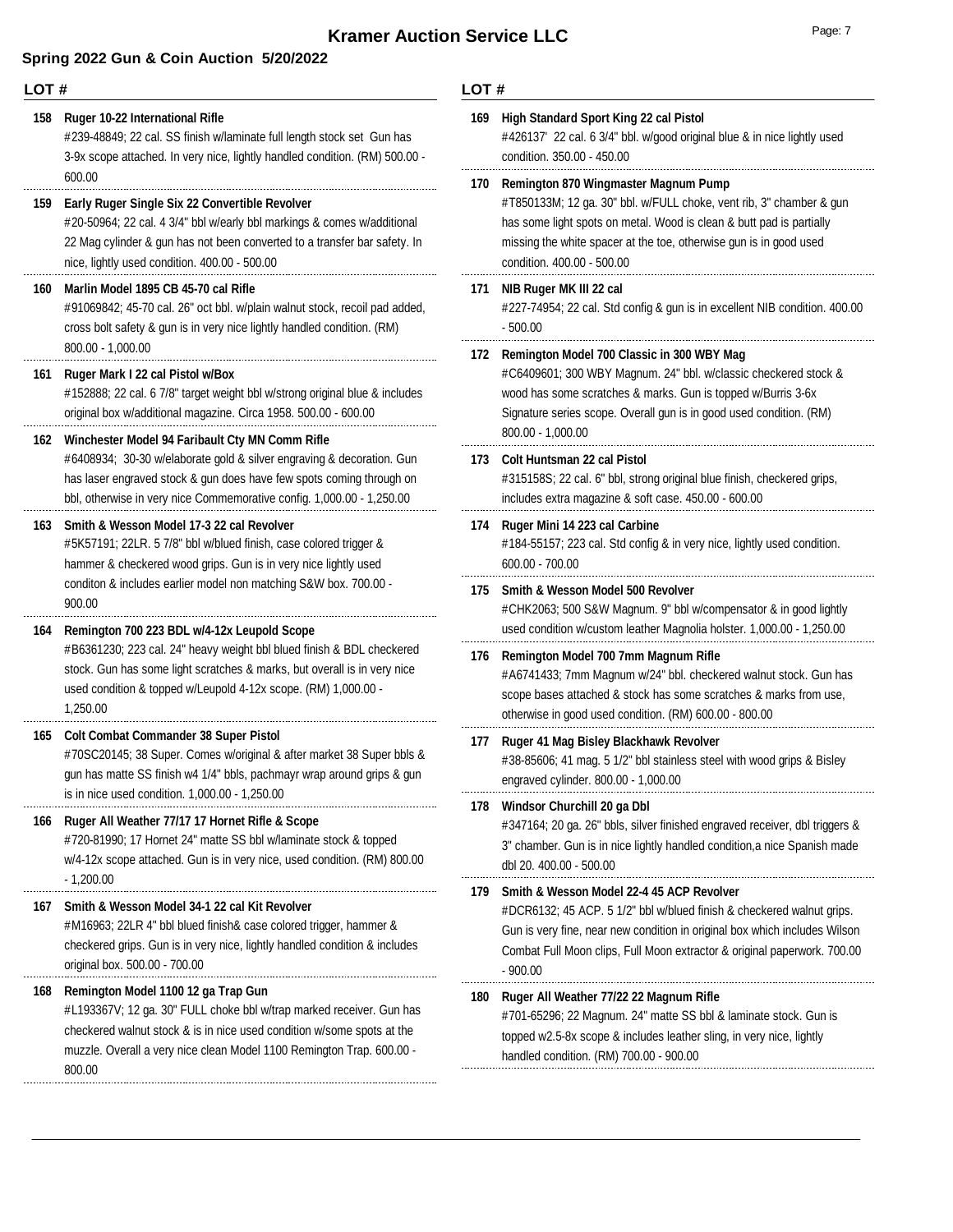### **Spring 2022 Gun & Coin Auction 5/20/2022**

| LOT# |                                                                                                                                                                                                                                                                        | LOT#       |                                                                                                                                               |  |
|------|------------------------------------------------------------------------------------------------------------------------------------------------------------------------------------------------------------------------------------------------------------------------|------------|-----------------------------------------------------------------------------------------------------------------------------------------------|--|
| 181  | Ruger Super Red Hawk Alaskan 454 Casull Revolver<br>#530-43094; 454 Casull. 2 1/2" bbl w/rubber grips & is in like new<br>condition in box. (RM) 800.00 - 1,000.00                                                                                                     | 193        | Smith & Wesson Model 34-1 22<br>#M102156; 22LR. 4" bbl. w/blueo<br>Gun is in nice used condition w/f                                          |  |
| 182  | Browning 1895 30-06 Rifle<br>#01110PW187; 30-06. 24" bbl, blued finished, plain walnut stock & in<br>lightly handled condition. 850.00 - 1,000.00                                                                                                                      | 194        | 700.00<br>Remington Model 700 in 220 St<br>#C6699803; 220 Swift. 24" bbl. 8                                                                   |  |
| 183  | Stoeger Industries Pro 95 22 Target Pistol<br>#F2338; 22LR. SS finish w/7 1/4" target weight bbl. Gun has target sights,<br>pachmayr grips, includes 2 additional magazines & is in NIB condition.<br>(RM) 600.00 - 700.00                                             | 195        | condition w/few small marks on v<br>High Standard Hombre 22 cal I<br>#2207577; 22 cal. 4" bbl. & is in<br>400.00                              |  |
| 184  | Remington Model 700 Classic Rifle in 30-06<br>#B6405363; 30-06. Std config w/classic walnut stock & in very nice lightly<br>handled condition. (RM) 650.00 - 900.00                                                                                                    | 196        | Remington Model 31 12 ga with<br>#110706; 12ga. 30" full choked b<br>small spots & edge wear. Mecha                                           |  |
| 185  | Smith & Wesson Model 41 22 cal Target Pistol<br>#UBM9252; 22 cal. 7" target bbl in std config. Gun is in like new in box<br>condition w/1 additional magazine. (RM) 700.00 - 900.00                                                                                    | 197        | pad added. 300.00 - 400.00<br>Hi Standard HD Military 22 cal<br>#199512; 22 cal. 6 3/4" bb w/goo                                              |  |
| 186  | Remington Model 742 Woodsmaster 30-06<br>#B7095744; 30-06. 22" bbl, high gloss blue finish w/checkered walnut<br>stock & topped with Weaver K4-F scope. 600.00 - 750.00                                                                                                |            | from use. Grip straps are worn gr<br>condition. 400.00 - 500.00<br>198 Early Production Winchester M                                          |  |
| 187  | NIB Colt Single Action 45 Revolver<br>#TF10278; 45 cal. 5 1/2" bbl w/case colored receiver & in like NIB<br>condition. 1,000.00 - 1,500.00                                                                                                                             |            | #77426; 30-06. Mfg in 1948 has<br>WJ5 receiver sight & Weaver K4<br>stock & good original blue. Overa<br>800.00 - 1,200.00                    |  |
| 188  | <b>Custom Remington 1917 Sporting Rifle</b><br>#527154; 30-06. 22" bbl w/compensator & fancy engraved receiver, bbl,<br>floor plate & trigger guard. Gun has attached receiver sight & fancy<br>checkered & engraved walnut stock. Overall a very nice attractive 1917 | 199        | <b>Hy Hunter Frontier Six Shooter</b><br>#06543; 22 Magnum. 5 1/2" bbl.<br>500.00                                                             |  |
| 189  | Sporting rifle. 1,000.00 - 1,500.00<br>Ruger Hunter Model Bisley Blackhawk Revolver<br>#88-38599; 45 cal. 7 1/2" SS bbl w/wooden grips & Bisley contour. Gun is<br>in very nice lightly handled condition in box & includes scope mounts.                              | <b>200</b> | Savage Mark II MAKO 22 LR<br>#0930025; 22LR. in std config w/<br>ACCU trigger. Gun has BSA scop<br>condition. 500.00 - 700.00                 |  |
| 190  | (RM) 800.00 - 1,000.00<br><b>Custom Engraved Mosin Nagant Sporting Rifle</b><br>#6368; 7.62x54R. 28" bbl. w/engraved receiver, bolt & bbl. including a                                                                                                                 |            | 201 Hi Standard Double Nine 22 ca<br>#1386155; 22 cal. 5 1/2" bbl. w/w<br>condition. 200.00 - 300.00                                          |  |
|      | silver stag head on crest. Bolt handle has been bent & sported stock is<br>pistol grip w/cheek piece & fancy engraving. Gun has William sights<br>attached & overall is a very nice Mosin Nagant Sporting Rifle. 800.00 -<br>1,200.00                                  | 202        | <b>Remington Model 742 Woodsm</b><br>#98837; 308 cal. Gun is in good<br>edges, tip off mounts & Redfield<br>magazines & overall is in good us |  |
| 191  | <b>Smith &amp; Wesson 38 cal Dbl Action Revolver</b><br>#S960452; 38 S&W spec. 4" bbl w/blued & case colored metal &<br>checkered grips. Gun has come edge ware & light spots, but overall in                                                                          | 203        | Smith & Wesson Model 686 357<br>#AHT0648; 357 Mag. 4" bbl w/S!<br>w/mixed spots. Overall gun is in                                            |  |
|      | good used condition. Basically a civilian version of WWII Victory model.<br>450.00 - 600.00                                                                                                                                                                            | 204        | Savage Model 24-C Camp Carb<br>#B580060; 22LR/20 ga w/20" bbl                                                                                 |  |
| 192  | Remington Wingmaster 870TB 12 ga Shotgun<br>#S651138V; 12 ga. 30" FULL choke vent rib bbl. & fancy walnut stock<br>set. Gun has good original blue fading to grey on edges. Mechanically gun                                                                           |            | stock. Gun is in very fine original<br>case. The forearm may need adju<br>locked position. 600.00 - 800.00                                    |  |
|      |                                                                                                                                                                                                                                                                        |            |                                                                                                                                               |  |

is good & overall is a very nice Trap Model Remington Wingmaster. 500.00 - 700.00

| 193 | Smith & Wesson Model 34-1 22 cal Revolver<br>#M102156; 22LR. 4" bbl. w/blued finish & case colored hammer & trigger.<br>Gun is in nice used condition w/few small scratches or marks. 500.00 -<br>700.00                                                                                             |
|-----|------------------------------------------------------------------------------------------------------------------------------------------------------------------------------------------------------------------------------------------------------------------------------------------------------|
| 194 | Remington Model 700 in 220 Swift<br>#C6699803; 220 Swift. 24" bbl. & overall in very nice, lightly used<br>condition w/few small marks on wood. (RM) 700.00 - 900.00                                                                                                                                 |
| 195 | <b>High Standard Hombre 22 cal Revolver</b><br>#2207577; 22 cal. 4" bbl. & is in nice lightly handled condition. 300.00 -<br>400.00                                                                                                                                                                  |
| 196 | Remington Model 31 12 ga with solid rib bbl<br>#110706; 12ga. 30" full choked bbl with solid rib, good original blue some<br>small spots & edge wear. Mechanically good, wood is good with recoil<br>pad added. 300.00 - 400.00                                                                      |
| 197 | Hi Standard HD Military 22 cal Pistol<br>#199512; 22 cal. 6 3/4" bb w/good original blue, has edge & holster wear<br>from use. Grip straps are worn grey, otherwise gun is in good used<br>condition. 400.00 - 500.00                                                                                |
| 198 | Early Production Winchester Model 70 30-06 Rifle<br>#77426; 30-06. Mfg in 1948 has early 3 position safety & fit w/Lyman<br>WJ5 receiver sight & Weaver K4 Rifle scope. Gun has original walnut<br>stock & good original blue. Overall a nice vintage Winchester hunting rifle.<br>800.00 - 1,200.00 |
| 199 | Hy Hunter Frontier Six Shooter 22 Magnum Revolver<br>#06543; 22 Magnum. 5 1/2" bbl. & is in good used condition. 400.00 -<br>500.00                                                                                                                                                                  |
| 200 | Savage Mark II MAKO 22 LR<br>#0930025; 22LR. in std config w/thumb hole MAKO laminate stock &<br>ACCU trigger. Gun has BSA scope attached & is in excellent, like new<br>condition. 500.00 - 700.00                                                                                                  |
| 201 | <b>Hi Standard Double Nine 22 cal Revolver</b><br>#1386155; 22 cal. 5 1/2" bbl. w/white grips & in nice lightly used<br>condition. 200.00 - 300.00                                                                                                                                                   |
| 202 | Remington Model 742 Woodsmaster 308 cal<br>#98837; 308 cal. Gun is in good original condition w/some light wear on<br>edges, tip off mounts & Redfield 2-7x scope. Includes 2 additional<br>magazines & overall is in good used condition. 400.00 - 500.00                                           |
| 203 | Smith & Wesson Model 686 357 Magnum Revolver<br>#AHT0648; 357 Mag. 4" bbl w/SS finish & gun has some holster wear<br>w/mixed spots. Overall gun is in good used condition. 600.00 - 800.00                                                                                                           |
| 204 | Savage Model 24-C Camp Carbine w/Case<br>#B580060; 22LR/20 ga w/20" bbls case colored receiver & plain walnut<br>stock. Gun is in very fine original condition & includes the original carry<br>case. The forearm may need adjustment as it does not properly stay in                                |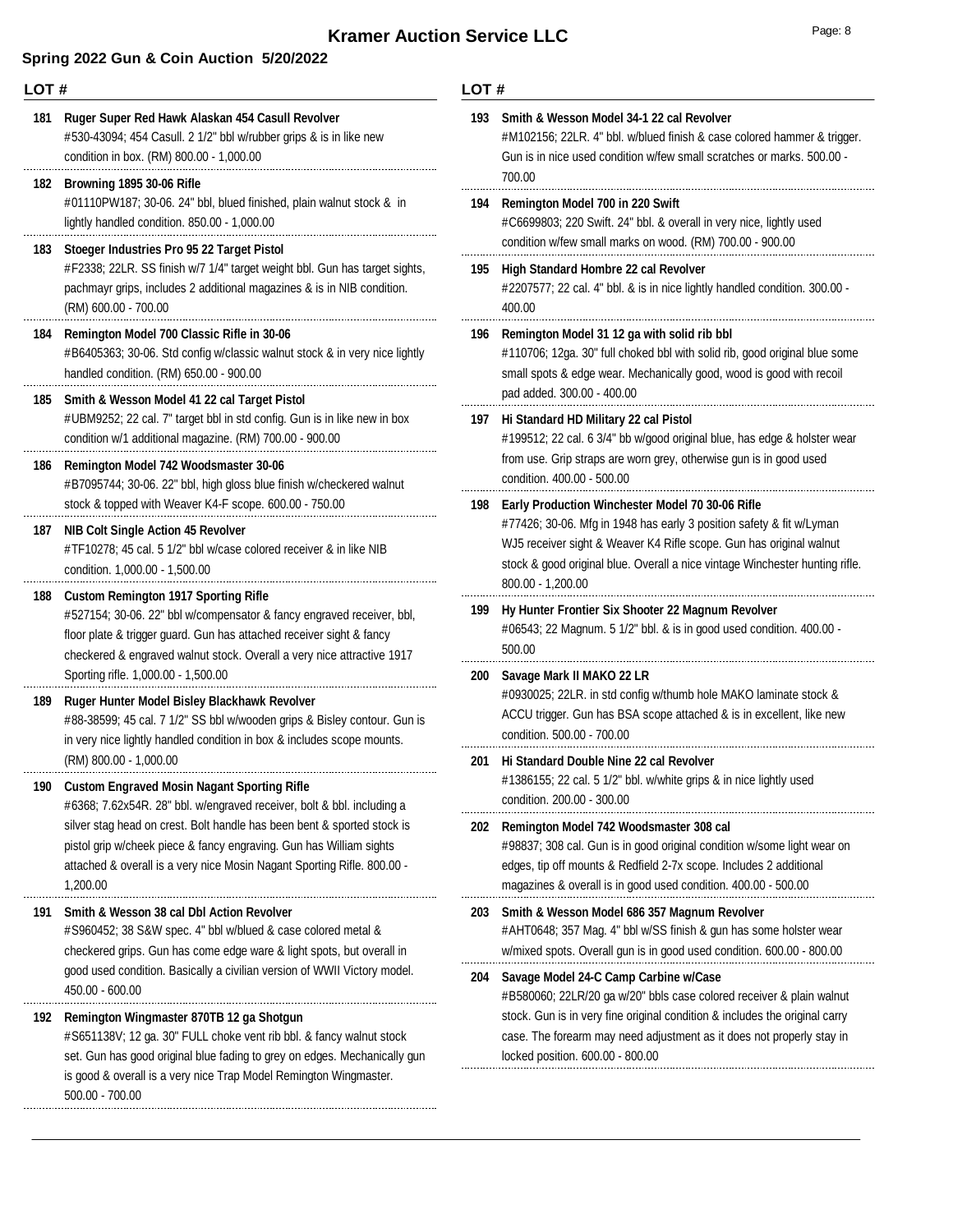| LOT# |                                                                                                                                                                                                                                              | LOT# |                                                                                                                                                                                                                                        |  |
|------|----------------------------------------------------------------------------------------------------------------------------------------------------------------------------------------------------------------------------------------------|------|----------------------------------------------------------------------------------------------------------------------------------------------------------------------------------------------------------------------------------------|--|
|      | 205 Smith & Wesson Model 22A Target Pistol<br>#UDH1481; 22 cal. std config & in good used condition but absent<br>magazine. 250.00 - 350.00                                                                                                  |      | 218 Savage Anschutz Model 54 Sporter 22 cal Rifle<br>#803063A; 22 cal. 23" bbl. w/blued finish & fancy checkered walnut<br>stock. Gun is topped w/Redfield 4x scope & is in very nice, lightly<br>handled condition. 800.00 - 1,200.00 |  |
| 206  | Ruger M77 7mm Mag w/Tang Safety<br>#72-32348; 7mm Magnum. 1976 production w/marked bbl. Gun is in very<br>nice lightly used condition & includes scope rings. 500.00 - 700.00                                                                | 219  | Kimber Classic Gold Match 45 cal Pistol<br>#K023084; 45 ACP. Std config w/target sights & rubber grips. Gun is in                                                                                                                      |  |
| 207  | Taurus PT 1911 AR 45 Pistol<br>#NBX17847; 45 ACP. Chrome plated w/gold accent finish & wood grips.<br>Gun includes one additional magazine & is in very fine condition. 800.00 -<br>1,000.00                                                 | 220  | nice, lightly used condition. includes original box & additional magazines.<br>800.00 - 1,000.00<br>Early Ruger M77 Tang Safety 350 REM MAG<br>#70-30371; 350 REM MAG. Gun has iron sights, 22" bbl, tang safety &                     |  |
| 208  | Ruger No 1 1976 Production 375 H&H Mag<br>#130-26146; 375 H&H Mag. 24" ported bbl w/blued finished & checkered<br>walnut stock. Gun is in nice used condition & topped w/ a Burris 3x9                                                       | 221  | checkered walnut stock. Very nice lightly used condition. 800.00 -<br>1,200.00<br>High Standard Olympic 22 cal Target Pistol w/box                                                                                                     |  |
| 209  | scope. 1,000.00 - 1,250.00<br>Smith & Wesson Model 66 357 Magnum Revolver<br>#9K12432; 357 Mag. 4" bbl. w/SS finish & checkered wood grips. Gun                                                                                              |      | #492808; 22 cal. 7" Olympic weight bbl & includes 2 additional<br>magazines & bbl weights. Gun is is in good used condition w/original box.<br>(RM) 500.00 - 700.00                                                                    |  |
|      | has some light holster marks but is in overall good used condition. 700.00<br>$-900.00$                                                                                                                                                      | 222  | Winchester Model 94AE in 356 WIN cal<br>#6217092; 356 WIN cal in std config w/checkered walnut stock & scope<br>rings & bases attached. Gun is in very fine, lightly handled condition.                                                |  |
| 210  | Ruger M77 Mark II in 257 Roberts Rifle<br>#782-94209; 257 Rbts in std config w/22" bbl. Gun has strong original<br>blue checkered walnut stock w/some marks. Overall in lightly handled<br>condition & includes Ruger rings. 650.00 - 850.00 | 223  | 1,000.00 - 1,500.00<br><b>Colt Combat Target Series 80 45 Pistol</b><br>#CT00246E; 45ACP. Std config w/ target style skeletonized trigger &                                                                                            |  |
| 211  | SIG Sauer P938 9mm Pistol<br>#52B123497; 9mm. Gun is in very nice, lightly used condition. 500.00 -<br>700.00                                                                                                                                |      | hammer, has a National Match bbl, & slide has been drilled for additional<br>sights, front grip strap has been knurled for grip, overall good used<br>condition. 700.00 - 900.00                                                       |  |
| 212  | Ruger No 1 222 REM 1968 Production<br>#3274; 222 REM. 1968 Production, 22" bbl, checkered walnut stock, in<br>very fine lightly handled condition. 1,250.00 - 1,500.00                                                                       | 224  | Ruger Woodside Red Label 12 ga Shotgun<br>#430-00718; 12ga; 28" ported bbls, removable chokes, has a custom<br>stock w/ adjustable comb & is in good used condition. Includes hard case                                                |  |
| 213  | <b>Ruger New Model Single Six Convertible Pistol</b><br>#262-93981; 22 & 22 Mag cylinder w/5 1/2" bbl. Gun is in very nice lightly<br>handled condition. 400.00 - 500.00                                                                     | 225  | & 3 additional choke tubes. 1,250.00 - 1,500.00<br>Beretta Model 950 B 25ACP Pistol<br>#G32261; 25 ACP std config. Gun is in lightly used condition, w/ holster &<br>one additional magazine. 250.00 - 350.00                          |  |
|      | 214 Remington Model 700 243 cal BDL Rifle<br>#A6229934; 243 cal. 24" heavy weight bbl w/checkered walnut stock.<br>Gun has few scratches & marks but overall in good used condition. (RM)<br>400.00 - 700.00                                 |      | 226 Marlin Model 1894CL Classic in 32-20<br>#CL322401; 32-20. 22" bbl w/half magazine & plain walnut stock. Gun is<br>in very nice, lightly handled condition. 700.00 - 900.00                                                         |  |
| 215  | Kimber Ultra Carry II Pistol<br>#KGMU8497; 45 ACP w/3" bbl. & Crimson Trace laser grips, includes<br>box paddle holster & is in lightly used condition. 800.00 - 1,000.00                                                                    |      | 227 Smith & Wesson Model 36 38 Spec Revolver<br>#445026; 38 spec. 1 5/8" bbl, blued finished w/case colored trigger &<br>hammer. Very nice lightly used condition w/ box. 500.00 - 700.00                                              |  |
| 216  | Ruger No 1 6.5mm REM MAG<br>#130-11328; 6.5 REM MAG. 26" bbl. w/ blued finished, checkered walnut<br>stock & is in very nice lightly used condition w/Ruger rings & bases.<br>800.00 - 1,200.00                                              | 228  | Browning Model 78 30-06 Single Shot w/ Scope<br>#2237W47; 30-06. 26" oct bbl. w/checkered walnut stock & topped<br>w/Weaver K6-F Rifle scope. Overall in very nice lightly used condition.<br>$1,000.00 - 1,250.00$                    |  |
| 217  | Taurus PT940 40 cal Automatic<br>#SCR70295; 40 cal. w/black finish, gold accents & MOP grips. Gun<br>comes w/original box & 1 additional magazine. 600.00 - 800.00                                                                           | 229  | Ruger Old Army 44 cal BP Revolver<br>Black Powder #140-07469; 44 cal. std config w/7 1/2" bbl. Trigger shows<br>some spotting & corroding otherwise gun is in good used condition &<br>includes original box. 400.00 - 500.00          |  |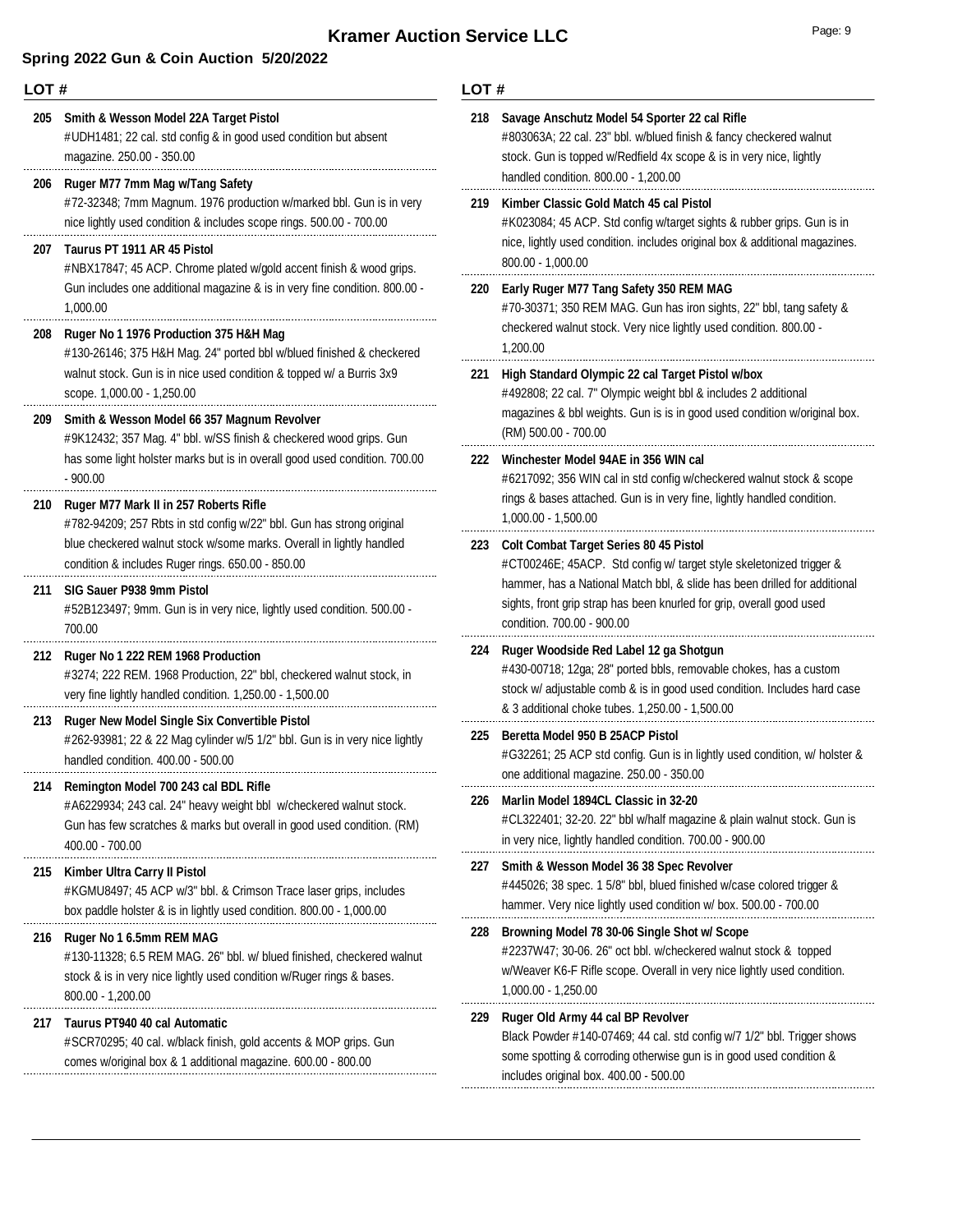### **Spring 2022 Gun & Coin Auction 5/20/2022**

**LOT #** #BB041577; 375 Big Bore cal. std config w/checkered walnut stock. Gun is in nice, lightly used condition. 800.00 - 1,200.00 **230 Winchester Model 94 XTR 375 Big Bore** #81-90036; 44 Magnum. 7 1/2" bbl. w/light holster ware on edges & 1976 production w/special bbl markings. Gun is in good, used condition & includes nylon holster. 600.00 - 800.00 **231 1976 Production Ruger Super Blackhawk 44 Mag Rev.** #C543224; 6.5 Grendel; 25" bbl, with threaded muzzle, checkered walnut stock, & is in nice lightly used condition. 500.00 - 700.00 **232 CZ Model 527 Varmint 6.5 Grendel** #30-45282; 357mag. 6 1/2" bbl, blued finish with early bbl markings original walnut grips, bbl has a few small spots, but overall gun is in lightly used condition. 500.00 - 700.00 **233 Ruger Blackhawk 357 Mag Revolver** #L2275050; 12 ga. Std config w/22" bbl & NWTF Logo & green laminate stock. Gun is in very fine, lightly handled condition. 500.00 - 700.00 **234 Winchester Model 1300 NWTF Turkey Gun** #SDP12062; 40 cal. SS finish w/gold accents & wood grips. Gun is like new in box & comes w/additional magazine. 650.00 - 800.00 **235 Taurus PT100 AFS 40 cal. Pistol** #02007957; 45 Long Colt. oct bbl w/checkered walnut stock & in very nice lightly handled condition. (RM) 800.00 - 1,000.00 **236 Marlin 1894 Cowboy Ltd. 45 Long Colt Rifle** #Y116108; 25 ACP. In nice lightly handled condition w/original box. 300.00 - 400.00 **237 Taurus PT25 Automatic Pistol** #G6556325; 35 Whelen. 24" bbl w/matte blue finish & checkered walnut stock. Gun is topped w/Weaver K4 scope & is in very nice, lightly handled condition. 800.00 - 1,000.00 **238 Remington Model 700 CDL in 35 Whelen** #NSN; 22 cal. looks to be complete & in fair condition. 500.00 - 700.00 **239 Hamilton Rifle Co 22 cal Bicycle Rifle** #RR01400V; 30-06. 22" bbl. w/checkered walnut stock & gun is in nice, lightly used condition. Scope mount holes on receiver are open & stock does have a few mixed marks from handling. Comes w/1 additional Remington magazine. 500.00 - 700.00 **240 Remington Model 7600 in 30-06 241 Stevens Hunters Pet No 34 Pocket Rifle LOT #**

### Antique. #1876; 22" oct bbl 36 cal bore w/good rifling & original sights front & rear, although rear sight spring appears to be a replacement. Gun has nickel finished frame, wood grips & a nice matching shoulder stock. Overall a nice Hunters Pet Stevens. 750.00 - 1,000.00

**242 Winchester Model 25 12 ga Shotgun**

#6481; 12 ga. 28" FULL choke bbl & is in nice used condition. 300.00 - 400.00

| 243 | Marbles Model 1921 Game Getter Combo Gun<br>#15784; 18" bbls 22 cal/ 410 ga. & metal is browned patina w/mixed<br>spots & pits. Mechanically gun is ok & foldable shoulder stock appears to<br>have some repair on bottom arm. Overall gun is in good working order &<br>transfers as a pistol. 500.00 - 600.00                     |
|-----|-------------------------------------------------------------------------------------------------------------------------------------------------------------------------------------------------------------------------------------------------------------------------------------------------------------------------------------|
| 244 | Rare Winchester Model 88 in 358 WIN<br>#50005; 358 WIN. Mfg in 1958. 22" bbl. w/good original finish w/light edge<br>ware, has checkered walnut stock & is topped w/Leupold M8 4x rifle<br>scope. Magazine is marked 284, otherwise a correct & desirable 358 cal<br>Winchester Model 88. 2,000.00 - 2,500.00                       |
| 245 | Winchester Model 62 Smooth Bore 22 cal.<br>#338840; 22 cal. Model 62 Smooth bore bbl which retains good blue<br>w/spots in areas. Receiver is greyed metal w/spots & gun has gumwood<br>stock, looks like an early receiver w/later Model 62 Smooth bore bbl<br>attached. 500.00 - 700.00                                           |
| 246 | Remington Model 700 308 cal Rifle<br>#RR98283E; 308 cal. 26" heavy weight bbl matte finish, synthetic stock &<br>scope rail attached. Gun is in like new condition. 650.00 - 850.00                                                                                                                                                 |
| 247 | Remington Model 12C 22 cal Pump Rifle<br>#553169; 22 LR 24" oct bbl w/good original blue w/mixed light spots &<br>butt plate has more rust spots than rest of gun & mechanically gun is<br>good. 350.00 - 450.00                                                                                                                    |
| 248 | Remington Model 700 25-06 Rifle<br>#6871961; 25-06. 24" heavy weight bbl w/checkered walnut stock & stock<br>has some scratches & marks. Gun has attached Leupold scope rings &<br>bases, in good used condition. (RM) 700.00 - 900.00                                                                                              |
| 249 | Hamilton No 27 22 cal Boys Rifle<br>#NSN; 22 cal std config Gun retains good original blue & wood is good<br>w/small visible cracks at wrist. Overall a nice example of a Hamilton<br>"SEED CORN" 22. 300.00 - 400.00                                                                                                               |
| 250 | Winchester Model 12 Featherweight 12 ga Shotgun<br>#1837918F; 12 ga 28" FULL choke bbl w/Simmons vent rib & checkered<br>forearm & plain pistol grip butt. Gun is in very nice refinished condition.<br>$300.00 - 400.00$                                                                                                           |
| 251 | US Marked Winchester Winder 22 cal Short Musket<br>#123229; 22 short. 28" std bbl w/US marked on tang, full length musket<br>stock & metal has some light spots overall. Hammer appears to be a later<br>replacement, mechanically gun is good & overall is in nice condition.<br>650.00 - 850.00                                   |
| 252 | Early Ruger Tang Safety M77 7mm mag<br>#72-40242; 7mm Mag. Gun has early tang safety, 24"bbl, w/iron sights &<br>1976 bbl markings. In good used condition & topped with a Tasco 3X12<br>scope. 650.00 - 850.00                                                                                                                     |
| 253 | Rare Remington 4 American Boy Scout 22 Musket<br>#NSN; 22 short. 27 1/2" bbl. Gun has musket length stock & hand guard,<br>receiver is marked American Boy Scout. Mechanically gun is good<br>w/good bore, wood is solid & this is a nice example of a very scarce<br>Remington 22. This model was mfg only in 1913, as these early |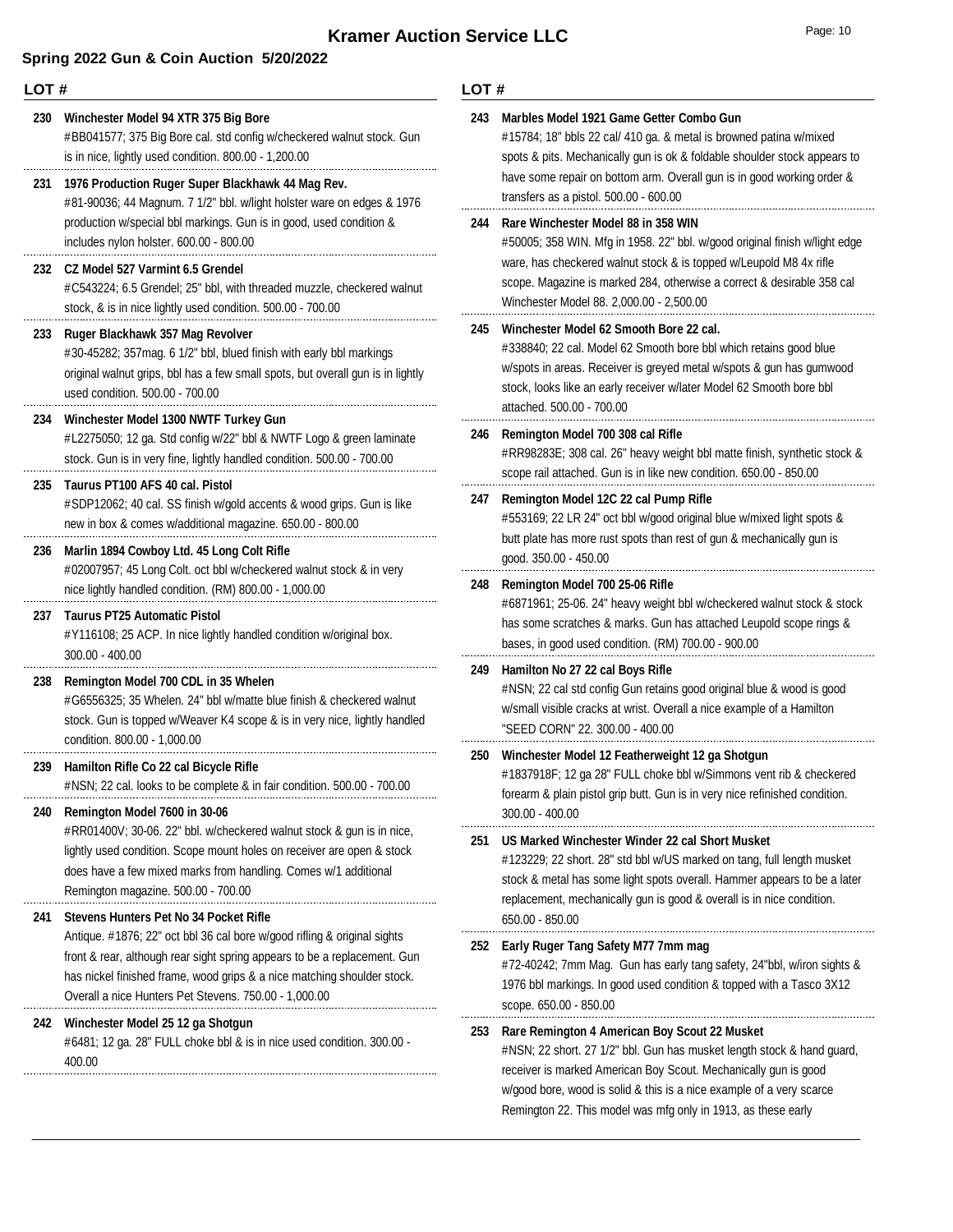| LOT# |                                                                                                                                                                                                                                                                                                 | LOT#                                              |                                                                                                                                                                                                                                                                                                                                                                                                                                                                                                                              |
|------|-------------------------------------------------------------------------------------------------------------------------------------------------------------------------------------------------------------------------------------------------------------------------------------------------|---------------------------------------------------|------------------------------------------------------------------------------------------------------------------------------------------------------------------------------------------------------------------------------------------------------------------------------------------------------------------------------------------------------------------------------------------------------------------------------------------------------------------------------------------------------------------------------|
|      | productions marked "American Boy Scout", later they were marked<br>simply Military Model. 2,000.00 - 3,000.00                                                                                                                                                                                   | 265                                               | Antique Charles Daley Dbl Bbl 12 ga<br>Antique. #1349; 12 ga. Gun is Prussia marked on water table w/30" bbls<br>& good bores. Bbls have good blued exterior & bbls marked Charles<br>Daley Krupp Fluid Steel bbls. Case colored receiver faded silver<br>w/decorative engraving, dbl triggers, extractor & cocking indicators.<br>Checkered recoil stock w/recoil pad added & wood is solid w/LOP is<br>approx 14 1/4" to end of recoil pad. A fine early Charles Daley marked<br>Prussian made double. 1,500.00 - 2,000.00 |
| 254  | Winchester Model 9422M XTR 22 Mag<br>#F345129; 22 Mag. Std config, with 2.5-7x Weaver scope attached. Gun<br>is in good lightly used condition, with light scratches & marks. 800.00 -<br>1,000.00                                                                                              |                                                   |                                                                                                                                                                                                                                                                                                                                                                                                                                                                                                                              |
| 255  | Quackenbush 22 cal Junior Safety Cartridge Rifle<br>Antique #NSN; 22 cal. 18" nickel plated bbl w/removable wire shoulder                                                                                                                                                                       |                                                   |                                                                                                                                                                                                                                                                                                                                                                                                                                                                                                                              |
|      | stock & clear markings on right side of gun. Bore is fair & overall gun is in<br>good condition. 800.00 - 1,000.00                                                                                                                                                                              | Browning A-Bolt 7mm Mag with Leupold Scope<br>266 | #07858MZ351; 7mm mag 26" bbl, w/BOSS muzzle brake system,<br>composite stock & VARI-XII 3x9 scope. Overall gun is in nice used                                                                                                                                                                                                                                                                                                                                                                                               |
| 256  | Remington Model 700 22-250 Rifle w/Leupold scope<br>#6704123; 22-250 cal. 24" bbl. Stock has mixed scratches & marks from                                                                                                                                                                       |                                                   | condition, includes CR muzzle brake as well.                                                                                                                                                                                                                                                                                                                                                                                                                                                                                 |
|      | use. Gun has 12x Leupold scope attached w /Parallax adjustment.<br>Overall in good used condition for an early 700.(RM) 800.00 - 1,200.00                                                                                                                                                       | 267                                               | Antique W. Greener Dbl Bbl 12 ga Shotgun<br>#15878; 12 ga. 29 3/4" bbls marked "W. Greener Fine Damascus Barrels"                                                                                                                                                                                                                                                                                                                                                                                                            |
|      | 257 Firearms International 22 cal Bicycle Rifle<br>#B03961; 22 cal. 161/2" bbl w/skeletonized stock & is in nice, lightly used<br>condition. 150.00 - 250.00                                                                                                                                    |                                                   | w/ good exterior condition. Gun has good bores but lightly frosted.<br>Mechanically gun is good w/tight action. Receiver & hammers are<br>decorative & marked "Greener" on both sides & butt stock is very good w/                                                                                                                                                                                                                                                                                                           |
| 258  | Winchester Model 1910 401 cal Self Loading Rifle                                                                                                                                                                                                                                                |                                                   | few small chips at forearm. Overall a very nice Antique double. 800.00 -<br>1,200.00                                                                                                                                                                                                                                                                                                                                                                                                                                         |
|      | #1866; 401 cal. Std config. w/good original blue & light edge wear. Stock<br>does show crack in wrist area, otherwise in very good condition. 500.00 -<br>700.00                                                                                                                                | 268                                               | Remington Model 58 Sportsman 20 ga Shotgun<br>#111288; 20 ga. 28" bbl w/vet rib. Bbl retains good original blue &<br>receiver is fading silver w/mixed spots, good overall. Wood is original &                                                                                                                                                                                                                                                                                                                               |
| 259  | Remington Apache 77 Nylon 22 Rifle<br>#A2360259; 22cal std config. w/green nylon stock. Gun is in good used                                                                                                                                                                                     |                                                   | nice, overall a nice 20 ga Sportsman. 650.00 - 850.00                                                                                                                                                                                                                                                                                                                                                                                                                                                                        |
|      | condition w/light scratches & marks on stock, a K-mart exclusive rifle.<br>$400.00 - 500.00$                                                                                                                                                                                                    | 269                                               | Antique Purdey 12 ga Double<br>Antique #10094; 12 ga. 31" bbls marked Not For Ball w/various English                                                                                                                                                                                                                                                                                                                                                                                                                         |
| 260  | Winchester Model 1907 351 cal SRL<br>#20720; 351 cal. std config w/few mixed spots in areas otherwise clean<br>blue finish. Forearm & butt stock are in nice original condition w/out<br>cracks. A nice 351 cal SLR. 600.00 - 800.00                                                            |                                                   | proofs. Center rib marked J Purdey Oxford Street London. Gun has good<br>bores w/some visible spots inside exterior has been nicely restored<br>w/pattern. The receiver is finely engraved w/each lock Purdey marked &<br>gun has straight walnut checkered stock w/plain wooden butt plate, open<br>close inspection you can see former crack & repair left side of wrist.                                                                                                                                                  |
| 261  | Remington Nylon 66 in Seneca Green color<br>#NSN-193; 22 cal std config. gun & stock are very clean & show almost<br>no handling or use. A nice Nylon 66 in desirable green color. 500.00 -                                                                                                     |                                                   | Mechanically gun has been restored to a crisp & tight action w/LOP<br>approx. 14 1/2". A very fine restored vintage Purdey double. 2,000.00 -<br>3,000.00                                                                                                                                                                                                                                                                                                                                                                    |
| 262  | 700.00<br>Winchester Model 1905 32 cal Self Loading Rifle<br>#28482; 32 cal. std config. Appears to have been nicely refinished at one                                                                                                                                                          | 270                                               | Remington Sportsman Model 58 20 ga<br>#140366X; 20 ga. 28" full choked bbl w/vent rib & light scratches &<br>marks. Gun is in good used condition, wood is solid. 500.00 - 700.00                                                                                                                                                                                                                                                                                                                                            |
| 263  | point, hand guard shows numerous cracks & repairs. 400.00 - 500.00<br>Antique E Grade LEFEVER 12 ga Dbl.                                                                                                                                                                                        | 271                                               | Antique Remington Model 1894 12 ga Double<br>Antique. #115475; 12 ga. 28" bbls Bores are good w/some pitting visible.                                                                                                                                                                                                                                                                                                                                                                                                        |
|      | Antique. #37968; 12 ga. 30" Damascus bbls w/bright bores & exterior is<br>grey but showing Damascus pattern. Case colored receiver is now faded<br>silver w/E Grade game dog engraving on receiver. Gun has dbl triggers,<br>ejectors & original checkered walnut stock. Wood is solid w/LOP of |                                                   | Nicely blued exterior, case colored receiver & gun is mechanically tight.<br>Gun has checkered walnut stock w/perch belly pistol grip & original butt<br>plate. LOP is approx. 14 1/8" & a very nice restored Remington double.<br>800.00 - 1,000.00                                                                                                                                                                                                                                                                         |
|      | approx. 14 3/4" & mechanically gun is tight & overall a nice early E<br>Grade LEFEVER. 1,000.00 - 1,500.00                                                                                                                                                                                      | 272                                               | Savage Model 93 MAKO R17 17 HMR Rifle<br>#0917353; 17 HMR. 20" heavy weight bbl w/fancy thumb hole MAKO                                                                                                                                                                                                                                                                                                                                                                                                                      |
| 264  | Winchester Ranger 30-06 Bolt Action Rifle<br>#G1879134; 30-06. Gun is in nice lightly used condition w/3-9x scope<br>attached. This was the economy version of the Model 70. 500.00 - 700.00                                                                                                    |                                                   | stock set, ACCU trigger & topped w/ BSA scope. In like new condition &<br>comes w/2 additional magazine. 500.00 - 600.00                                                                                                                                                                                                                                                                                                                                                                                                     |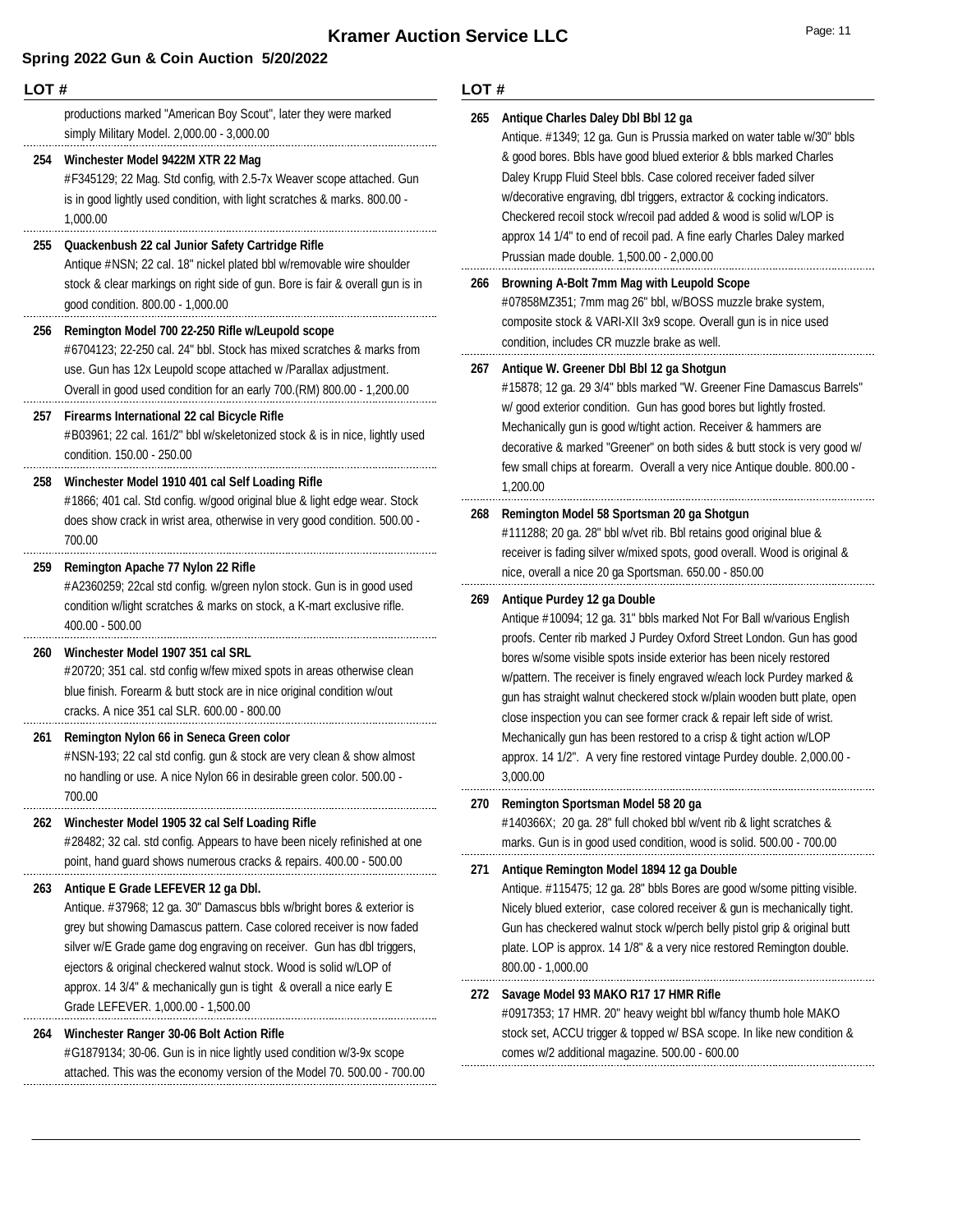### **LOT #**

#### **273 Merkel 12 ga Double Bbl Shotgun**

#581093; 12 ga. 28" bbls w/bright bores & good exterior blue. Case colored receiver w/Greener style cross bolt, cocking indicators, dbl trigger & checkered walnut stock. Mechanically gun is tight & 1 bbls is lightly import marked under forearm, but overall a very nice Merkel Dbl. 1,000.00 - 1,250.00

#### **274 Pre 64 Winchester Model 100 284 WIN cal Rifle**

#73940; 284 cal w/22" bbl & in good original blue w/ few light spots on rear area of receiver & at muzzle. Checkered walnut stock, sling & Tasco scope attached. Mfg. in 1963 & gun has unmarked red rubber butt pad added. 1,000.00 - 1,250.00

#### **275 Ithaca 4E Single Bbl Trap Gun**

#278307; 12 ga. 32" bbl w/good bore. Receiver is silver patina & gun has replacement butt stock. Mechanically gun is in good condition, 1,250.00 - 1,500.00

#### **276 CZ Model 455 22 cal Rifle**

#B699012; 22 cal bolt action, std config. very nice lightly used condition. 350.00 - 450.00

#### **277 LC Smith 3E 12 ga Dbl Shotgun**

#205801; 12 ga. 30" steel bbls w/good bores. Exterior has a browned patina & mixed spots or marks on exterior. Front bead is ivory & has Hunter Arms Co marked rib receiver is engraved in the Grade 3 pattern w/quail & ducks, original case colors have faded to a silver patina. Gun has ejectors & single hunter trigger w/straight grip checkered stock stock which does have chip & repair forward of trigger areas w/LOP of approx. 14" plus period recoil pad added. Mechanically gun is tight & in nice 3E Grade LC Smith. 800.00 - 1,200.00

#### **278 Antique Henry Sears & Co Chicago Dbl Bbl 10 ga**

Antique. #17832; 10 ga. 32" Damascus pattern bbls w/good bores & some small pits or light frosting. Exterior has browned patina but w/good Damascus pattern remaining on bbls. The receiver has case colors in protected areas otherwise faded silver w/elaborate engraving. Gun has dbl triggers, extractor & checkered walnut stock. Each lock marked Henry Sears & Co Chicago & LOP is approx 13 3/4". Overall a very nice example of one of the Sears Co earliest high grade Dbl Bbls offered. 1,500.00 - 2,000.00

### #H199783; custom 510 WELLS 23" bbl. w/blued finish, iron sights & laser mark Weatherby stock. Gun is in very nice, lightly used condition. **279 Weatherby Mark V Laser Mark Rifle in 510 WELLS**

2,000.00 - 3,000.00

#### **280 Weatherby Laser Mark 416 WBY Magnum Rifle**

#H223787; 416 WBY Magnum. 27" compensated bbl. & laser engraved stock w/Leupold scope base attached. Gun is in very nice, lightly handled condition. 2,000.00 - 3,000.00

### **281 German Weatherby Mark V 300 WBY Mag w/Scope**

#P70108; 300 WBY Magnum. 26" bbl & German mfg. w/very good original blue & fine condition Weatherby stock. Gun is topped w/early Weatherby 2-7x rifle scope, also in very nice condition. 2,000.00 - 3,000.00

#### **LOT #**

ă.

 $\cdots$ 

 $\ddotsc$ 

 $\sim$   $\sim$ 

 $\ddotsc$ 

| 282 | Weatherby Mark V 378 WBY Mag Rifle<br>#H260920; 378 WBY Magnum. 27" bbl w/compensator & laser marked<br>engraved Weatherby stock. Gun is in very nice lightly handled condition &<br>includes Leupold rings & bases. 3,000.00 - 4,000.00                                                                  |
|-----|-----------------------------------------------------------------------------------------------------------------------------------------------------------------------------------------------------------------------------------------------------------------------------------------------------------|
| 283 | Weatherby Custom Mark V 460 WBY Mag Rifle<br>#H270147; 460 WBY Magnum w/27" bbl & compensator. Gun has fancy<br>walnut checkered stock, Weatherby custom engraved floor plate & topped<br>w/Burris 1 3/4-5x scope. Overall is in very nice, like new condition.<br>2,500.00 - 3,000.00                    |
| 284 | Germany mfg Weatherby Mark V 270 WBY Mag Rifle<br>#P36902; 270 WBY Magnum. 24" bbl & West German mfg w/nice original<br>blue & fancy checkered Weatherby stock. Gun has some scratches &<br>marks from use & muzzle has some spots, but overall gun is in nice<br>original condition. 2,000.00 - 3,000.00 |
| 285 | Weatherby XXII 22 cal Rifle w/scope<br>#N54683; 22 LR w/box style magazine & fancy Weatherby stock set.<br>Stock has some small marks & muzzle of bbl has some light spots. Gun<br>has 4x scope attached & is in overall good used condition. 500.00 -<br>700.00                                          |
| 286 | 510 Wells Ammo & Brass Lot<br>includes: 58 loaded rounds made from 460 WBY Mag brass & 15 empty<br>rounds                                                                                                                                                                                                 |
| 287 | 340 WBY Mag Ammo lot<br>includes: 133 rds of 200 GR soft point & 14 brass empties.                                                                                                                                                                                                                        |
| 288 | 113 rds Remington of 458 WIN Mag Ammo<br>factory new 510 GR Soft point ammo                                                                                                                                                                                                                               |
| 289 | 300 WBY Mag Ammo lot<br>includes: 97 rounds of 220 GR Ultra Velcity Soft Point & 3 casings                                                                                                                                                                                                                |
| 290 | 20 rds of 460 WBY Mag Ammo<br>factory new 500 GR round nose.                                                                                                                                                                                                                                              |
| 291 | 378 WBY Mag Ammo Lot<br>includes: 13 loaded rounds & 6 empty shell cases                                                                                                                                                                                                                                  |
| 292 | 40 rds of Hornday 30-378 WBY Mag Ammo<br>factory new Precision Hunter 220 FR ELD-X                                                                                                                                                                                                                        |
| 293 | 20 Rounds Winchester 358 WIN Ammo<br>200 GR Silver tip ammo full box                                                                                                                                                                                                                                      |
| 294 | The Winchester Model 42 Book by Ned Schwing<br>in good used condition.                                                                                                                                                                                                                                    |
| 295 | The Winchester Model 94 Book by Robert Renneberg<br>book is in good used condition                                                                                                                                                                                                                        |
| 296 | Lot of 3 Hard Cover Gun Books<br>Frank Sellers Sharps Firearms (no dust cover)<br>Colt Conversions by McDowell<br>Trapdoor Springfield by Beinfeld (no dust cover). All are in good used<br>condition & have slightly warped/twisted spines                                                               |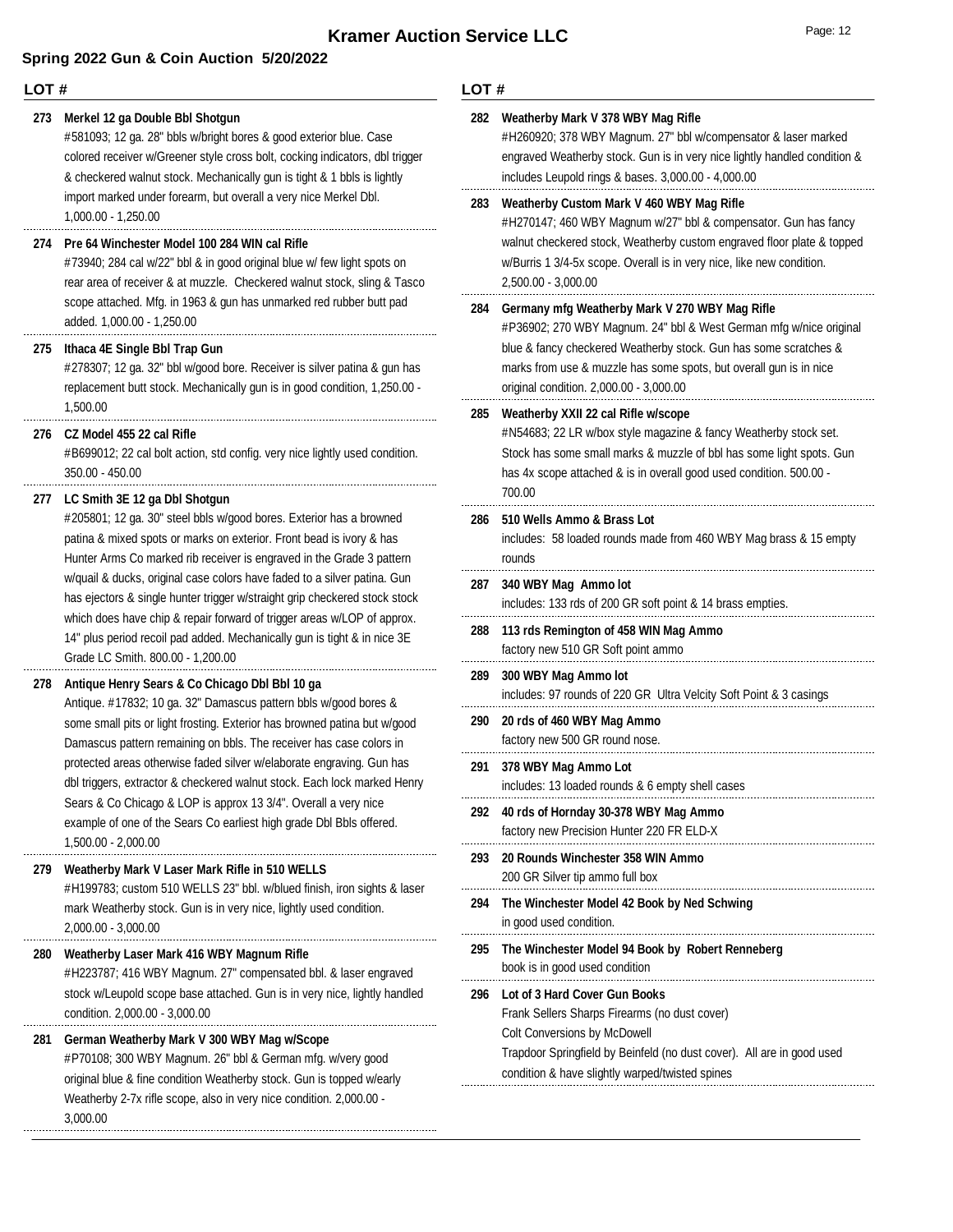### **Spring 2022 Gun & Coin Auction 5/20/2022**

**297 Lyman No 103 Bolt Peep Sight** sight has wind gauge & is in nice working condition, a very difficult sight to find. **298 Lyman 48-S Long Slide Receiver Sight** sight has matching numbers & mechanically in good condition. **299 Bag of Lyman 48 Sight Parts** complete 48-S plus bases & slides **300 Jaeger Quick Detachable Side Mount** used for 1903 Springfield 98 Mausers, Model 70, etc. Mount is new in the box w/screws & pins. **301 Vintage Salesman Sample Take Down Shotgun Case** approx. 13 1/2" overall in length & is in nice condition, marked NOTT.MAKER-MINNEAPOLIS. In good original condition. **302 Canvas and Leather Take Down Shotgun/Rifle Case** Appears to be designed for 2 guns 30"x8"x7" & is in unused condition. **303 Pair of Vintage Leather Lamb Take Down Cases** One is marked Lyon & Coulson Buffalo NY & in good condition w/open tab loose/removed & measures 32" 2nd is Redhead measuring 34" & marked w/Patent date of 1916. **304 Ultra Rare LC Smith Field Grade 410 ga Dbl** #201347; 410 ga. 26 1/4" bbls w/bright bores & good original blue finish lightly fading to brown on bbls. Gun has dbl beaded rib w/ one spot noticeable on left bbl by address of slight pitting. Case colored receiver is fading silver w/colors in protected areas. Std dbl triggers, original checkered walnut stock in good condition & mechanically gun is crips. LOP is approx. 14 1/8". A great example of an original Field Grade LC 800.00 Smith 410 ga. 5,000.00 - 6,000.00 **305 LC Smith Ideal Grade 12 ga Double** #343140R; 12 ga. 28" London Steel bbls. Bores are good w/some light frosting visible & greyed patina on exterior. Gun has Ideal engraved receiver, dbl triggers & extractor. Mechanically gun is crisp & gun has straight grip English style checkered stock which measures approx 14" LOP. Overall a fine Ideal Grade LC dbl. 800.00 - 1,200.00 **306 LC Smith 20 ga Double w/Ejectors** #5167E; 20 ga 27" bbls w/good bores & some light pitting near breech end on each bbl. & dbl beaded, London steel & good original blue remaining. Case colored receiver still w/good colors in protected areas, dbl triggers, ejectors & original walnut stock, LOP is approx. 14". Upon close examination you can see stock has been professionally repaired at wrist. Overall a fine LC Smith 20 ga w/ejectors. 2,000.00 - 2,500.00 **307 LC Smith 12 ga Double** #331904; 12 ga. 30" Armour Steel bbls marked Hunter Arms Co Fulton NY. Bores are bright & gun has case colored receiver retaining good color w/00 frame, dbl triggers, extractors & mechanically gun is tight. Checkered wood stock is original & in nice condition w/LOP approx. 14". 1,500.00 A fine late model LC Smith. 650.00 - 800.00

| 308 | <b>Crescent Arms Quail Hammerless 410 Dbl</b><br>#7091; 410 ga. dbl w/26" bbls. w/bright bores & good original blue exterior<br>& case colored receiver w/good colors on the side but fading on bottom.<br>Gun has very nice replacement stock set & mechanically functions good.<br>1,250.00 - 1,500.00                                                                                                                                                                  |
|-----|---------------------------------------------------------------------------------------------------------------------------------------------------------------------------------------------------------------------------------------------------------------------------------------------------------------------------------------------------------------------------------------------------------------------------------------------------------------------------|
| 309 | LeFever H Grade 12 ga Antique Double<br>Antique. # 27079; 12 ga. circa 1898. 30" twist pattern bbls w/good bores<br>& good pattern on exterior. Gun has nicely case colored receiver<br>w/cocking indicators & dbl triggers. Mechanically gun is tight & wood<br>appears original & in good condition, LOP approx. 14 1/4". A nice antique<br>LeFever Double. 1,000.00 - 1,250.00                                                                                         |
| 310 | WWI Winchester Model 97 Trench Gun<br>#745043; 12 ga. Solid frame w/20" bbl & US & Flaming bomb mark on<br>right side of receiver & flaming bomb mark on top of bbl. Gun has original<br>6 row ventilated hand guard w/Patent Applied For marking on bayonet lug.<br>Mechanically gun is good w/brown patina, metal butt plate &<br>GHD/crossed cannon cartouche on left side of butt. A good example of a<br>very scarce Solid Frame WWI Trench Gun. 4,000.00 - 5,000.00 |
| 311 | Rare US Switch & Signal 1911-A1 Pistol<br>#1044796; 45 ACP. RCD cartouche on left side & right side does have<br>United States Property marking, partially defaced. Gun has parkerized<br>finish & checkered plastic grips w/light holster wear on edges &<br>mechanically tight. Includes a 42 BOYT leather holster & overall is in nice<br>condition. 2,500.00 - 3,500.00                                                                                               |
| 312 | US Eddystone Model 1917 Military Rifle<br>#1030053; 30-06 w/9-18 bbl. & is in very nice surplus condition. 600.00 -<br>800.00                                                                                                                                                                                                                                                                                                                                             |
| 313 | Rare US Navy marked Smith & Wesson Victory Rev.<br>#V46031; 38 cal. 4" bbl w/parkerized finish, case colored trigger &<br>hammer. Gun is US Navy marked on top strap w/some light spots on<br>metal, but overall a very nice example of a Navy marked Victory revolver<br>1,000.00 - 1,500.00                                                                                                                                                                             |
| 314 | US Rock-ola M1 Carbine<br>#6090352; 30 cal carbine. Std config. Bbl is marked Rock-ola w/lightly                                                                                                                                                                                                                                                                                                                                                                          |
|     | spotted grey to brown patina. Gun has original stock w/crossed cannon<br>cartouche, original sling & is a nice example of a desirable Rock-ola M1<br>Carbine. 1,000.00 - 1,250.00                                                                                                                                                                                                                                                                                         |
| 315 | <b>Colt Commando WWII Military Revolver</b><br>#35297; 38 spec. 4" bbl w/parkerized finish & hard plastic grips. Gun has<br>GHD/Ordnance bomb proof & light edge wear, but overall is in very good<br>surplus condition. 800.00 - 1,200.00                                                                                                                                                                                                                                |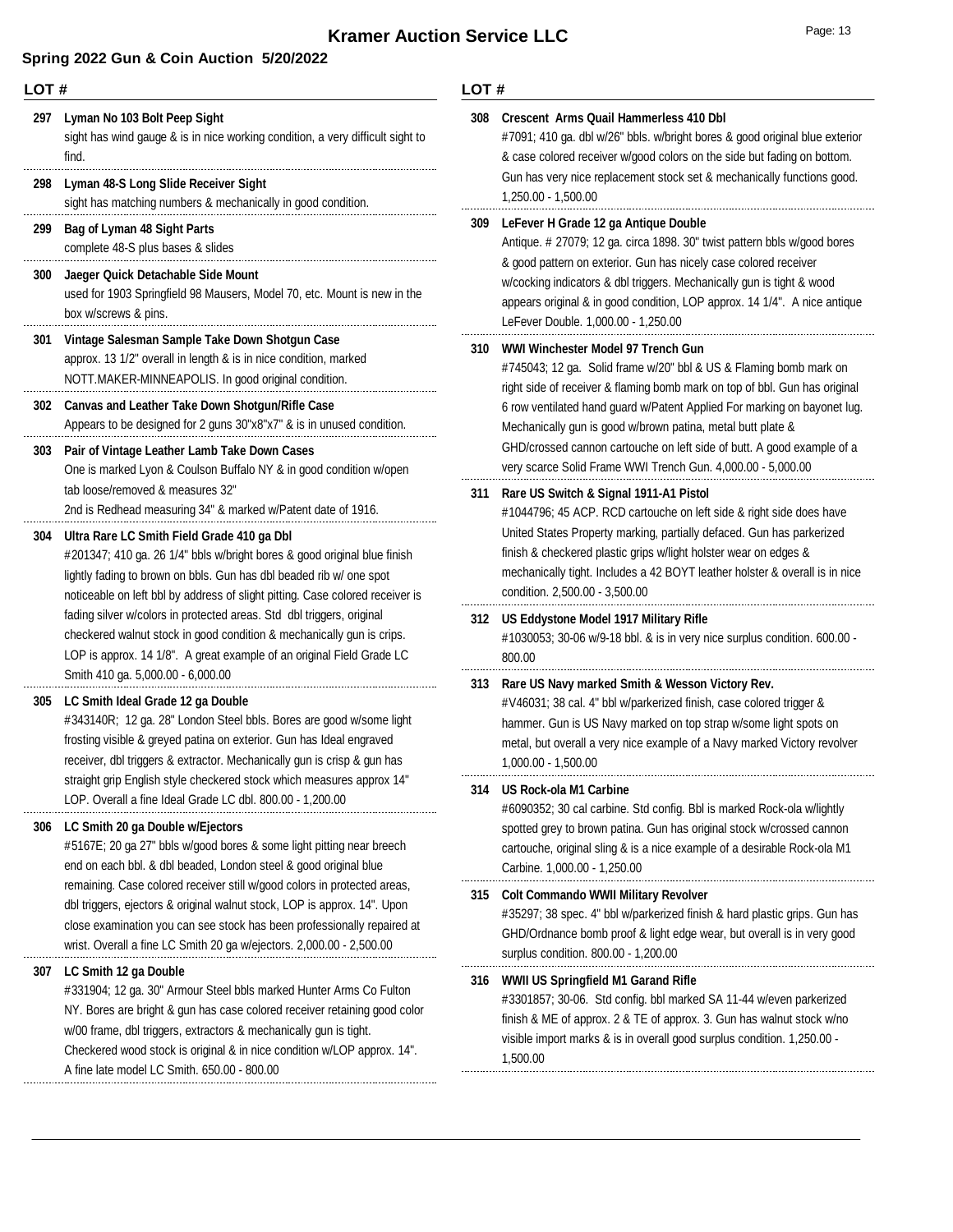### **LOT #**

#### **317 1938 production German Luger Pistol**

#9545; 9mm. Chamber is dated 1938 & s/42 marked toggle. All visible numbers are matching aside from magazine w/wood grips & original finish is fading to a brown patina. Overall a good early WWII Luger. 1,000.00 - 1,500.00

### **318 Remington Model 1903 w/C Stock & USMC Bbl**

#3281436; 30-06. Bbl marked USMC 1-44 w/parkerized metal & C stock. Overall gun is in very nice original condition & the bolt handle is partially bent for scope. 500.00 - 700.00

#### **319 Colt 1911A1 US 45 Pistol**

#2358722; 45 ACP. Std config w/cross cannon cartouche on right side & GHD inspectors initials on left side. Gun has checkered plastic grips & light holster wear on edges, but overall in good surplus condition. Includes a US Graton & Knight holster. 1,800.00 - 2,200.00

#### **320 WWI German 98 AZ Carbine & Bayonet**

#3871; gun has matching bolt & other numbers. Receiver is marked Erfert 1916 & gun has a nice walnut stock w/cartouches. Stacking bar has been removed which typically indicates use by "Storm Troopers". Includes WWI quill blade bayonet dated 1906 & overall is a nice example of a desirable WWI transitional carbine. 1,000.00 - 1,250.00

#### **321 Japanese Type 26 Military Revolver**

#40354; 8mm. std config. Gun has wood grips & good original blue finish w/light holster wear & mixed spots. Overall in very good surplus condition. 600.00 - 700.00

### **322 Rare US Remington 03-A4 Sniper Rifle**

#3418599; 30-06. Bbl marked RA 7-43. Gun has correct bent bolt for scope clearance & has attached M73 B1 scope w/serial # electro penciled 10842 & has fine cross hairs. Stock has been sporterized otherwise a nice US WWII Sniper w/scarce original scope. 2,500.00 - 3,500.00

#### **323 Fine Japanese Type 14 Nambu w/holster**

#20902; 8mm Nambu in std config. Mfg 11.3 (March 1936) Gun has straw colored trigger & safety, strong original blue, a rope lanyard & non matching magazine. Comes w/hard shell military holster which includes additional firing pin & holster is also in very fine condition. A nice example of a Japanese Nambu pistol. 1,000.00 - 1,250.00

#### **324 US IBM Corp M1 Carbine**

#3922115; 30 cal carbine has IBM Corp marked bbl w/round bolt, nice parkerized finish & nice original walnut stock. Gun has reproduction mag pouch & sling, but otherwise an attractive & desirable IBM mfg carbine. 1,000.00 - 1,200.00

#### **325 U.S. Remington Rand 1911-A1 Govt 45**

#1007628; 45 ACP. Std config. w/FJA & crossed cannon cartouches. Parkerized finish & in very nice surplus condition. 1,750.00 - 2,250.00

#### **326 US Remington 03-A3 Military Rifle**

#3881920; 30-06. Std config & bbl marked RA8-43. Gun is in very fine overall condition. 800.00 - 1,000.00

| 327 | WWII German P38 Military Pistol<br>#4964W; 9mm std config w/matching numbers & byf 44 coded w/std<br>German waffenampt markings, war time magazine & in nice original<br>condition. 700.00 - 900.00                                                                                                                                                                                                                                                                    |
|-----|------------------------------------------------------------------------------------------------------------------------------------------------------------------------------------------------------------------------------------------------------------------------------------------------------------------------------------------------------------------------------------------------------------------------------------------------------------------------|
| 328 | <b>German Deaths Head Transitional 98 Military Mauser</b><br>#443K; 8mm. Receiver is marked AMBERG 1917, transitional styled<br>carbine & bbl is marked star/SS runes over deaths head. Gun has<br>matching bolt & is not visibly import marked. Stock, Portuguese(?) has an<br>unusual cartouche on right side and a visible deaths head cartouche<br>below trigger guard. Appears to be a very good example of a very scace<br>SS marked Mauser. 1,500.00 - 2,500.00 |
| 329 | Nazi Marked Polish P35 Radom Pistol<br>#K5389; 9mm. Std config. w/Nazi markings & proofs. Gun has plastic<br>grips & war time finish w/import mark on bottom of frame. Overall in very<br>nice surplus condition. 700.00 - 900.00                                                                                                                                                                                                                                      |
| 330 | French Model 1907/15 Remington Military Rifle<br>Antique. #NSN; made by Remington circa 1914-1915. This is a nice<br>example w/original stock, brown metal patina & leather sling. Includes<br>bayonet w/scabbard. 700.00 - 900.00                                                                                                                                                                                                                                     |
| 331 | Colt Model 1917 45 cal Revolver<br>#184031; 45 ACP Std config US marked & w/military cartouches. Gun<br>has blue to brown patina & is in good original condition. 700.00 - 900.00                                                                                                                                                                                                                                                                                      |
| 332 | Springfield 1903 WWI Military Rifle<br>#652340; 30-06. bbl marked SA 5-17. Original WWI stock is lightly<br>sanded w/grey patina metal & overall a nice correct WWI Springfield.<br>650.00 - 800.00                                                                                                                                                                                                                                                                    |
| 333 | <b>WWII Colt Commando Military Revolver</b><br>#23323; 38 spec 4" bbl Gun has parkerized finish, hard plastic grips &<br>light edge wear, but overall in very nice surplus condition. Approx 50,000<br>mfg from 1942-1945. 800.00 - 1,000.00                                                                                                                                                                                                                           |
| 334 | Antique German Model 71/84 Military Rifle<br>Antique. #4988; bolt screws, all numbers appear to match. Gun is<br>Spandau production w/Imperial proof marks on stock, has spotted grey to<br>brown patina on metal & has a good bore. A nice example of a rare<br>matching 71/84 rifle. 1,000.00 - 1,500.00                                                                                                                                                             |
| 335 | WWII Belgium High Power w/Nazi Marks<br>#85309; 9mm Std config. w/German waffenampt markings & brown<br>patina w/mixed spots. Gun is in good WWII surplus condition. 800.00 -<br>1.200.00                                                                                                                                                                                                                                                                              |
| 336 | WWI Winchester Model 1917 Military Rifle<br>#519847; 30-06. bbl is marked W/2-18 w/Winchester bolt & Winchester<br>stock. Gun has plum patina & a KERR sling, overall gun is in nice surplus<br>condition. 700.00 - 900.00                                                                                                                                                                                                                                             |
| 337 | Argentine Ballester-Molina 45 cal Pistol<br>#B7051; 45 ACP. Gun is not import marked & has nice blue finish<br>w/correct grooved grips. Overall in very nice surplus condition. 700.00 -<br>1,000.00                                                                                                                                                                                                                                                                   |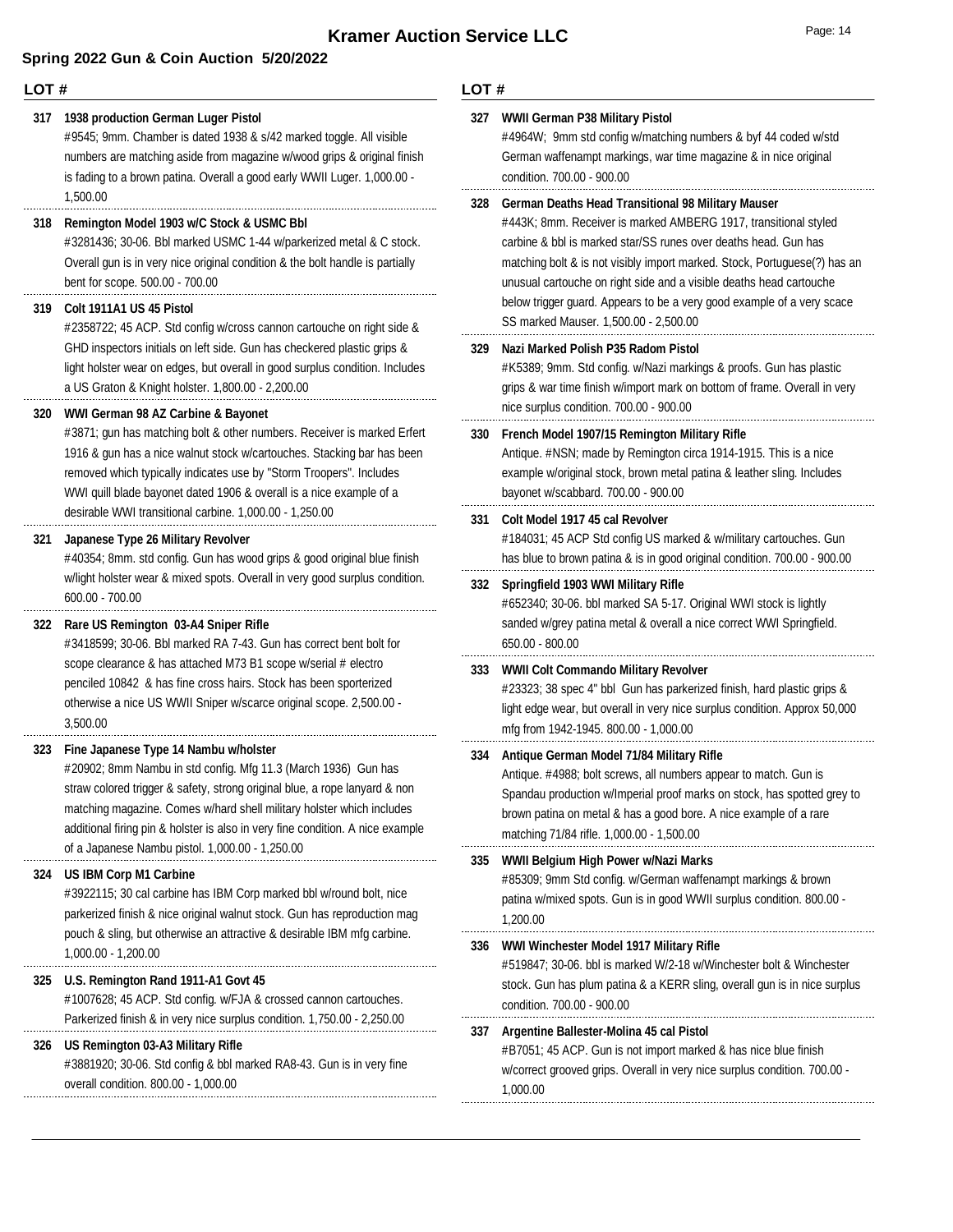### **Spring 2022 Gun & Coin Auction 5/20/2022**

#### **LOT #**

#15855; Bbl has been welded shut & receiver is cut, but gun displays nicely as a dummy gun. 1,000.00 - 1,500.00 **338 German WWI MP18 Dummy Machine Gun** #K8939; 9mm. late war production, metal is in the white & gun has wooden grips w/war time magazine & rear safety is omitted. 700.00 - **339 Late War German Occupation Polish Radom Pistol**

#### **340 WWI French CHAUCHAT Dummy Machine Gun**

a nice display example of an iconic Dummy WWI sub machine gun. Bbl has been welded shut & receiver is cut, blue to brown original patina & displays nicely. 750.00 - 1,250.00

#### **341 British Marked Smith & Wesson Victory Revolver**

#V309345; 38 cal. 5" bbl parkerized finish, case colored trigger & hammer, US Property GHD marked frame, British proofs on right side w/military grips. Gun is in very nice overall condition & is lightly import marked left side of frame. 500.00 - 600.00

#### **342 WWII British PIAT**

900.00

non-gun curio item & is 38" in length. Fired by heavy spring mechanism & has mono pod, pop up sights & is an interesting display piece. A heavy item weighing approx. 50lbs. SPECIAL SHIPPING RATES WILL APPLY.

#### **343 Ithaca 1911 A1 Military 45 Pistol**

#971907; 45 ACP. Parkerized finish w/inspector & cross cannon markings. Mechanically gun is good & comes w/well oiled leather holster. 1,500.00 - 2,000.00

#### **344 WWI German Hebel Flare Pistol**

Non-gun #11282; w/numerous proof marks, spotted brown to blue patina, wood grips & is mechanically good. 

#### **345 WWI British Webley Mark IV 45 cal Pistol**

#284776; gun has been ground to fire 45 ACP bullets. 1917 dated w/clean proof marks & nice original blue & good grips. A very nice Webley Mark IV. 700.00 - 900.00 

**346 WWII German Dbl Bbl Flare Pistol**

Non- gun #F124483; 1944 dated w/fzs & in nice original condition.

#### **347 WWII Colt Commando Military Revolver**

#2534; 38 spec. 4" bbl. w/[parkerized finish & hard plastic Colt grips w/flaming bomb marked frame Overall in very nice surplus condition although gun does have a few spots on trigger guard that are visible through finish. 700.00 - 900.00

#### **348 Bavarian Lightning Cavalry/Artillery Pistol**

Antique. #3421; 11 mm. 8" bbl. w/wooden grips & Falling Block design. Overall length is approx 15" w/military unit & proof markings on metal & wood. A good example of a early rare military side arm. 500.00 - 800.00

#### **349 WWII German Army Dagger**

ALCOSO marked blade & in good original condition w/scabbard

#### **350 WWII German Dbl Bbl Flare Pistol**

Non-gun. #24483; 1941 dated w/black painted finish & is in fair condition.

| 351 | WWII Japanese Dbl Bbl Flare Pistol w/holster<br>Non-gun. #101355; dbl bbl in good condition w/mixed spots, includes a<br>vintage leather holster.                                                                                                                                                                            |
|-----|------------------------------------------------------------------------------------------------------------------------------------------------------------------------------------------------------------------------------------------------------------------------------------------------------------------------------|
| 352 | WWII Hand Painted Nazi Army Helmet<br>hand painted decals on right, left & front, possibly used or done by a<br>German Foreign legion. In nice original condition.                                                                                                                                                           |
| 353 | WWII Nazi German Bicorn Naval Hat<br>Hat is in excellent original condition, appears to be beaver or otter fur<br>w/Nazi badge on right side, typically worn for formal occasions. 500.00 -<br>700.00                                                                                                                        |
| 354 | WWII German Gas Mask & Can<br>in good overall condition.                                                                                                                                                                                                                                                                     |
| 355 | WWII Nazi Helmet w/SS Camouflage Cover<br>Helmet is in good condition 2 sided SS camo cover is fair w/rip at brim &<br>has repair stitching on the right side. A good example of a hard to find SS<br>helmet cover.                                                                                                          |
| 356 | Japanese WWII Police Sword<br>In good overall condition, wood handle, wire wrap.                                                                                                                                                                                                                                             |
| 357 | WWII German U Boat Captain Visor Hat<br>white visor hat w/Kriegsmarine Eagle & Bullion Captains Insignia, in nice<br>overall condition.                                                                                                                                                                                      |
| 358 | WWII Japanese Canteen w/strap<br>in good overall condition.                                                                                                                                                                                                                                                                  |
|     |                                                                                                                                                                                                                                                                                                                              |
| 359 | WWI German Camouflage Helmet<br>absent liner but has good original camo shell                                                                                                                                                                                                                                                |
| 360 | <b>US M72 LAW Rocket Launcher</b><br>in good surplus condition                                                                                                                                                                                                                                                               |
| 361 | Mauser 30 cal Carbine<br>#497920; 30 cal carbine w/11 3/4" bbl & good blue patina, grey on edges.<br>Mechanically gun is good & visible numbers are matching. Comes<br>w/shoulder stock holster & overall is in good condition. 2,000.00 -<br>3,000.00                                                                       |
| 362 | <b>Original WWI Red Arrow Uniform</b><br>WWI 32nd Division Red Arrow Division from WI & MI. It is a rare summer<br>weight & includes shoulder patches, buttons & wool mustard colored<br>trousers                                                                                                                            |
| 363 | Ithaca Gun Co US 1911 A1 45 cal<br>#2126153; 45 ACP. Std config w/FJA proofs on left & crossed cannon on<br>right. Gun has Colt 45 marked bbl. & checkered war time grips.<br>Parkerized finish has holster wear toning to grey. Mechanically gun is<br>good & has nice 1944 Milwaukee Saddlery holster. 1,750.00 - 2,250.00 |
| 364 | WWI US Model 1918 Heavy Wool Over Coat<br>w/insignia stenciled inside & is in good overall condition.                                                                                                                                                                                                                        |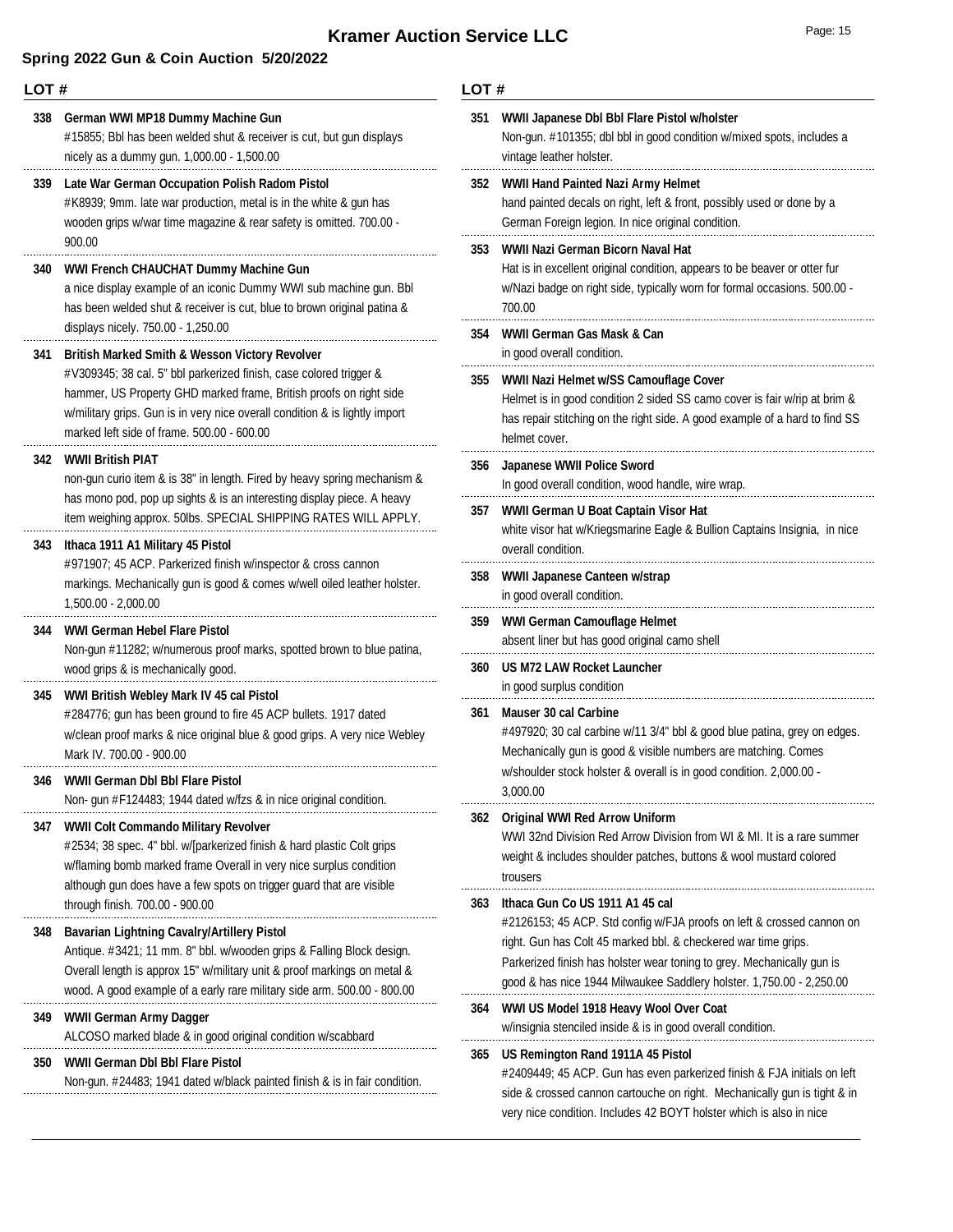## **Kramer Auction Service LLC**

| 'a∩e: | 14 |
|-------|----|
|-------|----|

| LOT# |                                                                                                                                                                                                                                                                       | LOT# |                                                                                                                                                                                                                                                                                                       |
|------|-----------------------------------------------------------------------------------------------------------------------------------------------------------------------------------------------------------------------------------------------------------------------|------|-------------------------------------------------------------------------------------------------------------------------------------------------------------------------------------------------------------------------------------------------------------------------------------------------------|
| 366  | condition. 2,000.00 - 2,250.00<br>WWII German Kriegsmarine Uniform<br>in good overall condition.                                                                                                                                                                      | 381  | Winchester 1897 12 ga Pump Shotgun<br>#578774; 12 ga. 32" take down bbl w/FULL choke & spotted grey to<br>brown patina. Gun has slight crack at wrist, otherwise in good overall<br>condition. 300.00 - 400.00                                                                                        |
| 367  | <b>WWII German SS Podium Hanger</b><br>square & dbl sided measures approx. 36"x36" SS Ruins on one side &<br>SS Swastika on other w/fringe decoration, overall in nice condition.<br>750.00 - 1,000.00                                                                | 382  | <b>Reproduction Tower Brown Bess Musket</b><br>Black Powder. #3344; A nice Brown Bess replica w/42" smooth bore bbl<br>& Tower marked lock. 800.00 - 1,200.00                                                                                                                                         |
| 368  | Webley & Scott No 1 Mark "I" Flare Pistol<br>Non-gun. #27973; 10" bbl w/attached shoulder stock measures approx.<br>26" overall in length & in very nice overall condition. 400.00 - 600.00                                                                           | 383  | Rossi Model 65 SRC<br>#N011544; 44 -40 Std carbine config w/out saddle ring. Gun is in very<br>nice, lightly used condition. 600.00 - 800.00                                                                                                                                                          |
| 369  | <b>Collection of WWII Cloth &amp; Uniform Tear Offs</b><br>includes SS Eagle Uniform cut off; Collar Tab; Volkssturm Arm Band; etc                                                                                                                                    | 384  | <b>Shiloh Sharps 1863 SRC</b><br>Black Powder #2107; std saddle ring config w/blued bbl, case colored                                                                                                                                                                                                 |
| 370  | US 1896 dated Ordnance Department Flare Pistol<br>Non-gun. #102; brass frame 9" bbl w/wood grips left side marked<br>Equipment Department No 102 WHR. Right side is marked ORD. DEP.<br>W. N.Y. 1896 CON. In good condition for age.                                  |      | receiver, single trigger & walnut stock. Farmingdale NY mfg & gun is in<br>new condition, includes hard case, 800 count CCI musket primers, new<br>Pedersoli .541 bullet mold & 60 ct of Rush Creek 54 cal cast bullets. A<br>great example of a new Shiloh Sharps w/accessories. 1,750.00 - 2,250.00 |
| 371  | <b>Full Collection of Nazi Merritt Crosses</b><br>7 in total of various rankings, all in good condition.<br>372 Webley & Scott English Flare Pistol                                                                                                                   | 385  | Navy Arms 1860 Henry Rifle reproduction<br>#776; 44-40. Std config w/ brass frame, walnut stock & gun has some<br>light spots mixed on metal, but overall in good used condition. A nice                                                                                                              |
|      | Non-gun #64055; 6" bbl w/flared muzzle, brass frame & proof markings,<br>wooden grip. It includes a spent flare round & is in nice overall condition.                                                                                                                 | 386  | early replica Henry. 1,000.00 - 1,250.00<br>Navy Arms 12 ga Percussion Double<br>Black Powder. #N8246; 12 ga. 28" bbls w/ case colored locks &                                                                                                                                                        |
| 373  | <b>Set of SS Cuff Links</b><br>Enamel faced w/RZM marks on back.                                                                                                                                                                                                      |      | hammers. Gun is in nice lightly used condition. 200.00 - 300.00                                                                                                                                                                                                                                       |
| 374  | Pair of US WWI M1904 Saddle Bags<br>in good overall condition w/canvas liners                                                                                                                                                                                         |      | 387 Pedersoli 45-70 cal. Sharps Rifle<br>#SH12088; 45-70 Bbl flat marked "JP Jemmer St Louis". 30" oct bbl<br>w/case colored receiver, dbl set triggers & dbl keyed stock. Gun is in                                                                                                                  |
| 375  | WWI French M15 Adrian Helmet & Canteen<br>includes original liner, liner is in rougher condition. Plus original WWI<br>French Canteen includes stopper & strap.                                                                                                       |      | excellent, like new condition & comes in custom fit luggage case.<br>1,750.00 - 2,000.00                                                                                                                                                                                                              |
| 376  | Stevens 12 ga Model 235 Coach Gun<br>#62045; 12 ga. 20" bbls w/some light pits & spots on bbls, but overall gun<br>is in good, used condition. 300.00 - 400.00                                                                                                        | 388  | 1950 production Winchester 94 Carbine<br>#1686387; 30-30. Std config w/sling swivels & sling attached. Gun is in<br>good used condition w/typical small marks from use. 500.00 - 600.00                                                                                                               |
|      | 377 H&R Officers Model Springfield Trapdoor<br>#3645; 45-700. 26" round bbl w/case colored, engraved receiver,<br>checkered walnut stock & is in like new condition. 800.00 - 1.000.00                                                                                |      | 389 Cimarron 1885 High Wall in 38-55 cal.<br>#S07114; 38-55 cal. 30" oct bbl w/case colored receiver, fancy long range<br>rear sight & hooded front sight. Gun is in very nice, lightly handled<br>condition. 1,250.00 - 1,750.00                                                                     |
| 378  | Winchester Model 94 Carbine in 32 Spec<br>#1599973; 32 WIN Spec. Std config w/metal butt plate & a late 1940's<br>production. In nice overall condition. 600.00 - 800.00                                                                                              | 390  | Winchester Model 97 12 ga Pump Shotgun<br>#211087; 12 ga. 30" FULL choke take down bbl. Metal is blue to grey<br>w/some light spots & mechanically gun is good. 400.00 - 500.00                                                                                                                       |
| 379  | New Pedersoli 45-90 Berdan Sharps w/Sights<br>#SH18436; 45-90 w/32" oct bbl w/case colored receiver & checkered<br>walnut stock & dbl set triggers. Gun is in new condition includes cased<br>set of Pedersoli Long Range front & rear sights & new set of 45-90 RCBS | 391  | Pedersoli 45-70 Rolling Block Rifle<br>#R011142; 45-70 cal. 30" oct bbl. w/case colored receiver, long range<br>rear sight & hooded front sight. Gun has checkered pistol grip stock & is<br>in very nice, lightly used condition. 1,200.00 - 1,500.00                                                |
| 380  | reloading dies. 1,500.00 - 2,000.00<br>Cimarron Model 1876 45-75 cal Rifle<br>#CN0249; 45-75 cal. 28" oct bbl. w/case colored receiver in very nice,<br>lightly handled condition. 1,500.00 - 2,000.00                                                                | 392  | Hatfield Flintlock 36 cal Long Rifle<br>Black Powder. #NSN; 36 cal. 39" oct bbl w/full maple stock w/droop tail,<br>cheek piece & case colored lock. Gun is in very nice unused condition.<br>$1,000.00 - 1,500.00$                                                                                   |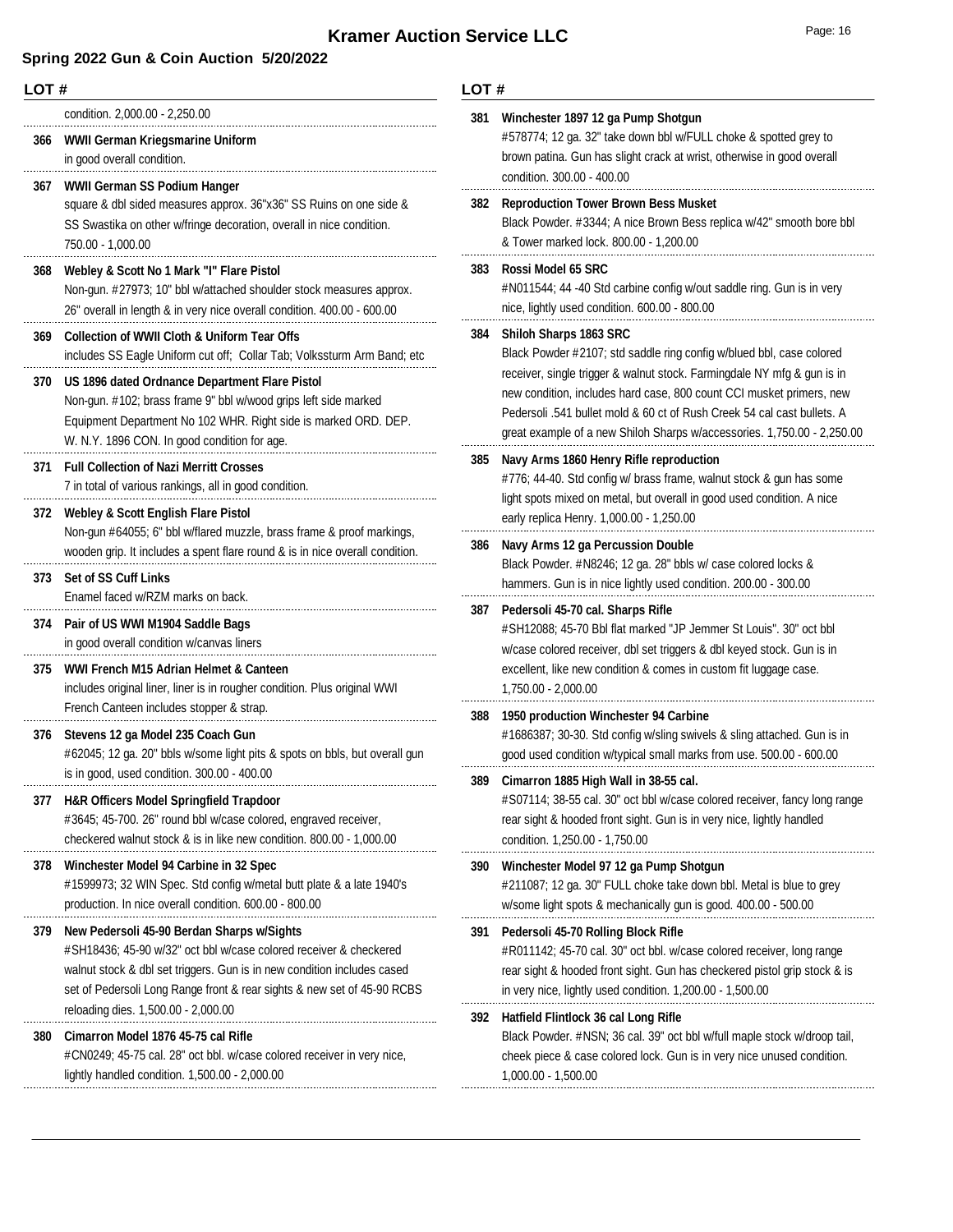#### **LOT #**

### #B4294; 357 cal 7 1/2" bbl. w/case colored frame & has some holster ware on edges. Otherwise gun is in good used condition. 400.00 - 600.00 **393 Uberti Cattleman 357 Single Action Revolver** #753533; 12 ga. 28" MOD take down bbl. w/spotted grey patina, recoil pad added & mechanically gun is good. 300.00 - 400.00 **394 Winchester Model 97 12 ga Pump Shotgun** Black Powder. Original 39" smooth bore bbl w/cartouche, this is an original bbl from the IMI Napolese military find. Gun has reproduction stock & lock dated 1776. A nice example of a restored, historic arm. **395 Restored Napolese Nock Flintlock Musket** #2335381; 30-30. Std carbine config w/few light spots mixed, otherwise in good overall condition. 500.00 - 700.00 **396 Winchester Model 94 30-30 Carbine** #859; 44-40 w/brass frame & in std carbine config. Gun has light mixed spots & overall in good condition. 600.00 - 800.00 **397 Navy Arms 66 SRC Carbine in 44-40** Black Powder. #101; 36 cal copy of Colt Percussion pistol. Mfg in 1962 w/5" bbl, brass grip strap, wood grips & metal is all in the white. Mechanically gun is crisp & is a quality replica by talented Wisconsin gun smith. 700.00 - 900.00 **398 H. A. Hulick Janesville, WI Percussion Revolver** Black Powder. Navy Arms production w/45" bbl. & 3 bbl bands. Metal is in the white & in very fine unused condition. 800.00 - 1,200.00 **399 Reproduction French Charleville Flintlock Musket** #AM181325; 45 cal Colt. w/case colored receiver & 24" blued oct bbl. Gun is in very nice, lightly handled condition. 650.00 - 800.00 **400 PUMA Model 92 45 cal Colt Rifle** Black Powder. Made by Euroarms #3140; 58 cal 39" blued bbl & case colored lock. Gun is in very nice, lightly used condition. 600.00 - 800.00 **401 Fine London Armory Replica Musket** Black Powder. #452890; 36 cal. w/nickel finish & laminate wood grips. Gun is in like new condition. 250.00 - 350.00 **402 Pietta 36 cal Nickel Plated Percussion Revolver** #C050318H; 22 LR. 16" carbine bbl w/large loop lever. Gun is in nice, lightly used condition. 350.00 - 450.00 **403 Henry Arms 22 cal Large Loop LA 22 Rifle** Antique. #5181; 500 al. Bbls are 28" w/good rifling in bores & Damascus pattern. Center rib is marked Alex Henry EDINBURGH AND LONDON Maker to their Royal Hiness & the Price of Wales & Duke of Edinburgh exterior of bbls is brown patain but shows good Damascus pattern. Receiver locks are finely engraved, exposed hammers w/safety's, checkered walnut stock & checkered wooden butt w/metal heal & toe caps. Gun has finely checkered forearm & a trap door on pistol grip which contains a spare firing pin. Overall gun is in very fine original condition, this lot includes the Alexander Henry Rifle Maker book by Donald Dallas which is limited to 750 copies, chapter 13 talks about hammered rifles made by Henry & includes photos of other 500 dbls. A fine example of a **404 Fine Alexander Henry 500 cal Dbl Bbl Rifle LOT #** 3,000.00 condition. 1,500.00 condition.

# rare & desirable dbl rifle by a renowned rifle maker. 7,000.00 - 9,000.00

### **405 Early London Flint Lock Spring Bayonet Blunderbuss**

Antique. 16 1/2" English Proof smooth bore Blunderbuss bbl. marked London on top flat. Flintlock mechanism & lock marked GRICE & has a spring latch bayonet approx. 9" in length w/decorative checkered walnut stock which remains in good condition. Gun has metal butt plate & is in very nice original condition, includes a ram rod which does show some repair & may or may not be 100% original to gun. Overall a fine Spring Bayonet Blunderbuss. 2,500.00 - 3,000.00

#### **406 Cased set of Fine Percussion 50 cal. Duelers**

Black Powder. approx. 50 cal. w/smooth bores & 9 1/2" oct. bbls. & bottom of bolster is marked WB & bottom of bbls have Crown/letter proofs(See photo). Guns are not maker marked in any way, but each has delicate engraving on lock, hammer, rear tang & breech area of gun, along w/inlaid gold band. Guns also have ebony fore end tip & finely checkered walnut stocks, both guns are in very nice overall condition w/few marks on bbl from age & storage. They come in form fit green case w/vintage powder flask & loading rod interior of case is in good condition w/some areas of damage. Case has brass ends & measures approx. 18 1/4" x 9" & overall a fine set of European Percussion Duelers. 2,000.00 -

#### **407 Fine Antique Flint Lock Blunderbuss**

Antique. #NSN; has oval shaped flared muzzle approx. 1 1/2" wide by 1" tall. Bbl is 21 1/2" in length w/spotted greyed patina, ornate checkered stock & brass furniture & decoration. Mechanically gun is good & is in good condition w/small areas of cracks & repair. Overall an attractive & desirable Flint Lock Blunderbuss. 1,500.00 - 2,000.00

#### **408 Antique Far East Matchlock Rifle**

Antique. approx. 56 cal. Gun has oct 28 1/2" bbl flared at muzzle. Metal is pitted but gun has visible markings & decoration near the breech. Gun has mix of iron & brass fittings, wooden stock set & overall is in nice

#### **409 Antique Japanese Matchlock Pistol**

Antique. approx 52 cal. 13 1/2" oct bbl flared at muzzle w/brass mechanism & wooden stock. In nice overall condition. 1,000.00 -

#### **410 Early Germanic Schlerble Ball Shooting Crossbow**

Stock measures approx. 33" in length, the bow measures approx. 39"& has hand forged iron furniture. This was designed to shoot a heavy round ball vs a bolt. The "muzzle" end appears to be bone or ivory & the family notes this was a bring back item from WWII.

## **411 Large Chinese Matchlock Fortress Gun**

66" bbl. w/full length wooden stock & iron furniture, overall in good

PICK UP ONLY ITEM, NO SHIPPING

#### **412 Pair of Far East Beheading Swords**

The blades measure approx. 32" in length & overall length is approx. 40". Ray skin wrapped handles & both swords fit side by side in the same scabbard. The scabbard hanger has a break (visible in photos).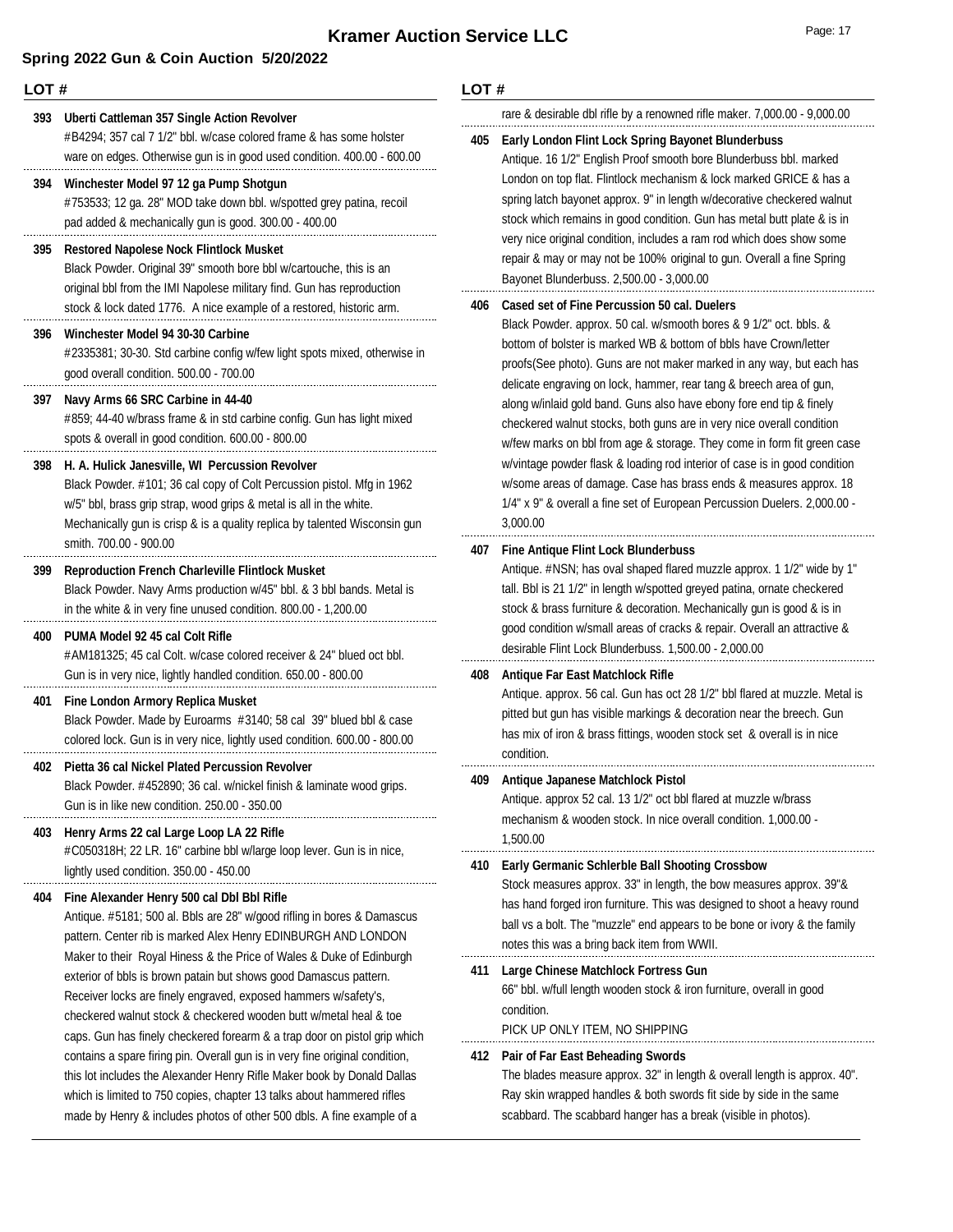#### **LOT #**

Otherwise swords & scabbard are in good condition.

#### **413 Vintage 16th Century Battle Ax**

forged metal w/riveted construction & has a 24" Spike from top of ax. Ax is approx. 12" in length w/spike on one side & dbl spike on other. Comes on a contemporary pole which separates for transport or display.

#### **414 Giant 62 cal Flint Lock Slug Gun**

Black Powder w/51" oct bbl approx.1 1/2" across at flats & has flintlock mechanism w/full length maple stock & brass furniture. The ram rod is absent & has metal rest near muzzle, in fair overall condition. These guns were typically built post Civil War for "Slug Gun" shooting matches. This gun weighs approx. 30 lbs.

#### **415 Large Market Hunters Percussion Shotgun**

Black Powder. bore diameter of 1 3/4" & bbl is partially wire wrapped & is 27" in length w/crude heavy wood stock & hand forged bbl bands & fittings. Metal surfaces are pitted but overall an interesting early market hunters gun. Weighs approx. 30 lbs. & overall measures approx 40".

# **416 Antique Arabian Miquelet Action Long Gun**

Antique. Overall length is 62" in fair antique condition.

#### **417 German Hans Hocker Single Shot Target Rifle**

Antique. #2183; Bbl is Krupp marked along side 7.7mm caliber beneath hand guard. 27 1/4" oct bbl. w/ good rifling & top bbl is matted w/case colored receiver & drop block action marked System Reform. Gun has dbl set triggers, checkered pistol grip walnut stock w/cheek piece for left handed shooter. Overall gun is in very fine original condition. 1,250.00 - 1,750.00

#### **418 Fine JP Sauer Hammerless Drillings**

#231590;16 ga/8x57 all bores are bright w/26 7/8" bbls show strong original blue finish w/JP Sauer & Sohn, Suhl markings. Receiver is silver w/case colors in protected areas, elaborate game scenes decorate both sides w/scalloped receiver & finely checkered walnut stock w/cheek piece. Overall a very fine high grade JP Sauer Drillings. 2,500.00 - 3,500.00

#### **419 Antique German Steyr Re Chambered to 22 Hornet**

Antique. #2414; 22 Hornet w/23" oct & fluted bbl. w/insert, spoon bill bolt action Steyr design, case colored & engraved receiver. Gun has mountings for a claw style mount & fancy high checkered walnut stock w/cartridge trap in butt stock & checkered metal butt plate. Overall an attractive restored Steyr Stalking rifle re-chambered to popular 22 Hornet caliber. 1,000.00 - 1,500.00

#### **420 Fine Funk-Anson German Drillings**

#4547; 16 ga/7.8x57mm. 24 1/2" bbls & marked Jos. Zeller & Dortmund. Gun has matted center rib w/pop up sight & area for scope mount attachment. The receiver is heavily decorated w/elaborate game & floral engraving, the bottom is marked ORIG. FUNK-ANSON KUGELSPANNER DRILLING. Guns triggers are in gold, has cocking indicators w/checkered walnut stock & raised cheek piece. Overall a beautiful high end German Drillings. 2,500.00 - 3,500.00

#### **LOT #**

## **421 Large English Hog Hunt Serving Platter**

Platter has wild bore & dog motif, measures approx. 20 1/2" in length & English marked "Brownfield" on back

#### **422 John Manton & Son Percussion 70 cal Rifle**

Black Powder. #9232; 70 cal w/30" oct rifled bbl approx. 1" across at flats. Top rib is marked John Manton Dover St & lock is engraved w/safety & marked John Manton & Son Paton. Gun has half stock dbl keyed of maple w/gold inlaid Royal decoration, single trigger, metal butt & hickory ram rod w/bone or ivory tip. End of the stock is topped w/horn & overall gun is in very fine condition for age & comes w/book on the Manton Gun Makers. 1,250.00 - 1,750.00

#### **423 Brass Bbl Flintlock Pocket Pistol**

Black Powder. #NSN; 50 cal brass bbl approx. 3 1/2" w/cannon flared tip, plain wooden grip & sliding mechanism. Overall gun is in good condition. 500.00 - 700.00

#### **424 Winchester Model 21 SKEET Shotgun w/Extra Bbl set**

#24863; original SKEET marked Model 21 w/28" bbls choked SKEET1 & 2. Gun has bright bores & original blue on bbl & receivers is wearing silver from handling & use. The Beaver tail forearm is solid w/few small chips on edges & gun has wooden butt plate w/visible repaired crack at wrist. LOP is approx. 14" & DAH is approx. 2 7/8". Gun includes set of 30" bbls MOD & IMP MOD. w/bright bores & good exterior blue, a nice addition to an original Model 21 SKEET. 4,000.00 - 5,000.00

#### **425 Antique European System PERFEKT SS Offhand Pistol**

Antique. #F503; 22 cal. w/drop block action, dbl set triggers, 14" oct bbl. & checkered walnut offhand target grips. Bore is bright & overall gun is in nice original condition. 1,000.00 - 1,250.00

#### **426 Fine Antique 1866 Winchester LA Rifle**

Antique. #16082; 44 cal rim fire. 24 3/8" oct bbl. w/good bore. Exterior of bbl is a spotted grey to brown patina w/clean bbl markings & rear ladder style sight. Brass frame forearm cap & butt plate are all unpolished showing nice patina. Mechanically gun operates smoothly & has period leather sling & overall is in very nice original condition. Serial # is located inside of rear tang, stock had been previously removed to determine #. This gun has been in the same family for 3 Generations w/very interesting story of how it was acquires, please see photos for story. Overall a very fine original 1866 Winchester. 5,500.00 - 6,500.00

#### **427 Brass Ketland Percussion Pistol**

Black Powder. 58 cal brass 7 1/2" bbl marked London w/Liage & Crown/GP proofs. Lock is marked W. Ketland & Co. & lock appears to have originally been flintlock converted to percussion. Gun has brass furniture & wood is solid. Overall an interesting early conversion pistol. 500.00 - 700.00

#### **428 Parker VHE Grade 16 ga Double**

#238789; 16 ga. Circa 1924. This is a late production Parker w/28" Vulcan steel bbls, bright bores, dbl triggers & ejectors. Bbls retain good original blue & fading to silver in areas, case colored receiver shows good colors in protected areas, otherwise fading silver. Bottom of receiver is marked Parker which designates a gun produced at the Remington Arms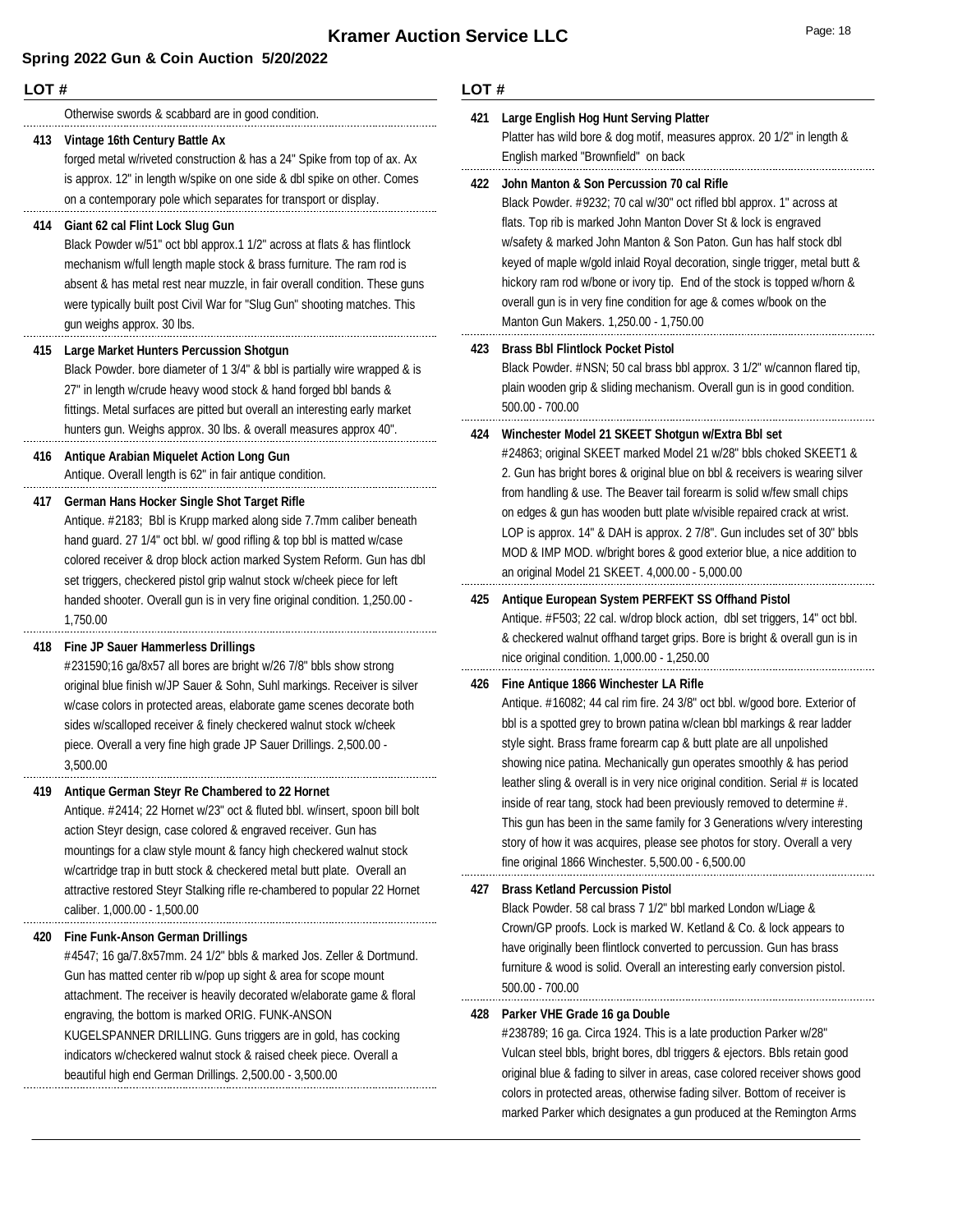#### **LOT #**

Company. Gun has checkered pistol grips stock, original butt plate & LOP of approx 14 1/4". Overall in nice original condition. 1,500.00 - 2,000.00

#### **429 Early Flintlock Far East Trade Pistol**

Antique. #58 cal. w/9" bbl & top has gold insignia & initials. Gun has decorative carved stock w/mix of silver & iron furniture. Overall gun is in good condition for age. 400.00 - 600.00

#### **430 Hunter Arms Co Fulton Dbl Bbl 12 ga Shotgun**

#154232; 12 ga. 30" bbls w/bright bores & good exterior blue & case colored receiver, dbl triggers & checkered pistol grip stock. Gun is in very nice, original condition. 700.00 - 900.00

#### **431 Set of European Dueling Pistols**

Antique. approx 70 cal straight rifled bores w/8" bbls & front & rear sights. Checkered walnut stocks w/single iron key & metal capped butts. One shows repaired hammer & are marked in script on lock. Mechanically both are good & in good overall condition for age. 1,000.00 - 1,500.00

#### **432 Rare REM-Keene Bolt Action Frontier Model 45-70**

Antique. 45-70 cal mfg 1880-1883 w/total quantity est around 5,000. 24" bbl. w/carbine style bbl band & butt plate. Gun has good bore & spotted brown patina w/light pitting on most surfaces. Remington markings on bolt are clear & readable & mechanically gun operates nicely. There is a visible stock repair mainly on left side of firearm. Overall a nice example of a rare Remignton rifle & is in good condition for age. 2,000.00 - 3,000.00

#### **433 Joseph Egg 58 cal Percussion Pistol**

Black Powder. 9" oct bbl & is 58 cal smooth bore, bbl flat marked in gold J. Egg London. Gun has front & rear sights w/J Egg marked lock, single trigger, decorative iron guard, finely checkered walnut stock & wood ram rod w/bone or ivory type end. Overall in nice condition for age. 1,000.00 - 1,250.00

#### **434 Winchester 1894 SRC in 32 Spec**

#735097; 32 Spec. 1914 Production. Good original blue on bbl & magazine tube, receiver is faded silver & walnut stock is in nice condition w/correct carbine butt plate & early ladder style front sight. Overall in nice condition. 800.00 - 1,200.00

#### **435 DP Egg London Superposed Perc. Pistol**

Black Powder. 2 Superposed 7 3/4" 54 cal. bbls w/swivel ram rod underneath. Top bbl flat marked D.P. Egg. Paull Mall London. Grey to brown patina & finely chekerd grips are well worn w/ball cavity in the butt, gun is overall good condition. 750.00 - 1,250.00

#### **436 Winchester Mfg Parker DHE Reproduction 12 ga**

#12-00432; 12 ga. 28" bbls marked FULL & MOD. Bores are bright w/strong original blue & has a beautifully case colored engraved receiver. Gun has a checkered pistol grip walnut stock, skeletonized butt plate & is in excellent original condition. Includes SKB hard luggage style case. 3,000.00 - 4,000.00

### **437 J. Manton & Co Flintlock Military Pattern Pistol**

Antique. 9 1/2" 70 cal. bbl marked J. Maton & Co. Lock is marked Manton & has brass trigger guard & butt w/heavy walnut stock & swivel head ram rod. Gun is in nice original condition. 800.00 - 1,200.00

#### **LOT #**

| 438 | Rare Restored Winchester 1886 in 50 Express<br>#87412; 50 Express w/28 7/8" oct bbl. Gun has button magazine,<br>checkered walnut stock case colored receiver, hammer, lever & butt plate<br>w/good bore & clean Winchester markings, the 50 Express may be re<br>struck. Wood has a few areas of weaker metal to wood fit on butt plate &<br>forend cap. Mechanically gun is good & a very fine example of an<br>attractive, restored 1886 in desirable 50 Express caliber. 5,000.00 -<br>6,000.00 |
|-----|-----------------------------------------------------------------------------------------------------------------------------------------------------------------------------------------------------------------------------------------------------------------------------------------------------------------------------------------------------------------------------------------------------------------------------------------------------------------------------------------------------|
| 439 | <b>Early Flintlock Trade Pistol</b><br>Antique. 70 cal 9" bbl w/small proof mark of Crown/CD on bbl &<br>CD/Arabic marking on lock. Gun has brass trigger guard & wood is solid,<br>a good example of an early military style flintlock pistol. 500.00 - 700.00                                                                                                                                                                                                                                     |
| 440 | <b>Pair of Peanut Sized Percussion Screw Bbl Pistols</b><br>Black Powder. Allen patent #429; approx 30 cal & in nice condition,<br>measures 5" in overall length.<br>Manhattan Mfg Co #NSN; 30 cal. & is mechanically good. Overall these<br>make a nice pair & come in velvet line box. 500.00 - 700.00                                                                                                                                                                                            |
| 441 | Antique Parker PH Grade 12 ga Damascus Double<br>Antique. #87732; 12 ga. Produced in 1897. 28" bbls w/bright bores & nice<br>twist pattern on exterior. Receiver retains some case colors in protected<br>areas, otherwise faded silver. Mechanically gun is tight & gun has original<br>stock & butt plate LOP is approx 14 1/4" A nice original Parker double.<br>1,250.00 - 1,750.00                                                                                                             |
| 442 | JP Cooper English Percussion Pepper Box<br>Black Powder. #NSN; 36 cal. 6 3 1/4" bbls & marked J. P Cooper Patent<br>on left side w/sliding safety, ring trigger & finely checkered walnut grips.<br>Gun has mixed spots but overall is in nice original condition. 700.00 -<br>900.00                                                                                                                                                                                                               |
| 443 | Fine Deluxe 1881 Marlin Lever Action<br>Antique. #9921; 40 cal. 28" oct bbl. Bbl & magazine tube retain good<br>original blue, gun has good bore & receiver has silver to brown patina.<br>Checkered pistol grip walnut stock is original & in good condition & gun<br>has Lyman Tang sight & front Beech flip sight. Overall a very good<br>example of a desirable Deluxe 1881 Marlin rifle. 3,000.00 - 4,000.00                                                                                   |
| 444 | Jenison & Co Underhammer Perc. Pistol<br>Black Powder. approx 28 cal. 3" bbl & approx. 6" overall & marked J.<br>Jenison & Co South Bridge Mass. w/brass wrapped walnut handle & is in<br>good overall condition. 500.00 - 700.00                                                                                                                                                                                                                                                                   |
| 445 | Ansley Fox A Grade Dbl Bbl Shotqun<br>#28506; 12 ga. w/No 4 weight bbls 28" w/bright bores & strong blued<br>exterior. Gun has A Grade engraved & decorated receiver w/case colors<br>in protected areas. Mechanically gun is crisp w/checkered pistol grip<br>walnut stock & leather wrapped pad. LOP is approx. 14 7/8" w/extractor,<br>dbl triggers & overall is a very attractive A Grade Philadelphia Ansley<br>Fox. 3,000.00 - 4,000.00                                                       |
| 446 | Allen & Wheelock Single Shot 36 cal Perc Pistol<br>Antique. #NSN; 10" oct to round bbl marked Allen & Wheelock No 19 on<br>the bottom. Gun has wood grips & has lightly spotted silver patina.                                                                                                                                                                                                                                                                                                      |

Mechanically gun is good & in nice overall condition. 400.00 - 600.00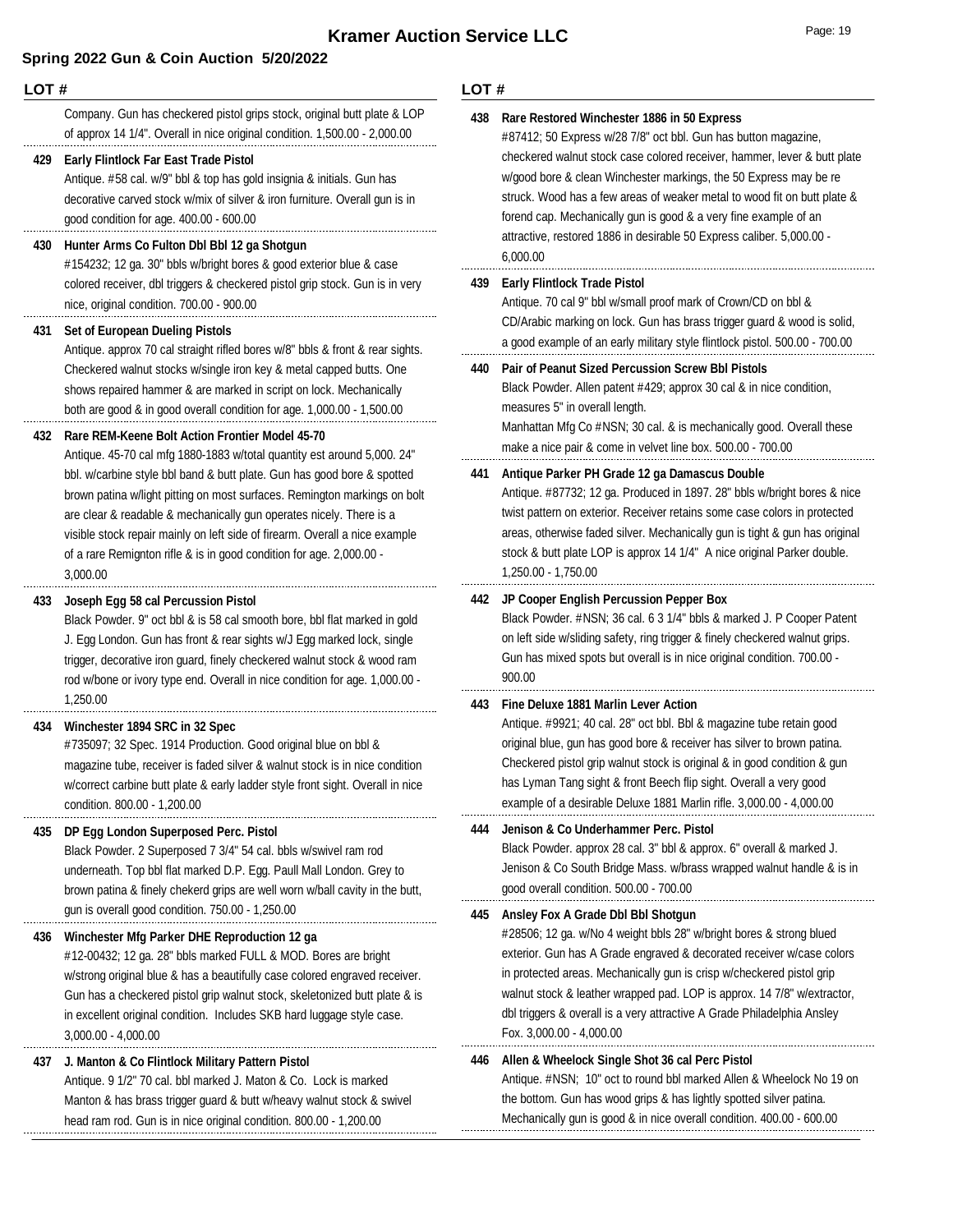### **LOT #**

#### **447 Antique Marlin 1893 Deluxe Lever Action Rifle**

Antique. #338932; 30-30. Mfg in 1897 w/26 oct bbl, case colored receiver is faded silver w/some colors remaining in protected areas. Gun has deluxe checkered pistol grip stock, good original blue on bbl & a good bore. Overall a very nice example of an antique production 1893 Marlin. 2,000.00 - 3,000.00

#### **448 Winchester 21 Dbl w/3 digit serial # Mfg 1930-31**

#448; 30" bbls marked FULL/MOD bores are bright & gun has good exterior blue w/light edge wear from age & use w/3" chambers, ejectors & single selective trigger. Full beaver tail forearm, checkered pistol grip butt stock & red rubber Winchester recoil pad, stock is solid & in nice condition w/2 small pins left side of tang showing previous repair. Mechanically gun is good & receiver has some edge wear & some light spots & marks, but overall a very fine Model 12 1st year production shotgun, mfg in 1930-1931 4,000.00 - 5,000.00

#### **449 Brooklyn Arms Front Loading Pocket Revolver**

Antique. #1835; circa 1863-1864. 32 cal rim fire w/5 shot cylinder, engraved brass frame & wooden grips. Unique front loading chambers were designed to circumvent the bored through cylinder patent controlled by Smith & Wesson. Cylinder does not properly index but overall in good original condition. 400.00 - 600.00

#### **450 Winchester 1895 SRC**

#33004; 30-06. std saddle ring config w/22" bbl, hand guard & mechanically is good. Gun has brown to grey patina on receiver w/ few areas of light spots & wood is solid. Overall gun is in nice original condition. 2,000.00 - 2,500.00

#### **451 Merwin Hulbert Medium Frame SA Revolver**

Antique. #2045; 38 cal. 3 1/2" bbl w/nickel finish & scooped cylinders. Bbl rib also has Hopkins & Allen markings & this is a very nice overall example, circa 1870's 750.00 - 1,000.00

#### **452 Merwin Hulbert Medium Frame DA Revolver**

Antique. #564; 38 cal. w/nickel finish, fully engraved, 1/2" bbl w/ivory or bone style grips. Mechanically good & overall in very nice condition. Circa 1880's w/est production of few thousand in total. 800.00 - 1,200.00

#### **453 Rare & Hopkins & Allen Dictator Revolver**

Antique. #2713; 38 rim fire conversion. Circa 1860-1870's Gun was factory converted to 38 rim firew/4" bbl & has cylinder w/eagle, bear dog & Indian decoration. Approx 5,100 were converted & this is a nice example. 600.00 - 800.00

#### **454 Rare Bacon Mfg Co removable Trigger Guard Revolver**

#96; 32 cal rim fire w/4" bbl & unique rotating trigger guard which allows cylinder & bbl to be removed for loading. Gun has nickel plated finish engraved frame & walnut grips. Mechanically gun is in good condition est production in the 1860's is 300 or less. Production of this model was stopped by Smith & Wesson for patent infringement. A fine example of a rare early American revolver. 750.00 - 1,000.00

| 455 | International No 3 30 cal Rim Fire Revolver<br>Antique. #4585; 30 cal rim fire w/2 1/2 bbl Gun is nickel finish & is fully<br>engraved w/1875 patent date, wood grips & is mechanically good.<br>Overall in very nice original condition. 300.00 - 400.00                                                                                                                                                                                  |
|-----|--------------------------------------------------------------------------------------------------------------------------------------------------------------------------------------------------------------------------------------------------------------------------------------------------------------------------------------------------------------------------------------------------------------------------------------------|
| 456 | <b>Marbles Game Getter Combination Gun</b><br>#6094; 22/410 ga early model w/12" bbl Bottom 410 bbl is rifled at the<br>muzzle. Gun has spotted grey patina & mechanically appears good,<br>original grips show cracks & repairs. Transfers as a modern pistol. 800.00<br>$-1,200.00$                                                                                                                                                      |
| 457 | Taylor & Co Fur Getter Single Shot Trap Gun<br>Antique/non functional curio in 32 cal(?) single shot gun w/brass frame &<br>mount. patent date June 2 1914. Overall appears to be in good condition<br>on a rare item w/4" bbl, 4 3/4" frame & trap stake is approx. 12".                                                                                                                                                                  |
| 458 | <b>Federal laboratories Tear Gas Billie Club</b><br>Non-gun. 1925 patent dates & overall length is approx. 9 1/4" & is in nice<br>condition, an interesting police item.                                                                                                                                                                                                                                                                   |
| 459 | Antique Chicago Palm Pistol<br>Antique. #9468; 32 cal rim fire. Gun is nickel finished & mechanically is<br>ok. The rear face plate has been replaced & nickel finish has mixed spots<br>overall, but overall a good example of a rare American Derringer. 300.00 -<br>800.00                                                                                                                                                              |
| 460 | Rare WW Marston 3 bbl 32 Derringer Pistol<br>Antique. 32 Rim fire w/3 superposed 4" bbls. w/brass frame & left side<br>marked Wm. W. Marston patented May 20 1857 New York City Improved<br>1864. Bbls are pitted & brass frame is good & wood grips appear<br>replacements w/cocking indicator on right side of frame. Overall a very<br>good representation of an early American multi bbl pocket pistol.<br>1964-1872 800.00 - 1,000.00 |
| 461 | Antique National #1 41 cal Derringer<br>Antique. #1073; 41 rim fire engraved brass frame & iron bbl. Overall in<br>good original condition. 400.00 - 600.00                                                                                                                                                                                                                                                                                |
| 462 | Remington Elliot 4 Bbl. 32 Ring Trigger Derringer<br>Antique. #23433; 32 cal. rim fire. w/original wood grips & mechanically<br>good. Gun has spotted grey patina & overall a good example of a<br>Remington Ring Trigger Derringer. 400.00 - 600.00                                                                                                                                                                                       |
| 463 | Antique Forehand & Wadsworth Side Hammer Revolver<br>Antique. #29932; 22 short w/engraved nickel plate finish & ivory style<br>grips. Mechanically gun is good w/clear patent markings on left side of bbl<br>& could benefit from some TLC, but overall good. 400.00 - 500.00                                                                                                                                                             |
| 464 | Allen Thurber & Co 32 cal. Peanut Derringer<br>Antique. 32 cal w/5bbls. measures 6" overall w/spotted blue to grey<br>patina & original wood grips. Overall a good condition Derringer. 400.00 -<br>500.00                                                                                                                                                                                                                                 |
| 465 | Antique E. Dotson Screw Bbl Perc. Pistol<br>Antique. approx. 45 cal w/unique straight rifled bbl. & folding trigger. Lock<br>is marked E. Dotson Louth & wooden stock is decorated w/wire inlay &<br>has lions head butt. Overall gun is in fair vintage condition. 250.00 -<br>400.00                                                                                                                                                     |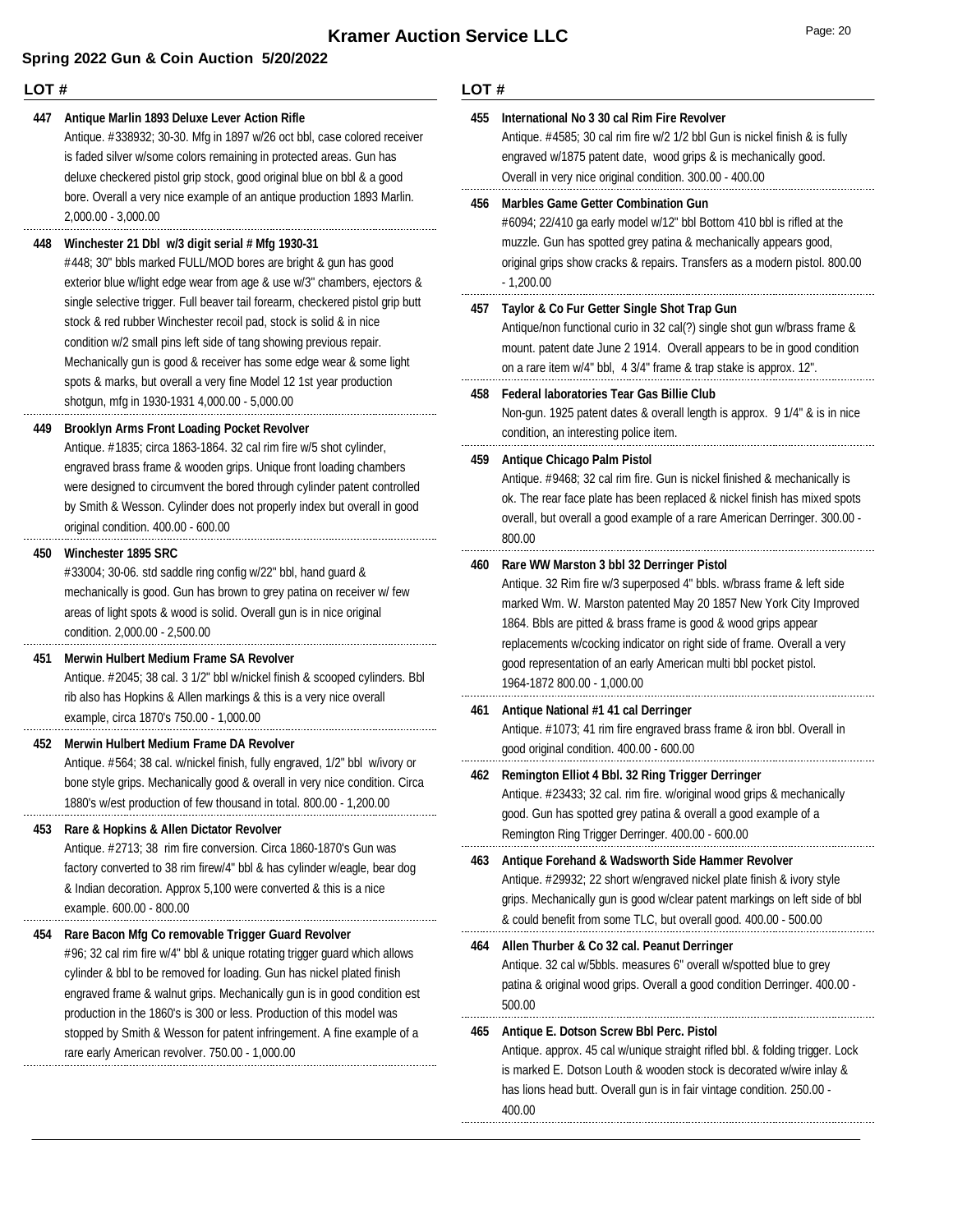#### **LOT #**

#### **466 Antique Hopkins & Allen XL No 3 NY Revolver**

Antique. #NSN; 30 cal. rim fire. Nickel plated w/ivory grips. Bbl has last patent date 1871 & overall in nice original condition. 400.00 - 500.00

#### **467 Antique Allen & Thurber Pepper Box Pistol**

Antique. #NSN; 32 cal. w/4 1/2" bbls & is mechanically good. Gun has silver to brown patina & wood grips, overall in a nice Pepper Box. 400.00 - 600.00

#### **468 Antique German Pocket Knife Pistol**

Antique. GARANTIE marked blade & main blade measures approx 2 1/2" & 22 cal bbl marked DRPA w/stag horn grips. Overall in length when closed is 3 1/2". Buy as a non-functional curio items only. In fair antique condition.

#### **469 Antique National 41 cal Derringer**

Antique. #547; 41 cal rim fire w/2 1/4" steel bbl w/brass frame & wood grips. Gun is in fair overall condition. 300.00 - 400.00

#### **470 Antique Remington 41 cal Dbl Derringer**

Antique. #655; 41 cal. rim fire in std config w/spotted grey to brown patina & is mechanically good w/MOP grips. Overall gun is in good used condition. 400.00 - 500.00

#### **471 C Sharps & 4 Bbl Derringer**

Antique #25607; 22 cal. 2 1/2" bbl nickel finished w/gouda percha grips. Bbls are brown patina w/receiver lightly spotted & is a good example of a Derringer Pepperbox. 400.00 - 500.00

#### **472 Antique 1878 Colt DA Revolver**

Antique. #25775; 45 Colt w/5 1/4" bbl. silver patina, mechanically good & left side frame marked RM. Grips are well worn but solid & a nice example of an early DA Colt. 1890 production. 750.00 - 1,000.00

#### **473 Parker GH Grade Antique Damascus 12 ga Dbl**

Antique. #61758; 12 ga. Circa 1890. 30" Damascus steel bbls bores are good lightly frosted & exterior shows good Damascus pattern in most areas. Engraved receiver has some case colors in protected areas, otherwise faded silver. Mechanically gun is tight & wood appears original & solid although visible crack can be seen on left side of wrist. The butt plate has been repaired at the toe & LOP is approx. 14 1/4", overall in nice original condition. 1,000.00 - 1,500.00

#### **474 Merwin Hulbert Large Frame Open Top SA Revolver**

Antique. #3095; 44 cal w/7" bbl. & has early scooped cylinders & well worn hard rubber grips w/nickel finish & holster wear on edges & bbl. The lanyard has been removed & mechanically gun is in good condition & the bbl pivot button appears to be a replacement. 750.00 - 1,250.00

#### **475 Pre War Winchester Model 70 Super Grade 30-06**

#31605; 30-06. 24" bbl w/Super Grade stock & floor plate. Gun has attached Lyman receiver sight & early style bolt safety. Receiver is drilled for a scope & gun has deluxe sling swivels. Gun has some marks from age & use but overall a nice example of a Winchester Super Grade Model 70. Circa 1939 1,500.00 - 2,000.00

#### **LOT #**

### **476 Merwin Hulbert Large Frame SA Revolver**

Antique. #21810; 44-40 cal. 4 1/2" bbl w/spotted browned patina & revolver was fully engraved. Gun is absent the loading port cover & has MOP grips, mechanically gun is in good condition. 750.00 - 1,250.00

#### **477 Deluxe Winchester Model 64 Rifle**

#1600956; 30 WCF w/24" bbl & half magazine. Gun has checkered walnut stock & Winchester pistol grip cap w/deluxe sling swivel attachments w/Lyman receiver sight & good original blue finish lightly toning to grey in areas of handling. the butt stock has been shortened then lengthened at some point to original specifications. Still a nice example of a Deluxe Model 64 Rifle. 1,000.00 - 1,250.00

#### **478 Antique Colt Style 1878 Dbl Action Revolver**

Antique. #14464; left side frame marked 255 MD. Gun is a 1878 style dbl action revolver & appears to be 45 cal w/nickel finish & some fire blue remaining on hammer & trigger. Gun appears absent of other markings, has stag horn grips, lanyard swivel & mechanically operates good. Believed to be a Spanish or European copy of the iconic Colt revolver. 1,000.00 - 1,500.00

#### **479 Deluxe restored Winchester Model 1894 in 30 WCF**

#334725; 30 WCF. 26" oct to round bbl originally chambered in 25-35 & re cut to 30 WCF. Gun has button mag, fancy checkered high grade pistol grip stock, case colored lever & nicely restored blued finish. Beech front & single Leaf rear sight along with period Lyman Tang sight. The stock shows an older cracked which has been repaired through the wrist & overall an attractive restored Deluxe Winchester rifle. 2,500.00 - 3,500.00

#### **480 Winchester Model 12 Engraved SKEET Style Shotgun**

#1619377; 12 ga. 24" take down bbl converted for Briley style choke tubes. Receiver is fully engraved w/silver pheasant & rabbit on receiver w/high grade walnut stock set. Overall is in very nice, custom condition. 1,000.00 - 1,500.00

### Bbl has serial #391759; 12 ga 30" full choke solid rib bbl w/forearm & magazine tube. Blue to grey patina w/light spots & overall in good used condition. **481 Winchester Model 12 12 ga Solid Rib Bbl Assembly**

#### **482 English H. Mahillon Single Action Revolver**

Antique. #NSN; approx. 45 cal. w/spotted blue metal & safety on left side. Gun has wooden grips & lanyard swivel is absent. Mechanically needs a adjustment to rotate properly & top strap marked H. Mahillion bruxelles 300.00 - 400.00

#### **483 Antique Winchester Model 1873 Rifle in 38WCF**

Antique. #159175; 38 WCF. Gun has rare 28" round bbl. w/fair bore & mechanically is good. Mfg in 1884 & retains some good original blue fading to brown patina, wood is solid & original w/some case colors remaining in protected areas on hammer. Overall a nice original long bbl 1873 Winchester. 2,000.00 - 2,500.00

#### **484 Remington No 1 Sporting 50-70 Buffalo Rifle**

Original Antique action which has been retro fit w/heavy weight 50-70 cal. 28 1/2" bbl. Gun has nice Remington patent on tang & bore is bright w/nice matching walnut stock set & target style sights. A fine example of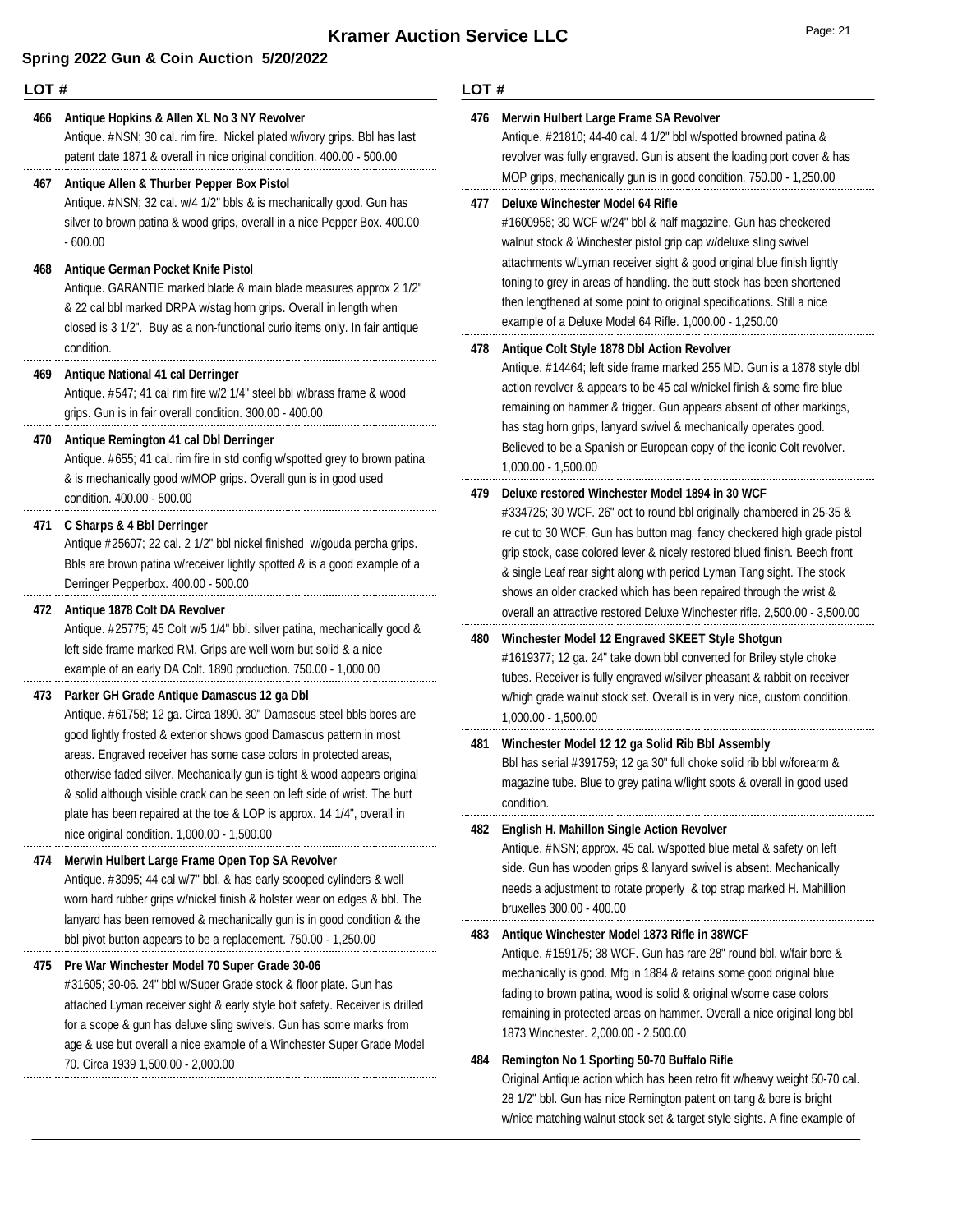#### **LOT #**

a vintage looking Remington Buffalo gun. 1,250.00 - 1,750.00

#### **485 Antique British Bulldog 41 cal Revolver**

Antique. 2 1/2" bbl w/spotted grey patina & wood grips. Mechanically gun doesn't always function properly. 300.00 - 400.00

#### **486 Antique European Cartridge Revolver**

Antique #2475; approx. 38 cal Crown/R markings, single action & wooden grips w/a safety. Cylinder no longer indexes, otherwise in good condition. 300.00 - 400.00

#### **487 Fine Winchester Model 1887 12 ga LA Shotgun**

#48779; 12 ga. 32" bbl w/good bore & some small pits near breech otherwise good. Receiver retains good original case colors on both sides, mechanically gun is good w/metal butt plate, solid wood & brown to silver patina bbl. Overall a very attractive LA Winchester 12 ga. 2,000.00 - 3,000.00

#### **488 Savage & North Civil War Navy Revolver**

Antique. 36 cal. std config w/greyed spotted patina & patent markings are partially visible on frame. Wood grips are original in fair condition w/some repair. Mechanically hammer needs work to fire properly & overall a good example of an iconic Civil War sidearm. 1,250.00 - 1,500.00

#### **489 Excellent Smith Civil War Carbine**

Antique. #10994; std config & appears to be a mint un-issued Smith Carbine w/clean & bright bore, excellent original case colors on receiver & blue on bbl. & wood is very fine w/clear inspector markings. The but plate has some discoloration, but otherwise gun is minty, a wonderful un-issued Civil War Smith Carbine. 3,000.00 - 4,000.00

#### **490 Starr Single Action 1863 Army Revolver**

Antique #27228; 44 cal. Std. config w/8" bbl. Gun has nice original grey to blue patina w/some original finish in protected areas. The cylinder has non matching number & grips are original & in good condition w/cartouche. Mechanically gun needs an adjustment as cylinder & hammer do not consistently cock. Overall a nice example of an iconic Civil War Sidearm. 1,000.00 - 1,500.00

#### **491 Very Fine Sharps Cartridge Conversion SRC**

Antique. #76293; w/bright bore, fine original case colored receiver & strong original blue on bbl. & wood is clean w/correct cartouche marks. Overall a very fine Sharps Cartridge Conversion SRC. 3,000.00 - 4,000.00

#### **492 US Model 1819 North Flintlock Pistol**

Antique. 54 cal. 9" bbl. & lock marked S NORTH US bbl has large P/US proof on left side. All metal appears to be polished bright w/mixed light pitting overall. Mechanically gun is ok & has visible cartouche on left side w/hickory ram rod. Overall a nice example of an early US Flintlock pistol. 750.00 - 1,250.00

#### **493 Spencer Civil War Saddle Ring Carbine**

Antique. #33197; 22" bbl w/nice even browned patina, bore is good & mechanically gun is good. Wood is solid w/visible cartouche & overall a very nice original Spencer Trap Door carbine, although the bbl band does appear to be replacement. 2,000.00 - 2,500.00

#### **LOT #**

### **494 Civil War Colt 1860 Army Revolver**

Antique. #138819; 44 cal. 1863 Civil War production w/ matching numbers including wedge & cylinder. Gun has visible cartouches on both grips & has good action, overall gun is in nice condition & a good example of a Civil War Army Colt. 1,750.00 - 2,250.00

#### **495 Civil War Burnside SRC**

Antique. #27924; 21" bbl. in std config w/bright bore & grey to brown spotted patina. Mechanically gun is crisp & wood appears original in good overall condition w/typical scratches & marks & has light but visible on left side of butt. Overall a nice original Burnside Saddle Ring. 2,000.00 - 2,500.00

#### **496 Savage & North Civil War Revolver**

Antique. 36 cal. 7 1/8" oct bbl Circa 1861. Mechanically gun is fair & may need some adjustment as trigger does not operate correctly. Gun has clean 3 line address & patent markings on frame & good wood grips. Metal is spotted grey to brown patina & cylinder shows more wear & pitting than other parts. Overall a good example of an iconic Civil War sidearm. 1,000.00 - 1,250.00

#### **497 Rare Sharps & Hankins 1862 Navy Carbine**

Antique. #11155; Std config w/24" bbl w/good rifling & rare leather bbl covering. Receiver has browned patina & mechanically gun is good, & has walnut stock w/brass butt plate. A nice example of a scarce Navy Carbine w/nice remaining leather covering. 2,000.00 - 3,000.00

#### **498 Whitney Navy Model Perc. Revolver**

Black Powder. #15543G 36 cal. 7 3/4" oct bbl marked E. Whitney N. Haven w/silver finished metal & silver plated brass trigger guard & grips are original. Mechanically trigger does not stay in cocked position, otherwise a nice example of a Civil War percussion revolver. 1,000.00 - 1,500.00

#### **499 Sharps Model 1863 Military Rifle**

Antique. #C34431; 52 cal. 30" bbl. w/3 bbl bands. Mechanically gun is good, bore is fair w/visible patent dates & markings on bbl. & receiver. Gun has iron patch box in stock & wood is solid although forearm shows cracks & repairs, see photos. Approx 6,100 of this style were mfg & this is a good example. 2,500.00 - 3,500.00

#### **500 US R Johnson Model 1836 Flintlock Pistol**

Antique. #NSN; Std config lock is dated 1841 marked R Johnson. The bbl has US & proof markings. The left side of stock also has visible cartouches & metal is spotted silver patina. Mechanically gun is good & overall this is a good example of an early US Flintlock Military pistol. 1,250.00 - 1,500.00

### **501 Civil War Era "Potsdam" European Musket**

Black Powder. 70 cal smooth bore w/42 1/2" bbl. Gun has grey to brown patina metal w/electro pencil drives license on bbl. Wood has been cracked & repaired around lock (see photos); butt plate has letter & number unit markings. A good example of a European Musket which showed large distribution in the American Civil War. 600.00 - 800.00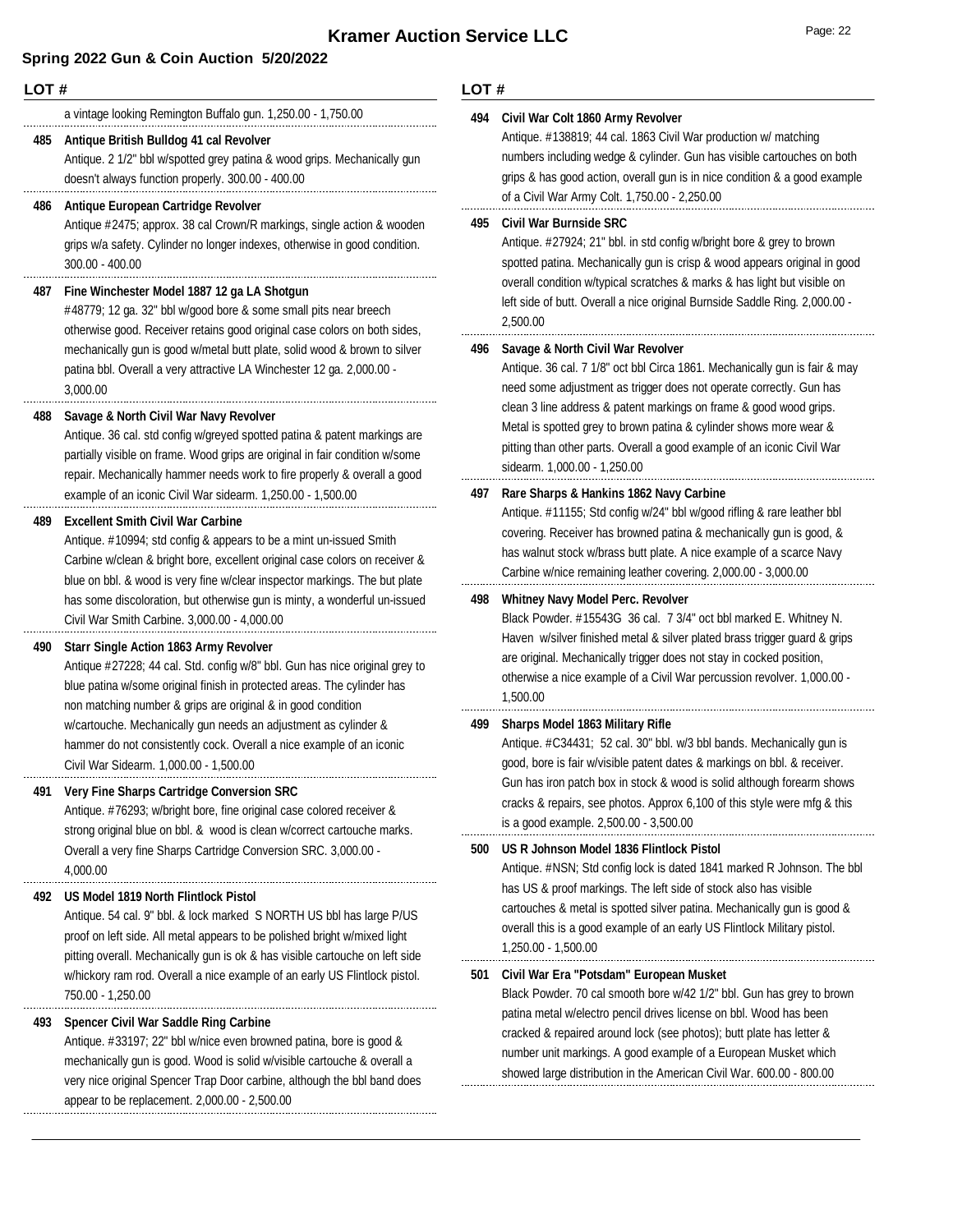#### **LOT #** Antique. #14391. Std config. all visible numbers are matching along w/wedge & cylinder. Gun has single line address visible & gun is mechanically good w/original grips. Overall a good Civil War Colt w/grey spotted patina & some of the nipples are broken &/or damaged. 1861 production. 800.00 - 1,200.00 **502 Colt 1860 Army Revolver** USN marked on flap & is in fair overall condition, the belt loop has been replaced. Overall measures approx. 13" in length. **503 Civil War Era US Navy Revolver Holster** Black Powder. #NSN; 70 cal bore w42" bbl. bbl is proofed VP/Eagle head. The lock is marked Springfield 1848 w/ US Eagle w/walnut stock appearing original w/some repair visible near muzzle. Includes bayonet & a good early American Military musket. 800.00 - 1,200.00 **504 Springfield 1848 Percussion Conversion Musket** Antique. #12825; 36 cal. 6 1/2" oct bbl w/greyed patina, original grips & matching numbers. Gun is in nice original condition. 800.00 - 1,000.00 **505 Manhattan 36 cal. Navy Model Revolver** Black Powder. Lock is dated 1862 w/40" smooth bore bbl, 3 bbl bands, spotted grey to brown patina & wood is original w/visible cartouche .Overall a nice original Civil War Musket. 700.00 - 900.00 **506 Civil War 1861 US Springfield Musket** #25072; 44 cal. 8" bbl w/wood grips & spotted silver patina w/single line bbl address. Gun comes w/factory letter which shows shipping records. 1,500.00 - 2,000.00 **507 Smith & Wesson No 3 2nd Model 44 cal Revolver** Antique. #NSN; 36 1/2" bbl. The conversion marked BSA Co II/\*\* w/good bore & wood is solid & in good condition w/visible cartouches. Overall a nice Snider breech loading conversion rifle. 800.00 - 1,200.00 **508 Rare 1870 Enfield Snider Pattern 2 Military Rifle** Antique. #267579; 31 cal 6" oct bbl w/spotted silver patina & all visible numbers are matching including wedge w/some cylinder scene remaining. Mechanically gun is ok, grips are original & overall a good example of a Colt percussion revolver. 1864 production. 650.00 - 850.00 **509 Colt 1849 Pocket Revolver** Antique. #53947; std carbine config w/spotted grey patina, mechanically gun is good & walnut stock has numerous cracks but remains solid. Gun has additional bbl band w/sling swivel. Overall a nice Civil War SRC. 1,500.00 - 2,000.00 **510 Spencer Civil War Carbine** Antique. #NSN; 45 cal. 5" bbl. w/nickel plated frame, bbl & cylinder appear to be re-nickeled or chromed as finish does not match. Patent markings visible on left side of bbl & Schofield patent marks on right side visible under a large 37 on bbl. Gun has wood grips & no provision for a lanyard swivel, mechanically gun is good & a air example of hard to fine 45 cal Smith & Wesson Schofield revolver. 750.00 - 1,250.00 **511 Smith & Wesson 45 cal Schofield Revolver LOT #** Black Powder. #4062; 36 cal. w/ 7 1/2 bbl w/clean 2 line bbl address, spotted silver to brown patina & grips appear to be later replacements. Approx. 14,000 of these were manufactured. 700.00 - 900.00 **512 Rare Remington Beals Navy Model Perc. Revolver** Antique. #63283; 36 cal 5" bbl w/clean bbl markings & fair cylinder remains. Grips are original & in good condition, overall a nice Manhattan Civil War ere revolver. 600.00 - 800.00 **513 Antique Manhattan Navy Belt Revolver** Antique. gun has 3 different sets of serial numbers on various pieces & has US marked trigger guard, mechanically gun is ok & grips appear original. Bbl address is clean & visible. Gun looks natural together, assumed parts have been together a long time. 700.00 - 900.00 **514 Civil War Era Colt 1860 Army Revolver** Antique. #NSN; 44 Lip Fire. std config w/spotted grey patina & visible markings on left side of bbl. 7 1/2" bbl w/original wood grips & circa early 1860's approx. 250 mfg. A nice example of a very scarce Civil War revolver. 1,000.00 - 1,500.00 **515 Rare Allen & Wheelock Lip Fire Army Revolver** Antique. #499; 36 cal. 6" oct bbl. est production of 500 w/brown spotted lightly pitted patina. Gun has bbl markings on left side partially visible & mechanically gun is good w/original grips. Circa 1861-1862. A solid example of a very rare Civil War revolver 500.00 - 1,000.00 **516 Allen Wheelock Center Hammer Navy Perc. Revolver** Antique. #NSN; std config & marked US H. Ashton & Co MIDDTN CONN 1852. Bbl has US & inspector initials over "P" w/brass grips & bbl band Gun has light cartouches visible in stock & swivel head ram rod, in good surplus condition. 750.00 - 900.00 **517 US Ashton Military Percussion Pistol** measures 24 3/4" overall in length w/brass handle & 1861(?) right side Hartford Conn on left side, overall in good original condition **518 WWI 1861 dated Sword Bayonet** Antique. #3204; 31 cal. 1855 production. 3 1/2' bbl w/grey to brown patina & clean bbl markings. Mechanically gun is good w/one piece walnut grips & fluted cylinders. Overall gun is in nice condition. 800.00 - 1,200.00 **519 Rare Colt Root Model 1855 Side Hammer Revolver** Antique. #104291; approx. 44 cal Pin Fire w/6 1/4" bbl. w/rib. Crown/AJ marks on rib & engraved frame w/ivory or bone style grips. Mechanically gun is good & a nice example of a scarce Army sized pin fire revolver. 600.00 - 800.00 **520 Antique French 44 cal Pin Fire Army Revolver** Antique. #42654; 30 cal rim fire. 6" bbl. Original blue fading to brown spotted patina w/clear bbl markings. Mechanically gun is good w/original grips. A nice Civil War era hand gun. 650.00 - 800.00 **521 Antique Smith & Wesson No 2 Revolver** Antique. #2649; 36 cal. 4 1/2" bbl. w/spotted brown patina & clear bbl markings. Mechanically cylinder does not index on its own & gun has **522 Metropolitan Arms Police Revolver**

original grips. These were a copy of the Colt 1860 Police Revolver w/ext.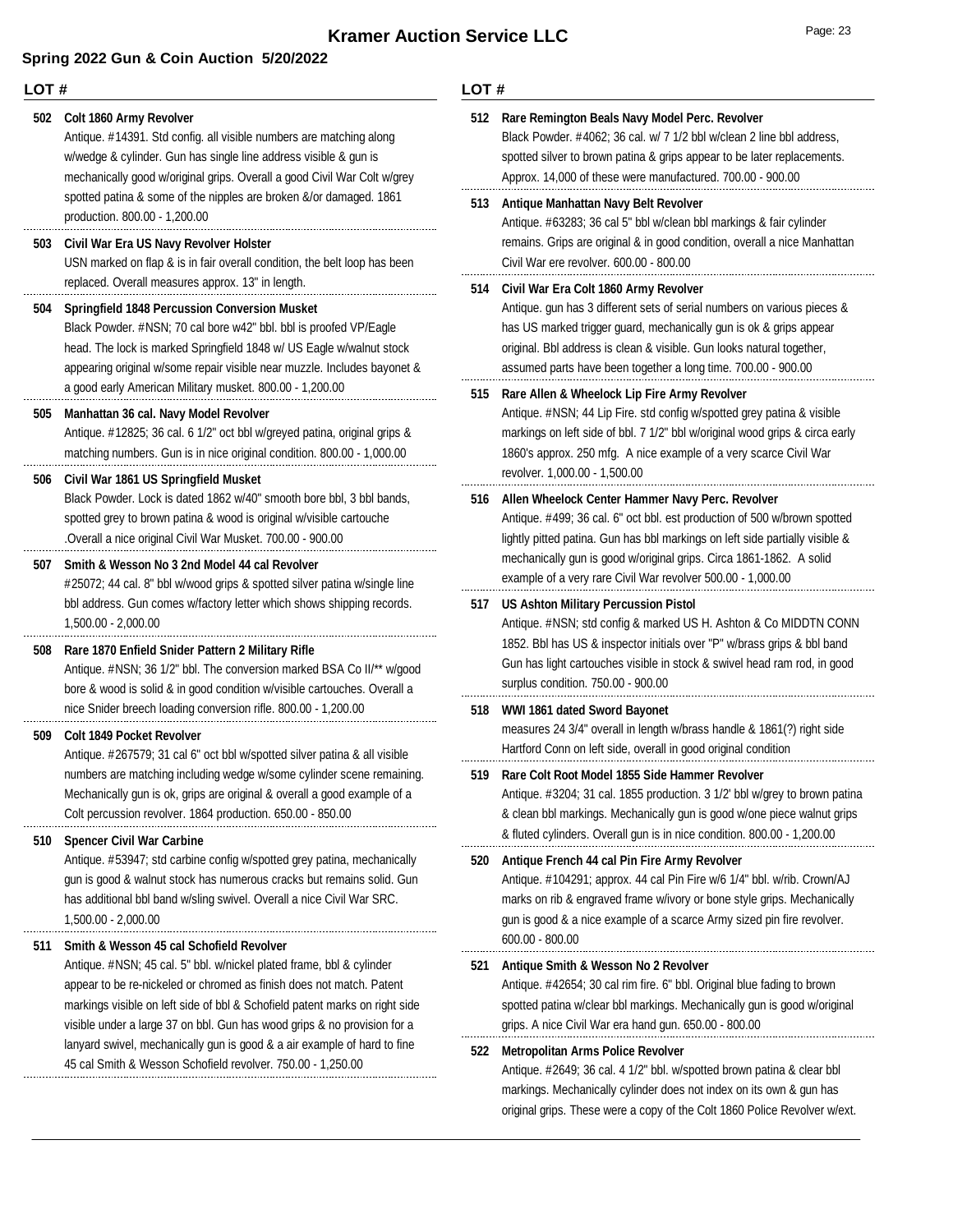## **Kramer Auction Service LLC**

### **Spring 2022 Gun & Coin Auction 5/20/2022**

condition.

| LOT# |                                                                                                                                                                                                                                  | LOT# |                                                                                                                                                                                                        |  |
|------|----------------------------------------------------------------------------------------------------------------------------------------------------------------------------------------------------------------------------------|------|--------------------------------------------------------------------------------------------------------------------------------------------------------------------------------------------------------|--|
|      | production of 2,700 units circa 1864-1866. A good example of a scarce<br>Colt copy. 600.00 - 800.00                                                                                                                              | 538  | NIB Ruger 10-22 Classic w/engraved Stock<br>#353-10248; 22 cal. w/slender laser engraved stock. Gun is in NIB<br>condition. 400.00 - 500.00                                                            |  |
|      | 523 36 cal Manhattan Navy Belt Revolver<br>Black Powder #28112; 36 cal. 5" bbl w/spotted grey to brown patina &<br>mechanically gun is good & grips are original, comes w/old but not period<br>leather holster. 500.00 - 700.00 | 539  | Leupold Vari X III 4.5-14x Rifle Scope<br>scope is gloss blue w/Parallax adjustment & few marks from use, but in<br>good used condition.                                                               |  |
| 524  | Winchester Golden Spike Commemorative Carbine<br>#GS27714; 30-30. std config. in like new condition w/hang tags & Golden<br>Spike. Gun does have some spots near rear sight from long term storage.<br>700.00 - 900.00           | 540  | NIB Remington Model 700 Classic in 300 WIN Mag.<br>#D6820189; 300 WIN Mag. in std config. 1995 production. Gun is NIB<br>condition. (RM) 800.00 - 1,000.00                                             |  |
| 525  | Night Force NXS 5.5-22x56 Rifle Scope                                                                                                                                                                                            | 541  | <b>Leupold VXIII 2.5X8 Scope</b><br>Nice used condition                                                                                                                                                |  |
| 526  | Very nice used condition w/ box.<br>Winchester Louisiana MO Sesquicentennial Rifle<br>#3050014; 30-30. 26" oct bbl w/decorative silver finished receiver                                                                         | 542  | NIB Ruger 77/17 17 WSM Rifle<br>#720-89849; 17 WSM. Matte SS finish & walnut stock. Gun is NIB &<br>includes Ruger scope rings. 1,000.00 - 1,200.00                                                    |  |
|      | numbered 144. Gun is in NIB condition w/saddle ring & metal butt plate<br>shows some corrosion from age & storage. Receiver does have spots<br>from long term storage, but overall a good example of a scarce                    |      | 543 Leupold VXII 3-9x 50 mm Scope<br>scope has matte black finish & in good used condition.                                                                                                            |  |
| 527  | Winchester commemorative. 500.00 - 700.00<br>Vortex Viper PST 6-24X50 FFP Rifle Scope                                                                                                                                            | 544  | NIB Remington Model 700 Classic in 308 cal.<br>#G6440435; 308 cal. std classic config & gun is in NIB condition. (RM)<br>$800.00 - 1,000.00$                                                           |  |
| 528  | in like new in box condition with sun shade.<br>Winchester 94 Lone Star Commemorative Carbine                                                                                                                                    | 545  | <b>Burris Signature Series 8-32x Rifle Scope</b><br>scope has fine cross hair w/center dot & is in nice used condition. (RM)                                                                           |  |
|      | #LS38303; 30-30. 1/2 round 1/2 oct Comm. Carbine. Gun is in NIB<br>condition. 700.00 - 900.00                                                                                                                                    | 546  | Anschutz Model 1517 17 HMR Rifle                                                                                                                                                                       |  |
| 529  | Nightforce NXS 5.5-22X56<br>In nice used condition, includes scope rings.                                                                                                                                                        |      | #3031198; 17 HMR std config w/blued finish & walnut stock. Gun is NIB<br>& includes scope rings. Serial Number on box does not match rifle.<br>$500.00 - 700.00$                                       |  |
| 530  | Winchester Canadian Cent Comm. Rifle<br>#64474; 30-30. std config, with oct bbl, NIB condition. 650.00 - 800.00                                                                                                                  | 547  | Leupold IX4 VARI-XII Scope<br>Fine cross hairs with center dot, good used condition.                                                                                                                   |  |
| 531  | Trijicon Model TR20-2 Rifle scope<br>very nice, lightly used condition with box.                                                                                                                                                 | 548  | NIB Anschutz Model 1502 17 MACH II Rifle<br>#3047828; 17 MACH II w/blued metal & checkered walnut stock. Gun is                                                                                        |  |
|      | 532 NIB Ruger Wild Hog 10-22 Rifle<br>#0009-91768; 22 cal. w/Wild Hog engraved stock. Gun is in NIB<br>condition. 400.00 - 500.00                                                                                                | 549  | NIB condition & includes scope rings. 500.00 - 700.00<br>Vortex Viper 4-16x50 Scope                                                                                                                    |  |
|      | 533 Leupold VX-6HD 3-18x44 Scope<br>scope is in very nice lightly used condition w/rings attached.                                                                                                                               | 550  | scope is in good used condition w/some visible marks from use<br>Springfield M1A Semi Auto Rifle<br>#152098; 308 cal. Std config. w/oversized walnut stock & includes                                  |  |
| 534  | NIB Ruger 10-22 Tiger Rifle<br>0008-53666; 22 LR w/Tiger engraved stock. Gun is in NIB condition.<br>$400.00 - 500.00$                                                                                                           |      | Springfield scope mount. Comes in original box & is in like new condition.<br>2,000.00 - 2,500.00                                                                                                      |  |
| 535  | Leupold VXIII 3.5-10x50mm Rifle Scope                                                                                                                                                                                            | 551  | NIB Springfield Armory 6x40 Scope<br>scope is in NIB condition.                                                                                                                                        |  |
|      | scope is matte SS finish & Boone & Crockett reticle in good used<br>condition & includes original box.                                                                                                                           |      | 552 US Marked Kimber Model 82 Govt 22 Rifle<br>#GM005393; 22 cal. Govt Target rifle 25" heavy weight bbl w/walnut                                                                                      |  |
| 536  | NIB Ruger 10-22 Alligator Stock Rifle<br>#0005-75488; 22 cal. w/Alligator engraved stock. Gun is NIB. 400.00 -<br>500.00                                                                                                         |      | stock. Left side of stock does have std. razor mark & gun is topped<br>Barska 6.5-20x scope. Includes manual & additional accessories<br>packet/sights & comes in orginal CMP box. 1,000.00 - 1,250.00 |  |
| 537  | Vortex 4-16X50 Viper Rifle Scope<br>Has illuminated radical, with Vortex flip up caps, in very fine lightly used<br>condition.                                                                                                   | 553  | Leupold 6-18x VXII Rifle Scope<br>in very nice, like new condition. (RM)                                                                                                                               |  |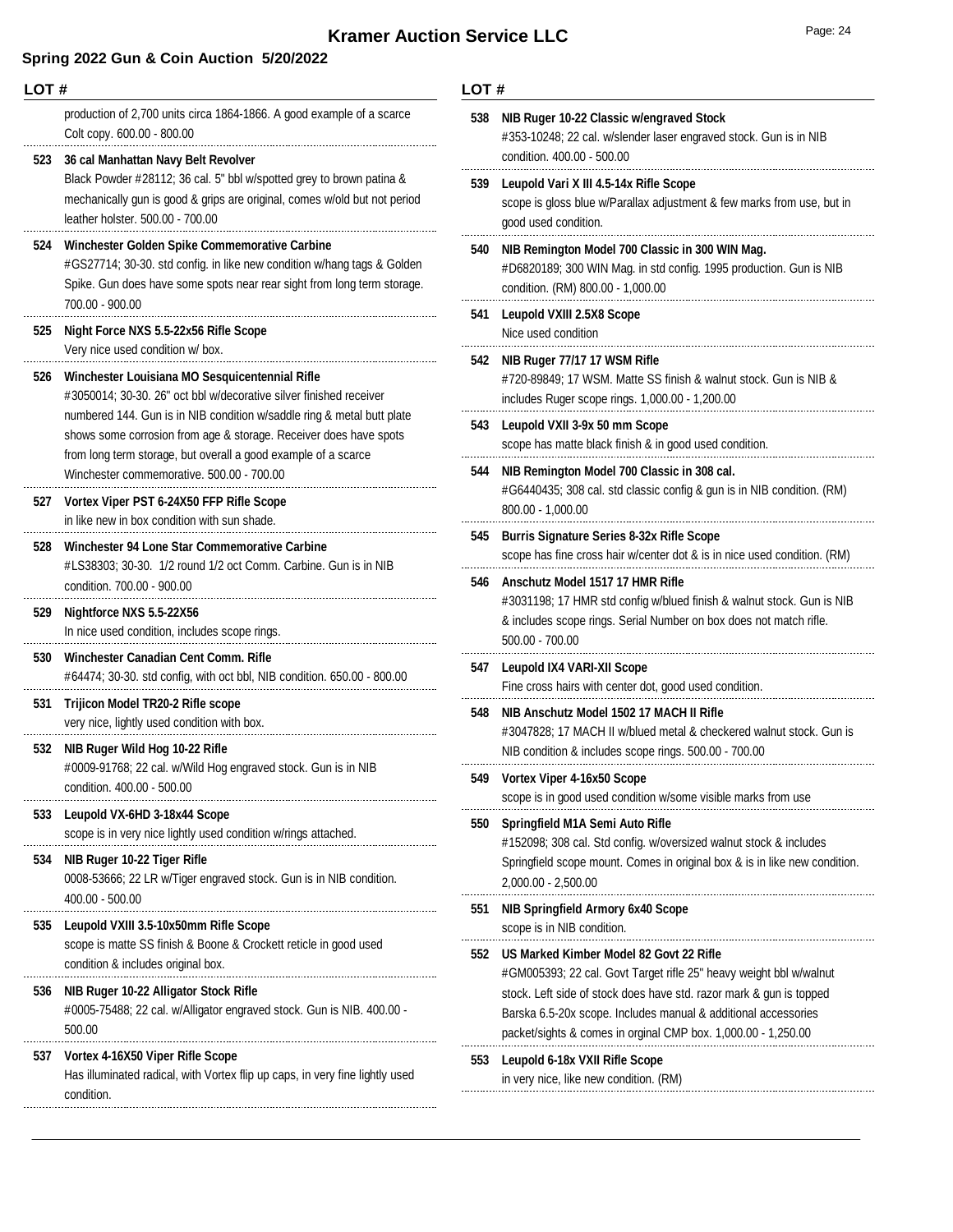### **Spring 2022 Gun & Coin Auction 5/20/2022**

#### **LOT #**

**554 Armalite Model SPR 2A 308 cal Rifle** #AP000429; 7.62x39. 18 1/2" bbl w/ Armalite custom compensator. Gun has ambidextrous cocking handle & a Vortex SPARC optical sight & side mount iron sights w/ std flat top receiver. Comes w/hard case, 2 - 20 round mags & is in excellent like new condition. 1,750.00 - 2,250.00 **555 ATN Model 7800 Defender Night Vision Scope** Serial #1645778; 3x magnification & includes carrying case w/instructions. **556 NIB Ruger No 1 Rifle in 338 Mag** #132-00148; 338 Mag. 26" bbl, checkered walnut stock, gun is NIB, although bbl does have mixed spots from long term storage. Gun has no scope rings & original box is absent tag on end. 800.00 - 1,000.00 **557 Burris 3-12x Signature Series Scope** scope has fine cross hairs w/center dot, day light & twilight adjustment & is in nice lightly used condition. (RM) **558 Ruger No 1 3 Digit Serial #** #273; 1st year production 1967 receiver, has a custom looking heavy weight 22-250 bbl, 27" in length. Gun has a basic bench rest forearm, mixed scratches & marks, but overall good used condition & an interesting early 3 digit serial numbered gun. **559 Vortex Strike Eagle 3-18x44 Rifle Scope** Std config. nice used condition w/ Warne Mount. **560 HOWA Model 1500 6.5 PRC Rifle** #B600349; 24" bbl, walnut hunter style stock, threaded muzzle. In very fine lightly handled condition w/original box. 600.00 - 800.00 **561 Burris 3.5-10x MTAC Scope** scope is in good used condition & comes w/mounts. (RM) **562 Thompson Center 50 cal OMEGA BP Rifle w/scope** Black Powder. #S87863; 50 cal. w/SS fluted bbl & thumb hole laminate stock. Topped w/Nikon 3-9x scope & is in very nice, lightly handled condition & comes w/original box. Note: sling swivel has been moved from original front position (see photo). 400.00 - 600.00 **563 Bushnell Legend 6x18 Scope** In nice used condition. **564 NIB Henry Golden Boy 22cal Rifle** #GB022202; 22 cal; Std config, oct bbl, brass frame, like NIB. 450.00 - 600.00 . . . . . . . . . . . . **565 Shepherd 3x10 Rifle Scope** In good used condition. **566 Benelli DU 3 1/2" NOVA Shotgun** #Z0300DU00550; 12 ga 3 1/2" chamber 28" bbl & is like new in the box condition w/2 additional choke tubes. 400.00 - 500.00 **567 12x Leupold Scope w/Parallax Adjustment** scope has gloss finish & is in nice used condition.

#### **LOT #**

**568 Rouge Rifle Co Chipmunk Youth Gun**

| วดช | Rouge Rille Co Chipmunk Youth Gun<br>#72845; 22 cal single shot w/blued metal & checkered walnut stock. Gun<br>is in like new condition.                                                                                                                                                                                                                                 |
|-----|--------------------------------------------------------------------------------------------------------------------------------------------------------------------------------------------------------------------------------------------------------------------------------------------------------------------------------------------------------------------------|
| 569 | Weaver 4x16 Rifle Scope<br>Nice used condition.                                                                                                                                                                                                                                                                                                                          |
| 570 | NIB 22 cal Cricket Youth Rifle<br>#640478; 22 cal. bolt action w/synthetic plastic camo stock. Gun is in like<br>new condition in box.                                                                                                                                                                                                                                   |
| 571 | Leupold Vari X 3-9x Compact Rifle Scope<br>scope has gloss blue finish & is in very nice, lightly used condition. (RM)                                                                                                                                                                                                                                                   |
| 572 | H&R Pardner Pump 12 ga Shotgun<br>#HW508979; 12 ga. 3" chamber w/vent rib bbl. Gun is in very nice, lightly<br>condition w/original box. 150.00 - 250.00                                                                                                                                                                                                                 |
| 573 | <b>Redfield 6x Wide View Rifle Scope</b>                                                                                                                                                                                                                                                                                                                                 |
| 574 | NIB Mossberg Model 9200 12ga Semi Auto<br>#SK6094; 12 ga. 28" bbl, vent rib and ACCU-Choke system. NIB<br>w/additional choke tubes, 350.00 - 450.00                                                                                                                                                                                                                      |
| 575 | Nikon M223 3-12x Tactical Rifle Scope w/mount<br>scope is in nice used condition. (RM)                                                                                                                                                                                                                                                                                   |
| 576 | NIB Stevens Model 320 12 ga Pump<br>#170938L; 12ga. 28" vent rib bbl, & is in NIB condition. 200.00 - 300.00                                                                                                                                                                                                                                                             |
| 577 | <b>Burris Scope and Binoculars</b><br>Includes 3x9 scope & 10x binoculars NIB                                                                                                                                                                                                                                                                                            |
| 578 | NIB Rossi Model RB 22 22 Rifle<br>#7CB009699L; 22 cal bolt action & is in NIB condition. 100.00 - 200.00                                                                                                                                                                                                                                                                 |
| 579 | Chiappa 1911-22 Pistol<br>#D32539; 22 cal. std config & in nice lightly used condition. 300.00 -<br>400.00                                                                                                                                                                                                                                                               |
| 580 | NIB Tri Star Viper G2 12 ga Shotgun<br>#D9A03228; 12 ga. 28" bbl. Gun is in NIB condition w/choke tubes.<br>400.00 - 500.00                                                                                                                                                                                                                                              |
| 581 | Ruger P345 45 ACP Pistol<br>#664-79761; 45 ACP. Gun is in nice used condition w/original box & 1<br>additional magazine. 400.00 - 500.00                                                                                                                                                                                                                                 |
| 582 | NIB Weatherby Vanguard 30-06 Rifle<br>#VB171685; 30-06. checkered walnut stock w/rosewood cap. Gun is in<br>NIB condition. 500.00 - 600.00                                                                                                                                                                                                                               |
| 583 | <b>Walther P22 Pistol</b><br>#L363654; 22 cal. 3 3/8" bbl. & is in good lightly used condition w/original<br>box. 300.00 - 400.00                                                                                                                                                                                                                                        |
| 584 | NIB Ruger 1976 Prod. 7x57 Cal<br>#130-28412; 7x57cal; 22" Carbine bbl, iron sights w/ 1976 bbl markings,<br>good as new in box, but does have rust spots on both sides of receiver &<br>at safety tang, safety tang currently in a rusted position, scope rings are<br>not in box. Wood is beautiful in original box, but will need TLC for<br>function, 700,00 - 900,00 |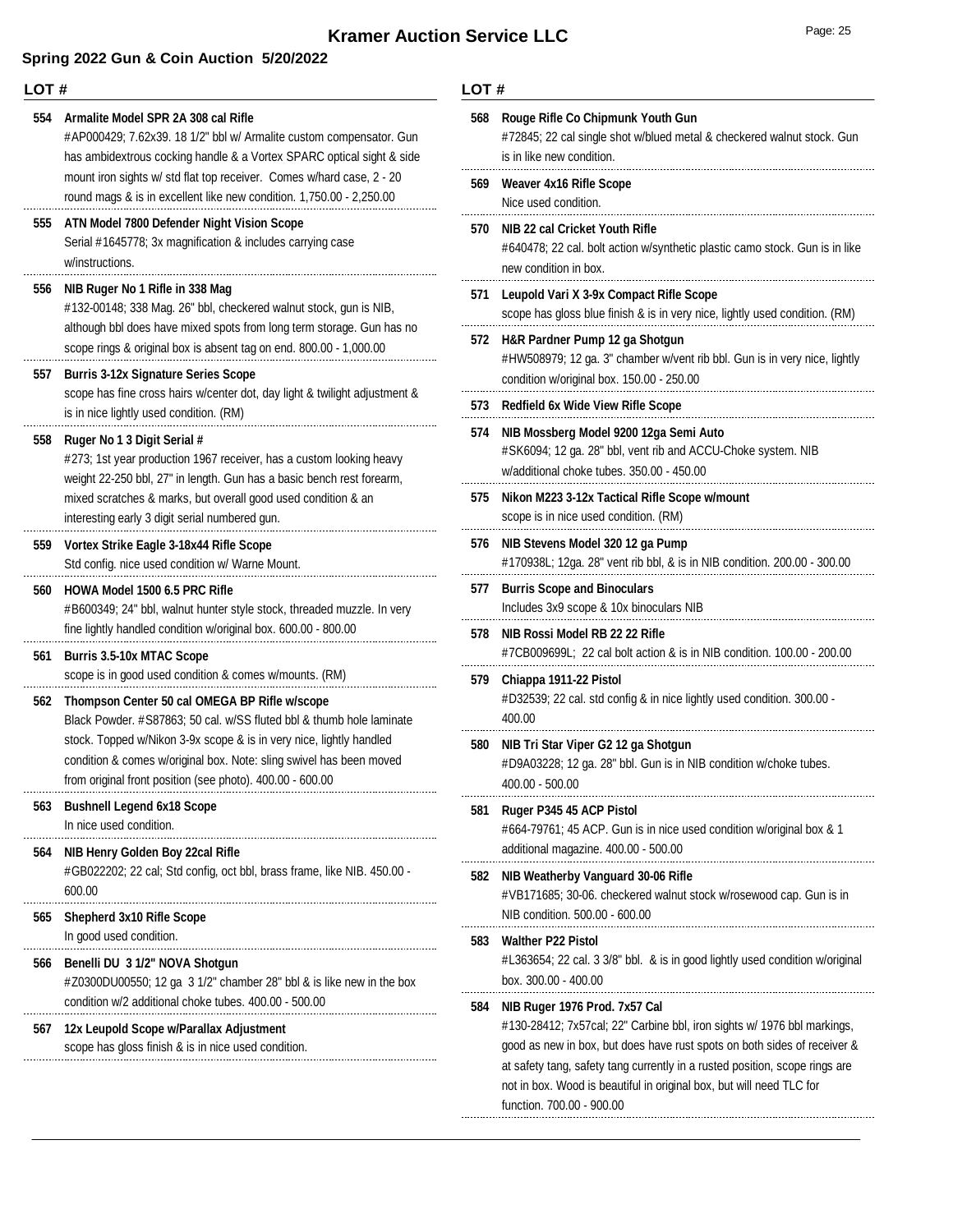**LOT #**

### **Spring 2022 Gun & Coin Auction 5/20/2022**

| 585 | NIB Heritage Rough Rider 22 Revolver<br>#152842; 22 mag cylinders. Gun is in good lightly used condition. 100.00 -<br>200.00                                                                                                            |     | good used condition w/visible crack on left side of forearm although wood<br>remains solid w/some light marks on wood with normal use. Very nice<br>diamond grade SBT, comes w/Winchester Diamond Grade luggage case.<br>1,250.00 - 1,750.00 |  |
|-----|-----------------------------------------------------------------------------------------------------------------------------------------------------------------------------------------------------------------------------------------|-----|----------------------------------------------------------------------------------------------------------------------------------------------------------------------------------------------------------------------------------------------|--|
| 586 | Marlin Model 990L 22 cal Rifle<br>#06149983; 22 cal. w/laminate wood stock. Gun comes in original box &<br>is in like new condition. 300.00 - 400.00                                                                                    |     | SIG Sauer SP2022 9mm Pistol<br>#24B394059; 9mm. std config in very nice, lightly handled condition.                                                                                                                                          |  |
| 587 | Springfield Armory Model P9 LSP Pistol<br>#AM17352; 9mm. Single or dbl action, SS slide & blued frame w/4 3/4"                                                                                                                          |     | Comes w/original box, nylon holster & 1 additional magazine. 500.00 -<br>700.00                                                                                                                                                              |  |
|     | ported bbl. Gun is in nice used condition & includes original box w/1<br>additional magazine. (RM) 600.00 - 800.00<br><b>NIB Browning BL-22 Rifle</b><br>#10854RT126; 22 cal. Std config. & gun is in NIB condition. 500.00 -<br>700.00 |     | Glock Model 22 40 cal Pistol<br>#FTK158; 40 cal. Std config. in good lightly used condition w/original box<br>$400.00 - 500.00$                                                                                                              |  |
| 588 |                                                                                                                                                                                                                                         |     | <b>Thompson Center Encore 7mm-08 Pistol</b><br>#48543; 7mm-08 w/15" bbl. blued finish & Bushnell 2-6x scope. Gun is in                                                                                                                       |  |
| 589 | Glock Model 22 40 cal Pistol<br>#NPY161; 40 cal. Std config & in nice condition includes original box & 1                                                                                                                               |     | very nice, lightly used condition. 500.00 - 700.00<br>602 Thompson Center Encore in 22 Hornet                                                                                                                                                |  |
|     | additional magazine. (RM) 500.00 - 600.00                                                                                                                                                                                               |     | #136404; 22 Hornet w/15" bbl, rear peep sight, walnut stock set & in nice<br>used condition. (RM) 400.00 - 600.00                                                                                                                            |  |
| 590 | NIB Ruger American 30-06 w/Scope<br>#693-92571; 30-06. Std config topped w/3-9x Redfield scope. Gun is in<br>NIB condition. 400.00 - 500.00                                                                                             |     | Thompson Center 308 Encore Bbl & Grip Set<br>15" 308 cal bbl iron sight has been removed; includes walnut pistol grip &                                                                                                                      |  |
| 591 | <b>Springfield XD9 Pistol</b><br>#XS953262; 9mm single stack pistol w/3.3" bbl. & is in nice lightly used<br>condition. Includes original box, holsters & 3 additional magazines. (RM)<br>$400.00 - 500.00$                             |     | forearm.<br>TC Encore w/460 S&W Magnum & 7.62x39 bbls<br>#142199; 460 S&W Mag 15" bbl & 7.62x39 cal 15" bbl. in good used<br>condition w/some small marks on wood, but overall in good condition.                                            |  |
| 592 | NIB Remington Model 582 22 cal Rifle<br>#1229887; 22 cal. Std config & in new condition w/ paperwork & sight<br>accessories. Gun comes in non matching 581 Remington box not serial #<br>to gun. 300.00 - 400.00                        |     | (RM) 500.00 - 700.00<br>WWII German K98 Mauser                                                                                                                                                                                               |  |
|     |                                                                                                                                                                                                                                         |     | #41433; Mixed numbers w/byf 44 marked receiver. 8mm. Retaining band<br>on stock is absent & is in fair surplus condition & is not import marked.                                                                                             |  |
| 593 | SIG Sauer Model P365 9mm Pistol<br>#66A224001; 9mm. 3" bbl in std config. Comes w/original box, 3 extra<br>magazines & nylon holster. Gun is in very nice used condition. 500.00 -<br>700.00                                            |     | 650.00 - 850.00<br>WWII Nazi Marked Polish Radom Pistol                                                                                                                                                                                      |  |
|     |                                                                                                                                                                                                                                         |     | #P4228; 9mm. Std war time production w/Nazi waffenamts on various<br>parts. Gun has pressed wood grips, holster wear & mixed spots. Overall a<br>good WWII Nazi Occupation pistol. 800.00 - 1,000.00                                         |  |
|     | 594 Savage Model 112 300 Ultra Mag<br>#F895340; 300 Ultra Mag w/ 26" stainless steel bbl, composite stock & is                                                                                                                          | 607 | French 1886 Lebel Rifle                                                                                                                                                                                                                      |  |
|     | in like new condition in box. 400.00 - 500.00                                                                                                                                                                                           |     | Antique. #41225; 8mm Lebel. 31" bbl. w/typical stock marks & repair. A<br>good example of a WWI French Military rifle. 700.00 - 900.00                                                                                                       |  |
| 595 | Smith & Wesson M&P 9 Pro Series Pistol<br>#HMZ5732; 9mm. Std config. & in like new in box condition w/additional<br>grip contours & magazine. (RM) 500.00 - 600.00                                                                      | 608 | WWII Remington Rand 1911-A1 45 cal Pistol<br>#1698761; 45 ACP. GHD & crossed cannon cartouches w/grey                                                                                                                                        |  |
| 596 | Winchester 94AE 30-30 Livingston Co IL Comm. Rifle                                                                                                                                                                                      |     | parkerized finish w/holster wear. Grips have been replaced, otherwise a<br>good WWII 45 pistol. 1,500.00 - 1,750.00                                                                                                                          |  |
|     | #6495907; 30-30 carbine w/gold finish, stock & receiver are engraved<br>w/no 2 of 10 for Livingston County Illinois. Gun is in beautiful condition &<br>includes a velvet lined luggage case. 1,000.00 - 1,500.00                       |     | <b>Egyptian FN49 Military Rifle</b><br>#3503; 8mm. Std config. w/good original blue finish. Overall gun is in nice<br>surplus condition & lightly import marked at muzzle. 800.00 - 1,200.00                                                 |  |
| 597 | FN Model FNS-9 9mm pistol<br>#GKU0152800; 9mm std config. Gun is in lightly used condition in<br>original box & includes 6 magazines in total. 500.00 - 600.00                                                                          | 610 | WWII Japanese Type 14 Nambu Pistol<br>#15171; 8mm Nambu in std config & dated 5.9 (May 1934). Gun has non                                                                                                                                    |  |
| 598 | Winchester Diamond Grade Single Bbl Trap Shotgun<br>#D0545205E; 12ga. 34" ported bbl, with WIN-choke system. Has a silver<br>finished Diamond Grade engraved receiver, adjustable comb & gun is in                                      |     | matching magazine & brown patina w/mixed spots on metal. Overall gun<br>is in fair war time condition. 500.00 - 700.00                                                                                                                       |  |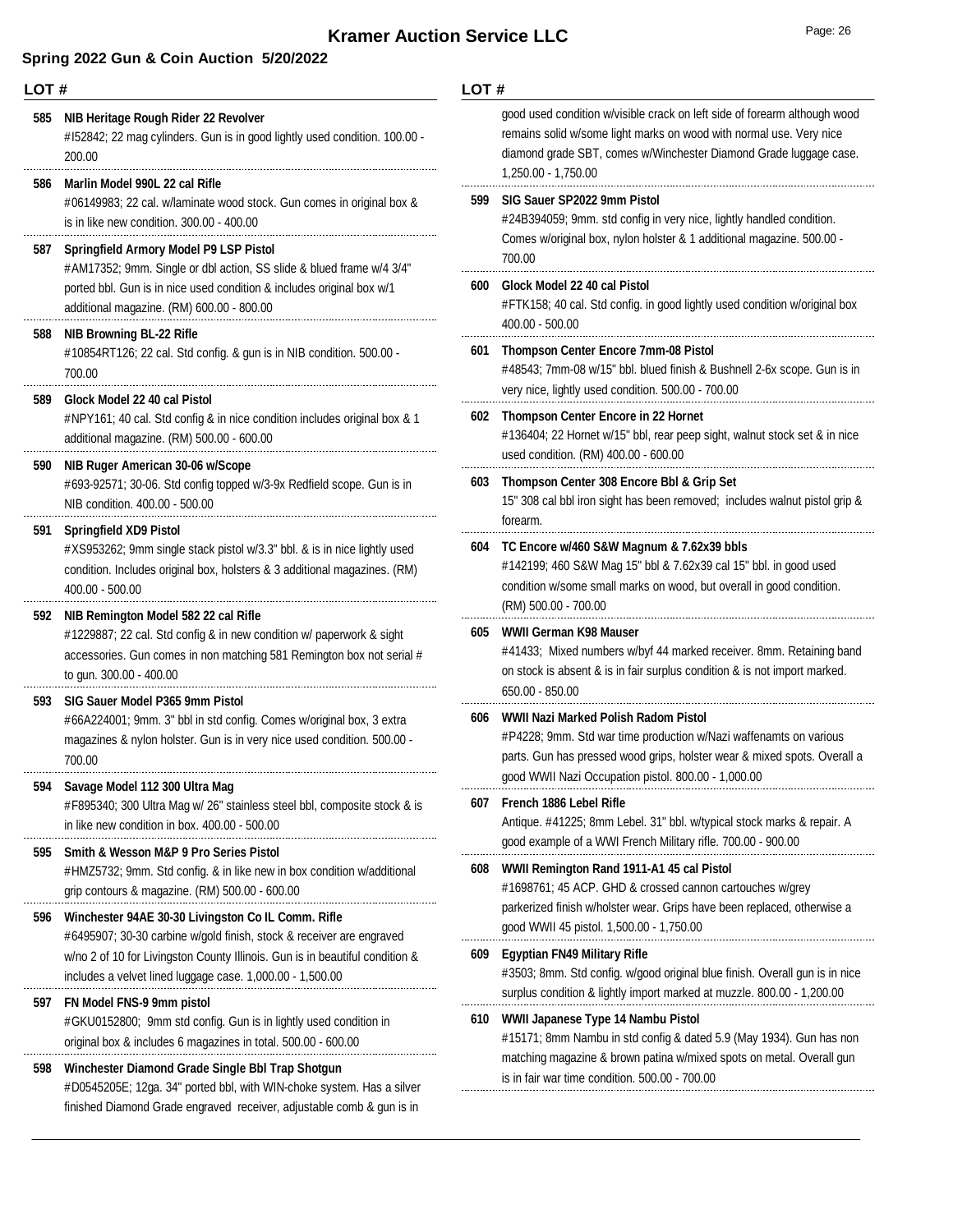| LOT# |                                                                                                                                                                                                                                                                               | LOT# |                                    |
|------|-------------------------------------------------------------------------------------------------------------------------------------------------------------------------------------------------------------------------------------------------------------------------------|------|------------------------------------|
| 611  | Swiss Schmidt Rueben Model 1911 Carbine<br>#44850; 7.5x55. Std config. & gun is in nice surplus condition. 400.00 -<br>600.00                                                                                                                                                 | 623  | Ru<br>#C<br>ma                     |
| 612  | WWI DWM German Luger<br>#2459; 9mm. chamber dated 1916 w/visible numbers matching & has<br>WWII magazine. Gun has checkered grips w/browned patina & has bar<br>room /smokey finish & may clean up better w/TLC & is mechanically<br>good. 700.00 - 900.00                    | 624  | Ge<br>#5<br>grij<br>Cо<br>1,5      |
| 613  | Early Springfield Model 1903 Military Rifle<br>#173597; 30-06 bbl marked SA 4-42. Gun has early Springfield receiver<br>w/early script numbers & WWII bbl. w/clean walnut stock & leather<br>military sling. Overall gun is in very nice condition. 700.00 - 900.00           | 625  | Ch<br>#9<br>is i                   |
| 614  | <b>British Enfield No 2 Mark I Tanker Pistol</b><br>#ZB5731; 38 cal. std. config & in nice surplus condition w/out import<br>marks. 400.00 - 500.00                                                                                                                           | 626  | Dr<br>#1'<br>wh<br>ma              |
| 615  | Steyr Model 1900 Military Rifle<br>#5343; 8x50R. Gun has full length stock w/wooden hand guard & metal<br>has mixed spots. Overall a good example of a WWI Military rifle. 500.00 -<br>600.00                                                                                 | 627  | Wi<br>#1<br>wa<br>gre              |
| 616  | Antique French Model 1873 Military Revolver<br>Antique. #F48274; std config & original unfinished metal has light brown<br>patina & gun is mechanically good. A nice early French Military revolver.                                                                          | 628  | Wε<br>Dr<br>#8                     |
| 617  | US Springfield 1898 Krag Rifle<br>#424823; 30-40 Krag in std config w/grey to brown patina metal & 1902<br>cartouche in stock. Gun is in fair overall condition & could benefit from                                                                                          | 629  | gre<br>50<br>Fir                   |
| 618  | some TLC. 500.00 - 700.00<br>Colt 1911 Army 45 Pistol<br>#475232; 45 ACP. std config Gun has been polished in the white w/some<br>markings including serial number hard to read w/diamond checkered<br>grips. Overall gun is in fair well worn condition. 700.00 - 900.00     | 630  | #H<br>ma<br>Sta<br>#4<br>ma        |
| 619  | German JGA 4mm Sportmodel Training Rifle<br>#1940; 4mm cal. 26" bbl & military style sights & stock w/mixed spots on<br>most surfaces. Gun is in good condition but would benefit from some<br>TLC. 500.00 - 700.00                                                           | 631  | Fr <sub>o</sub><br>An<br>sho<br>wa |
| 620  | <b>Rare Russian Tokarev TT-33 Pistol</b><br>#50289; 1935 dated & metal is in the white w/mixed spots & has CCCP<br>grips, right grip is cracked w/chip. Magazine is mismatched & gun is not<br>import marked. A good example of a rare Russian side arm. 800.00 -<br>1,200.00 | 632  | 70<br>Fre<br>An<br>fini<br>pro     |
| 621  | US Model 1917 Eddystone Rifle<br>#816653; 30-06. std config. Bbl marked E7-18 w/nice original blue finish<br>& light edge ware, wood is good w/few small arsenal repairs & overall in<br>very nice original condition. 500.00 - 700.00                                        | 633  | Jaj<br>#8<br>gr <sub>o</sub>       |
| 622  | WWII FN Browning Nazi Occupation Pistol<br>#160515; 32 cal. std config. w/German waffenamts & proof markings.<br>Gun has grey metal & checkered wood grips, overall in good war time                                                                                          | 634  | Сh<br>#8<br>gre<br>12              |

| 623 | <b>Russian SKS w/laminate Stock</b><br>#CCCP30729; 7.62x39. 1952 dated receiver w/laminate stock & import<br>marked. Overall in good surplus condition. 600.00 - 700.00                                                                                                                                                     |
|-----|-----------------------------------------------------------------------------------------------------------------------------------------------------------------------------------------------------------------------------------------------------------------------------------------------------------------------------|
| 624 | German Nazi Marked Kriegsmarine Mauser Pistol<br>#583373; 32 cal. left side of frame is marked Eagle/ swastika/ M, & front<br>grip strap marked N/5007. Gun retains strong original blue w/holster wear.<br>Comes w/military style holster & overall in very good condition. 1,000.00 -<br>1,500.00                         |
| 625 | <b>Chinese CGA SKS Carbine</b><br>#9019329; 7.62x39; Chinese mfg by CGA & has cruciform bayonet. Gun<br>is in nice overall condition w/import mark. 500.00 - 600.00                                                                                                                                                         |
| 626 | <b>Dreyse 32 cal Pocket Pistol</b><br>#199755; 32 cal. Gun has browned patina w/pressed wood grips one of<br>which is upside down. Mechanically gun is ok & has Crown/N proof<br>marks. 300.00 - 400.00                                                                                                                     |
| 627 | Winchester LEE Straight Pull Rifle<br>#13809; 236 Navy cal. 20" bbl w/unique straight pull bolt & sporting style<br>walnut stock. Wood is solid but shows cracks in wrist area & has spotted<br>grey patina on metal Left side marked "From W.F. Sheard Tacoma,<br>Wash". Gun is in fair overall condition. 400.00 - 600.00 |
| 628 | Dreyse 32 cal Pocket Pistol<br>#84807; 32 ACP. Std config Left grip is chipped at the bottom w/blue to<br>grey patina having holster wear. Overall good condition for age. 300.00 -<br>500.00                                                                                                                               |
| 629 | Finnish Capture Russian 91/30 Mosin Nagant<br>#HM3655; 7.62x54R 1938 dated w/matching bolt & boxed SA capture<br>markings on bbl. Std config & gun is in very nice surplus condition.                                                                                                                                       |
| 630 | Star 9mm Largo Semi Automatic Pistol<br>#416355; 9mm Largo. std config. Import marked & has silver patina w/2<br>magazines. Gun is in fair surplus condition. 350.00 - 450.00                                                                                                                                               |
| 631 | French Model 1866 Chassepot Needle Gun<br>Antique. #20587; 32" bbl. w/needle fire mechanism. Bore is dark but<br>shows rifling. Gun has greyed patina metal, is absent cleaning rod &<br>walnut stock. A good example of an early French military gun. 500.00 -<br>700.00                                                   |
| 632 | French Model 1892 Military Revolver<br>Antique. #G20064; 1898 production in std config w/spotted blue to brown<br>finish, mechanically gun is good & has original wood grips. ST.ETINNE<br>production. 500.00 - 700.00                                                                                                      |
| 633 | Japanese Type 99 Rifle & Bayonet<br>#80177; 7.7 cal in std config. Gun is in nice surplus condition, mum is<br>ground, bolt is non matching & includes bayonet. 400.00 - 500.00                                                                                                                                             |
| 634 | Chinese marked Mauser Broom Handle Pistol<br>#867169; 30 cal. Std config. Some parts have mixed numbers silver to<br>grey patina w/Chinese marks on left side of magazine housing. Gun has<br>12 grooved grips & light import mark at bbl., overall is in good surplus<br>condition. 800.00 - 1,200.00                      |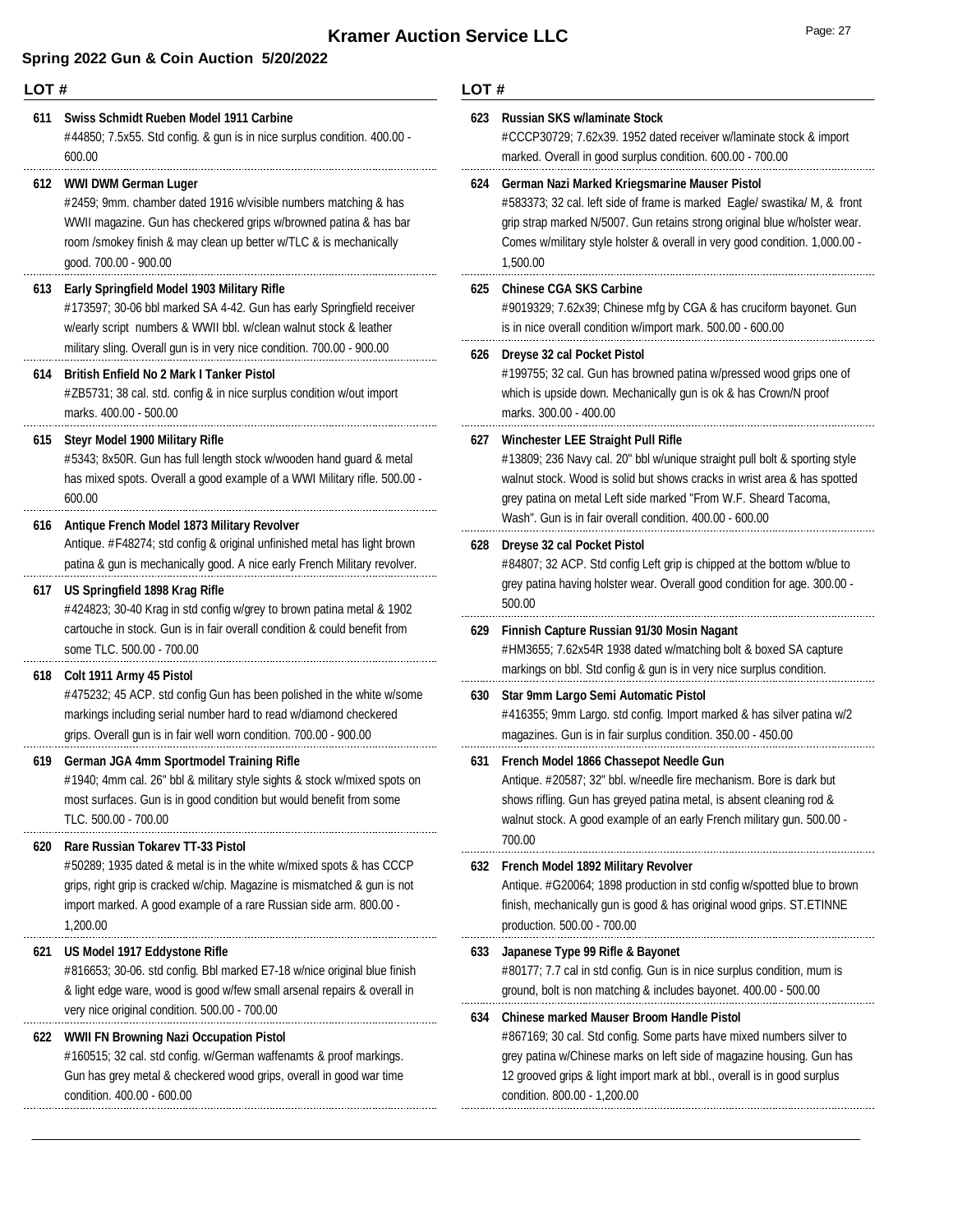#### **LOT #** #329791; 7.5x55 cal. Std config in fair surplus condition & bolt handle does have some damage. Gun would benefit from some TLC. 300.00 - 400.00 **635 Swiss Model 1911 Straight Pull Military Rifle** #4461; 9mm. all visible numbers are matching & has 1916 chamber date. Grips are well worn & gun has light spots or rust mixed overall w/later production magazine. Mechanically gun is ok & could use some TLC. 600.00 - 800.00 **636 German 1916 Dated DWM Luger Pistol** Antique #13457; original Enfield 1888 dated Mark IV Martini action converted by CG Bonehill to 22 cal for English Rifle Clubs. Gun has 30" bbl. w/good bore & blue to brown spotted patina & stock shows some repair at wrist & former mounting of a tang sight. Gun should benefit from some TLC & is an interesting Target Club Rifle. 800.00 - 1,200.00 **637 Antique 22 cal. Bone Hill Martini rifle Conversion** #268496; 32 cal. Gun has Nazi marks on bbl, slide & frame w/later Police markings on slide. Includes holster & is in nice surplus condition. 500.00 - 600.00 **638 CZ Nazi & Police Marked Model 27 Pistol** #B3204; 7mm. Std config w/matching bolt & blued bbl. Receiver is in the white w/Brazilian crest & not import marked. overall in very nice surplus condition. 500.00 - 600.00 **639 Brazilian Model 1908 Mauser Rifle** #829982; 30cal. Std config. in fair surplus condition. Metal is pitted in areas w/a gray or silver patina & mechanically functions. Gun is in fair overall condition. 700.00 - 900.00 **640 Mauser Broom Handle Pistol** #3125602; 7.62x39. Comes w/Cruciform bayonet, B-square mount w/scope attached & is in nice surplus condition. 500.00 - 600.00 **641 Chinese SKS w/Scope** #8313; 9mm. Import marked on right side & 1940 chamber S42 toggle. In good surplus condition. 700.00 - 900.00 **642 1940 Dated German Luger** #9448; 303 cal. std config. w/correct rear sight, lightened bolt & flash hider. Gun is import marked & is in nice surplus condition. 400.00 - 500.00 **643 British No 5 MKI Jungle Carbine** #189515554; 7.62 cal. Import marked & 1937 dated. Gun is in nice surplus condition. 300.00 - 400.00 **644 Russian 1895 Nagant Revolver** #340842; 30-06 Springfield mfg. bbl is marked SA / early style flaming bomb /05. Bbl has good bore & metal has silver patina & walnut stock is cracked at wrist but remains solid w/typical scratches & dent & hand guard has visible crack. Overall in fair condition & does have electro pencil drivers license # on receiver, but interesting w/ very early 1905 bbl. 500.00 - 700.00 **645 US Springfield 1903 w/1905 dated Bbl LOT #** #513724; 30cal. w/mixed numbers on gun, shorter BOLO style grip & bbl. has brown to gray patina. Mechanically fun is ok & in fair surplus condition. 600.00 - 800.00 **646 Mauser BOLO Broomhandle Pistol** #021725; 7.62x54R. Gun is dated 1943, has matching bolt & is in good surplus condition w/ import mark on receiver. 300.00 - 400.00 **647 Russian Model 91-30 1943 Dated Mosin Nagant Rifle** #V7635; 7.62 Nagant. 1938 dated & in very nice surplus condition w/ import mark & holster. 350.00 - 450.00 **648 Russian 1895 Revolver w/Holster** #18030761; 7.62x39. std config w/cruciform folding bayonet & web sling. Gun is import marked & is in nice surplus condition. 500.00 - 600.00 **649 Chinese SKS Carbine** includes Mauser marked shoulder stock & is red velvet lined, in nice like new condition **650 Mauser Broom Handle Luggage Case Set** Antique. #71592; 8x58R. 33" bbl. fitted w/full length metal hand guard. Stock has been shortened at the bbl band, but overall a good example of a rare Military firearm. 500.00 - 750.00 **651 Rare Danish Model 1889 Krag Rifle** #1948770; 45 ACP. Gun has been refinished & is in rougher condition w/mixed pitting & marks. Mechanically gun is ok & comes w/one additional magazine. 500.00 - 700.00 **652 US Remington Rand 1911-A1 45 Pistol** #N3490; 7mm. standard short military rifle config, in good surplus condition & includes a web sling. 200.00 - 300.00 **653 Spanish Military Short Rifle** #002681; 22 cal. Designed by ERMA WERK replicating the look of the P38 & in nice lightly used condition. 350.00 - 450.00 **654 American Arms Inc. P98 22 cal Pistol** #3951420; 30-06. bbl marked RA 8-43 w/nicely parkerized metal. Currently is in a sporter stock but metal has been unconverted & could easily be switched to full military config. In nice surplus condition. 500.00 - 700.00 **655 US Remington 03-A3 Military Rifle** #7243 on frame & #157243 on butt; std military config w/various military proof marks on metal & wood. Gun has greyed patina w/mixed spots, but overall in good vintage condition, although lanyard swivel is absent. 600.00 - 700.00 **656 Colt Model 1901 Dbl Action Army Revolver** #4190bb; 8mm. Chamber is marked 42 over 1939 date. Non matching gun which appears to be a Russian capture without visible import marks. Overall in nice surplus condition. 600.00 - 800.00 **657 German Model 98 Military Mauser** #53221; 45 ACP. Std config. w/US Property markings & cartouches. Browned patina & overall in nice used condition. 500.00 - 750.00 **658 US 1917 Smith & Wesson Revolver**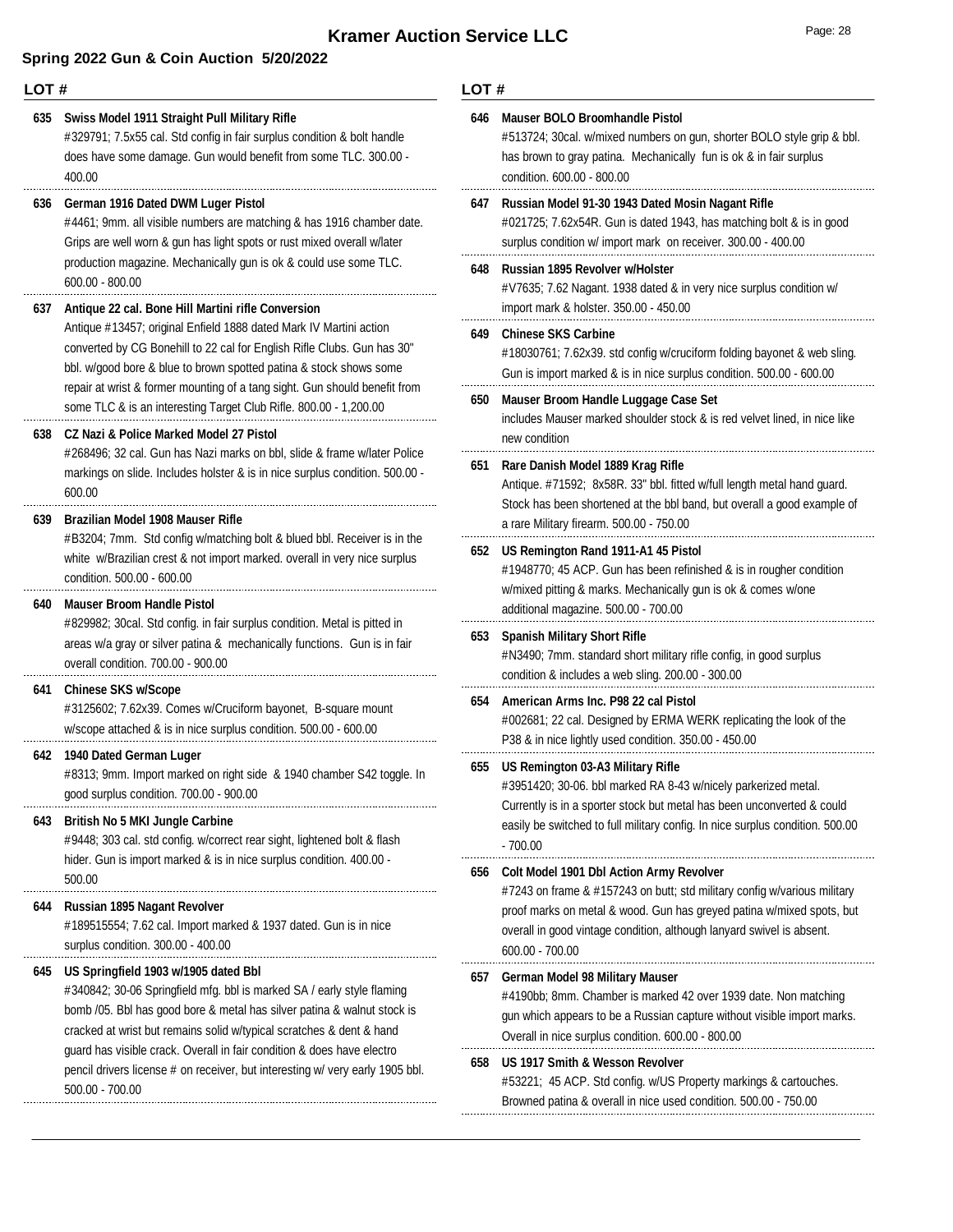| LOT# |                                                                                                                                                                                                                                                                              |                                                                                              | LOT#                                                                                                                                                                                                                                                                                          |  |  |
|------|------------------------------------------------------------------------------------------------------------------------------------------------------------------------------------------------------------------------------------------------------------------------------|----------------------------------------------------------------------------------------------|-----------------------------------------------------------------------------------------------------------------------------------------------------------------------------------------------------------------------------------------------------------------------------------------------|--|--|
| 659  | Russian M91-30 Rifle & Scope<br>#020058; 7.62x54. Matching bolt, import marked, w/3x Burris handgun<br>scope attached to rear sight. Includes sling, bayonet & ammo pouch.                                                                                                   | 672                                                                                          | International Flare & Signal Co M2 Flare Gun<br>Non-gun. #33605; US property marked , made of brass w/2" bbl. & in good<br>overall condition.                                                                                                                                                 |  |  |
| 660  | $400.00 - 500.00$<br>WWII Beretta Model 1934 Army Issue 380 cal Pistol<br>#837958; 380 cal. 1940 dated w/Crown/RE markings which designate                                                                                                                                   |                                                                                              | 673<br>Japanese Type 99 Rifle<br>#8113; 7.7 cal. Mum is struck & gun has anti air craft rear sight. Overall<br>gun is in good original condition. 400.00 - 500.00                                                                                                                             |  |  |
| 661  | Army issued. Gun has good original blue & grips are good, in overall nice<br>condition. 500.00 - 700.00<br>Antique Springfield 1884 Trapdoor Rifle                                                                                                                           | 674                                                                                          | <b>Brass Flare Pistol</b><br>Non-gun. #13003; brass frame marked G.G & Co w/wood grips & in nice<br>condition.                                                                                                                                                                                |  |  |
|      | #405112; cal 45-70; standard config, browned spotted bbl, blue spotted<br>breach, wood is original and good, has a replacement cleaning rod, but<br>otherwrise nice original condition, includes bayonet and scabbard. 600.00<br>$-800.00$                                   |                                                                                              | WWI German Spandau Model 1888 Commish Rifle<br>Antique #4415; 8mm. dated 1889 on receiver, std config w/shrouded bbl,<br>has greyed patina & non matching bolt. Gun is in good surplus condition<br>but absent cleaning rod & has 1 larger dent on right side of bbl near rear                |  |  |
| 662  | WWI German MENTA Pistol w/Holster<br>#1990; 7.65 cal. Gun has Imperial Crown/ N on frame & slide, produced<br>1915-1918 & were mfg to elevate shortages during WWI w/estimate of<br>approx. 1,000 have the crown/N imperial proofs. Comes with holster.<br>$300.00 - 600.00$ | 676                                                                                          | sight. 400.00 - 500.00<br>Remington Mark III 10 ga Brass Flare Pistol<br>Non-gun #2-581; brass frame w/wood grips & 9" bbl w/bright bore<br>retaining good original blue. Overall a very nice example of an early WWI<br>Remington Flare pistol                                               |  |  |
| 663  | Yugo M48 Military Mauser w/Bayonet<br>#H5612; 8mm. Std config & in nice surplus condition w/bayonet. 400.00 -<br>600.00                                                                                                                                                      | 677                                                                                          | <b>CZ Model VZ 24 Mauser</b><br>#674U3; 8mm; Standard config, not matching bolt 24" bbl, with lion crest<br>receiver, lightly import marked, in good surplus condition. 450.00 - 600.00                                                                                                       |  |  |
| 664  | Colt Model 1909 45 cal Military Revolver<br>#43485; 45ACP. Standard config, gun has been re-blued, but shows<br>some rust & pits. Grips appear military & original & gun is mechanically                                                                                     | 678                                                                                          | <b>Brass British No MKV Flare Pistol</b><br>Non-gun #NSN; in good condition w/wood grip, brass frame & bbl                                                                                                                                                                                    |  |  |
| 665  | good. A good example of a Pre War Military 45. 500.00 - 600.00<br>WWII Italian Carcano Military Carbine<br>#S5511; 6.5 cal. 22" bbl. w/provision for a folding bayonet. 1940 dated &<br>gun is in good surplus condition w/a leather sling. 250.00 - 350.00                  | 679                                                                                          | Japanese WWII Training Gun<br>(non gun) training rifle, not meant to shoot actual cartridges, in good over<br>all condition w/transition Japanese characters & markings on both sides<br>of stock, internal bolt mechanism is missing, overall a good WWII training<br>rifle. 150.00 - 300.00 |  |  |
| 666  | WWII Japanese Nambu Pistol<br>#2446; 8mm Nambu. Std config, import marked, dated 18.11 & is in fair<br>surplus condition. 450.00 - 600.00                                                                                                                                    | 680                                                                                          | <b>Early British Blunderbuss Flare Pistol</b><br>Non-gun. #16090; Brass frame & 1943 dated marked SYDNEY & CSR<br>on left side. In fair surplus condition.                                                                                                                                    |  |  |
| 66 / | <b>British Lithgow No 3 Military Rifle</b><br>#56491; 303 British. Gun has non matching bolt & is 1941 Lithgow<br>marked. Gun is in fair surplus condition & it is import marked. 300.00 -<br>400.00                                                                         | 681                                                                                          | <b>Russian M44 Carbine</b><br>#AC900; 7.62x54R. Std config w/1947 dated, has matching bolt &<br>laminate stock. Gun is in nice condition w/out any large import mark.<br>$500.00 - 600.00$                                                                                                    |  |  |
| 668  | <b>H&amp;R British Marked Flare Pistol &amp; Case</b><br>Non-gun. #8175; H&R marked bbl & Mark IV on frame & in very nice<br>condition w/British flare gun holster.                                                                                                          |                                                                                              | 682 US M8 WWII Flare Pistol<br>Non-gun #NSN; in very nice condition.                                                                                                                                                                                                                          |  |  |
| 669  | Matching WWII Japanese Type 99 Rifle<br>#41026; 7.7 cal. has matching bolt, anti air craft rear sight & is in overall<br>bring back condition w/ground mum. 300.00 - 400.00                                                                                                  |                                                                                              | 683 Custom 45 ACP Bolt Action Rifle<br>#223220; Formerly ERA 1917 drill purpose gun converted to 45 ACP &<br>has 16 1/2" bbl. Gun is in fair overall condition & overall length approx<br>37", an interesting one of a kind rifle to pistol caliber conversion. Buy as                        |  |  |
| 670  | US Property H&R Flare Gun<br>Non Gun #3668; United States Property marked & M5 Flare Pistol. In                                                                                                                                                                              | curio item only & have inspected by a competent gun smith prior to use.<br>$400.00 - 600.00$ |                                                                                                                                                                                                                                                                                               |  |  |
| 671  | nice condition.<br>US 1903 Springfield Rifle<br>#840835; 30-06. Barrel marked SA2-18 w/parkerized finish & has good<br>bore. Stock has been sporterized but otherwise gun is in very nice overall<br>condition. 600.00 - 800.00                                              |                                                                                              | International Flare Signal Co Flare Pistol<br>Non-gun #3081; brass frame w/large 1 1/2" bore & is in nice overall<br>condition.                                                                                                                                                               |  |  |
|      |                                                                                                                                                                                                                                                                              |                                                                                              |                                                                                                                                                                                                                                                                                               |  |  |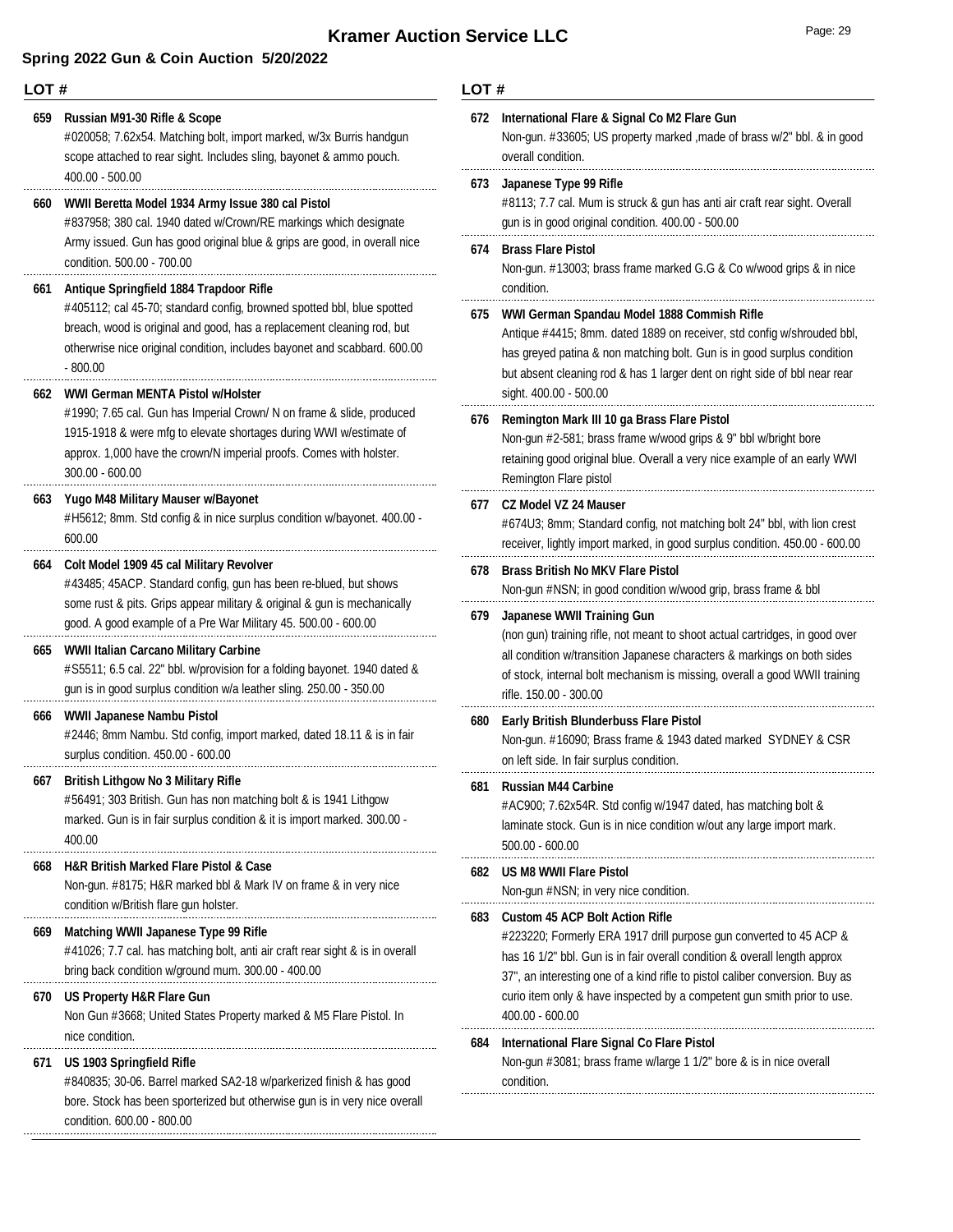|     | LOT#                                                                                                                                                                                                                                        |          | LOT#                                                                                                                                                                                                                                                                                                   |  |  |
|-----|---------------------------------------------------------------------------------------------------------------------------------------------------------------------------------------------------------------------------------------------|----------|--------------------------------------------------------------------------------------------------------------------------------------------------------------------------------------------------------------------------------------------------------------------------------------------------------|--|--|
|     | 685 CZ 52 Military Carbine                                                                                                                                                                                                                  | 1,000.00 |                                                                                                                                                                                                                                                                                                        |  |  |
|     | #11328; 7.62x45. Std config w/folding bayonet & in nice surplus<br>condition, butt stock does have some rust. 400.00 - 600.00                                                                                                               |          | 699 Century Arms C93 Sporter<br>#C9310813; 5.56mm. w/camo dipped stock finish & parkerized metal.                                                                                                                                                                                                      |  |  |
| 686 | <b>British No 4 303cal Military Rifle</b><br>#MK416702; 303 cal. Gun is import marked & in good surplus condition.                                                                                                                          |          | Gun in nice used condition & includes one additional magazine. 700.00 -<br>900.00                                                                                                                                                                                                                      |  |  |
| 687 | 400.00 - 500.00<br><b>WWI Transitional Mauser Carbine</b><br>#5680; 8mm. w/non matching bolt, gun is 1914 dated & Mauser mfg.<br>w/black painted finish & commercial style forend cap. Gun is in fair<br>surplus condition. 400.00 - 500.00 |          | 700 Early Colt AR15<br>#P091624; 223 cal. looks like a custom receiver made out of an early<br>SP1 upper w/out forward assist. Gun has early triangular hand guard &<br>pencil thin bbl, in fair rebuilt condition. 800.00 - 1,200.00                                                                  |  |  |
| 688 | Springfield 1898 Krag Rifle<br>#276016; 30-40 Krag, std config. Gun has a 1900 Cartouche on stock &<br>is absent hand guard, otherwise in good surplus condition. 500.00 -<br>650.00                                                        |          | 701 FAL-STG 58 Target Rifle<br>#DS15556; 7.62x51(308 cal). STG 58 Austrian parts kit built on DSA<br>receiver w/custom set target trigger(2lbs) & attached Mueller 4-16x50<br>illuminated reticle target scope. Includes surplus stock set, sling & is a<br>fine target style FAL. 1,250.00 - 1,500.00 |  |  |
| 689 | Japanese Type 38 Military Rifle & Bayonet<br>#68573; 6.5 cal. std military config. w/unground mum, dust cover &<br>matching bolt. Gun has dark patina on metal & comes w/Japanese<br>bayonet, scabbards & leather frog. 400.00 - 500.00     |          | 702 5.56 NATO Bbl & Upper Assembly<br>non-gun includes: MI aluminum hand guard & 21" SS bbl w/flash hider,<br>includes bolt & attached Nikon Buck Master 6-18x scope. Overall in very<br>fine, lightly used condition. 450.00 - 650.00                                                                 |  |  |
|     | 690 Savage US Property marked #4 Mark I Military Rifle<br>#61C5789; 303 cal. Savage produced & US property marked along<br>w/import marks. Gun is in fair surplus condition. 300.00 - 400.00                                                | 703      | R Guns Model TTR15 Carbine<br>#KMA02626; 5.56 NATO. Gun has quad rail & attached L3 EO TECH<br>Holographic sight. Gun is in very nice, lightly used condition. 1,000.00 -<br>1,500.00                                                                                                                  |  |  |
|     | 691 British Single Shot 410 ga Police Gun<br>#5828; 410 ga altered to single shot marked 410 RFI 1948. Altered for<br>Police use in the colonies & overall in good surplus condition. 300.00 -<br>400.00                                    | 704      | Rock River Arms LAR-458 AR Rifle<br>#AM1002381; 458 SOCOM cal. 18" flat top receiver & overall appears to<br>be in good used condition. (RM) 700.00 - 900.00                                                                                                                                           |  |  |
|     | 692 WWI German GEW 98 Sporter<br>#5812; 8mm. Mauser production dated 1916 on receiver w/non matching<br>bolt & stock has been sporterized, bbl remains original length.                                                                     | 705      | Smith & Wesson Model 3000 Home Defense 12 ga<br>#FC01822; 12 ga. 18" bbl. & Police Cylinder marked bbl, pistol grip stock<br>& comes w/military style nylon military case. Gun has some scratches &<br>marks from storage & use. 300.00 - 400.00                                                       |  |  |
| 693 | Soviet VOSTOK CM-2 22 cal Target Rifle<br>#CM8190; Single shot 22 LR w/27" target bbl, target sights & offhand<br>target stock. Gun is in nice surplus condition. 680.00 - 800.00                                                           |          | 706 Anderson Mfg AM15 Pistol<br>#16024996; 223 cal. w/Wylde SS 9" bbl., flip up sights & pistol grips. Gun<br>is in good used condition. (RM) 500.00 - 600.00                                                                                                                                          |  |  |
| 694 | High Standard Model Ten Police Shotgun<br>#010555; 12 ga. 18" bbl, with unique bull pup design, w/built in flashlight.<br>A nice example of a Police shotgun. 500.00 - 750.00                                                               |          | 707 Anderson Mfg AM-15 Multi cal Receiver<br>#16018284; in new condition. (RM)                                                                                                                                                                                                                         |  |  |
|     | 695 Smith & Wesson Chemical Company 37mm Gas Gun<br>Non-gun PY6039; Model 276 & in nice overall condition w/14" bbl. &<br>measures 29" overall w/stock & S&W recoil pad. Overall in good                                                    | 708      | Remington 870 12 ga Receiver<br>#CC40127B: 12 ga. w/ folding forearm & pistol grip. Gun is in good used<br>condition. 200.00 - 300.00                                                                                                                                                                  |  |  |
| 696 | condition.<br>9mm AR Carbine<br>#RM12901; 9mm. Plum Crazy C15 Lower & Upper is 9mm w/quad hand<br>guard & flat top. Gun will need special mags to operate & may or may not                                                                  | 709      | <b>DPMS LR-308 cal Rifle</b><br>#FFK003855; 308 cal. Std config. 18" bbl w/aluminum hand guard, adj<br>butt & Aim Point Patrol Optics. Gun is in very nice, lightly used condition.<br>1,500.00 - 1,750.00                                                                                             |  |  |
| 697 | run w/current lower attached. Buy as a project gun. 400.00 - 600.00<br><b>Iver Johnson M1 Carbine</b><br>#AA08875; 30 cal; std config, nice used condition. 600.00 - 700.00                                                                 |          | 710 Century Arms CETME 308 cal Sporter<br>#C37365; 308 cal. Std config, with a camo stock set, earth tone metal<br>finish & one additional magazine. Gun is in nice overall condition. 650.00                                                                                                          |  |  |
| 698 | <b>CMME Model MK-4 in 300 Blackout Rifle</b><br>#SCG 013347; 300 Blackout. 18" bbl. w/quad rail & topped w/Nikon<br>1.5-6x scope. Gun is in overall good used condition. (RM) 800.00 -                                                      |          | - 850.00                                                                                                                                                                                                                                                                                               |  |  |

|     | #C9310813; 5.56mm. w/camo dipped stock finish & parkerized metal.<br>Gun in nice used condition & includes one additional magazine. 700.00 -<br>900.00                                                                                                                                                    |
|-----|-----------------------------------------------------------------------------------------------------------------------------------------------------------------------------------------------------------------------------------------------------------------------------------------------------------|
| 700 | <b>Early Colt AR15</b><br>#P091624; 223 cal. looks like a custom receiver made out of an early<br>SP1 upper w/out forward assist. Gun has early triangular hand guard &<br>pencil thin bbl, in fair rebuilt condition. 800.00 - 1,200.00                                                                  |
| 701 | <b>FAL-STG 58 Target Rifle</b><br>#DS15556; 7.62x51(308 cal). STG 58 Austrian parts kit built on DSA<br>receiver w/custom set target trigger(2lbs) & attached Mueller 4-16x50<br>illuminated reticle target scope. Includes surplus stock set, sling & is a<br>fine target style FAL. 1,250.00 - 1,500.00 |
| 702 | 5.56 NATO Bbl & Upper Assembly<br>non-gun includes: MI aluminum hand guard & 21" SS bbl w/flash hider,<br>includes bolt & attached Nikon Buck Master 6-18x scope. Overall in very<br>fine, lightly used condition. 450.00 - 650.00                                                                        |
| 703 | <b>R Guns Model TTR15 Carbine</b><br>#KMA02626; 5.56 NATO. Gun has quad rail & attached L3 EO TECH<br>Holographic sight. Gun is in very nice, lightly used condition. 1,000.00 -<br>1,500.00                                                                                                              |
| 704 | <b>Rock River Arms LAR-458 AR Rifle</b><br>#AM1002381; 458 SOCOM cal. 18" flat top receiver & overall appears to<br>be in good used condition. (RM) 700.00 - 900.00                                                                                                                                       |
| 705 | Smith & Wesson Model 3000 Home Defense 12 ga<br>#FC01822; 12 ga. 18" bbl. & Police Cylinder marked bbl, pistol grip stock<br>& comes w/military style nylon military case. Gun has some scratches &<br>marks from storage & use. 300.00 - 400.00                                                          |
| 706 | <b>Anderson Mfg AM15 Pistol</b><br>#16024996; 223 cal. w/Wylde SS 9" bbl., flip up sights & pistol grips. Gun<br>is in good used condition. (RM) 500.00 - 600.00                                                                                                                                          |
| 707 | Anderson Mfg AM-15 Multi cal Receiver<br>#16018284; in new condition. (RM)                                                                                                                                                                                                                                |
| 708 | Remington 870 12 ga Receiver<br>#CC40127B: 12 ga. w/ folding forearm & pistol grip. Gun is in good used<br>condition. 200.00 - 300.00                                                                                                                                                                     |
| 709 | <b>DPMS LR-308 cal Rifle</b><br>#FFK003855; 308 cal. Std config. 18" bbl w/aluminum hand guard, adj<br>butt & Aim Point Patrol Optics. Gun is in very nice, lightly used condition.<br>1,500.00 - 1,750.00                                                                                                |
| 710 | Century Arms CETME 308 cal Sporter<br>#C37365; 308 cal. Std config, with a camo stock set, earth tone metal<br>finish & one additional magazine. Gun is in nice overall condition. 650.00<br>- 850.00                                                                                                     |
|     |                                                                                                                                                                                                                                                                                                           |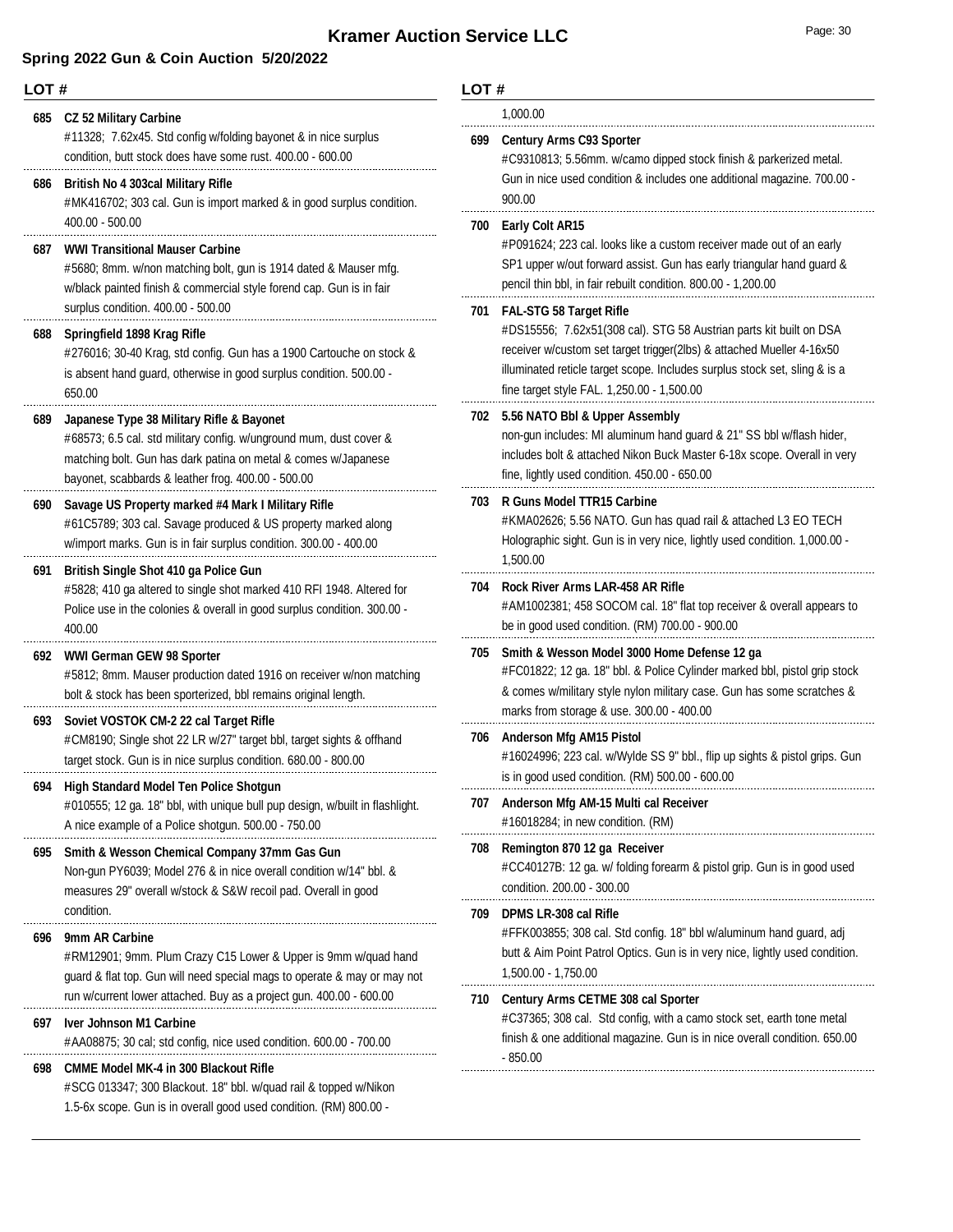## **Spring 2022 Gun & Coin Auction 5/20/2022**

# **LOT #**

| 711 | <b>Rock River Arms LAR-15 Rifle</b><br>#39037; 24" 5.56 mm heavy weight SS bbl & overall gun is in good used<br>condition. (RM) 600.00 - 800.00                                                                                                                 | 72(        |
|-----|-----------------------------------------------------------------------------------------------------------------------------------------------------------------------------------------------------------------------------------------------------------------|------------|
| 712 | High Standard 12 ga Riot Gun<br>#3242486; 12 ga. std Riot config in good condition w/some light spots on<br>bbl & receiver & gun has electro pencil number on bbl. 400.00 - 500.00                                                                              | 727        |
| 713 | <b>New Frontier Armory 22LR AR Rifle</b><br>#NLV71162; Model LW-15. This is set up in 22 LR w/DPMS bbl. Gun is<br>in good used condition, includes Nikon P22 scope & 2 additional high<br>capacity magazines. (RM) 700.00 - 900.00                              | 728<br>729 |
| 714 | Anderson Manufacturing AM-15 5.56 cal Rifle<br>#16024995; 5.56 cal. w/18" SS bbl w/muzzle break, adj butt stock &<br>round aluminum hand guard. Gun is in good used condition. (RM) 600.00<br>$-800.00$                                                         | 730        |
| 715 | <b>DPMS Model A-15 AR Carbine</b><br>#F138467; 223 5.56 cal. in fair used condition. 400.00 - 500.00                                                                                                                                                            |            |
| 716 | <b>CMMG MK-4 300 Blackout Rifle</b><br>#SCM-107713; 300 Blackout. Gun has a camo painted finish & in fair<br>used condition. 500.00 - 600.00                                                                                                                    | 731        |
| 717 | Maverick Model 88 Mossberg Pump Shotgun<br>#MV69762T; 12 ga w/18 1/2" Cylinder marked bbl. & is in lightly handled,<br>like new condition. 250.00 - 350.00                                                                                                      | 732        |
| 718 | MGC 1921 Thompson Replica Gun<br>Replica gun in fair condition & could benefit from some TLC.                                                                                                                                                                   |            |
| 719 | <b>MGC MP40 Replica SMG</b><br>Replica w/broken bolt handle & absent butt plate & plastic side panels<br>along side tube. Otherwise in good condition, replica gun only w/good<br>weight & feel like an original.                                               | 733        |
| 720 | Pair of New Savage MSR-15 Forged Receivers<br>#03-033654; & 03-033707; both are NIB. (RM)                                                                                                                                                                       |            |
| 721 | Pair of New Savage MSR-15 AR Receiver<br>#03-033709; in NIB condition & #03-033744; new condition, no box.<br>(RM)                                                                                                                                              |            |
| 722 | lot of 3 New Anderson Mfg AR Lower Receivers<br>#18015604; #18013782; & #18015736; all 3 are new in original<br>packaging. (RM)                                                                                                                                 | 735        |
| 723 | Pair of New Savage MSR-15 Forged AR Receivers<br>#03-033747; & 03-033745; both are NIB condition (RM)                                                                                                                                                           |            |
| 724 | Czech Model 70 Pistol & Holster<br>#700207; 7.65 cal. Std config. Gun is in nice surplus condition & includes<br>nice Military holster, extra magazine & manual. 300.00 - 400.00                                                                                | 730        |
| 725 | High Standard Model 10-X Victor 22 cal Pistol<br>#2603115; 22 cal. 5 1/2" bbl w/matte blue finish, target sights &<br>checkered walnut grips. Gun is in very fine, lightly used condition &<br>comes w/3 additional magazines, scope mount & original box. (RM) | 737        |
|     | 1,250.00 - 1,500.00                                                                                                                                                                                                                                             |            |

## **LOT #**

| 726 | High Standard DURA-Matic 22 cal Pistol<br>#2100495; 22 cal. Gun is in very nice, original condition & includes box.<br>(RM) 400.00 - 500.00                                                                                                                                                                           |  |  |  |  |  |
|-----|-----------------------------------------------------------------------------------------------------------------------------------------------------------------------------------------------------------------------------------------------------------------------------------------------------------------------|--|--|--|--|--|
| 727 | LLAMA Model XV22 cal Revolver<br>#A83045; 22LR. 3 1/2" bbl & in fair condition w/edge ware on grips &<br>metal. Includes original box & is imported by Stoeger. 300.00 - 400.00                                                                                                                                       |  |  |  |  |  |
| 728 | Ruger Mark IV 22 cal Target Pistol<br>#500269710; 22 cal. 5 3/4" target weight bbl w/threaded muzzle. Gun is<br>in very nice, lightly handled condition. 400.00 - 500.00                                                                                                                                              |  |  |  |  |  |
| 729 | Ruger Standard Model 22 cal Pistol<br>#11-65475; 22 cal. 6" bbl w/blued finish & front grip has drivers license #<br>electro penciled otherwise in nice original condition. A good early Ruger<br>Standard model. 300.00 - 400.00                                                                                     |  |  |  |  |  |
| 730 | Stevens No 10 22 cal Target Pistol<br>#2666; 22 LR. w/8" tip up bbl & blued finish faded to brown patina. Gun<br>has checkered wood grips & overall is in good used condition. 400.00 -<br>500.00                                                                                                                     |  |  |  |  |  |
| 731 | Early Ruger Stand Model 22 cal Pistol<br>#445370; 22 cal. 6" bbl. w/holster wear on edges & receiver has been<br>drilled for additional sight, otherwise in good used condition. 250.00 -<br>350.00                                                                                                                   |  |  |  |  |  |
| 732 | Stevens Single Shot 22 cal Target Pistol<br>#9047; 22 cal. single shot tip up w/grey patina & checkered wood grips.<br>Gun is in fair condition. 300.00 - 400.00                                                                                                                                                      |  |  |  |  |  |
| 733 | <b>Remington Model 30 Express Rifle 25 REM</b><br>#9307; 25 REM; gun has 22" bbl, & a 1917 military styled receiver,                                                                                                                                                                                                  |  |  |  |  |  |
|     | topped with a weaver K 4-C3 scope, checkered walnut stock, metal butt<br>plate & a good bore. these sporter rifles were manufactured w/original<br>surplus 1917 receivers, bbl & receiver have mixed spots, otherwise good<br>used condition. 450.00 - 650.00                                                         |  |  |  |  |  |
| 734 | Savage Super Sporter 30-06 Springfield Rifle<br>#17935; 30-06. 24" bbl. plain pistol grip walnut stock & removable<br>magazine. Gun has strong original blue finish w/some light marks & recoil<br>pad has been added. Overall a nice example of a hard to find Super<br>Sporter large caliber rifle. 700.00 - 900.00 |  |  |  |  |  |
| 735 | Remington Model 722 308 conv.<br>#212706; gun appears to have been re stamped 308 over original 300<br>Savage markings. Have gunsmith verify caliber before use. 24" bbl good<br>original finish, stock has scratches and marks 4X scope, in good used<br>condition. 350.00 - 450.00                                  |  |  |  |  |  |
| 736 | Remington Model 11-48 16 ga. Shotgun<br>#5518432; 16 ga. 28" FULL choke bbl. Gun is in nice original condition<br>w/some light marks on wood, but overall a nice 16 ga Remington. 450.00<br>$-600.00$                                                                                                                 |  |  |  |  |  |
| 737 | Remington Model 740 Woodsmaster 30-06 Rifle<br>#150868; 30-06. Good early production w/some light spots mixed on<br>metal. Gun has aluminum butt plate & topped w/4x scope. Overall in good<br>condition w/typical marks & scratches. 400.00 - 500.00                                                                 |  |  |  |  |  |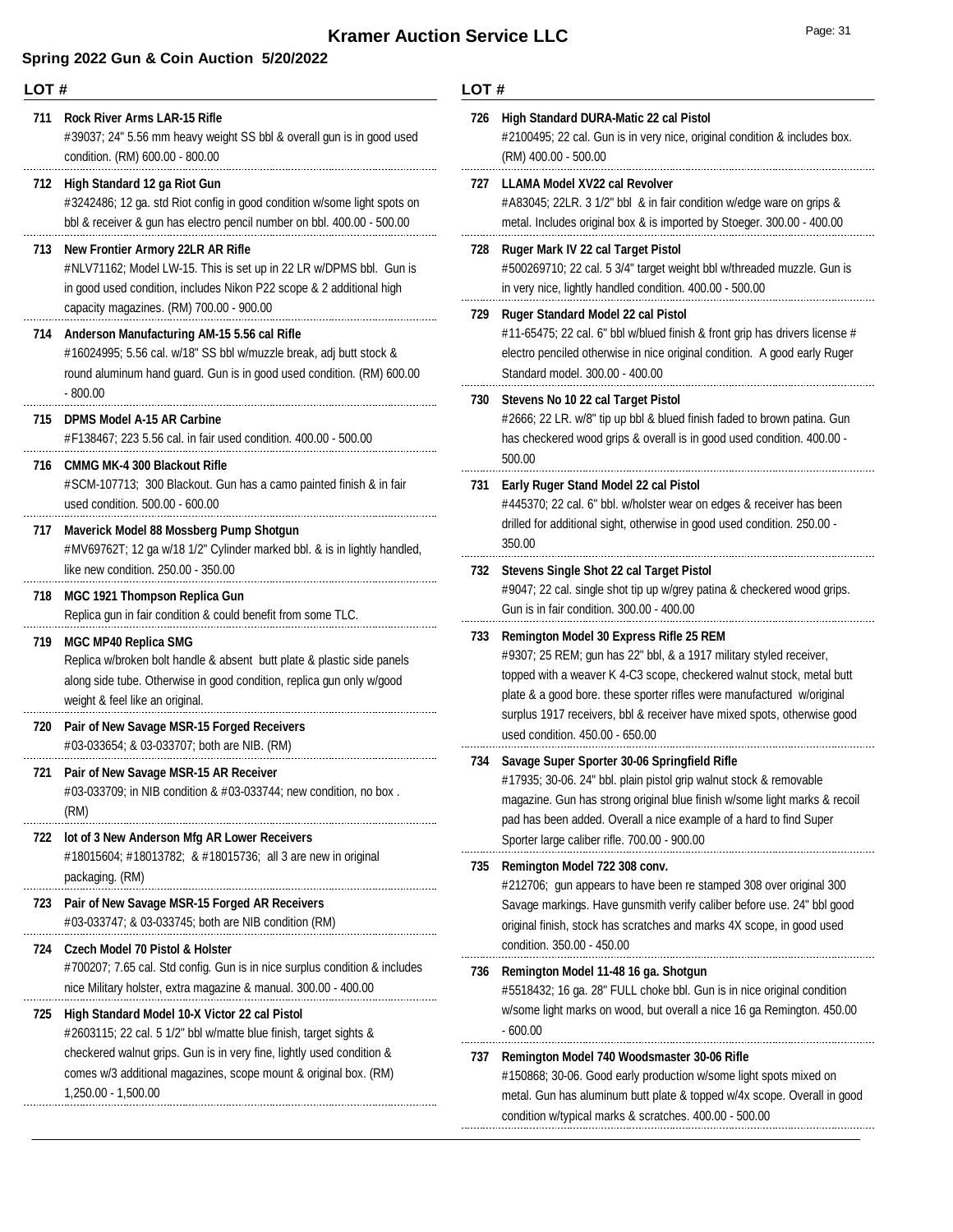### **LOT #**

### **738 Remington Model 31 20 ga Pump Shotgun**

#564191; 20 ga. 28" MOD bbl & gun retains good original blue w/stock having some scratches & marks w/recoil pad added. Otherwise in good original condition. 300.00 - 400.00

### **739 Remington Model 721 in 300 H&H Magnum**

#133774; 300 H&H Magnum. 26" bbl. in good original condition. Metal has some light spots overall. Wood is solid but appears sanded & refinished w/recoil pad has been added & gun is topped w/3-9x scope. 400.00 - 600.00

### **740 Remington Model 722 in 222 cal w/Scope**

#321272; 222 cal. 26" bbl w/good original blue finish & topped w/Weaver V9 rifle scope. Wood appears original & in good condition. A nice early Remington rifle w/ original aluminum butt plate. 600.00 - 800.00

### **741 Antique Schilling Hammerless Underlever Dbl 12 ga**

Antique. #18626; 12 ga. 31" Damascus pattern bbls & bright bores. Center rib V.Char. Schilling in Suhl w/crown over V proof mark. Gun is under lever design w/ case colored receiver. Bores are bright & has brown patina on exterior w/some small dents noticeable when rolling fingers across bbls. Gun has dbl triggers, unique safety lever, skeletonized butt plate & checkered wooden stock. Overall a nice example of an early antique German dbl. 500.00 - 700.00

#### Antique. #2290; 28" bbls Left bore is 10 ga. & right bbl is appears to be **742 Antique Remington Whitmore Combination Dbl**

40 cal rifled(?) w/spotted silver to brown patina. Mechanically gun is good w/original plain walnut stock & a nice original Remington Whitmore combination gun. 1,000.00 - 1,500.00

### **743 American Arms Co Boston Grade 5 10 Side Swing Dbl**

#2757; 10 ga. 30" Damascus Pattern bbls w/fair bores & mechanically good Gun has original checkered stock w/metal butt plate. Bbls have greyed patina & receiver has darker patina . Overall a good Side Swing 10ga Dbl. 600.00 - 800.00

### **744 Antique LC Smith Baker Early American Drillings**

Antique. #156; center rib is marked LC SMITH MAKER OF BAKER GUN SYRACUSE NY DAMASCUS STEEL. Gun has 30" bbls 12 ga bores are lightly pitted but fair & 9mm are rifled bores. Bbls have spotted grey patina & some light dents in left bbl. Receiver is blue to grey spotted patina w/pop up rifle sight on a dove tail. Mechanically gun is good & gun has visible crack is evident at wrist & a large chip is out of right side rear of trigger guard (See Photo). A good example of rare LC made Baker Drillings. 600.00 - 900.00

### **745 Antique Remington Dbl Bbl Combo Gun**

Antique. #13386; right bore is 12 ga. & left bbl has vintage rifled insert chambered for 38-55 (?). Bores are 30" in length & everything has spotted grey to browned patina. Mechanically gun is good w/dbl triggers & exposed hammer, stock appears original & solid w/Remington rifle sights added. 1,000.00 - 1,500.00

|     | LOT #                                                                                                                                                                                                                                                                                                                                                                                                                                    |  |  |
|-----|------------------------------------------------------------------------------------------------------------------------------------------------------------------------------------------------------------------------------------------------------------------------------------------------------------------------------------------------------------------------------------------------------------------------------------------|--|--|
| 746 | Antique Colt 22 cal Lightning Pump Rifle<br>Antique. #60710; 22 cal. std config w/oct bbl & spotted brown & grey<br>patina on bbl & frame. Toe of the stock is broken & mechanically gun is<br>ok, bbl also has numerous dents & marks on edges. 500.00 - 700.00                                                                                                                                                                         |  |  |
| 747 | Antique Stevens Tip Up 22 cal Rifle<br>Antique. #28491; 22 cal. Gun has nickel frame w/blue to silver patina on<br>bbl. Bore is dark but w/rifling, wood is solid & toe of stock may be<br>repaired w/visible crack remaining at wrist. Overall gun is in fair antique<br>condition. 300.00 - 400.00                                                                                                                                     |  |  |
| 748 | 3 bbl Gun Co Drillings<br>#665; 12 ga./ 30 cal. 28 1/4" bbls w/good bore fluid steel bbls having good<br>original blue fading to grey patina. Receiver is originally cased colored<br>fading to silver & mechanically gun is good. Wood appears original & in<br>nice condition, overall a good example of a desirable early American<br>Drillings. 1,000.00 - 1,250.00                                                                  |  |  |
| 749 | Antique Baker Dbl Bbl 12 ga Shotgun<br>Antique. #32294; 12 ga. 30" twist pattern bbls & bores are fair w/visible<br>pits &/or frosted. Receiver is faded silver & gun has exposed hammers,<br>wood is solid w/original butt plate. A nice antique Baker Double. 600.00 -<br>800.00                                                                                                                                                       |  |  |
| 750 | <b>Antique Charles Daley Hammered Drillings</b><br>Antique. #28421. 12 ga/40 cal rifled bbl. center rib marked fine<br>Damascus & bbls are fair w/some light pitting or frosting. Locks are<br>marked Charles Daley but water table of gun appears to have Prussian<br>proofs. Left hammer has been repaired, otherwise gun is in good<br>condition. 800.00 - 1,200.00                                                                   |  |  |
| 751 | American Arms Co of Boston Antique Side Swing<br>Antique. #1921; 28" twist bbls & bores are dark w/pitting. Mechanically<br>gun is good & has high grade engraved receiver w/dog & wood cock<br>engraving. Gun has checkered walnut stock w/original hard rubber butt<br>pad & has a grey patina to metal. Bbls have been shortened & are not cut<br>square at muzzle, otherwise a nice High Grade Side Swing double.<br>500.00 - 750.00 |  |  |

#### **752 Halang & Bachner Underlever Pin Fire Combo Gun**

Antique.#3517; left bbl is 16 ga smooth bore & right bbl is large caliber rifled bore approx 58 cal. Gun Crown/ V proofs & bbls have a good twist pattern, the receiver & locks are elaborately engraved w/checkered walnut stock & wooden thumb rest. Overall in very nice antique condition & marked Halang & Bachner in Shull on rib. 600.00 - 800.00

### Antique. #3; 12 ga bbls have been 27 3/4 & bores are dark & pitted, exterior is brown patina w/clear markings on center Rib GEO. H. FOX. PAT. JAN. 4 1870. Checkered walnut straight grips stock & metal butt plate & a very good example of an early George Fox dbl. 500.00 - 1,000.00 **753 Antique George Fox Ser #3 Side Swing Dbl Bbl 12 ga**

#### **754 The 3 Bbl Gun Co Wheeling WV Drillings**

#622; 12 ga shotgun/30 cal. Bbls are lightly frosted but good & has browned patina on bbls. Right shotgun bbl has visible dent approx. 6 1/2" from muzzle. Gun ahs bear & deer engraved receiver faded silver w/dbl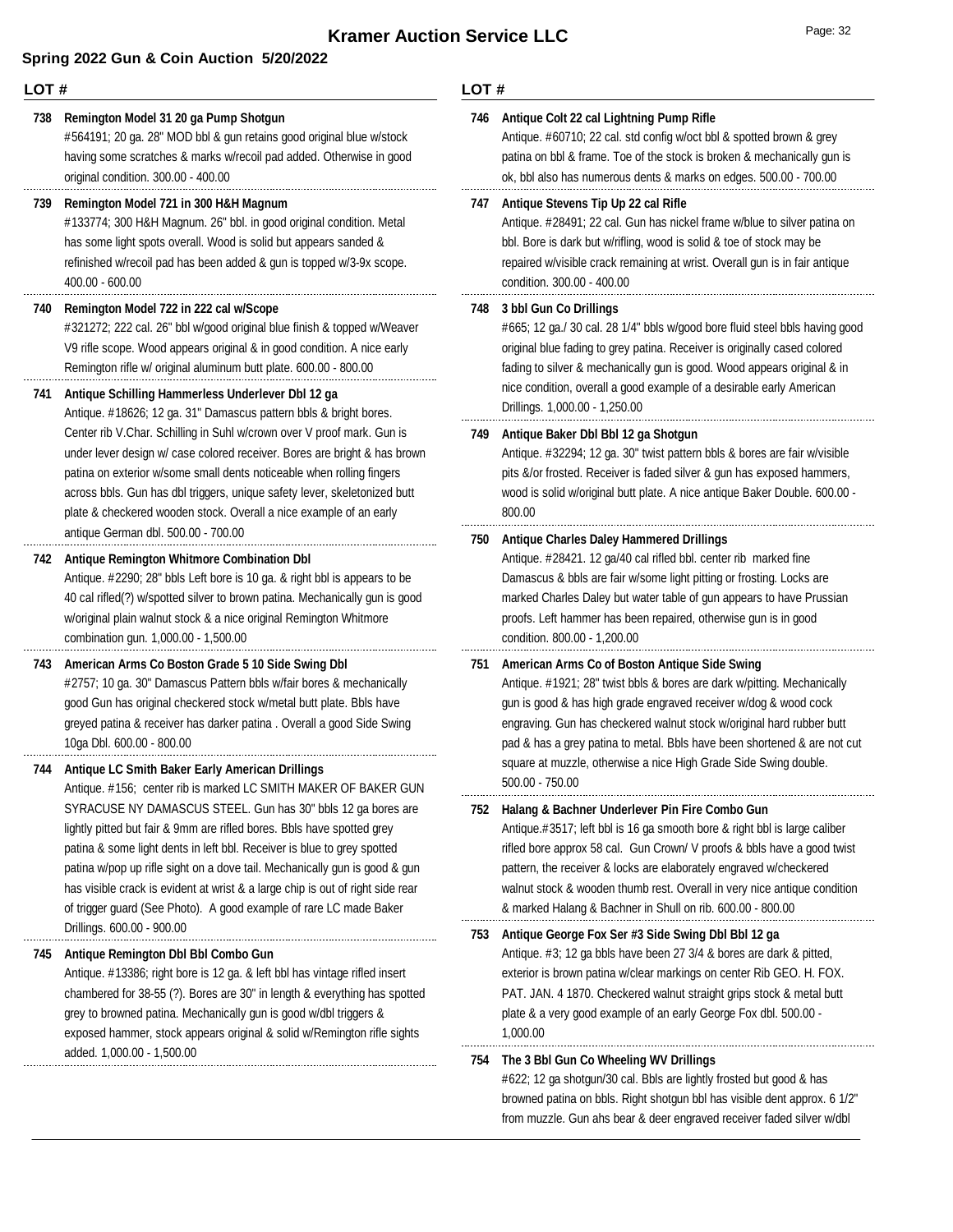#### **LOT #**

triggers. & gun is mechanically good. Fancy checkered walnut stock appears original & solid, Overall a nice early American Drillings. 750.00 - 1,000.00

#### **755 Antique 65 cal. Jaeger**

Antique. #NSN; 65 cal. w/30" oct rifled bbl & full stock wood w/wooden patch box, wooden trigger guard, dbl triggers & wooden butt plate. Overall gun is in nice original condition. 650.00 - 800.00

#### **756 Antique German 16 ga Dbl Bbl Shotgun**

Antique. #NSN; 16 ga. 28" bbls w/Prussian style proofs. Bores are bright & bbls exterior is blue to silver patina. Gun has elaborate engraved game on locks & receiver w/golden A adorning trigger guard, carved & checkered stock w/ fancy metal butt plated & mechanically gun is good. A fine early European 16 ga. 1,000.00 - 1,250.00

#### **757 Custom German Model 98 8x57mm Sporting Rifle**

#10155621; 8x57mm 24" bbl w/custom built milled scope mounts, hand checkered stock & custom spoon bill bolt. Gun includes custom wood case & see photos for story of how this rifle was built from a displaced German in post WWII. 500.00 - 700.00

#### **758 Antique Pieper 10 ga. Dbl Bbl w/vintage case**

Antique. #104463B; 10 ga. 30" Damascus bbls, bores are pitted but overall gun is in good condition. Comes in an interesting vintage wooden case.

#### **759 Winchester 75 Target Rifle w/Unertl 10x Scope**

#59946; 22 cal. 28" target weight bbl & walnut stock w/good original blue. Gun is topped w/Unertl 10 Long Tube rifle scope & includes custom wood case & original Redfield sights. Gun & scope are both in very nice condition. 1,000.00 - 1,200.00

#### **760 Stevens Walnut Hill 22 cal Target Rifle**

#2681; 22 cal. 28" bbl marked Stevens "Walnut Hill" gun has been altered w/ additional scope box, Redfield receiver sight & more modern heavy weight off hand target stock. Includes a tube of additional Redfield Globe front sight inserts. Bore is bright, mechanically gun is good & is an attractive modernized Target rifle. 750.00 - 1,250.00

#### **761 Antique European 20 ga Collath Underlever Double**

Antique. #6470; 20 ga. 28 1/2" bbls & bores are evenly pitted, exterior shows a strong Damascus pattern. Gun has Crown/V proof marks on bbls. & Collath under lever action design w/dbl triggers, dbl hammers, checkered. Gun has walnut stock & fancy engraved receiver & locks. Gun has interesting hidden firing pin design & wood shows some repair in that area & this is a functionally interesting European 20 ga dbl. 800.00 - 1,200.00

#### **762 Early Percussion Stalking Rifle**

Black Powder #NSN; 54 cal w/27 1/2" rifled oct bbl., full stock, dbl triggers & overall in nice condition. 500.00 - 700.00

#### **763 Antique Winchester 1873 32 cal Rifle**

Antique. #313318; 32 cal. Mfg in 1889. 24" round bbl w/good bore. Gun retains some good original blue & receiver is shows spots & edge wear Mechanically gun is good & overall a good original 1873, wood does appear to be sanded & refinished. 800.00 - 1,200.00

#### **LOT #**

|   | 764 | Parker Brothers Trojan Steel 16 ga Double<br>#160853; 16 ga. 28" bbls w/good bores & browned exterior case colored<br>receiver is faded to browned patina & mechanically gun is good. Hand<br>checkered walnut stock has LOP of approx. 14". Overall a nice Parker.<br>$500.00 - 600.00$                                                                                                                                                |
|---|-----|-----------------------------------------------------------------------------------------------------------------------------------------------------------------------------------------------------------------------------------------------------------------------------------------------------------------------------------------------------------------------------------------------------------------------------------------|
|   | 765 | Winchester Model 1892 32 WCF Rifle<br>#870587; 32 WCF. 24" round bbl w/bright bore & good blue overall. Gun<br>has some mixed light spots & mechanically hammer doesn't stay in<br>cocked position while running the action, otherwise in good condition.<br>700.00 - 900.00                                                                                                                                                            |
|   | 766 | Antique G Grade Lefever 12 ga Dbl Shotgun<br>Antique. #29683; 12 ga 28" Damascus pattern bbls w/fair bores & some<br>light pitting. Exterior of bbls retain some good pattern colors, but w/marks<br>& small dent visible near center of left bbl, muzzle may have been slightly<br>shortened. Case colored receiver faded silver & wood is original in good<br>condition w/cocking indicators. Overall a good Lefever. 600.00 - 800.00 |
|   | 767 | Winchester Model 94 Carbine in 30 WCF<br>#1094218; 30 WCF. Good original blue remains on bbls & receiver is<br>turning patina silver. Wood is good w/ early carbine style butt plate & mfg<br>circa 1935. 600.00 - 750.00                                                                                                                                                                                                               |
|   | 768 | Antique JP Clarbough & Bros Double 12 ga<br>Antique. #911; 12 ga. 32" Damascus bbls w/fair bores & some typical<br>pitting from age. Gun has fine Damascus pattern on exterior w/ JP<br>Clarbough & Bros marked rib & locks. Mechanically gun is good & tight<br>w/checkered walnut stock. LOP is approx. 14 1/4". 700.00 - 900.00                                                                                                      |
| l | 769 | Winchester Model 1894 30 WCF Rifle<br>#538773; 30 WCF w/bright bore & Winchester replacement bbl. Bbl<br>retains strong blue & receiver is spotted silver patina. Mechanically gun is<br>good & was mfg in 1910. 700.00 - 900.00                                                                                                                                                                                                        |
|   | 770 | Rare Marlin Model 1889 LA Rifle in 32-20 cal.<br>Antique. #35679; 32-20. 24" oct bbl & dark spotted blue patina on metal,<br>mechanically good w/plain walnut stock set. The 32-20 is the 2nd least<br>produced caliber & this is a good original example. 2,000.00 - 2,500.00                                                                                                                                                          |
|   | 771 | Antique Winchester 1873 32 WCF Rifle<br>Antique. #441630; 32 WCF. Mfg in 1893. 24" oct bbl w/spotted grey<br>patina & is mechanically good. Toe of butt stock is broken off, otherwise<br>a good vintage looking Winchester w/an unusual front flip sight. 750.00 -<br>1,000.00                                                                                                                                                         |
|   | 772 | Winchester Model 1894 30 WCF Rifle<br>#535930; 30 WCF. 1910 production 26" oct bbl w/good bore & nice blued<br>exterior. Receiver is faded silver & wood is good, overall a nice early<br>Winchester rifle. 800.00 - 1,000.00                                                                                                                                                                                                           |
|   | 773 | Antique Winchester 1885 Lo Wall in 22 WCF cal<br>Antique. #35856; 22 WCF. 1889 production w/ rare model 62B Tang sight<br>& 26" oct bbl w/good bore & spotted grey patina on metal. Mechanically<br>gun is good & wood is solid w/typical scratches & marks. Gun has unique<br>early receiver sight & Beech front sight. Overall gun is in good original<br>condition. 1,250.00 - 1,500.00                                              |
|   |     |                                                                                                                                                                                                                                                                                                                                                                                                                                         |

. . . . .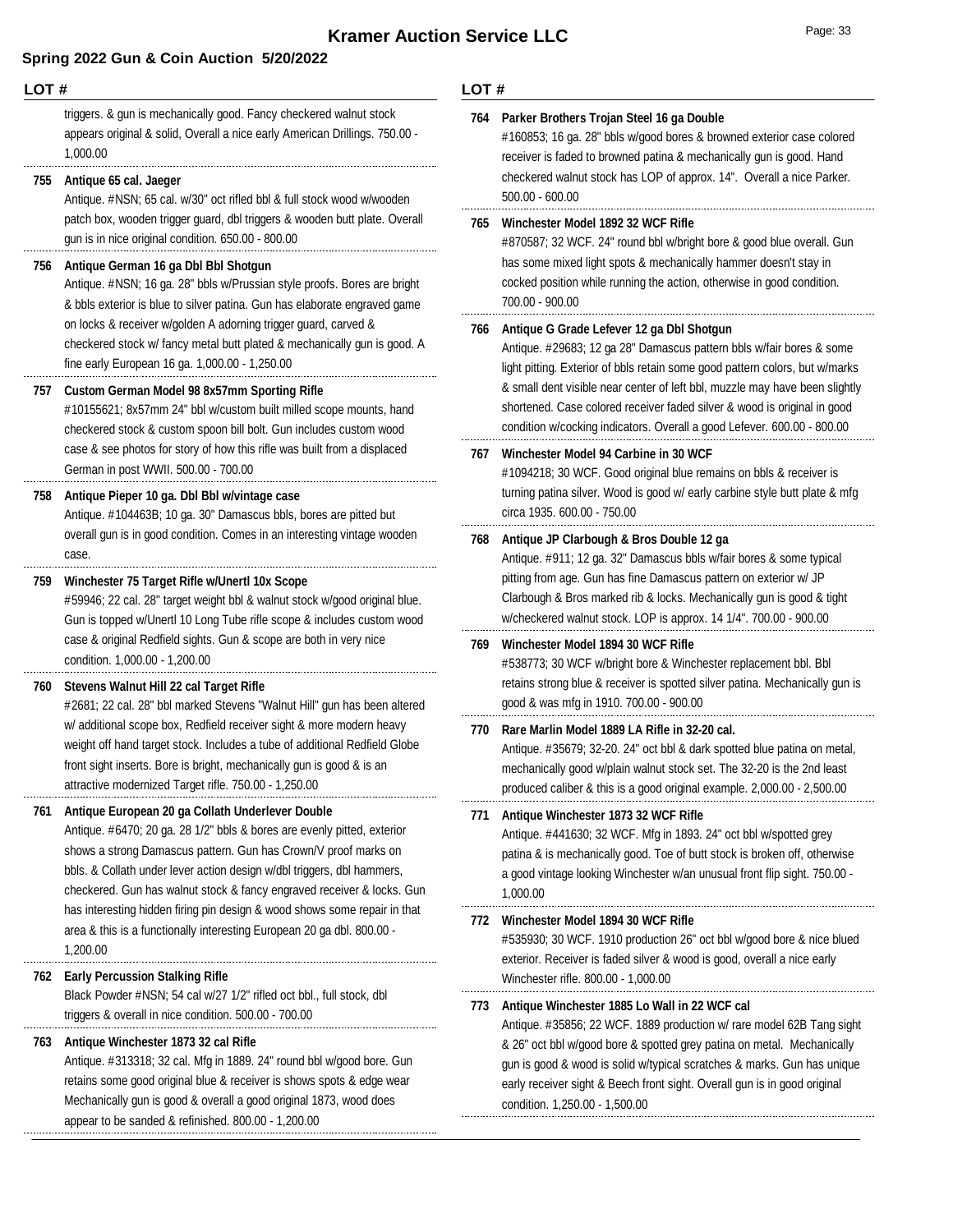#### **LOT #**

#### **774 Winchester Model 92 32 WCF SRC**

#990791; 32 WCF in good re-blued condition & some markings are difficult to read, the saddle ring is absent, otherwise in good refinished condition. 700.00 - 900.00

#### **775 Winchester 94 1/2 round 1/2 oct. 32 Spec Short**

#177068; 32 spec. w/20" oct to round bbl. mfg in 1899. Gun has good bore, grey patina w/nickel steel bbl. & rear Lyman Tang sight. Overall a nice example of a desirable 1/2 round 1/2 oct Short Rifle. 800.00 - 1,200.00

#### **776 Marlin Model 39A w/case Colored Receiver**

#B1197; 22 cal. 39A w/round 24" blued steel bbl. Gun has case colored receiver w/some some mixed spots. Mechanically gun is good & has plain un-checkered wood which is solid & overall a nice early Marlin 39. 800.00  $-1,000.00$ 

#### **777 Antique German O/U Combination Gun**

Antique. #40; 16 ga/9.3x72R. 27 1/2" bbls & bores are good. Gun has rear sight removed & claw style scope mounts w/dbl triggers & hammers & a shell trap in butt stock. Forearm is a replacement otherwise gun is in good original condition. 500.00 - 700.00

#### **778 Early Sword Cane**

sword has metal decorative pewter handle, cruciform 19 1/2" blade & overall length of approx. 36". In nice original condition.

#### **779 Winchester Model 94 in 32 Special**

#2874652; 32 Spec. Std carbine config. w/well worn receiver faded to grey from handling & mechanically gun is good. 400.00 - 500.00

#### **780 Antique German Nitro Proofed Stalking Rifle**

Antique. Approx. 27" bbl w/Nitro proof & good rifling. Underneath forearm is marked 8/48 & gun has dbl triggers, spotted blue to grey patina & topped w/early German 2 3/4x scope & tapered post. Gun shows crack & repair at wrist & sights have been removed, overall in fair condition. 300.00 - 500.00

#### **781 Antique N.R. Davis Sliding Bbl Pin Fire Dbl Ser #6**

Antique. N.R. Davis #6; 12 ga gun has unique action where bbls & forearm slide forward on center rod. Only visible marking is a patent date of July 16 1867 on face of breech. Bores are fair & bbls are 31 3/4" in length & gun has original hammers & dbl triggers, checkered butt stock w/metal butt plate. Forearm appears to be a replacement, but otherwise in good original condition. 400.00 - 800.00

#### **782 Nitro Proofed German Hammerless Drillings**

#5878; 16 ga over 8.7mm w/27 1/2" bbls. & bores are good. Bbls have blue to brown patina & receiver is faded silver Gun has cocking indicator dbl triggers & checkered walnut stock w/horn butt, is mechanically good & overall in nice condition. 800.00 - 1,200.00

#### **783 Antique American Arms Co Boston Side Swing Dbl**

Antique. #1448; 12 ga. 27 3/4" bbls. Bores are fair & lightly pitted. Mechanically good w/spotted grey to brown patina on metal, wood appears original & in solid condition, bbls do appear to be shortened at muzzle (see photo). 400.00 - 500.00

#### **LOT #**

| 784 | Dreyse Dbl Bbl 16 ga Needle Fire Shotgun<br>#32752; 16 ga. 28" bbls & bores are lightly pitted through out & gun has<br>been re-blued. Mechanically gun is good & wood is solid w/horn trigger<br>quard. Overall qun is in good re-finished condition. 500.00 - 700.00                                                                                                                                         |
|-----|----------------------------------------------------------------------------------------------------------------------------------------------------------------------------------------------------------------------------------------------------------------------------------------------------------------------------------------------------------------------------------------------------------------|
| 785 | Marlin Model 336 30-30 Carbine<br>#71 210051; 30-30. 20" JM marked bbl, nice lightly used condition.<br>500.00 - 700.00                                                                                                                                                                                                                                                                                        |
| 786 | <b>Early Percussion Military Musket</b><br>Antique. approx. 64 cal w/smooth bore 31" bbl., brass patch box, bbl<br>bands & trigger guard. Stock appears to be shortened at one time, but<br>overall an interesting Civil War Mississippi style Musket. 600.00 - 800.00                                                                                                                                         |
| 787 | <b>Springfield Percussion Conversion Musket</b><br>Antique. Lock is marked Springfield 1839 w/42" smooth bore 70 cal bbl<br>w/3 bbl bands. Gun has full length stock, period iron strap repair at the<br>wrist & period bayonet. A good example of a percussion conversion<br>musket, typically altered for Civil War use. 700.00 - 900.00                                                                     |
| 788 | Hammerless FA LUBAN Antique German 16 ga Dbl<br>Antique. 1890; 16 ga w/31" bbls & maker marked on center rib. Bores are<br>pitted w/newer blue exterior. Gun has fancy engraved receiver & unique<br>hammerless deign, dbl triggers, horn under lever & trigger guard, metal<br>butt plate which has been extended for use early on. Overall an nice<br>example of early Hammerless Shotgun. 800.00 - 1,250.00 |
| 789 | Fox Sterlingworth 12 ga Dbl Bbl Shotgun<br>#67899; 12 ga. 30" bbls choked FULL/FULL w/bright bores & left bbl has<br>a small repaired dent approx. 7 1/2" from muzzle, still slightly visible from<br>interior. Gun is Philadelphia production w/spotted brown to sliver patina &<br>mechanically gun is good w/original stock set & ivory dbl beads on rib.<br>$600.00 - 800.00$                              |
| 790 | Antique Winchester 1873 32 WCF Rifle<br>Antique. #410265; 32 cal. 24" round bbl. w/fair bore & browned patina.<br>Bbl does have rougher pitted spot near center. Overall gun is in good<br>vintage condition. 800.00 - 1,200.00                                                                                                                                                                                |
| 791 | Parker GH 12 ga Double Shotgun<br>#84350; 12 ga 30" bbls choked FULL/FULL w/good bores. Gun has silver<br>patina w/some brown spotting on the bbls. & std G style engraving on<br>receiver, forearm is original & butt stock appears to be a later<br>replacement. Mechanically gun is good & is overall nice used condition.<br>1.000.00 - 1.250.00                                                           |

#### **792 Antique Belgium Leader Drillings**

Antique. #4260; 12 ga/32-40 cal. 28" bbls Damascus Pattern shotguns fair bores, lightly pitted & rifle bbl is good w/good bore. Gun has Belgium proof marks & top rib marked Fine Damascus w/200 & 300 pop up sights. Locks are marked LEADER ST LOUIS ARMS CO & right side is marked MARLIN CART 32.40. Gun has overall silver patina & is mechanically good, forearm is replacement butt stock is original w/newer vintage pad. An interesting early Drillings for the American market. 800.00 - 1,200.00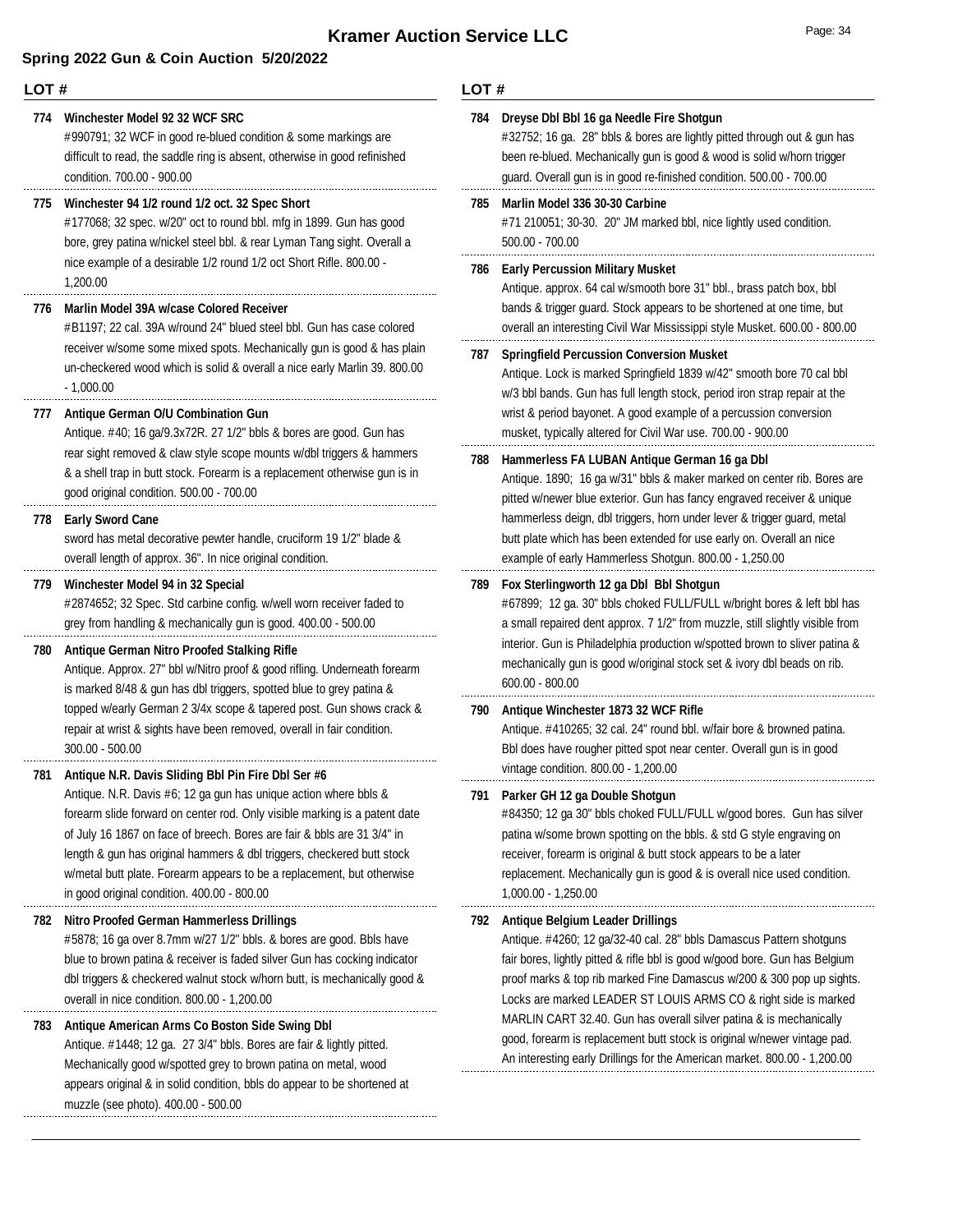### **LOT #**

### **793 Fox Sterlingworth 12 ga Dbl Shotgun**

#91570; 12 ga. 30" fluid steel bbls w/fair bores & has spotted brown patina, left bbl may have had previous dent repair approx. 5" from muzzle. Receiver is faded silver & gun has dbl triggers, wood is solid w/LOP approx. 14 3/4". 500.00 - 700.00

#### **794 Antique Winchester 1873 32 WCF Rifle**

Antique. #508847; 32 WCF. 24" oct bbl. w/spotted grey patina & wood is solid. Gun is in fair overall condition, mfg in 1897. 750.00 - 1,000.00

#### **795 Antique American 44 Rimfire Single Shot rifle**

Antique. 44 rim fire w/26 1/4" oct to round bbl. Breech opens when hammer is cocked & gun has fair bore. Ejection rod is in front of metal hand guard, gun has maple stock w/metal butt plate & gun appears to be unmarked, but overall in good vintage condition.

#### **796 Winchester Model 94 30-30 Carbine**

#2399034; 30-30. Std config w/metal butt plate. Gun is in nice used condition. 500.00 - 700.00

#### **797 SCHMELZER Arms Co Dbl Bbl 10 ga Shotgun KS City MO**

Antique #86918; 10 ga. 30" bbls w/good bores & center rib is marked NITRO POWDER STEEL. Bbls retain good exterior blue & fading to grey in areas, dbl beaded w/center ivory. Case colored receiver is marked SCHMELZER SPECIAL on both sides & bottom is marked SCHMELZER ARMS CO KANSAS CITY MO. Gun has dbl triggers checkered walnut stock & Ithaca recoil pad. Mechanically gun is good & is an interesting early American double. 500.00 - 700.00

### **798 German Under Lever Combination Gun**

Antique. Bbl is marked GOTIPLLE. NORDHEIM 16 ga/8.9mm rifle bbl. Bores are good w/imperial proof marks. Bbls have browned patina & are KRUPP marked, fancy engraved receiver & locks dbl triggers horn under lever & butt plate. Mechanically gun is good & overall in nice condition. 800.00 - 1,250.00

#### **799 Early Winchester Model 94 Carbine**

#1203817; 30WCF cal. Std carbine config w/grey overall patina, toe of butt has been broken & repaired, mechanically gun is good, circa 1940. 500.00 - 700.00

#### **800 American Arms Co Boston Whitmore Patent Dbl 12 ga**

Antique. #248; Grade 3 12 ga. 28" Damascus Pattern bbls, bores are fair, each lightly pitted or frosted. Bbl pattern remains on exterior, although browned patina. Case colored & engraved receiver w/Whitmore patent on bottom. Mechanically gun is good & wood appears original w/hard rubber butt pad & visible crack & repair at wrist. A good early American Dbl which would benefit from some TLC. 500.00 - 700.00

#### #104759; 22 Long. 26" oct bbl w/greyed patina & some light pitting visible. Mechanically gun is good & bore is fair, wood is solid but heavily worn. 500.00 - 700.00 **801 Winchester Model 1885 Low Wall Rifle in 22 Long**

#### **802 New Ithaca Field Grade Dbl Bbl 16 ga Shotgun**

#468082; 16 ga w. 2 3/4" chambers w/ F Grade gun & bores are bright. 26 1/8" bbls w/blue to brown patina on exterior. Case colored receiver is faded silver w/dbl triggers & extractor & has checkered walnut stock

#### **LOT #**

w/pistol grip. Mechanically gun is tight & LOP is approx. 14 1/4". A nice Ithaca Field Grade Dbl. 700.00 - 900.00

#### **803 Antique Winchester 1887 Lever Action 10ga**

#50201; 10ga. 32" bbl, metal is a spotted brown & gray patina. Bbl has a large dent 13" from muzzle on left side. 600.00 - 800.00

### **804 Antique Boyd & Tyler 10 ga Swivel Breech Shotgun**

Antique. #NSN; 10 ga. 30" twist pattern bbls bores are fair w/grey patina, is mechanically good & wood appears good & in good overall condition & a nice example of an early American dbl bbl. 800.00 - 1,000.00

### Antique #436; 12 ga/40 cal rifled. 26 3/4" bbls w/bright bores & browned patina on exterior. Gun has fancy engraved receiver & locks w/dog & deer scenes, fancy checkered walnut stock w/cheek piece, dbl triggers & horn grip. Mechanically gun is good & overall is in very nice condition. 800.00 - **805 Antique Under Lever A. Doublon Dbl Combination Gun**

#### **806 Ithaca Hammerless 10 ga Dbl Bbl Shotgun**

1,250.00

#11579; 10 ga. w/heavy Damascus 30" bbls. Bores are in fair condition w/typical light pitting & gun has a set of 12 ga inserts. Mechanically gun is good w/brown to silver patina on metal, a recoil pad & butt stock appears to be a later replacement. A good usable Ithaca Dbl circa 1905. 750.00 - 1,000.00

#### **807 US Model 1873 Springfield Trap Door**

Antique. #92089; 45-70. Std config. w/good bore & 2 bbl bands. Metal has spotted brown patina & includes bayonet. 650.00 - 800.00

#### **808 Ansley Fox AE Grade Dbl 12 ga Shotgun**

#11821; 12 ga. 30" bbls w/IMP CYL & FULL. Right bbl is good & left bbl has small visible dent on the bottom approx. 13" from breech. Gun has single selective trigger, ejectors & is Philadelphia production w/spotted grey to brown patina on metal, a recoil pad added & mechanically gun locks up tight. 1,000.00 - 1,250.00

#### **809 Henry Arms Mare's Leg 357 Mag Pistol**

#BBML05728M; 357 Magnum/38 spec. 13" bbl w/brass frame & large loop lever. Gun is in nice used condition. 500.00 - 600.00

### #TTB026743; 30-30. 20" oct bbl w/brass frame & is in very fine, lightly **810 Henry Big Boy 30-30 Lever Action Rifle**

handled condition. 600.00 - 800.00

### #GB048483M; 22 Magnum. std config w/few light marks on stock, otherwise gun is in like new condition. (RM) 500.00 - 600.00 **811 Henry Golden Boy 22 Magnum Rifle**

#GB465105; 22LR. oct bbl w/brass receiver & in very fine, lightly handled condition. 400.00 - 500.00 **812 Henry Golden Boy 22 Rifle**

#### **813 Winchester Model 37 16 ga Single Shot**

#NSN; 16 ga; Std config, in good used condition, butt stock does not fit action well & some small cracks were wood & metal meet . 100.00 - 150.00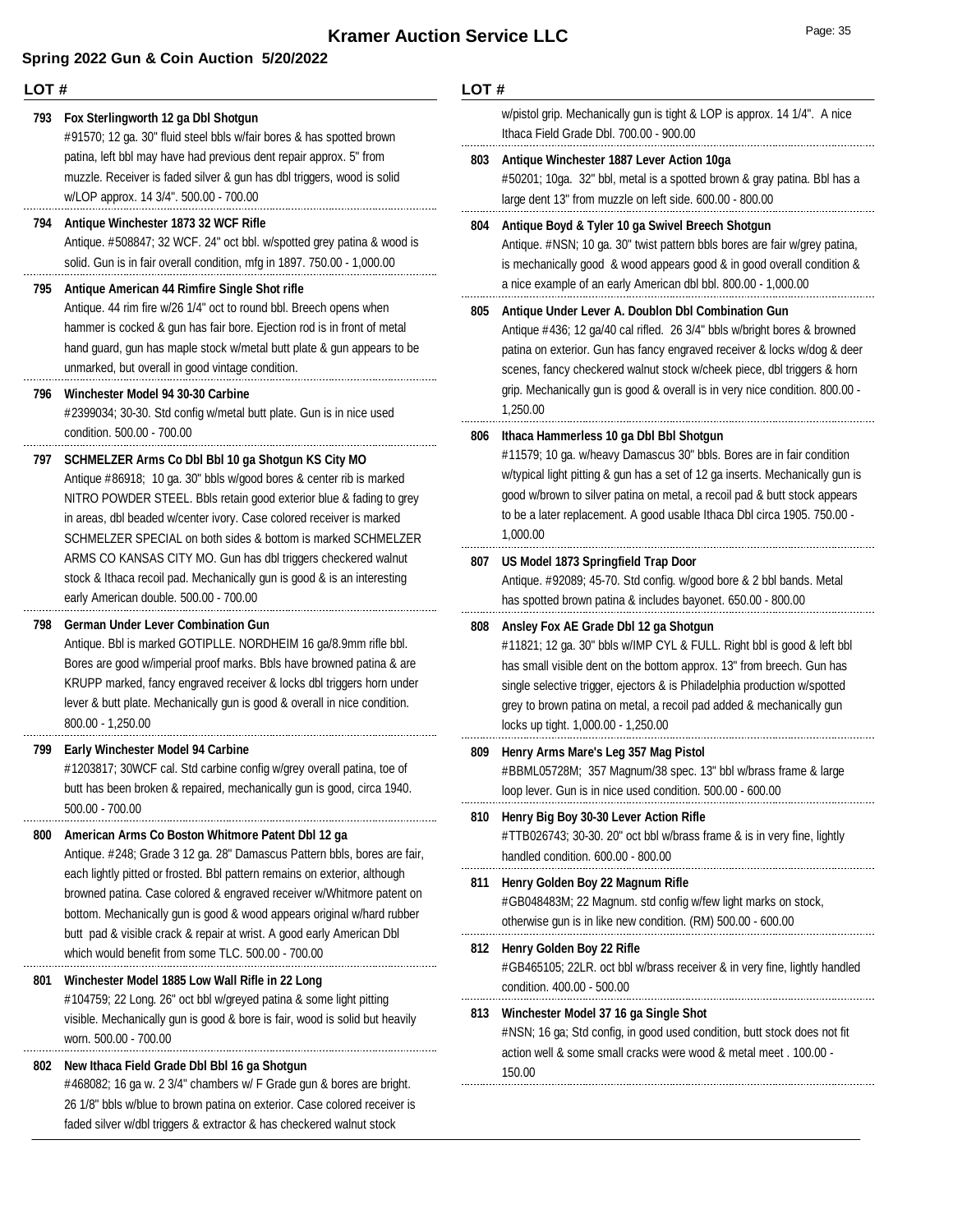| LOT#       |                                                                                                                                                                                                                                               | LOT# |                                                                                                                                                                                                                                                               |  |
|------------|-----------------------------------------------------------------------------------------------------------------------------------------------------------------------------------------------------------------------------------------------|------|---------------------------------------------------------------------------------------------------------------------------------------------------------------------------------------------------------------------------------------------------------------|--|
| 814<br>815 | Winchester Model 25 12 ga Shotgun<br>#30299; 12 ga. 28" MOD bbl & is in good lightly used condition w/some<br>light spots on metal. Overall in good original condition. 200.00 - 300.00<br>Pair Red Letter Winchester 37 410 & 20 ga Shotguns | 826  | <b>Custom 45-70 Bolt Action Mauser</b><br>#18600; FN Mauser action w/26" bbl chambered for 45-70. Topped<br>w/Weaver K3 rifle scope & gun has heavy sported stock. Gun is in nice<br>refinished condition. 500.00 - 700.00                                    |  |
|            | #NSN-211; 410 ga Red Letter in good condition w/mixed wear & spots on<br>metal.<br>#NSN-212; 20 ga Red Letter in good used condition w/early pig tail latch,<br>some spots & wear on metal. Overall both are in fair condition. 400.00 -      |      | 827 Springfield 1898 Krag Sporter Rifle<br>#113873; 30-40 Krag. Sporterized w/22" bbl., Redfield receiver sight &<br>custom stock. Gun is in nice refinished condition. 450.00 - 600.00                                                                       |  |
| 816        | 500.00<br>Pair of Winchester Model 37 Red Letter Shotguns<br>#NSN-213; 16 ga. in fair condition & hand guard has some cracks on                                                                                                               |      | 828 1917 Sporter Rifle<br>#1068215; 30-06(?) Gun is in sporter condition & has been re-blued<br>w/walnut stock. Overall gun is in nice refinished condition. 350.00 -<br>450.00                                                                               |  |
|            | lower side w/mixed marks & spots on metal.<br>#NSN-214; 12 ga in fair condition w/light marks & scratches mixed.<br>$300.00 - 400.00$                                                                                                         |      | 829 Winchester Model 12 12 ga Pump Shotgun<br>#1669856; 12 ga. 28" take down bbl w/MOD choke & good original blue<br>w/some light edge ware. Gun has scratches & marks on wood, but overall                                                                   |  |
|            | 817 Winchester Model 24 12 ga Double Shotgun<br>#40356; 12 ga. 26" bbls w/bright bores & good original blue. Gun has<br>mixed scratches & edge ware, is mechanically good & has nice original<br>wood. 500.00 - 700.00                        | 830  | in good used condition. 300.00 - 400.00<br>Pair of Winchester Model 77 Semi Auto Rifle<br>#95624; 22 cal. & #164968; 22 cal. both are clip fed models & in very<br>nice, lightly used condition. 400.00 - 600.00                                              |  |
| 818        | Winchester Model 12 12 ga Pump Shotgun<br>#1758765; 12 ga. 28" FULL choke take down bbl. Gun has nice original<br>blue w/some light edge ware but overall in very nice, lightly used<br>condition. 300.00 - 400.00                            | 831  | Remington Model 16 22 Automatic Rifle<br>#8160; 22 cal. std config. Circa 1916. Gun has strong original blue finish<br>& good plain walnut stock w/some light scratches & marks. Overall a very<br>nice example of a Remington Model 16 Auto. 500.00 - 700.00 |  |
| 819        | Winchester Model 490 22 Rifle w/Scope<br># J033929; 22 cal. Semi Auto in nice lightly used condition w/scope.<br>300.00 - 400.00                                                                                                              | 832  | Winchester Model 12 12 ga w/FULL choke<br>#637289; 12 ga. 30" FULL choke take down bbl. w/good overall blue &<br>clean walnut stock, in good used condition. 300.00 - 400.00                                                                                  |  |
| 820        | Ruger 10-22 22 Magnum Receiver Chambered in 17HMR<br>#290-01655; Original 22 magnum receiver w/attached Butler Creek 17<br>HMR bbl. & composite stock w/ Ruger scope ring attached. Gun is in nice<br>used condition. 700.00 - 900.00         | 833  | Mossberg Model 300 12 ga Pump Shotgun<br>#FD01463; 12 ga. 28" vent rib MOD bbl & in very nice used condition.<br>300.00 - 400.00                                                                                                                              |  |
|            | 821 Invest Arm 28 ga O/U Shotgun<br>#300766; 28 ga. O/U w/26" bbls, decorative silver receiver, single trigger,<br>extractors, & is in nice lightly used condition although stock does have                                                   | 834  | Winchester Model 12 12 ga Pump Shotgun<br>#928167; 12 ga. 30" FULL choke bbl w/good blue but has spots on<br>bottom receiver. Wood is good & mechanically gun is good. 300.00 -<br>400.00                                                                     |  |
|            | visible cracks rear of receiver. 500.00 - 700.00<br>822 Winchester Model 94 30-30 Carbine<br>#2584274; 30-30. Std config & gun retain nice original blue w/some light                                                                         |      | Winchester Model 25 12 ga Pump Shotgun<br>#9159; 12 ga 28" bbl w/FULL choke & is in very nice original condition.<br>$300.00 - 400.00$                                                                                                                        |  |
|            | edge wear & plain walnut stock Overall in nice lightly used condition<br>$500.00 - 600.00$<br>823 Winchester Model 50 12 ga Shotgun                                                                                                           | 836  | Pietta Model PPS/50 22 cal Rifle<br>#PP002163; 22 cal. 16" shrouded bbl w/metal 50 round drum & plastic 50<br>round drum. Gun is in nice, lightly used condition. 500.00 - 600.00                                                                             |  |
|            | #169344A; 12 ga. 28" MOD bbl & is in overall very nice lightly handled<br>condition. 300.00 - 400.00<br>Pair of Late Model Winchester 22 Rifles                                                                                               | 837  | Winchester Model 94 30 WCF Carbine<br>#1200899; 30 WCF. Std config. 1940 production. Gun has extra holes on                                                                                                                                                   |  |
| 824        | Model 270 #281307; 22 cal. Pump action & in fair condition.<br>Model 290 Semi Auto #B1261724; 22 cal. in fair used condition w/some                                                                                                           | 838  | left side of receiver for period scope otherwise in good used condition.<br>400.00 - 500.00<br>Remington 552 Speedmaster 22 Rifle                                                                                                                             |  |
| 825        | light spots on metal. 300.00 - 400.00<br><b>Custom Full Stock Swedish Mauser</b><br>#HK109975; unmarked but assumed to be 6.5x55. w/ 17" bbl, full stock<br>built on a Swedish Mauser action, full length stock & topped w/Weaver K           |      | #1479628; 22 cal. std config w/Weaver scope. Shell deflector is absent<br>on right side of rifle, otherwise gun is in good used condition. 300.00 -<br>400.00                                                                                                 |  |
|            | 2.5 rifle scope. Overall in nice sporter condition. 500.00 - 700.00                                                                                                                                                                           |      |                                                                                                                                                                                                                                                               |  |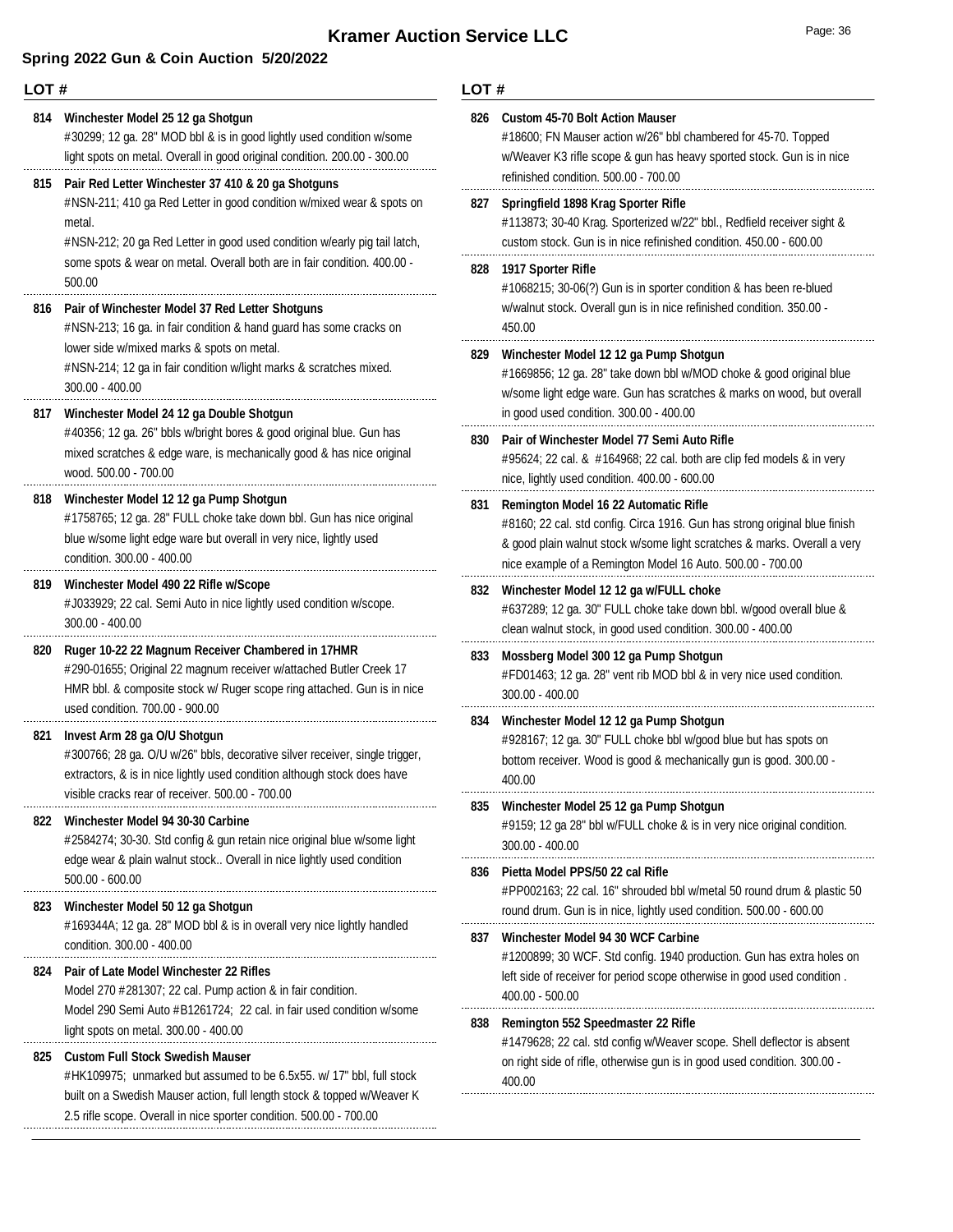| LOT# |                                                                                                                                                                                                                                                     |     | LOT#                                                                                                                                                                                                              |  |  |
|------|-----------------------------------------------------------------------------------------------------------------------------------------------------------------------------------------------------------------------------------------------------|-----|-------------------------------------------------------------------------------------------------------------------------------------------------------------------------------------------------------------------|--|--|
| 839  | Ruger 10-22 Carbine w/Target Bbl<br>#245-47529; 22 cal. hammer weight hammer forged 20" bbl w/laminate<br>stock & is in nice, lightly used condition. (RM) 400.00 - 500.00                                                                          |     | 852 Winchester Model 63 22 Auto w/scope<br>#176263; 22LR. std config. Gun has grooved receiver strong blue finish &<br>clean walnut stock w/BSA scope attached. 500.00 - 700.00                                   |  |  |
| 840  | Pair of Early Winchester 410 Shotguns<br>Model 41 #NSN-215; 410 ga. Single shot in fair condition w/crack below<br>the ejection port.                                                                                                               |     | 853 Winchester Model 1906 22 Pump Rifle<br>#604056; 22 cal. Std config. & in good refinished condition. 250.00 -<br>350.00                                                                                        |  |  |
|      | Model 20 #12314; 410 ga. Gun has spotted grey metal & cracked &<br>repaired wrist. 400.00 - 600.00                                                                                                                                                  |     | 854 Daisy VL 22 cal Rifle<br>#A025085; 22 cal. in very nice lightly handled condition. 200.00 - 300.00                                                                                                            |  |  |
|      | 841 Winchester Model 1906 22 cal Pump Rifle<br>#402833; 22 cal. Grey patina & mechanically gun is good w/original gum<br>wood stock. 300.00 - 400.00                                                                                                | 855 | Remington Score Master Model 511 22 cal Rifle<br>#NSN-197; 22 cal. in very nice used condition. 150.00 - 250.00                                                                                                   |  |  |
|      | 842 Anschutz Achiever ST 22 Target Rifle<br>#1404854; 22LR. 22" target bbl w/some light spots on metal & has target<br>front sight but absent rear. Gun has offhand sporter style stock & overall<br>gun is in good used condition. 400.00 - 600.00 | 856 | <b>Pair of Winchester Bolt Action 22 Rifles</b><br>Model 67A #NSN-209; 22 single shot in very nice original condition<br>Model 72 #NSN-210; 22 cal repeated & in very nice original condition.<br>400.00 - 500.00 |  |  |
| 843  | Remington Model 17 20 ga Pump w/Solid Rib<br>#51875; 20 ga. w/solid rib & FULL choke w/28" bbl. Gun is in good<br>re-blued condition & stock has been re-finished w/recoil pad added.                                                               |     | 857 Mossberg Model 46M 22 cal Rifle<br>#NSN-196; 22 cal. std config w/target sight & is in nice, lightly used<br>condition. 150.00 - 250.00                                                                       |  |  |
| 844  | $300.00 - 400.00$<br>Winchester Model 59-WIN-LITE 12 ga                                                                                                                                                                                             | 858 | Marlin Original Golden 39A 22 Rifle w/Scope<br>#72018186; 22 cal. 20" bbl. straight grip stock & includes sling w/4x<br>Glenfield scope. Gun is in nice, used condition 450.00 - 600.00                           |  |  |
|      | #18609; 12 ga. 28" bbl. Stock has some scratches & marks, otherwise in<br>very nice lightly used condition. 300.00 - 400.00                                                                                                                         | 859 | Winchester Model 74 Semi Auto 22 Rifle<br>#366635A; 22 cal. Semi auto & in nice used condition. 150.00 - 250.00                                                                                                   |  |  |
| 845  | <b>Pair of Late Model Bolt Action Winchester 22's</b><br>Model 310 #D47411; 22 cal. Single shot w/scope & in nice condition.<br>Model 121 #NSN-206; 22 cal. Single shot & in nice overall condition.<br>$300.00 - 400.00$                           | 860 | Winchester Model 50 12 ga w/Vent Rib<br>#31842; 12 ga. 28" vent rib bbl w/FULL choke & is in very nice, used<br>condition. 400.00 - 500.00                                                                        |  |  |
| 846  | Remington Model 14 30 cal pump rifle<br>#23200; 30 cal REM; 22" bbl, original blue w/edge wear & mixed spots.<br>Mechanically good w/a solid but visible crack and repair at wrist, includes<br>1 20 rd box of 30REM factory ammo. 400.00 - 500.00  | 861 | Winchester Model 59 WIN Lite 12 ga Shotgun<br>#69737; 12 ga. 26" bbl w/Winchester choke. Gun has good original finish,<br>wood has scratches & marks. Overall in good used condition. 350.00 -<br>450.00          |  |  |
|      | 847 Winchester Model 62 22 Pump Rifle<br>#62404A; 22 cal. std config & is in nice refinished condition. 250.00 -<br>400.00                                                                                                                          |     | 862 Winchester Model 490 22 cal Rifle w/Scope<br>#J021250; 22LR. std config w/3-9x scope attached. Gun is in very nice,<br>lightly used condition. 400.00 - 500.00                                                |  |  |
| 848  | Savage Model 220A 20 ga Single Shot<br>#NSN; 20 ga. Gun has case colored receiver & blued bbl. 150.00 -<br>250.00                                                                                                                                   | 863 | Winchester Model 69 22 Rifle w/Scope<br>#NSN; 22 cal Std config w/scope & scope mount attached. Gun is in<br>good used condition. 150.00 - 250.00                                                                 |  |  |
| 849  | Winchester Model 1890 Pump in 22 Long<br>#615520; 22 Long. Gun is in nice refinished condition & is mechanically<br>good. 300.00 - 400.00                                                                                                           | 864 | Winchester Model 50 12 ga w/Vent Rib<br>#184093A; 12 ga. 28" MOD bbl w/vent rib. Gun is in good overall<br>condition w/mixed spots & marks on metal. 300.00 - 400.00                                              |  |  |
| 850  | Winchester Model 1890 22WRF Pump Rifle<br>#604872; 22WRF. circa 1919 w/gray patina & is in good used condition.<br>$400.00 - 500.00$                                                                                                                | 865 | Winchester Model 59 WIN Lite 12 ga Shotgun<br>#49545; 12 ga. 28" bbl w/MOD choke. Gun has some scratches & marks<br>on receiver. Overall in good used condition. 300.00 - 400.00                                  |  |  |
| 851  | Winchester Model 03 22 cal. Semi Auto Rifle<br>#115040; 22 Auto cal in std config w/original blue to grey patina. Wood is<br>solid & overall gun is in fair used condition. 400.00 - 500.00                                                         |     | 866 Smith & Wesson Model 1000 12 ga Shotgun<br>#FS00895; 12 ga. semi auto & 28" MOD bbl. Gun is in nice used<br>condition. 350.00 - 450.00                                                                        |  |  |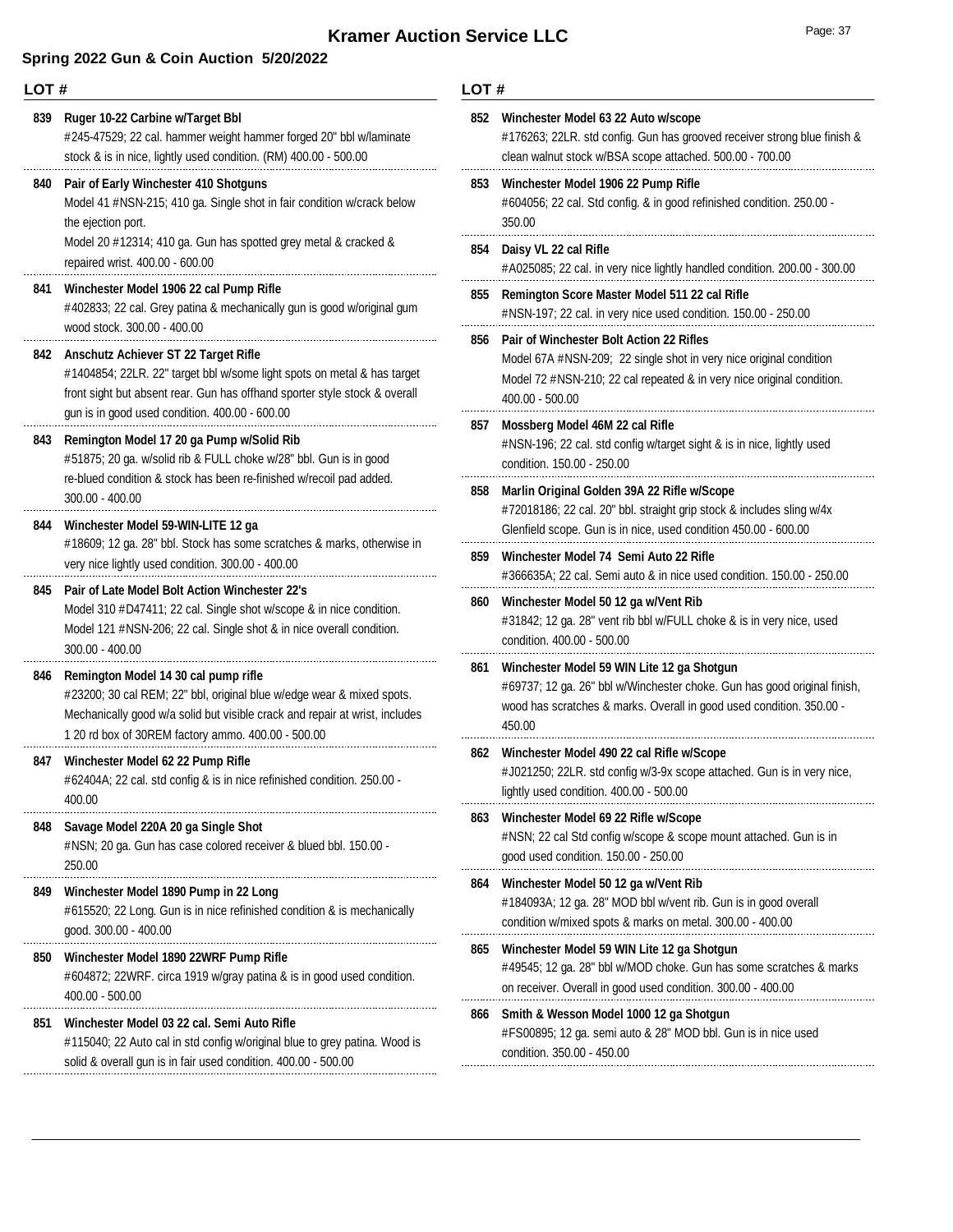|     | LOT#                                                                                                                                                                                                                                                                                                                                      |     | LOT#                                                                                                                                                                                                                                                                              |  |  |
|-----|-------------------------------------------------------------------------------------------------------------------------------------------------------------------------------------------------------------------------------------------------------------------------------------------------------------------------------------------|-----|-----------------------------------------------------------------------------------------------------------------------------------------------------------------------------------------------------------------------------------------------------------------------------------|--|--|
|     | 867 Smith & Wesson Model 1000 12 ga Semi Auto<br>#FB15723; 12 ga. 28" vent rib MOD bbl & bbl has pitting & blue loss near<br>muzzle, otherwise gun is in good used condition. 300.00 - 400.00                                                                                                                                             | 879 | Colt Challenger 22 cal Automatic Pistol<br>#9008-C; 22 cal. 6" bbl. w/checkered grips, light edge wear & some<br>spots, but overall in good used condition. 450.00 - 600.00                                                                                                       |  |  |
| 868 | Early German 9mm/4mm Combination Garden Gun<br>Antique. #3264; Bbl lengths are 23 1/2" left bbl is 9mm smooth bore &<br>right bbl 4mm rifled. Butt stock appears original w/checkered walnut &                                                                                                                                            | 880 | Marlin Original Super Goose 10 ga Shotgun<br>#22721138; 10 ga. 34" bbl. Gun is in nice lightly used original condition.<br>500.00 - 600.00                                                                                                                                        |  |  |
|     | cheek piece, forearm may be a later replacement but mechanically gun is<br>good & is an interesting early combination Garden Gun. 500.00 - 750.00                                                                                                                                                                                         | 881 | <b>Pre War Smith &amp; Wesson Dbl Action 32-20 Revolver</b><br>#131059; 32-20. w/4" bbl, blued finish, case colored trigger & hammer.<br>Gun comes w/original diamond wooden checkered grips & 5 screw frame.<br>Overall gun is in very nice, original condition. 650.00 - 800.00 |  |  |
|     | 869 Emil V. Nordheim German 22 cal. Stalking Rifle<br>Antique. #NSN; 22LR. 23 3/4" oct bbl. Bore is good, rib is matted &                                                                                                                                                                                                                 |     |                                                                                                                                                                                                                                                                                   |  |  |
|     | marked Emil V Nordheim Mehlice. Gun has dbl triggers, checkered walnut<br>stock & grey to brown patina, in good condition although wrist shows<br>previous break & repair. 500.00 - 700.00                                                                                                                                                |     | 882 US Marked Remington 40-X 22 cal Target Rifle<br>#12174; 22LR w/US marked receiver & has medium weight 22 cal 28"<br>bbl. Bbl has spots & rust overall from poor storage/use & gun has                                                                                         |  |  |
| 870 | Winchester Model 50 w/Vent Rib Bbl<br>#176514A; 12 ga. 30" FULL choke bbl w/Simmons vent rib which appears<br>to have been fixed or modified near breech, otherwise in good condition.                                                                                                                                                    |     | Redfield PALMA receiver sight & Olympic front sight. Offhand target<br>stock is solid but well used & overall gun is in fair condition. 500.00 -<br>750.00                                                                                                                        |  |  |
| 871 | 350.00 - 450.00<br>Winchester Model 69A 22 Rifle<br>#NSN; 22 cal. Blue to grey patina & is in fair original condition. 150.00 -                                                                                                                                                                                                           | 883 | <b>Colt Police Positive 32 cal Revolver</b><br>#112228; 32 cal. 4" bbl. w/blued finish, after market white grips &<br>mechanically gun is good. 350.00 - 450.00                                                                                                                   |  |  |
|     | 250.00<br>872 Winchester Model 55 Single Shot 22 Automatic<br>#NSN; 22 cal std config single shot w/semi auto ejection design. In very                                                                                                                                                                                                    | 884 | Remington 870 Express 12 ga Shotgun<br>#B242471M; 12 ga. 28" vent rib bbl w/matte finish & in good used<br>condition. 250.00 - 350.00                                                                                                                                             |  |  |
|     | nice original condition. 300.00 - 400.00<br>873 Ithaca Model 37 Featherlight 20 ga Shotgun<br>#371293361; 20 ga. 26" vent rib bbl. Metal is grey w/out any finish<br>remaining & lightly spotted, mechanically gun is good. 300.00 - 400.00                                                                                               | 885 | <b>Pair of 25 cal Pocket Pistol</b><br>Brevette "LE MONOBLOG" #6955; 25 cal. in fair condition<br>w/replacement grips<br>RB Model 1920 #791; 25 cal. In fair overall condition. 400.00 - 600.00                                                                                   |  |  |
| 874 | Pair of Scoped Winchester 22 Rifles<br>Model 150 #B878779; 22 cal Lever action in good used condition<br>w/Weaver scope.                                                                                                                                                                                                                  | 886 | Stevens Model 30 17HMR Rifle<br>#0310593; 17 HMR in like new condition w/original rear sight is<br>unattached but included. 250.00 - 350.00                                                                                                                                       |  |  |
|     | Model 77 #62439; 22 cal. in nice used condition w/Weaver B4 rifle scope.<br>$300.00 - 500.00$                                                                                                                                                                                                                                             | 887 | Freedom Arms Belt Buckle Revolver<br>#A77044; 22LR. measures approx. 4" overall w/Freedom Arms belt                                                                                                                                                                               |  |  |
|     | 875 Winchester Model 1200 w/Hydro Coil Stock<br>#158979; 12 ga. 30" FULL choke bbl w/vent rib & brown hydro coil stock.<br>Gun is in very fine, lightly used condition. 400.00 - 600.00                                                                                                                                                   | 888 | buckle holster. In very fine, lightly handled condition. 400.00 - 500.00<br>Weatherby 20 ga Orion O/U Shotgun<br>#G000521; 20 ga. 26" bbls w/3" chambers & fancy checkered walnut                                                                                                 |  |  |
| 876 | Tri Star Viper 410 Semi Auto Shotgun<br>#V9A03402; 410 ga. 26" bbl w/removable choke, wooden stock & is in                                                                                                                                                                                                                                | 889 | stock. Gun is in very nice, lightly used condition. 650.00 - 800.00<br><b>Pair of Antique Revolvers</b>                                                                                                                                                                           |  |  |
| 877 | nice lightly used condition. 600.00 - 800.00<br>Savage Model 220B 410 Single Shot Shotgun<br>#NSN; 410 ga. w/blued bbl & case colored receiver. In nice original                                                                                                                                                                          |     | Antiques. Red Jacket No 4 # NSN; greyed finish w/engraving in nice<br>condition but does not properly index.<br>Iver Johnson Top Break 32 short #20354; in good overall condition.                                                                                                |  |  |
| 878 | condition. 150.00 - 200.00<br>Springfield M2 22 cal Target Rifle<br>#1969; 22 cal. Gun has re-blued metal & shows some mixed spots<br>overall &could use some TLC. Bbl marked & dated SA 1-33 w/std<br>Lyman receiver sight. Walnut stock appears to be sanded, gun has after<br>market magazine & gun has a bright bore. 650.00 - 800.00 | 890 | Savage Model 110 7mm Magnum w/scope<br>#F979287; 7mm Mag. w/Simmons scope & sling. Gun is in nice used<br>condition.                                                                                                                                                              |  |  |
|     |                                                                                                                                                                                                                                                                                                                                           | 891 | Smith & Wesson Model 10-8 38 spec Revolver<br>#13D5216; 38 spec. Gun has heavy 4" bbl w/blued finish & wood grips,<br>some holster wear & mixed spots. 300.00 - 400.00                                                                                                            |  |  |
|     |                                                                                                                                                                                                                                                                                                                                           |     |                                                                                                                                                                                                                                                                                   |  |  |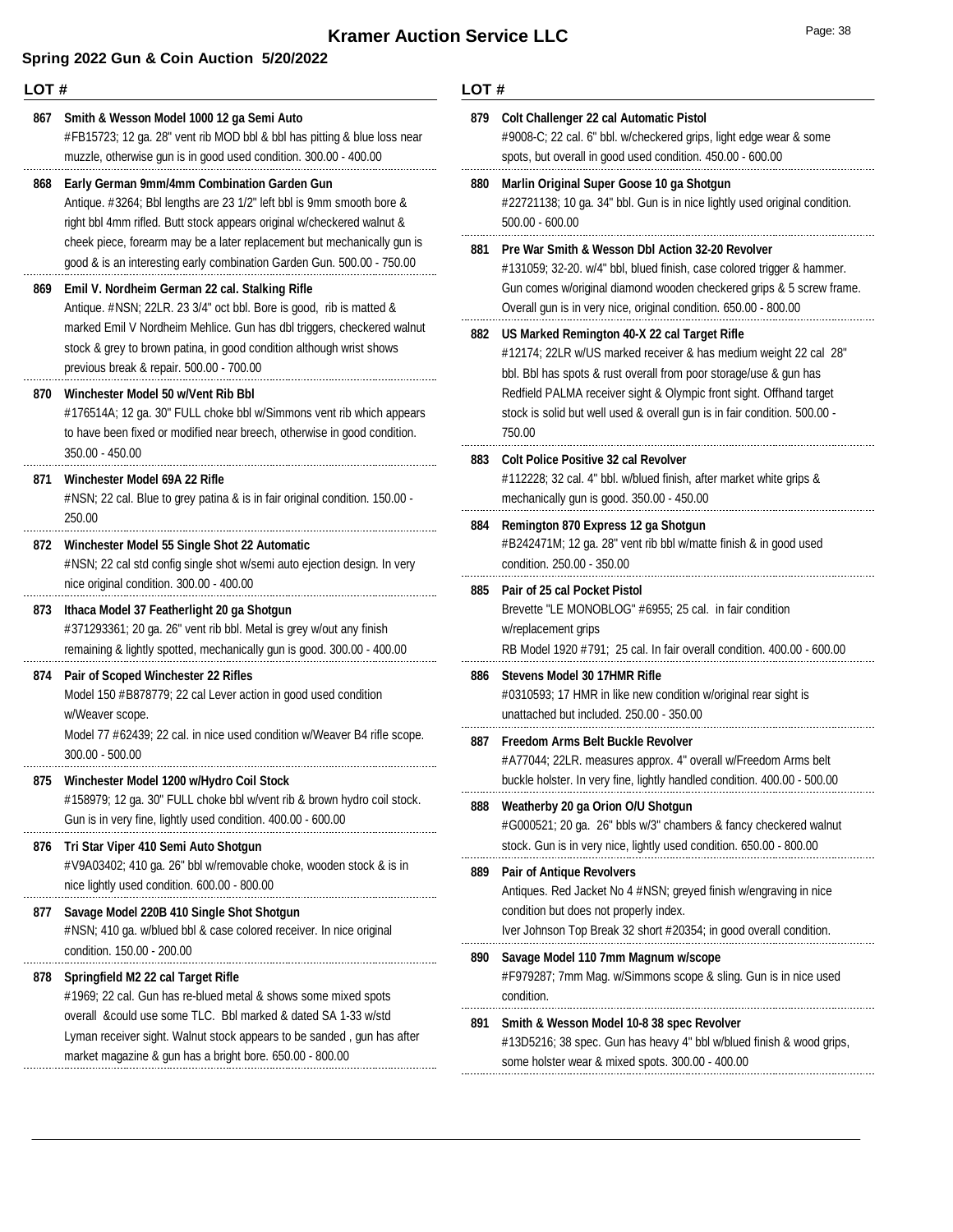### **Spring 2022 Gun & Coin Auction 5/20/2022**

#### **LOT #**

**892 Remington Model 40-X 22 cal Target Rifle** #10936; 22LR. 40-X 22 cal receiver in good condition w/heavy weight 28" bbl having spots & rust overall from poor storage. Gun has Redfield International Match rear sight & the offhand target stock is solid but well worn. But a desirable 40-X 22 cal action. 500.00 - 750.00 **893 Dan Wesson 357 Magnum Dbl Action Revolver** #CAD-1; 357 Mag. 2 1/2" bbl w/blued metal & wooden grips. Gun is in nice, lightly used condition. 500.00 - 700.00 **894 Remington Model 58 Sportsman 12 ga Shotgun** #261205M; 12 ga. plain 30" bbl & has checkered walnut stock w/good original blue & some light spots. Wood is solid w/some typical marks & recoil pad has been added. An attractive Model 58 Sportsman shotgun. 500.00 - 700.00 **895 FEG P9R 9mm Pistol** #R49347; 9mm. Std config & in nice surplus condition. 500.00 - 650.00 **896 Remington 40-X 22 cal Target Rifle** #17160; 22LR w/heavy weight 28" bbl. Bbl exterior has light spots & rust marks from poor storage, receiver is cleaner. Gun has Redfield International front & rear target sights, offhand target stock is solid but has numerous marks & scratches from extensive use. 800.00 - 1,000.00 **897 Smith & Wesson Model 39-2 9mm** #A566737; 9mm. std config w/a steel slide & aluminum frame, slide is worn silver from holster & mechanically gun is good. 500.00 - 600.00 **898 Winchester Model 52 22cal Target Rifle** #54550; 22LR. Std config. with 28" target bbl, target sights & heavy walnut stock. Metal has some light spots & marks, but overall in good used condition. 500.00 - 700.00 **899 Pair of Modern Dbl Derringers** West German #73050; 22 cal. in fair condition but locking latch is loose. Davis Industries #156629; 22 cal Model D-22 in good condition. 300.00 - 500.00 **900 Savage Sporter 25-20 Rifle** #NSN-187/34572; 25-20 cal std config. Gun has good original blue, stock has some cracks & marks from use, but remains solid. Overall good used condition. 400.00 - 500.00 **901 Hi Standard Double Nine Revolver** #1494873; 22cal std config in. good used condition w/light spots, includes leather holster belt rig. 150.00 - 250.00 **902 Benelli Super Nova 12 ga Pump** #Z864692D17; 12 ga. 3 1/2" chamber & 26" bbl. & Real Tree Max 5 camo pattern. Gun is in very nice, lightly used condition. 400.00 - 500.00 **903 Ruger Single Six 32 H&R Mag** #650-05626; 32 H&R Mag. 4 5/8" bbl, in nice used condition in original box. 400.00 - 500.00 **904 Winchester 70 Classic DBM Rifle in 300 WIN Mag** #G34832; 300 WIN Mag. 26" bbl. w/walnut stock & detachable box magazine. The muzzle has some spots from poor storage & could use

some TLC otherwise in like new condition w/original hang tag. 600.00 -

|     | 800.00                                                                                                                                                                                                                   |
|-----|--------------------------------------------------------------------------------------------------------------------------------------------------------------------------------------------------------------------------|
| 905 | Taurus Model 85 38 spec Revolver<br>#MC90652; 38 spec. 2" bbl w/blued finish & checkered grips. Gun is in<br>like new condition w/original box. 300.00 - 400.00                                                          |
| 906 | Weatherby PA-08 12 ga Slug Gun<br>#TP115427; 12 ga. 24" rifled bbl w/cantilever mount. & SIG Sauer Romeo<br>5 Optical sight. Gun is in nice, lightly used condition. 400.00 - 600.00                                     |
| 907 | H&R Model 532 32 H&R Mag Revolver<br>#BA038833; 32 H&R magnum std config & in nice, lightly used condition.<br>200.00 - 250.00                                                                                           |
| 908 | Weatherby Vanguard 270 cal Rifle<br>#VS369079; 270 cal. 24" bbl. w/checkered walnut stock & gun is in like<br>new condition. 500.00 - 600.00                                                                             |
| 909 | Pair of Iver Johnson Target 22 cal Revolvers<br>Both are Model Target Sealed 8 #M29066; & #M107076; both are 22 cal<br>w/blue to grey patina & #M17076 does not operate properly in double<br>action.                    |
| 910 | Stevens Model 311 12 ga Double Shotgun<br>#C560957; 12 ga. 28" bbls w/case colored receiver. Gun is in very nice,<br>lightly used condition. 350.00 - 450.00                                                             |
| 911 | <b>Arminius HW 357 Revolver</b><br>#1008868; 357 cal. 6" bbl w/blued finish & is dbl or single action. Gun is<br>in good, used condition. 400.00 - 500.00                                                                |
| 912 | Savage Model 10 ML-II 50 cal Inline Muzzle Loader<br>Black Powder. #M025560; 50 cal w/SS bbl & composite stock & TC<br>1.5-5x scope attached. Includes sling & is in very fine, like new condition.<br>$400.00 - 500.00$ |
| 913 | Ruger P345 45 cal Pistol<br>#665-04293; 45 AUTO. Std config. Consigner notes state pistol does not<br>always properly function, please buy w/idea it may need a professional<br>tune up. 300.00 - 400.00                 |
| 914 | Benelli NOVA 3 1/2" Shotgun<br>#Z037320; 12 ga. 28" bbl w/3 1/2" chamber. Gun is in nice used condition<br>& bbl has some light scratches. 300.00 - 500.00                                                               |
| 915 | Ruger LCP 380 cal Pistol<br>#371458361; 380 cal. In good used condition w/soft case. 250.00 -<br>350.00                                                                                                                  |
| 916 | Stoeger Condor 12 ga & 20 ga O/U Set<br>#115712-05; includes a set of 26" 20 ga bbls & 28" 12 ga bbls. Gun is in<br>good used condition w/some light marks from use. 400.00 - 600.00                                     |
| 917 | Smith & Wesson Dbl action 32 Long Revolver<br>#K233570; 32 S&W Long cal. 6" bbl & mechanically is good. Gun has<br>rust spots mixed overall from poor storage, buy as a project/TLC needed<br>gun. 250.00 - 350.00       |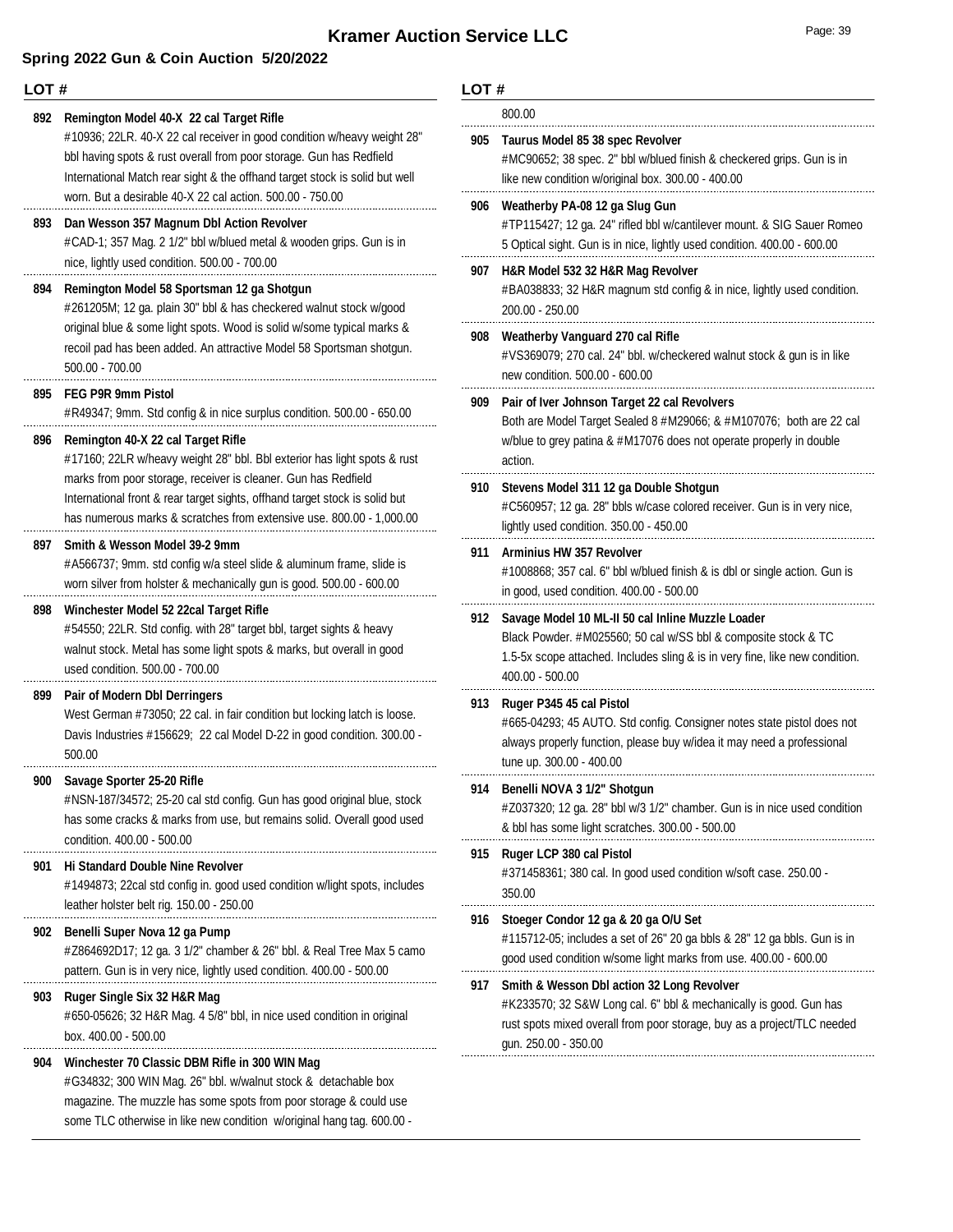### **Spring 2022 Gun & Coin Auction 5/20/2022**

|            | LOT#                                                                                                                                                                                                                                                                                      |     | LOT#                                                                                                                                                                                                                                                                                                                                                                 |  |  |
|------------|-------------------------------------------------------------------------------------------------------------------------------------------------------------------------------------------------------------------------------------------------------------------------------------------|-----|----------------------------------------------------------------------------------------------------------------------------------------------------------------------------------------------------------------------------------------------------------------------------------------------------------------------------------------------------------------------|--|--|
| 918<br>919 | Winchester Super X Pump Riot Gun<br>#12AZT50137; 12 ga. 18 1/2" SS bbl. w/black receiver & stock. Gun is in<br>nice, lightly used condition. 300.00 - 400.00<br>Smith & Wesson Air Weight 38 Spec Hammerless Rev.                                                                         | 931 | Smith & Wesson M&P 40 40 cal Pistol<br>#MPH4090; 40 cal. Std config & in good used condition, includes 7<br>additional high capacity magazines, some mags have some light spots &<br>could use some TLC 400.00 - 500.00                                                                                                                                              |  |  |
|            | #87197; 38 spec. 2" bbl w/concealed hammer & rubber Pachmayr grips.<br>Gun has some holster wear but overall in good used condition. 400.00 -<br>500.00                                                                                                                                   |     | 932 AYA Matador 20ga Dbl Bbl<br>#131140; 20 ga. 26 1/2" mag bbl, bright bores good exterior blue, gun<br>has removable Briley choke tubes single selective trigger, checkered<br>walnut stock, ejectors & beaver tail forearm. Gun has added recoil pad &<br>in nice used condition. 650.00 - 800.00                                                                 |  |  |
| 920        | <b>Custom 257 Ackley Improved Mauser</b><br>#F5068; 257 Ackley IMP cal. 24" stainless steel bbl w/FN Mauser action,                                                                                                                                                                       |     |                                                                                                                                                                                                                                                                                                                                                                      |  |  |
|            | nice sporter stock & Redfield scope base Gun is in nice sporter condition.<br>$400.00 - 600.00$                                                                                                                                                                                           |     | 933 Savage Model 110 308 cal Rifle w/scope<br>#K998635; 308 cal. w/ACCU trigger, sling & Bushnell 3-9x Engage rifle<br>scope. Gun is in nice, lightly used condition. 600.00 - 700.00                                                                                                                                                                                |  |  |
| 921        | <b>Smith &amp; Wesson Model SW9VE 9mm Pistol</b><br>#PBU4002; 9mm. Std config. Gun is in nice used condition. 400.00 -<br>500.00                                                                                                                                                          | 934 | Marlin Model 336SC 35 cal Carbine<br>#G46811; 35 REM. 20" bbl. w/blued finish & some light spots. Receiver                                                                                                                                                                                                                                                           |  |  |
|            | 922 Franchi Affinity 12 ga Shotgun<br>#BL07775U; 12 ga. 26" vent rib bbl w/composite stock. Gun is in very                                                                                                                                                                                |     | has been drilled for a scope & recoil has been added, otherwise is in good<br>used condition, 400.00 - 500.00                                                                                                                                                                                                                                                        |  |  |
| 923.       | fine, like new condition. 450.00 - 600.00<br>Glock Model 19 GEN 4 9mm Pistol<br>#ACBC071; 9mm. 4" bbl & in std config. Gun is in nice, lightly used<br>condition. 400.00 - 500.00                                                                                                         | 935 | Beretta BL-3 O/U 12ga<br>#B62182; 12ga. 30" ported bbl, w/removable choke tubes added, single<br>selective trigger, adjustable butt & comb on stock. Gun is in good used<br>condition. 400.00 - 650.00                                                                                                                                                               |  |  |
| 924        | Winchester Model 70 300 WIN Mag w/scope<br>#G2181376; 300 WIN Mag. 26" bbl w/composite stock & Vortex 3-9x<br>scope. Gun is in nice, lightly used condition. 600.00 - 700.00                                                                                                              |     | 936 Columbian 98 Mauser w/Lyman Sight<br>#F28317; Columbian 98 action w/attached No 48 Lyman receiver sight &<br>sporter stock w/dual lugs for a larger caliber sporting conversion. Stock is<br>checkered w/raised cheek piece & is in overall nice condition. 400.00 -                                                                                             |  |  |
| 925        | Ruger SR22 Pistol w/Crimson Trace Laser Sight<br>#361-53983; 22 cal. std config w/Crimson Trace laser sight. Gun is                                                                                                                                                                       |     | 600.00                                                                                                                                                                                                                                                                                                                                                               |  |  |
| 926        | absent magazine & in good used condition. (RM) 250.00 - 350.00<br>Royal Belgium Dbl Bbl 12ga                                                                                                                                                                                              | 937 | <b>Remington 870 Express Magnum</b><br>#A689310M; 12 ga 28" bbl w/matte finish & gun is in nice used condition.<br>250.00 - 350.00                                                                                                                                                                                                                                   |  |  |
|            | #55109; 12ga. 27.5" bbl, bright bores & good exterior blue, dove engraved<br>case colored receiver, with a greener style cross bolt, mechanically good,<br>checkered walnut stock and horn butt plate. 450.00 - 600.00                                                                    | 938 | Savage B-Mag 17 Rifle & Scope<br>#J350961; 17 WIN Super Mag. 22" bbl w/composite stock & ACCU<br>trigger. Topped w/Vortex 4-12x Crossfire II scope. Overall in good used                                                                                                                                                                                             |  |  |
|            | 927 Ruger LC 9S Pistol<br>#327-13554; 9mm Std config. with holster & extra magazine. Gun is in                                                                                                                                                                                            |     | condition. 400.00 - 500.00                                                                                                                                                                                                                                                                                                                                           |  |  |
| 928        | like new condition & includes original box. 300.00 - 400.00<br>Savage Model 110L Left Handed 308 Rifle<br>#30101; 308 cal. 22" bbl. w/checked walnut stock & scope rings<br>attached. Gun is in good used condition. 500.00 - 700.00                                                      |     | 939 Remington Model 31 12 ga with solid rib<br>#70864; 12ga; 30" full choked bbl with solid rib, good original blue, light<br>edge wear and mixed marks on stock. Overall good original condition.<br>400.00 - 500.00                                                                                                                                                |  |  |
| 929        | Glock Model 21 45 ACP Pistol<br>#LEM111; 45 ACP. Std config. w/Trijicon holographic sight. Gun has                                                                                                                                                                                        |     | 940 Winchester Model 1300 NWTF Shotgun<br>#L3353775; 12 ga. 22" bbl, w/extra full Turkey choke & synthetic stock.<br>Gun is in nice, used condition. 350.00 - 450.00                                                                                                                                                                                                 |  |  |
| 930        | Carver custom mag well w/some scratches & marks from use. Comes<br>w/1 additional magazine (RM) 300.00 - 400.00<br>Simson Dbl Bbl 12 ga Shotgun                                                                                                                                           | 941 | <b>Springfield 1898 Krag Sporting Rifle</b><br>#404441; 30-40 Krag nicely sporterized & refinished condition, bore is                                                                                                                                                                                                                                                |  |  |
|            | #205610; 12 ga. 27 1/2" bbls w/good bores & good blue on exterior of<br>bbls w/marks & scratches mixed. Case colored receiver is fading to grey<br>& has cocking indicators & dbl triggers, checkered pistol grip stock &<br>webbed sling. Gun is in good used condition. 500.00 - 700.00 | 942 | bright. 400.00 - 500.00<br>Browning BPS 12 ga Buck & Bird Gun<br># ???; 12 ga w/smooth bore 24" slug bbl. Gun has camo tape w/edge<br>ware & typical use pattern. Topped w/Nikon Monarch 2 -4.5x scope &<br>includes 26" vent rib bird bbl. which shows blue loss & light spots on both<br>side, needs some TLC. Also includes a Hastings rifled 24" bbl. that is in |  |  |

good used condition. A good do everything gun which could benefit from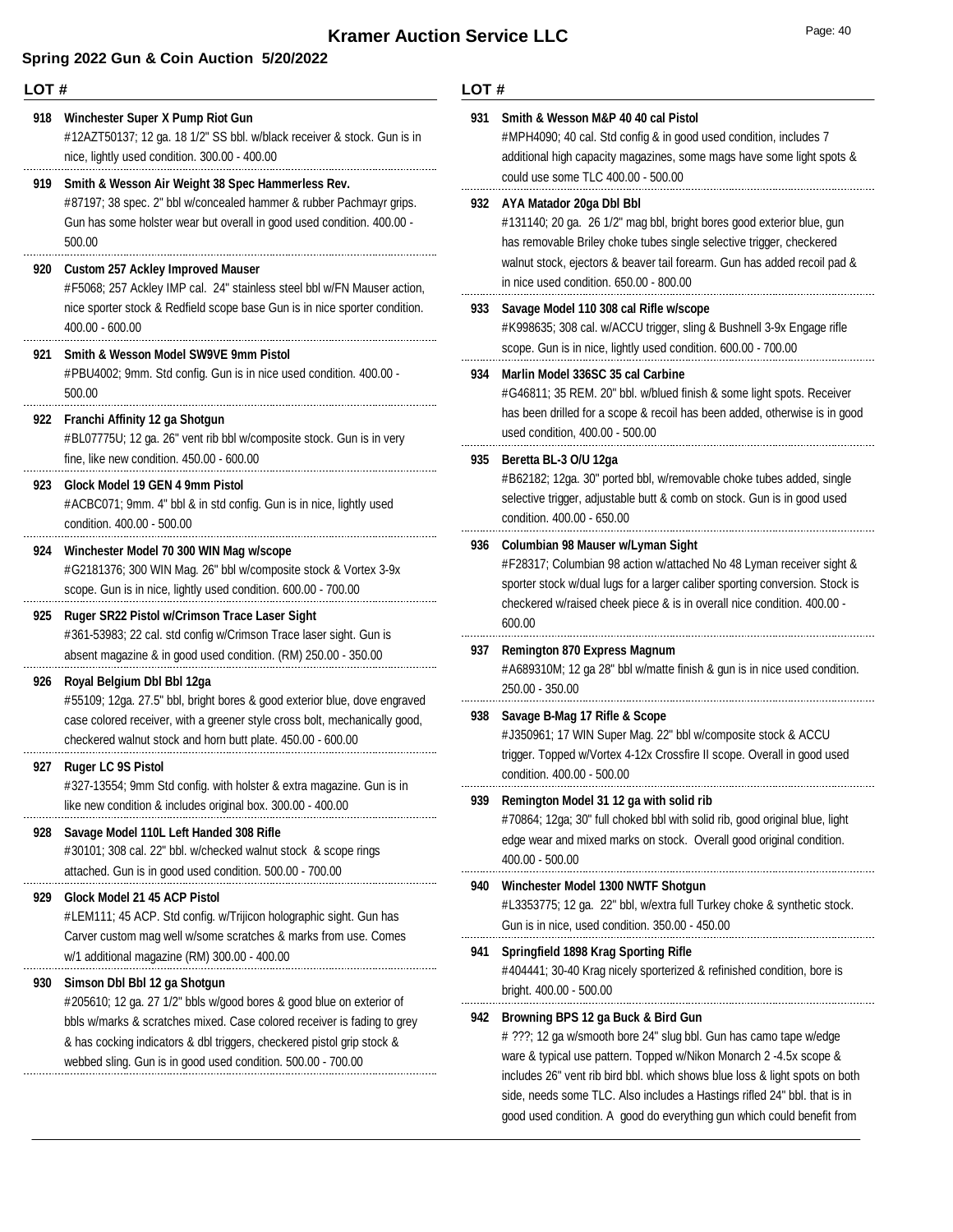|       | LOT#                                                                                                                                                                                                      |            | LOT#                                                                                                                                                                                                                             |  |  |
|-------|-----------------------------------------------------------------------------------------------------------------------------------------------------------------------------------------------------------|------------|----------------------------------------------------------------------------------------------------------------------------------------------------------------------------------------------------------------------------------|--|--|
|       | some TLC. 400.00 - 500.00<br>943 Winchester Model 94 30-30 Carbine<br>#3055881; 30-30. in std config. Overall gun is in nice, lightly used<br>condition. 400.00 - 500.00                                  | 958        | Daisy Feinwerkbau Model LG Air Rifle<br>Air Rifle. #32947; 4.5 cal mechanism appears to be in good used<br>condition. It is loose in the stock & missing trigger guard components,<br>stock has been broken & repaired at wrist. |  |  |
|       | 944 Custom FN 98 Mauser in 30-06 w/Lyman 48 sight<br>#007894; w/new 30-06. 22" bbl., FN receiver, hinged floor plate, Lyman                                                                               | 959.       | <b>Weihrauch Sport Air Rifle NIB</b><br>Air Rifle #2076799; .177 cal NIB                                                                                                                                                         |  |  |
|       | No 48 receiver sight & checkered walnut stock. Gun is in nice overall<br>condition. 600.00 - 800.00                                                                                                       |            | 960 Crossman Model 1322R Medallist Air Pistol<br>Air Pistol #278023707; appears to be in very nice, like new condition<br>w/original box.                                                                                        |  |  |
| 945.  | Winchester Model 94 30-30 Carbine<br>#3817119; 30-30 carbine. Std config in used condition w/some rust spots<br>on both sides of receiver. 400.00 - 500.00                                                | 961        | Remington Model 513-T 22cal Match Master Rifle<br>#97744; 22 cal in std config. with 27" target weight bbl. target style sights,                                                                                                 |  |  |
|       | 946 Remington 870 Express Magnum 12 ga<br>#A804226M; 12 ga. 28" bbl. in std config w/some light spots on metal.<br>Gun is in fair used condition. 250.00 - 350.00                                         |            | in good overall used condition, magazine is absent. 350.00 - 450.00<br>962 Henry Arms 22 cal LA Rifle<br>#Y020654H; 22 cal w/16 1/2" bbl. Gun is in very fine, lightly handled                                                   |  |  |
| 947   | Remington Model 03-A3 Action 35 WHELEN Cal<br>#4153608; 35 WHELEN. 23" bbl with iron sights, plain walnut sporter<br>stock, Weaver rifle scope & in nice sport condition. 500.00 - 700.00                 |            | condition. 300.00 - 400.00<br>963 AR-7 Explorer 22 Take Down Rifle<br>#A212457; 22cal; Complete but in fair used condition with scratches and                                                                                    |  |  |
|       | 948 Winchester Model 12 12 ga Pump<br>#807994; 12 ga. 30" FULL choke bbl w/blue to grey metal, checkered<br>forearm & plain butt stock w/recoil pad. Overall in good used condition.<br>$300.00 - 400.00$ | 964        | marks. 150.00 - 200.00<br>Early FN A5 16 ga Shotgun w/Weaver Choke System<br>#23357; 16 ga. approx 24" bbl plus Weaver choke system. Metal is blue<br>to grey w/mixed spots & early production w/safety in trigger guard. Gun    |  |  |
| 949   | <b>Spanish Mauser 30-06 Sporting Rifle</b><br>#EA08623; 30-06. Commercial bbl attached & is in good sporter<br>condition. 300.00 - 400.00                                                                 |            | has checkered walnut stock w/recoil pad added & butt stock does appear<br>to be shortened. Includes 4 additional Weaver chokes & is in fair overall<br>condition. 500.00 - 700.00                                                |  |  |
| 950   | Remington Model 121 Fieldmaster 22 cal Pump<br>#NSN; 22 cal. Overall gun is in nice re-blued condition & handguard does<br>have visible crack. 300.00 - 400.00                                            |            | 965 Iver Johnson Model 2-X 22 rifle<br>#NSN-188; 22 cal single shot & in very nice overall condition 100.00 -<br>150.00                                                                                                          |  |  |
| 951   | Winchester Model 1917 Sporter Rifle<br>#289502; 30-06. Metal has been chrome finished w/ a walnut sporter<br>stock added. Gun is in good overall condition. 350.00 - 450.00                               |            | 966 Savage 22 cal NRA Musket<br>#19347; 22 cal. std config w/spotted metal & wood is good. Gun could<br>use some TLC. 200.00 - 300.00                                                                                            |  |  |
| 952 - | Stevens Model 770 16 ga Pump Shotgun<br>#NSN; 16 ga. 20" w/sights & slings attached, receiver is drilled & gun is in<br>good used condition. 300.00 - 400.00                                              |            | 967 Stevens 22 cal Crackshot<br>#NSN-181; with crack & repair at wrist, metal is gray & pitted. Overall<br>gun in rough condition & mechanically needs adjustment. 75.00 - 125.00                                                |  |  |
| 953   | Feinwerkbau Model 300S .177 Air Rifle<br>Air Rifle #346844; .177 cal. Std config & in good used condition.                                                                                                | 968        | Australian BSA Cadet Rifle in 32-20 cal<br>#83220; Re-chambered & marked 32-20 w/25" bbl, blued to brown patina                                                                                                                  |  |  |
| 954   | <b>RWS Model 75 Air Rifle</b><br>Air Rifle #024176; .177 cal Good used condition.                                                                                                                         | 969<br>970 | & is in fair overall condition. 400.00 - 600.00<br>Wards Western Field Model 93M-491A 22 Rifle                                                                                                                                   |  |  |
| 955   | <b>Walther LGR Air Rifle</b><br>Air Rifle #13102; 4.5 cal in used condition air seals are week & does not<br>seem to properly hold air.                                                                   |            | #NSN-192; 22 cal in fair condition w/an early scope. 75.00 - 125.00<br><b>Marlin Glenfield Model 60</b><br>#24365010; 22 cal Std config.& in good used condition. 100.00 - 200.00                                                |  |  |
| 956   | <b>Walther LGR Air Rifle</b><br>Air Rifle. #28004; 4.5 cal in good used condition. Metal does have light                                                                                                  | 971        | Mossberg Model 500A 12 ga Pump                                                                                                                                                                                                   |  |  |
| 957   | mixed spots.<br>Hatsan 22 cal Model AT44-10 QE Air Rifle<br>Air Rifle #21166; appears to be in NIB condition.                                                                                             | 972        | Pair of 22 cal Rifles<br>Winchester Model 250 #B988107; 22 cal. in good overall condition.<br>Marlin Model 60 #14377924; 22 cal. in fair used condition w/some spots<br>on metal. 200.00 - 300.00                                |  |  |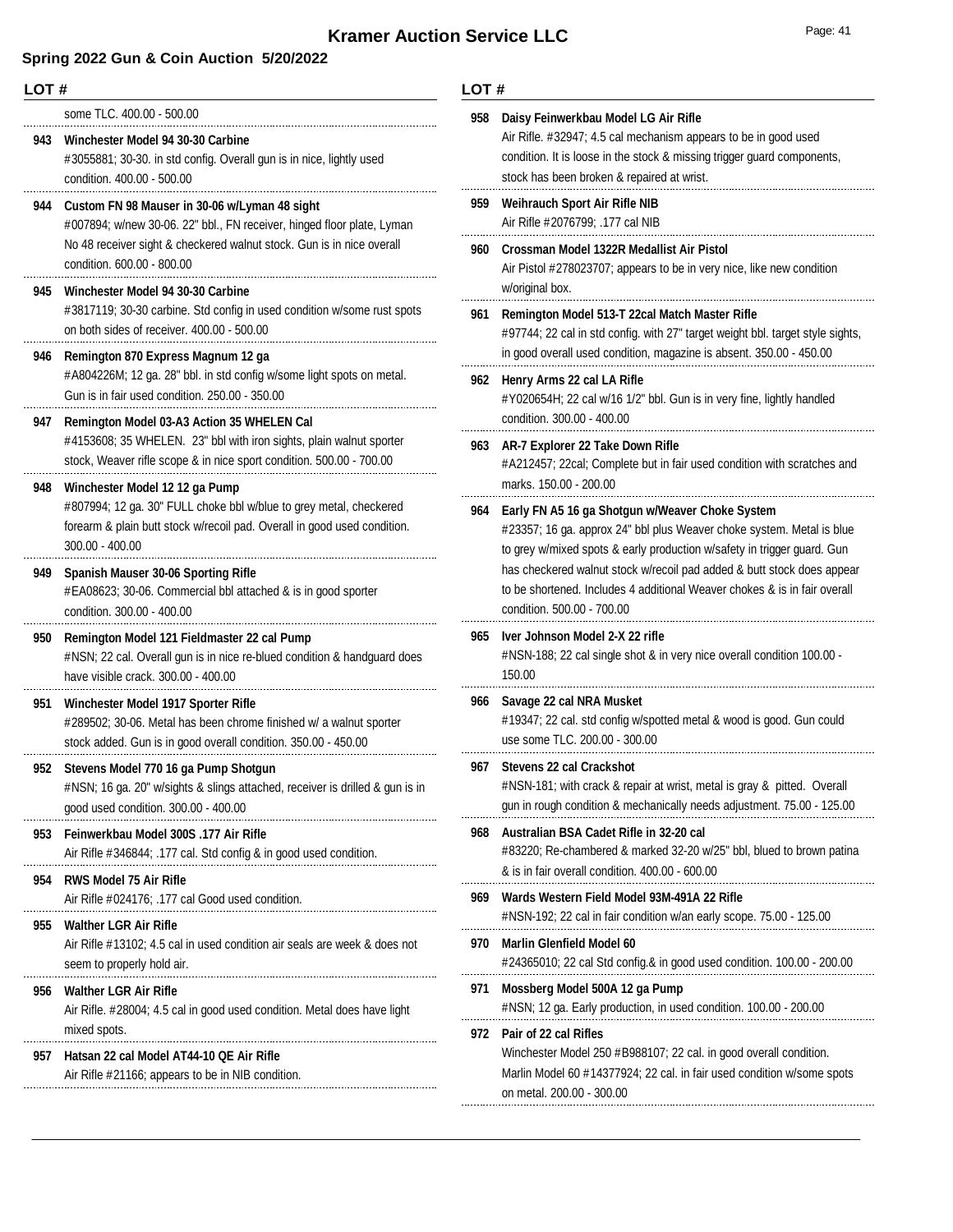**LOT #**

### **Spring 2022 Gun & Coin Auction 5/20/2022**

| 973  | Mossberg Model 500A 12 ga Shotgun<br>#NSN-189; 12 ga early production, butt stock has been broken & repaired<br>at wrist. 100.00 - 150.00                                                                                     | 989  | Westernfield Model SD14A 410 ga Shotgun<br>#NSN-223; 410 ga. Magazine fed bolt action. Gun has some spots, rust<br>spots on bbl, but overall in fair used condition. 200.00 - 300.00                                                                         |
|------|-------------------------------------------------------------------------------------------------------------------------------------------------------------------------------------------------------------------------------|------|--------------------------------------------------------------------------------------------------------------------------------------------------------------------------------------------------------------------------------------------------------------|
| 974. | <b>Pair of Bolt Action Firearms</b><br>JC Higgins Model 583-18 #NSN-190; 16 ga bolt action shotgun in fair<br>condition.<br>Remington Target Master Model 510 #NSN-191; 22 cal single shot & in<br>rougher overall condition. | 990  | Thompson Center Cherokee 32 cal BP Rifle<br>Black Powder. #8284; 32 cal. std config w/dbl set triggers & in very nice<br>lightly used condition. 400.00 - 600.00                                                                                             |
|      |                                                                                                                                                                                                                               | 991  | CVA 54 cal BP Rifle<br>Black Powder. #939104; 54 cal. in like new condition. 150.00 - 250.00                                                                                                                                                                 |
| 975  | Savage Model 19 NRA 22 Rifle<br>#62154; 22 cal std config. Metal is spotted gray to brown patina, wood is<br>good & gun is in fair used condition. 200.00 - 300.00                                                            |      | 992 Pair of 22 cal Bolt Action Rifles<br>Remington Model 33 #140350; 22 cal w/grey patina & in fair condition<br>Winchester Model 67 #NSN-194; 22 cal. & in fair overall condition.                                                                          |
| 976  | <b>Remington Model 12A 22 Rifle</b><br>#527094; 22 cal std config. Spotted blue to gray patina & in fair heavily<br>used condition. 150.00 - 250.00                                                                           | 993  | 200.00 - 300.00<br>New Haven Model 285T 20 ga Bolt Action<br>#NSN-195; 20 ga. bolt action & is in fair overall condition. 100.00 - 150.00                                                                                                                    |
| 977  | <b>Rough Spanish Military Rifle</b><br>#3772; 7mm. partially sporterized & gun is in rougher condition.                                                                                                                       | 994  | Antique Powell & Son English 10 ga. Percussion<br>Antique. #NSN; 10 ga. percussion w/30" bbls. & mixed silver to brown                                                                                                                                       |
| 978  | Marlin Model 60 22 Rifle<br>#01166429; 22 cal semi auto w/scope & in nice lightly used condition.<br>$100.00 - 200.00$                                                                                                        |      | patina Mechanically gun is good, has replacement nipples & a nice<br>straight grip walnut stock w/metal butt plate. Bbl rib is marked London<br>Fine Twist & overall gun is in nice condition. 400.00 - 500.00                                               |
| 979  | Antique Zulu 12 ga Shotgun<br>Antique. #NSN; 12 ga. 31" bbl & is in good overall condition. 100.00 -<br>200.00                                                                                                                | 995  | Early Winchester Model 1912 12 ga Pump Shotgun<br>#67981; 12 ga. 32" bbl. w/FULL choke & early bbl markings. Metal is<br>spotted grey patina & wood is solid. 250.00 - 350.00                                                                                |
| 980  | Remington Model 597 Magnum 17 HMR<br>#2958251M; 17 HMR w/laminate stock & in good used condition w/4-2x<br>scope, absent magazine. (RM) 250.00 - 350.00                                                                       | 996  | Antique Remington 10 ga Dbl Bbl Shotgun<br>Antique. #59803; 10 ga. 32" bbls both w/pitted bores & exterior of bbls<br>also show some visible dents. Mechanically gun is ok & stock appears                                                                   |
| 981  | Russian Single Shot 12 ga<br>#014180; 12 ga; in fair condition. 75.00 - 125.00                                                                                                                                                | 997  | original & in good condition. 400.00 - 600.00<br>American Arms Co of Boston "Semi Hammerless" 12 ga                                                                                                                                                          |
| 982  | Remington Model 572 Field Master Pump Rifle<br>#1672272; 22cal std config. Gun is in fair used condition w/light<br>scratches on receiver, butt plate is cracked. 250.00 - 350.00                                             |      | Antique. #A974; 12 ga. Single shot. 30" bbl w/twist pattern & darker bore<br>w/nickel receiver & butt plate. Wood appears original & mechanically gun<br>is a little loose, overall in fair condition.                                                       |
| 983  | Stevens Model 107B 16 ga<br>#NSN; 16 ga. Metal is gray, butt plate replacement fair. 50.00 - 100.00                                                                                                                           | 998  | Semi Hammerless 28 ga Remington Single Shot<br>Antique. #87549; 28 ga. 30" bbl. w/lightly pitted bores & silver to grey<br>patina. Wood is original & gun is in overall fair condition. A good example<br>of an Antique Semi Hammerless single shot          |
| 984  | Winchester 1912 20 ga Pump Shotgun<br>#138291; 20 ga. w/25" MOD take down bbl. Butt stock is a replacement,                                                                                                                   |      |                                                                                                                                                                                                                                                              |
|      | gun has spotted grey patina & gun is mechanically good. 300.00 - 400.00                                                                                                                                                       | 999. | Remington Dbl Bbl 12 ga Shotgun<br>#133150; 12 ga. 30" bbls w/good bores & bbls have nice brown patina on                                                                                                                                                    |
| 985  | Marlin Model 880 22 cal Botl Action Rifle<br>#03367705; 22 cal. w/matte blue finish & synthetic stock. Topped w/<br>Simmons 4x scope. Gun is in good used condition & is absent magazine.<br>(RM) 200.00 - 300.00             |      | exterior. Receiver is silver w/case colors in protected areas, dbl triggers &<br>wood does appear to have been sanded & has large visible repair at<br>wrist. Otherwise is in good condition. 300.00 - 400.00                                                |
| 986  | Foremost Model 6647 12 ga Single Shot<br>#P166755; 12ga in fair used condition. 100.00 - 150.00                                                                                                                               |      | 1000 Winchester Model 12 Heavy Duck Shotgun<br>#1320159; 12 ga. 32" FULL choke 3" bbl w/solid rib. Original blue is faded<br>to silver w/areas of light spotting. Mechanically gun is good & stock has<br>been shortened w/recoil pad added. 400.00 - 600.00 |
| 987  | Mossberg Model 146B 22LR Bolt Action Rifle                                                                                                                                                                                    |      |                                                                                                                                                                                                                                                              |
| 988  | #NSN-183; 22 cal & is in overall in fair condition. 75.00 - 125.00<br>Winchester Model 77 22 cal Rifle                                                                                                                        |      | 1001 Stevens Favorite 22 cal Rifle<br>#C608; 22 cal std config. & is in good used condition. 150.00 - 250.00                                                                                                                                                 |
|      | #NSN-182; 22 cal w/ Williams receiver sight, some light spots on receiver<br>& is in overall good condition. 150.00 - 250.00                                                                                                  |      |                                                                                                                                                                                                                                                              |